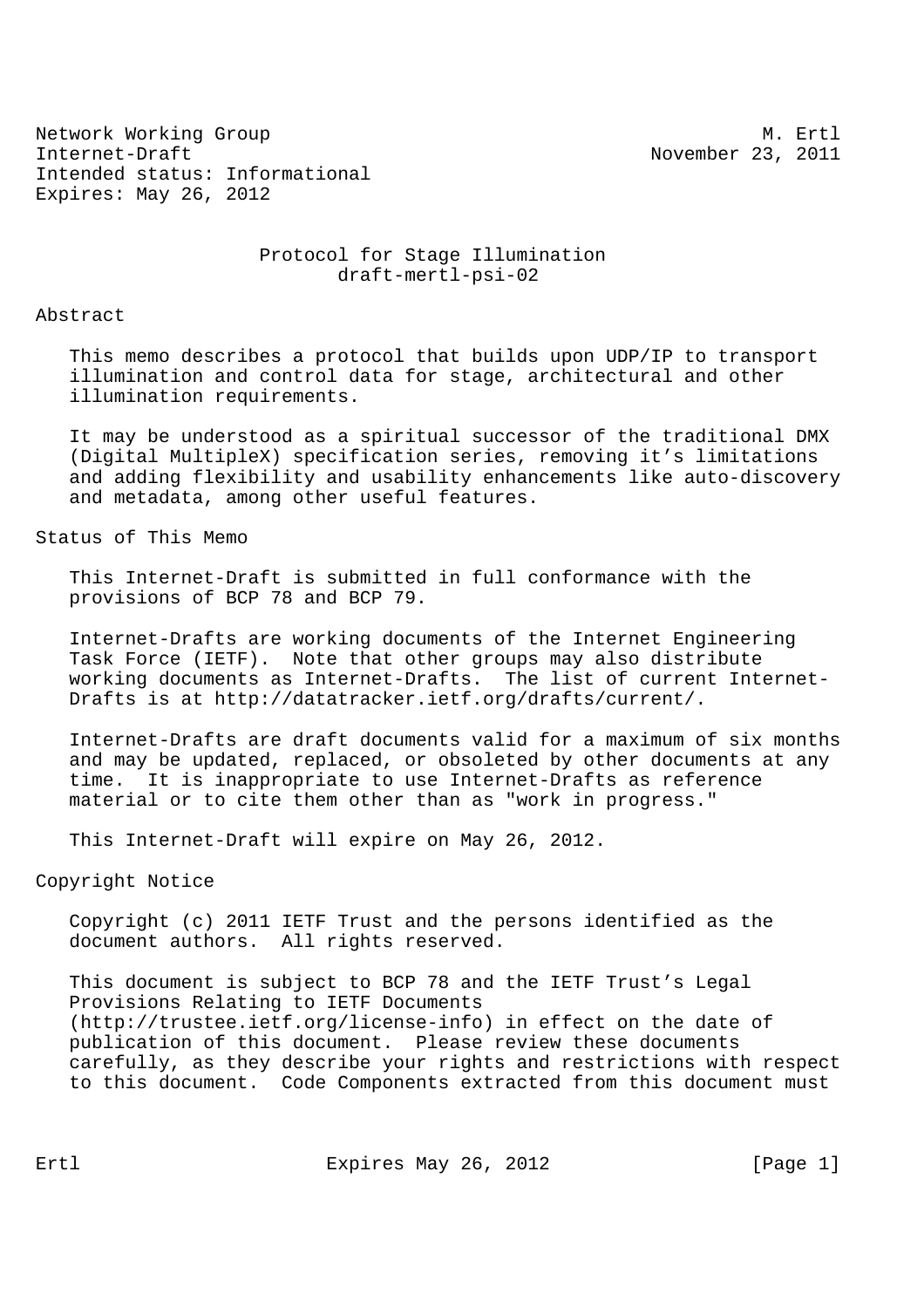include Simplified BSD License text as described in Section 4.e of the Trust Legal Provisions and are provided without warranty as described in the Simplified BSD License.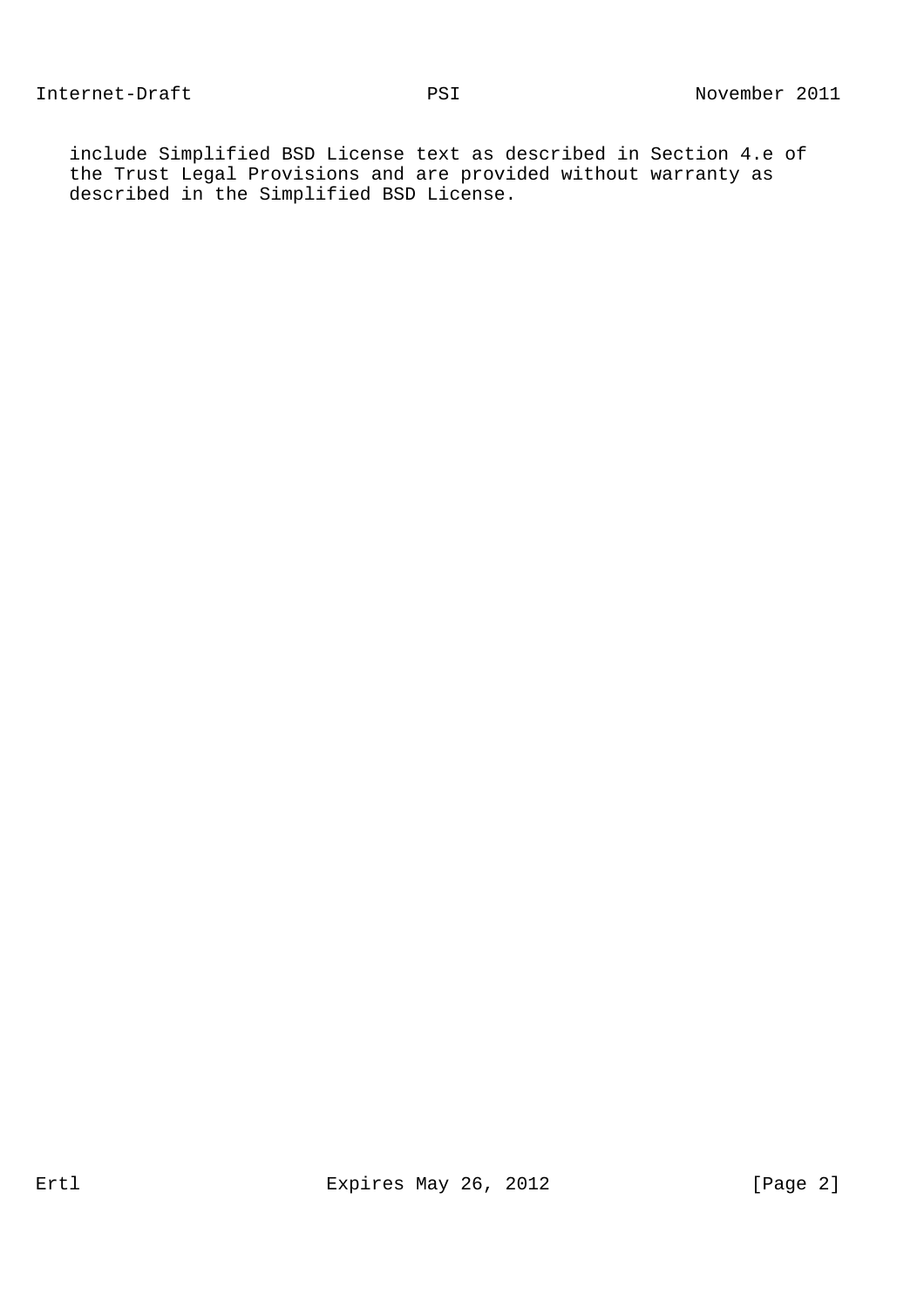| Table of Contents |  |
|-------------------|--|
|-------------------|--|

| 1.                                                             |  |    |
|----------------------------------------------------------------|--|----|
|                                                                |  |    |
| 2.1.                                                           |  |    |
| 2.2.                                                           |  |    |
| 2.3.                                                           |  |    |
| 2.4.                                                           |  |    |
| 2.5.                                                           |  |    |
| 2.6.                                                           |  |    |
| Multiple PSI Masters 11<br>2.7.                                |  |    |
| 2.7.1. GID Synchronization 13                                  |  |    |
|                                                                |  |    |
| System-independent representation (transfer syntax) 15<br>3.1. |  |    |
| 3.2.                                                           |  |    |
| Identifier for nodes: IN (Identification Number) 17<br>3.3.    |  |    |
| 3.4.                                                           |  |    |
| 3.5.<br>Headers                                                |  |    |
|                                                                |  |    |
|                                                                |  |    |
| 3.5.3.<br>Sentence header 25                                   |  |    |
| 3.6.                                                           |  |    |
| 3.7.                                                           |  |    |
| 3.7.1.                                                         |  |    |
| Protocol version 38<br>3.7.2.                                  |  |    |
| 3.7.3. Bases for constants 38                                  |  |    |
| 3.7.4.                                                         |  |    |
| 3.7.5.                                                         |  |    |
| Sentence Options 52<br>3.7.6.                                  |  |    |
| 3.7.7.                                                         |  |    |
| Detailed Reactor Status 70<br>3.7.8.                           |  |    |
|                                                                |  |    |
|                                                                |  |    |
|                                                                |  |    |
| 3.8.                                                           |  |    |
| 3.8.1.                                                         |  |    |
|                                                                |  | 79 |
| 3.8.3. Normal Operation 80                                     |  |    |
| 4.                                                             |  |    |
| 4.1.                                                           |  |    |
| 4.2.<br>Reactor                                                |  |    |
| 5.                                                             |  |    |
| Security Considerations 85<br>б.                               |  |    |
| 7.                                                             |  |    |
| 8.                                                             |  |    |
| Normative References 87<br>8.1.                                |  |    |
| Informative References 87<br>8.2.                              |  |    |
|                                                                |  |    |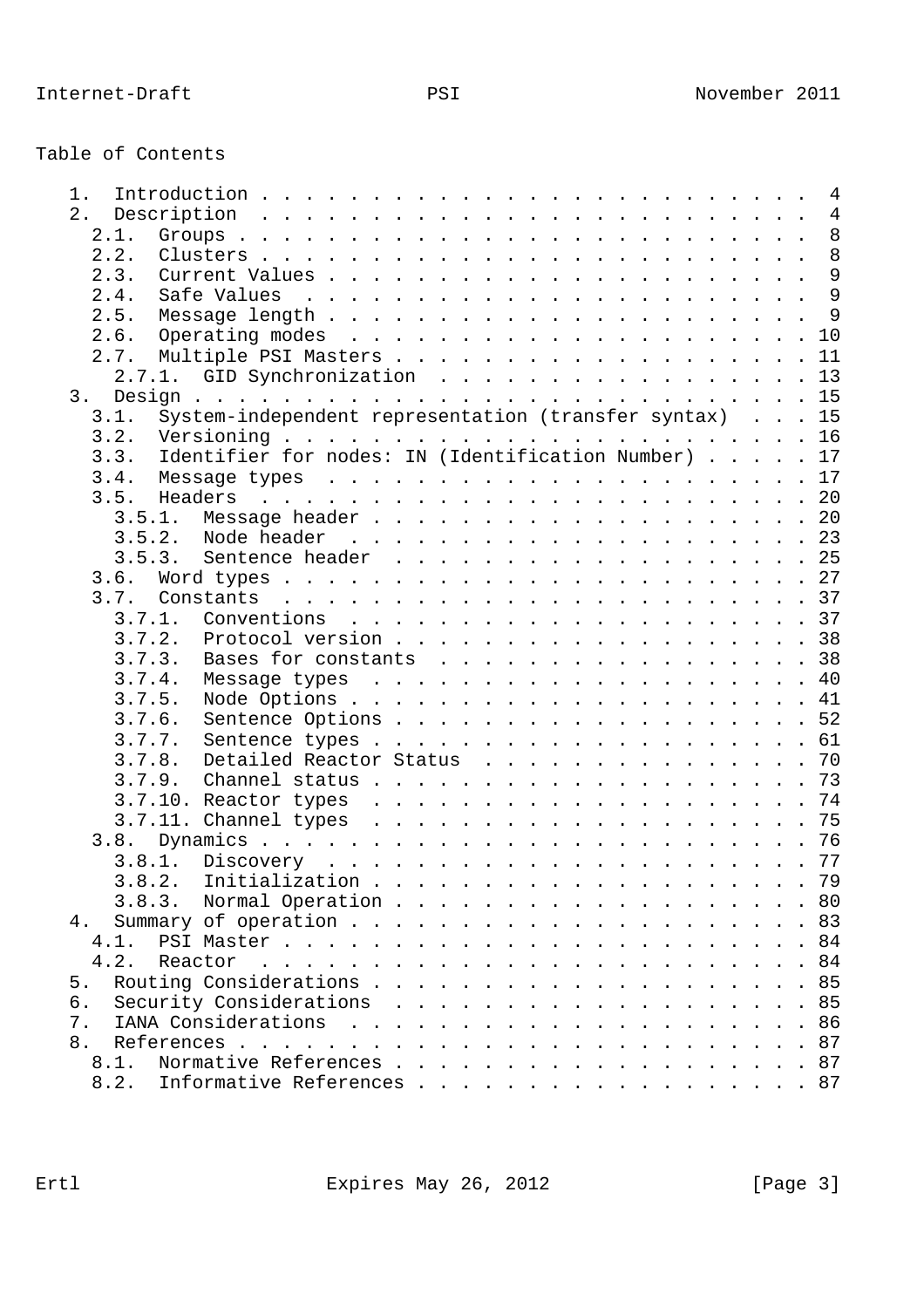1. Introduction

 This document contains the specification of the Protocol for Stage Illumination. The intent of this protocol is to be as useful and easy to use as [DMX512-A] while doing away with the severe limitations of DMX in terms of flexibility, structure and speed, and also adding several convenience and management features. The most important benefits are:

- o virtually unlimited number of nodes
- o automated (re-)discovery of all nodes at any time
- o larger and distinct data fields, including metadata
- o fully bidirectional communication, including reception of data by the PSI Master
- o ability to conglomerate individual PSI Reactors into Groups for improved transfer efficiency, as well as simultaneous unicast addressing as individual PSI Reactors, in any combination
- o ability to use a very wide range of readily available, even stock, components as transport media, leading to immediate adaptability to many environments
- o may be run alongside other traffic, enabling the use of DHCP, or HTTP configuration in PSI Reactors, over the same network infrastructure
- o while not recommended, PSI may be run across a preexisting, general network infrastructure including domestic networks without interfering (within limits of bandwidth requirements)

Comments are solicited and should be addressed to the author.

 The key words "MUST", "MUST NOT", "REQUIRED", "SHALL", "SHALL NOT", "SHOULD", "SHOULD NOT", "RECOMMENDED", "NOT RECOMMENDED", "MAY", and "OPTIONAL" in this document are to be interpreted as described in [RFC2119].

2. Description

 The PSI operates on top of existing protocols, namely UDP/IP. It is bidirectional and geared towards the typical environment found in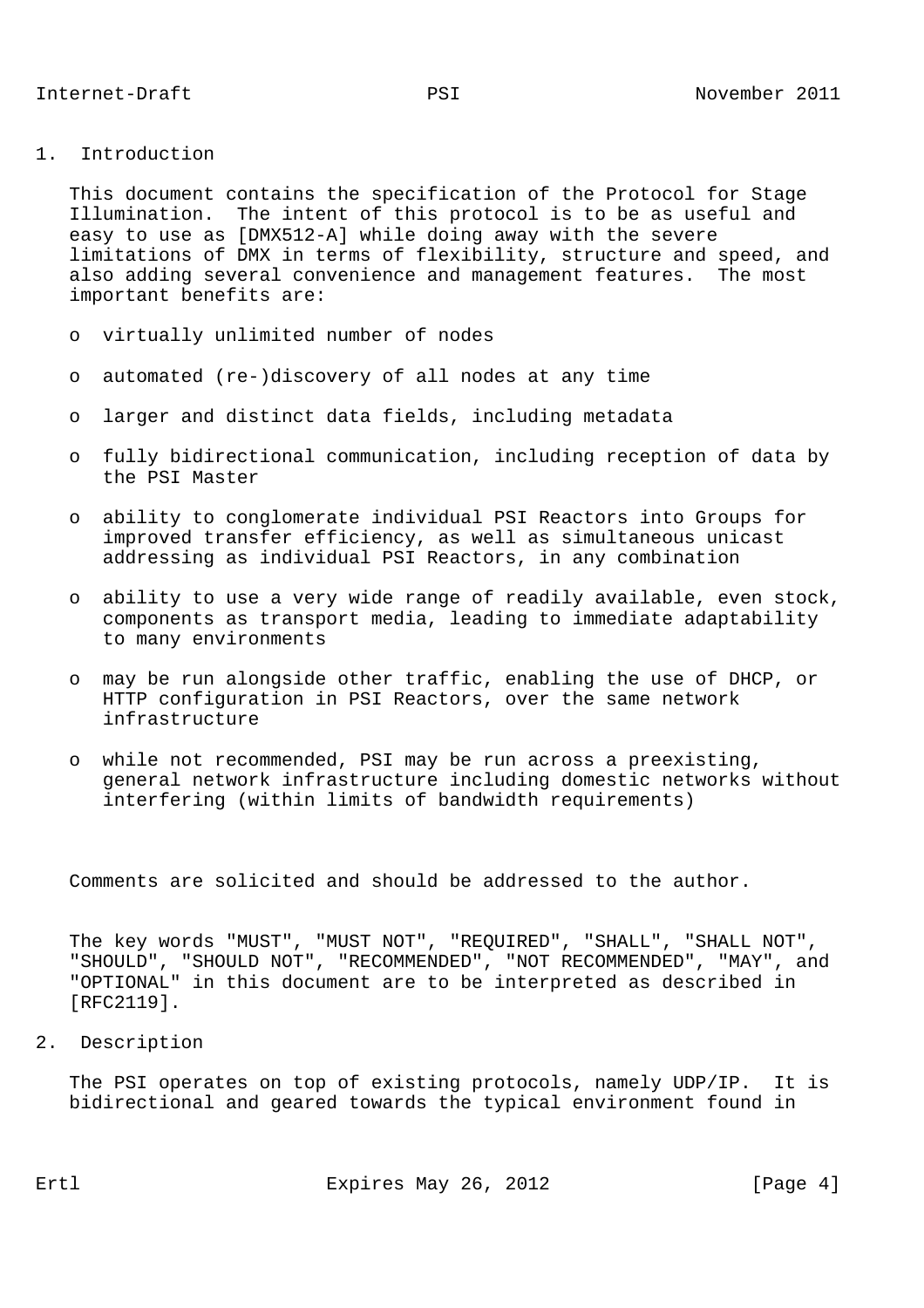stage lighting systems. The theoretical maximum number of nodes is given by the IN (Identification Number) that is eight octets in size (see Section 3.3). In practice, bandwidth and memory limits are expected to set the actual limit for any given installation. A small number, usually exactly one, of controlling nodes, referred to as "PSI Masters", query, prepare, and send values to a potentially vast number of other nodes, referred to as "Reactors". All messages for Reactors are sent to UDP port 7911; all messages for PSI Masters are sent to UDP port 4919. Two different ports are used so that both personalities can be run on a single node. Even though a PSI Master may have multiple network interfaces for various reasons like limiting bandwidth requirements, the entirety of Reactors connected to all it's interfaces is normally available as a whole, and is referred to as "Nexus". A PSI Master implementation may however choose to split the Nexus in any way deemed useful. In addition to data, information about all Reactors is gathered by the PSI Master, and can be presented to the user to aid in management and other tasks. Especially useful for this are the user-defined string and the user-defined numbers, because they may be used to indicate physical whereabouts and other distinguishing properties of any Reactor, in addition to a similar set of data that is vendor specific.

 Because the PSI does not use the underlying networks in unconventional ways, it will coexist peacefully, within bandwidth limits, with any other protocol running over the same networks. This enables, for example, the use of HTTP for configuration interfaces and DHCP for IP address assignment. Because a Nexus does not change behavior much during normal operation, even streaming media may be run alongside PSI.

 To achieve a significant degree of flexibility and safety, it does not suffice to assign a channel number through the index of the data inside the data stream, like it is done in DMX ([DMX512-A]) , nor on a per-Reactor basis. While that method has the advantage of lower overhead, it has several disadvantages. One is that each message needs to contain every single channel, at least up to the one actually intended for changing: if the 512th channel is supposed to be changed, all 511 previous channels must be sent as well, even if they are not even assigned to any device.

 Additionally, a damaged, missing or misplaced value can not be detected, so that transmission errors may lead to incorrect settings in the receiving devices. Explicit channel numbers, on the other hand, allow for selectively sending data for arbitrary channels and in any order and make sure that a datum received truly is intended for a particular channel, instead of possibly being the result of a transmission error.

Ertl Expires May 26, 2012 [Page 5]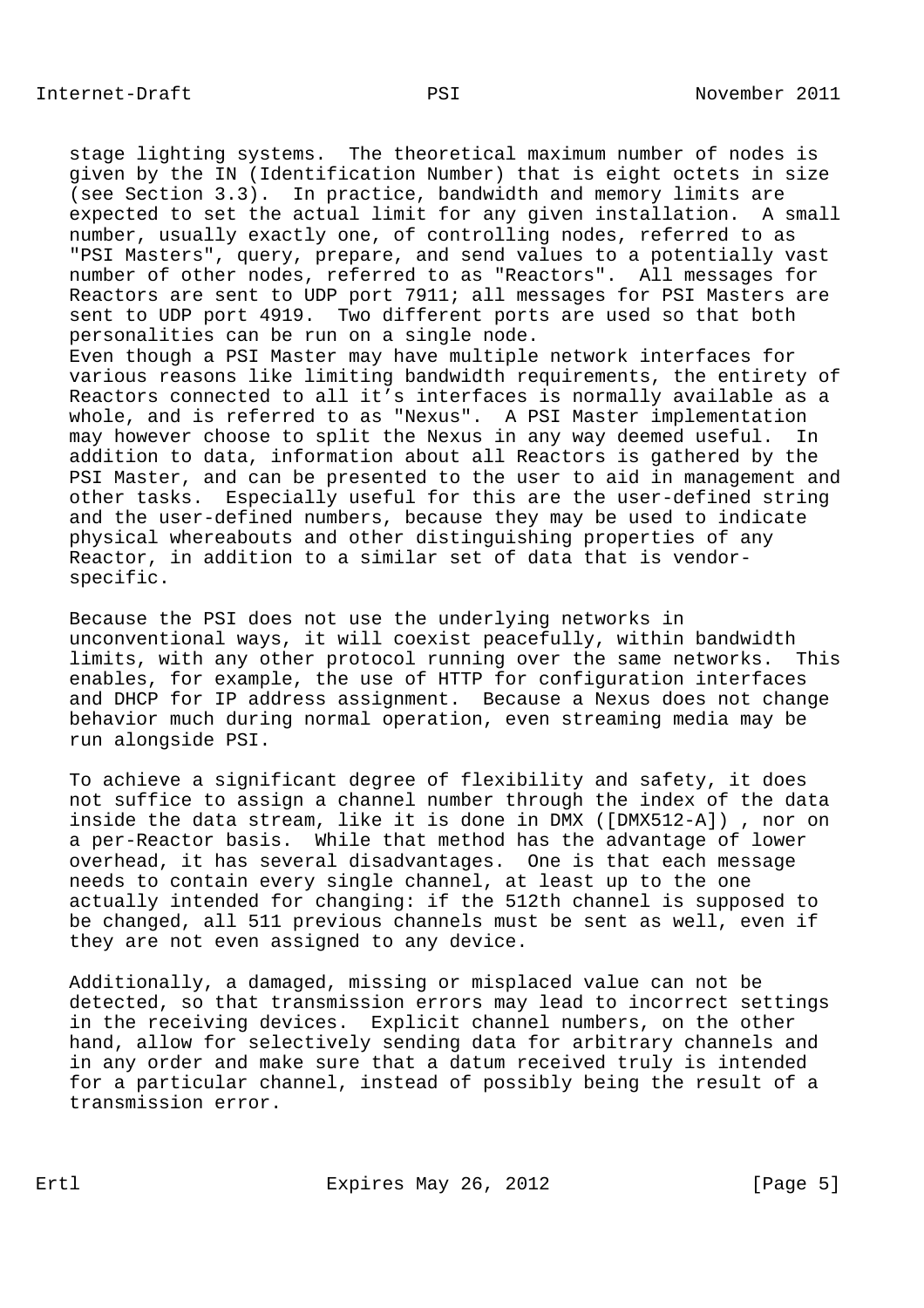Additionally, UDP's checksumming is automatically used, and any intrinsic error detection and correction methods offered by the network are also taken advantage of. For example, PSI's expected primary deployment platform, Ethernet, uses a 32 bit checksum that provides a great deal of reliability to received data. The addition of a 16 bit checksum in the extended options of DMX proves the necessity of such reliability. While DMX needs to cope with legacy devices and thus can only make this checksum optional, it always has been mandatory in Ethernet.

 In addition to that, PSI binds each channel to a specific Reactor, which is not possible with DMX. This way, the user can at any given time check and control, through the PSI Master, which Reactor contains any given channel, while in DMX this can only be achieved by physically examining every single device. The PSI Master allows the user to spot and resolve conflicts without moving, and without changing settings in Reactors. This is especially convenient because settings like these otherwise necessarily make use of vendor-specific interfaces, requiring the user to first study the device documentation before being able to make the necessary changes. The PSI puts this configuration into the PSI Master, where the user actually is located.

 If a device needs to be replaced, the use of DMX requires that the new device is configured to mimic the replaced one. This will lead to problems if the replaced device supported functions the new one doesn't support, like assignment of non contiguous channel numbers. In such a case the entire controlling sequence, and / or other, completely unrelated devices, would need to be changed resp. reconfigured, resulting in a lengthy and error-prone management effort.

 Through explicit assignment of channel numbers, paired with binding of channels to their containing devices, a change like that can be done easily: it only requires the physical replacement of the device in question and reassignment of that device's channels to the new device. If the PSI Master provides an abstract channel plane that is above the physical devices, then the logical arrangement created on top of the plane never needs to be touched. This means that any logical arrangement may be used, unchanged, on any Nexus, as soon as an appropriate abstract plane has been created through the PSI Master.

 While DMX controllers may also support such an abstract plane (called "soft patching"), they can only map logical channels to DMX channels, without real relation to physical devices present. This therefore still leaves the problem of non contiguous channel ranges possibly forcing reconfiguration of many unrelated devices, on top of the need to change the soft patching. So, with DMX the user needs to maintain an updated list of all devices present, plus their configuration, to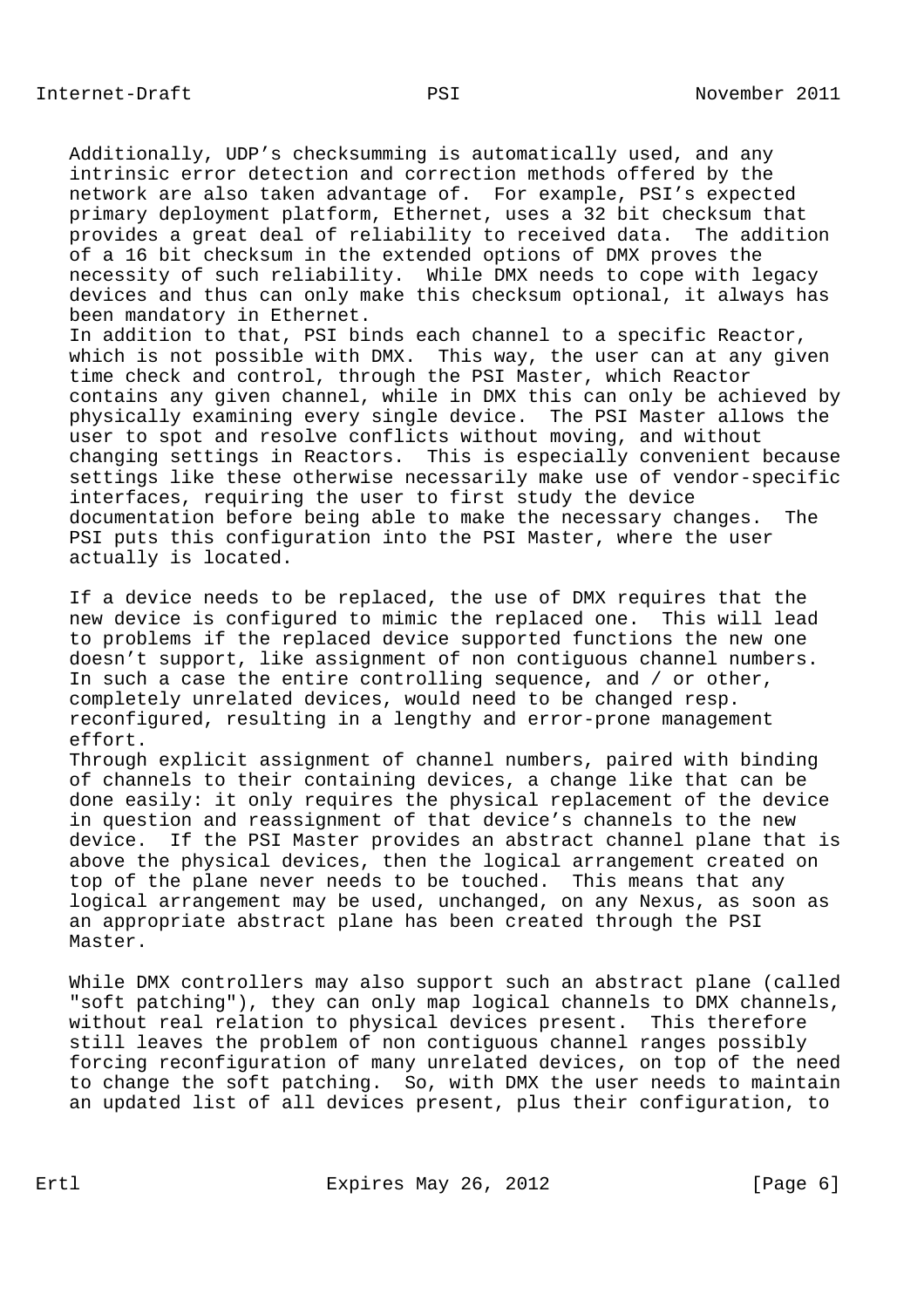be able to configure new devices and to manage the soft patching, whereas the PSI Master automatically maintains this list. The list available from a PSI Master therefore is instantly available and, more importantly, always up to date. PSI creates this list on each restart from the devices actually present, and is able to flag removed devices and list newly added devices, without changing the current configuration. Newly (re-)appearing devices can also be dynamically added to the appropriate list, without changing the currently loaded patching.

 The meta datatypes defined by PSI allow for a defined and therefore universal way to gather detailed information about the devices present on any given Nexus. These include vendor and device type, channel counts, and data types as well as user assigned identifiers and comments and detailed status information, allowing for a continuous overview of the entire Nexus.

 Another advantage is the availability of larger data types, which are particularly useful for devices like scanners, moving heads and anything requiring finer resolution than the brightness of a lamp does. The development of (non-standard) 16 bit DMX by interpreting two consecutive 8 bit values as single 16 bit value shows that such larger data types are needed in many cases. Should even larger or different data be required, PSI provides additional data types in a well-defined and universal way, allowing for easy use of, for example, 64 bit values.

 If a channel cannot handle the full range of possible values offered by the Word type required, it informs the PSI Master of it's value boundaries so it's limitations can be honored. A channel MUST tolerate reception of values outside these boundaries, and in response switch to Safe Values and set the appropriate Reactor Status.

 Additionally, devices requiring unconventional data types may be employed without reinterpreting stock data types, by using the variable length data types defined by PSI. These may be used for images or similar data, but their actual interpretation completely depends on the device using them.

 An alternative to using these opaque data types is the MIME type, because while still containing raw data, it features a description of it's contents so the receiver is able to compare the received description to it's expectations.

 Each message sent to the PSI Master also contains a crude status indicator, allowing for quick notification about unusual circumstances, possibly automatically triggering more detailed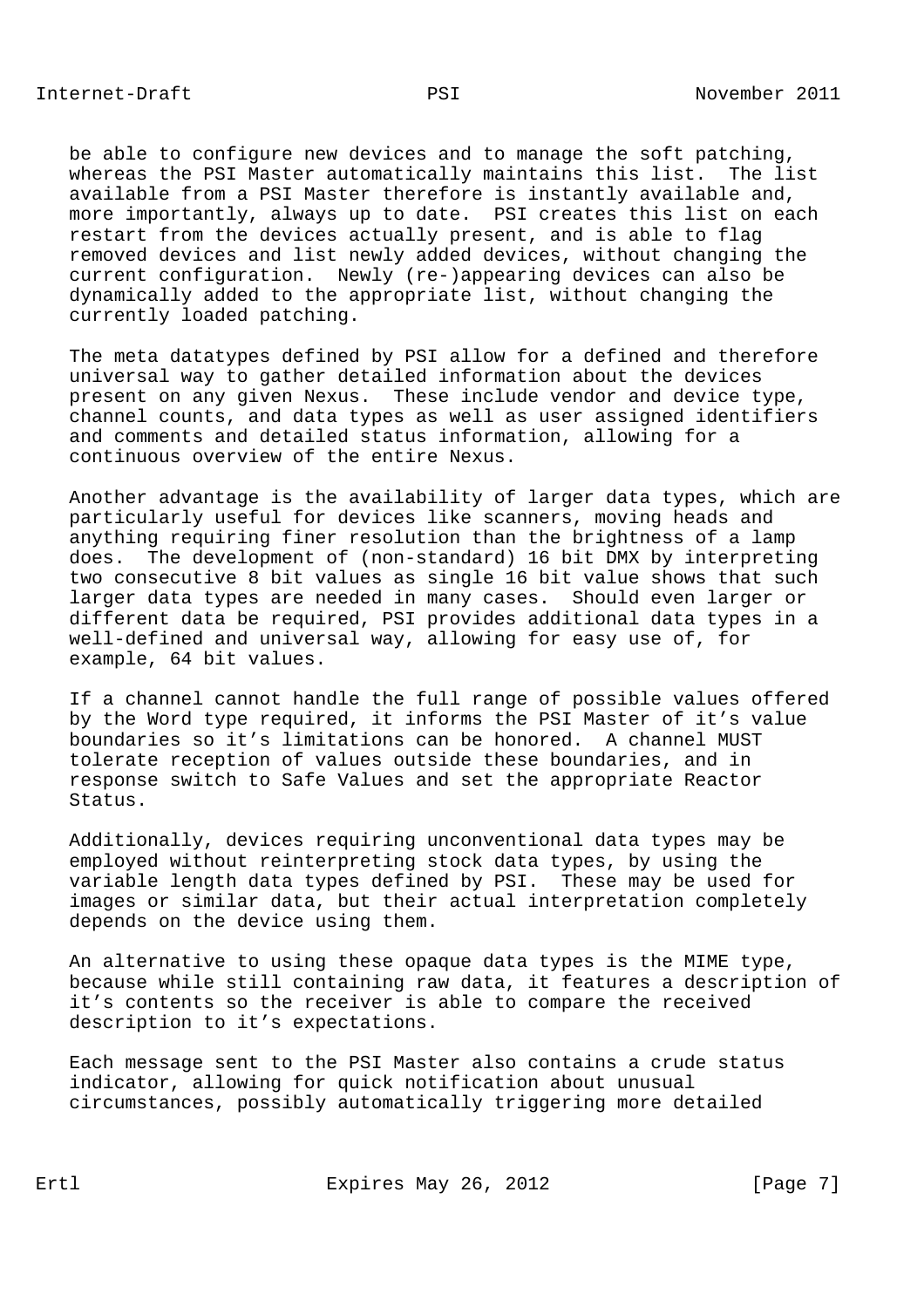inquiries and / or other measures by the PSI Master. This is especially useful in large installations, because such a Nexus cannot normally be satisfactorily presented as a whole. Since the PSI Master always possesses complete and up to date information, it is able to actively notify the user of any irregularities in all cases.

## 2.1. Groups

 Groups are used to efficiently handle installations that are composed of many Reactors with few channels each. Sending data to each of them in a separate message may unduly impact the available bandwidth, so it may make sense to handle a number of such Reactors in a single multicast message (see Section 3.4). To do so, an identifier is assigned to all Reactors that the new Group shall contain. This identifier may then be used whenever a message applies to more than one member of the Group. Use of this identifier allows all Reactors that are not part of the specific Group to quickly discard the message without having to process it any further. A message directed at members of a Group contains the usual identifiers for the individual Reactors and may therefore convey totally different data to each member.

 All multicast traffic, including discoveries, is sent to a single multicast group, see Section 3.8.1 for details.

 The Group facility is OPTIONAL for PSI Masters, but any PSI Master implementing it MUST allow the user to disable it. Reactors MUST implement this facility. Grouping may be handled by any means conceivable, be it manual and / or automatic. In any case, GID assignments may be changed at any time.

# 2.2. Clusters

 Clusters are Groups applying the same data to all members (indicated by the flag PSI\_NO\_FM\_CLUSTER being set). From PSI's point of view, a Cluster is exactly the same as a Group. However, from the user's point of view, both are distinct. While Groups serve to more efficiently utilise bandwidth in case of large numbers of Reactors with few channels, Clusters serve to efficiently apply the same data values to multiple Reactors, so these Reactors may have a large number of channels but need to be reasonably similar to each other, especially in terms of channel configuration. Therefore, a PSI Master that implements Clusters should distinguish Clusters and Groups, and apply sanity checks whenever the user adds members to a Cluster. Specifically, Clusters composed of Reactors using different channel configurations or data types should require explicit user confirmation. It may allow this regardless, because the Cluster flag MAY be used to convey general instructions (like Node Options), or to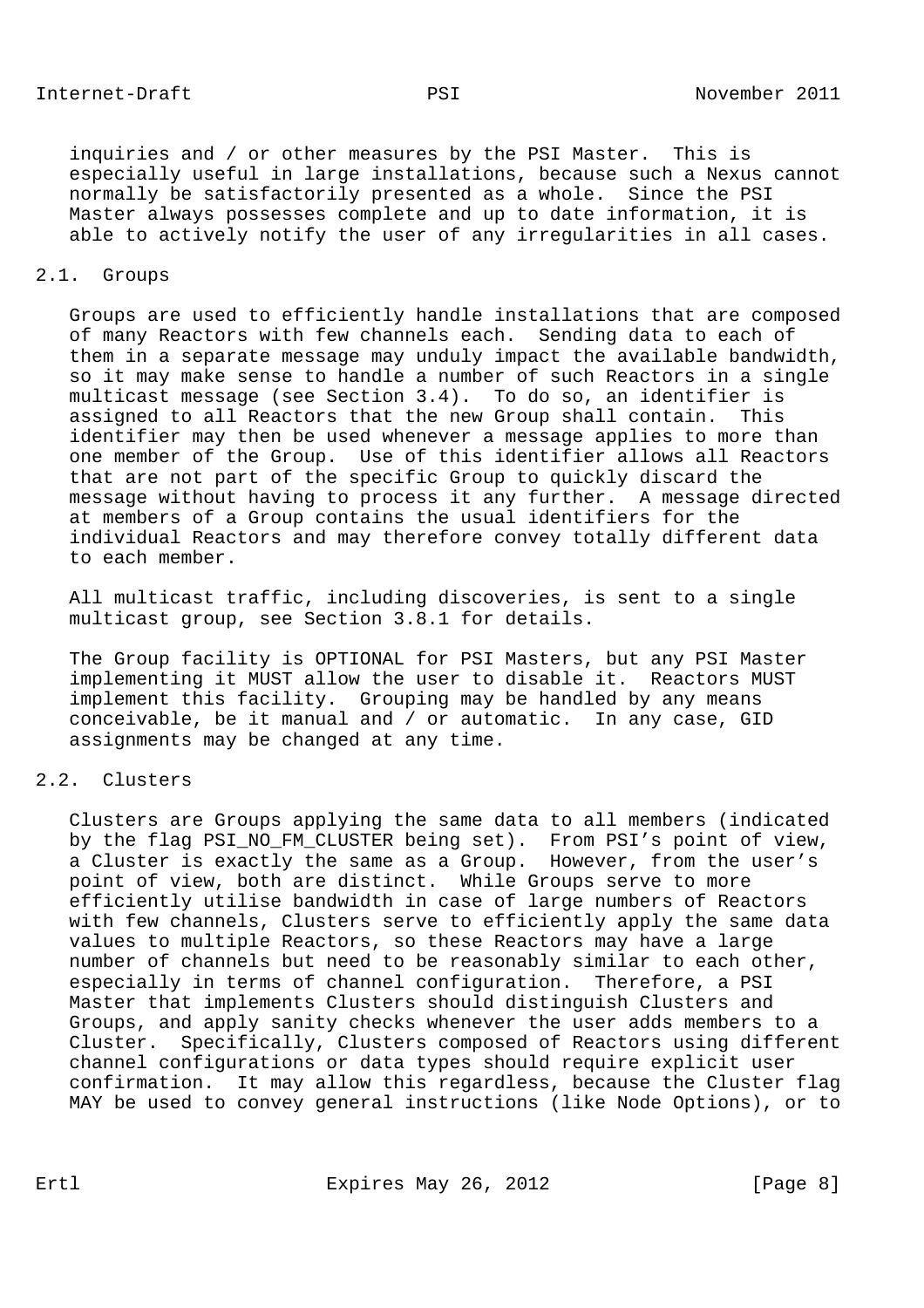set only a limited subset of channels that may be applicable to all Reactors in the Cluster. For example, all Reactors in a Cluster may have a channel that is mapped at number 10 and uses 32 bit data. So even though the remaining channels of the clustered Reactors may differ, this single channel may be assigned values using a Cluster message. The PSI Master SHOULD check if there are any matching channels in all clustered Reactors when a new one is added to the Cluster, and inform the user of the result. It MAY offer the user a filter to display only the matching channels.

 Also, the CLUSTER flag need not be used in all, even most, messages sent to a Reactor. It is perfectly acceptable to, for example, use this flag only to assign values to a single channel out of many, and to do so only occasionally. Of course, the more this flag is used, the higher transmission efficiency will be.

 The Cluster facility is OPTIONAL for PSI Masters, but any PSI Master implementing it MUST allow the user to disable it. Reactors MUST implement this facility. Clustering may be handled by any means conceivable, be it manual and / or automatic. In any case, GID assignments may be changed at any time. Because Clusters rely on Groups, a PSI Master implementing Clusters needs to implement Groups, but not vice-versa.

## 2.3. Current Values

 The Current Values are what is being sent by the PSI Master to a Reactor. They are the result of calculations and / or inputs of any sort. Because they can be any value of the possible value range, they are not suited for continued use in case of loss of control. Instead, Safe Values must be used in that case.

2.4. Safe Values

 The Safe Values are specific to each channel. They are designed to be used whenever a channel receives no updates from the PSI Master, and can be used continuously without posing danger for the device or audience.

## 2.5. Message length

 Because fragmenting of messages leads to greater impact of packet loss, it should normally be avoided. In order to keep IP from fragmenting messages, the default maximum message length should be 1400, since 1500 is the normal MTU for Ethernet, allowing some room for different configurations.

A Reactor implementation MAY allow the user to change this maximum,

Ertl Expires May 26, 2012 [Page 9]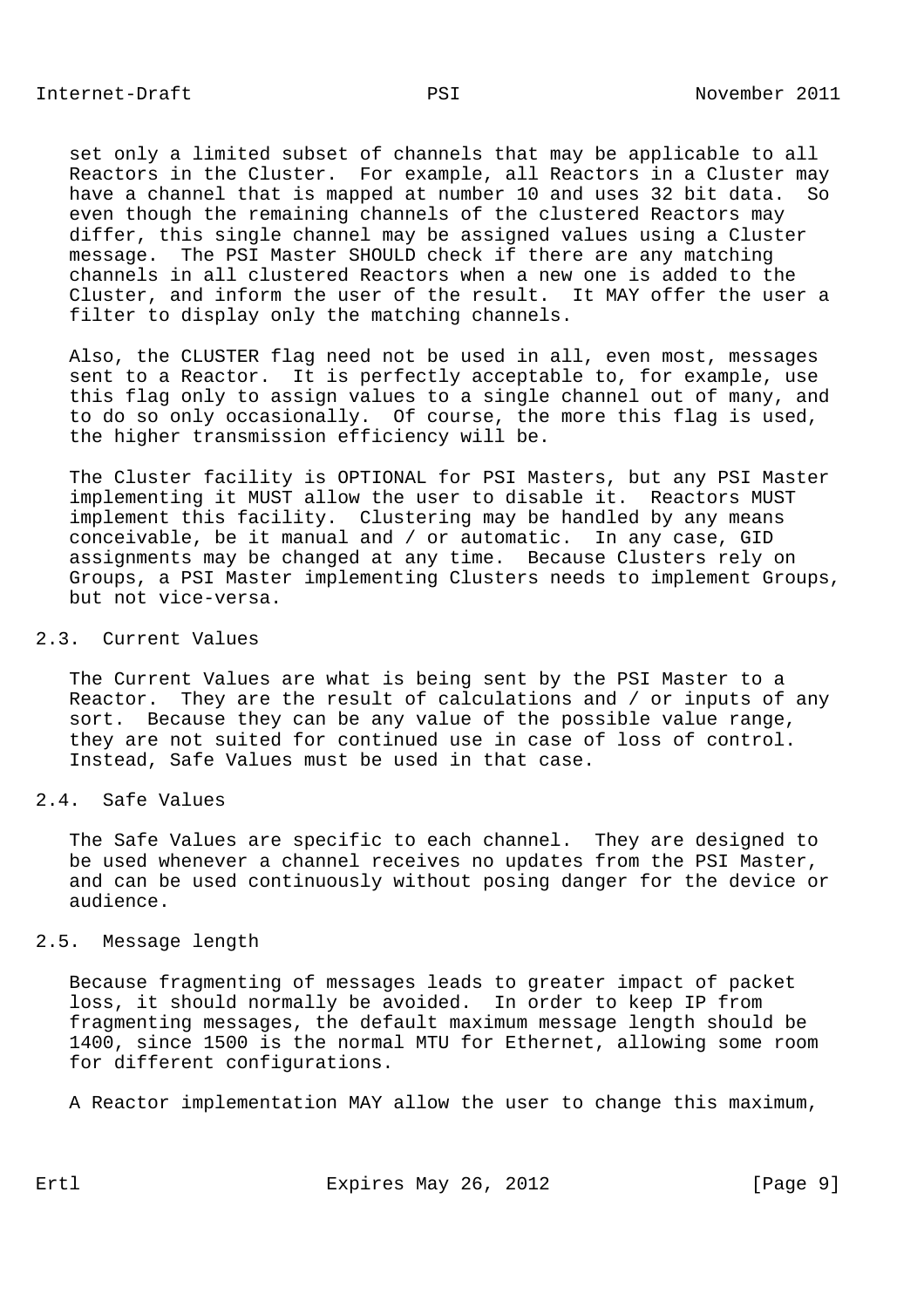in response to the actual network performance, but it SHOULD NOT be less than 1400. In fact, the maximum message length of Reactors may be significantly larger by default, because the PSI Master is free to stay well below the maximum, and therefore can adapt, possibly automatically, to network loss rate. On the other hand, the PSI Master's maximum message length may change, and an information message is sent to the Reactors, during normal operation, so that the Reactors do not need to be manually reconfigured to stay below a certain size.

 An embedded platform therefore is free to choose an absolute maximum message length, so that it can use static buffers, but advertise less than that if deemed reasonable.

## 2.6. Operating modes

 In addition to the DMX-like operation of continually re-sending all data for all channels regardless of changes in their values (Rapid Change / Redundancy mode), PSI offers a mode where only changed values are sent (Slow Change / ACKed mode). This is done by setting the flag PSI\_NO\_FM\_SENDACK (see Section 3.7.5) in the data messages, and checking the response for consistency with the intended values. Because switching from ACKed mode to Redundancy Mode is done by omission of this flag, both modes may be changed at any time, and even arbitrarily mixed operation, down to individual channels, is possible.

A PSI Master MAY implement both of these modes.

o Redundancy mode

 This mode is very much like the DMX mode of operation: the PSI Master refreshes all channels at a high rate, without caring for the proper arrival of the message or individual data. Data that are lost in transit are automatically compensated for by the high number of redundant data sent, guaranteeing that lost or damaged values do not noticeably affect the outcome. Redundancy mode is primarily suited to systems where values are changing rapidly, like stage and disco lighting systems. Due to the high refresh rate, this mode requires significantly more bandwidth than the ACKed mode. However, whenever a large number of all channel's values change rapidly, this bandwidth requirement may very well be lower than in ACKed mode because no replies need to be sent. Additionally, the processing and memory overhead and therefore latency of especially the PSI Master is reduced significantly, because no replies need to be waited for, re requested and compared.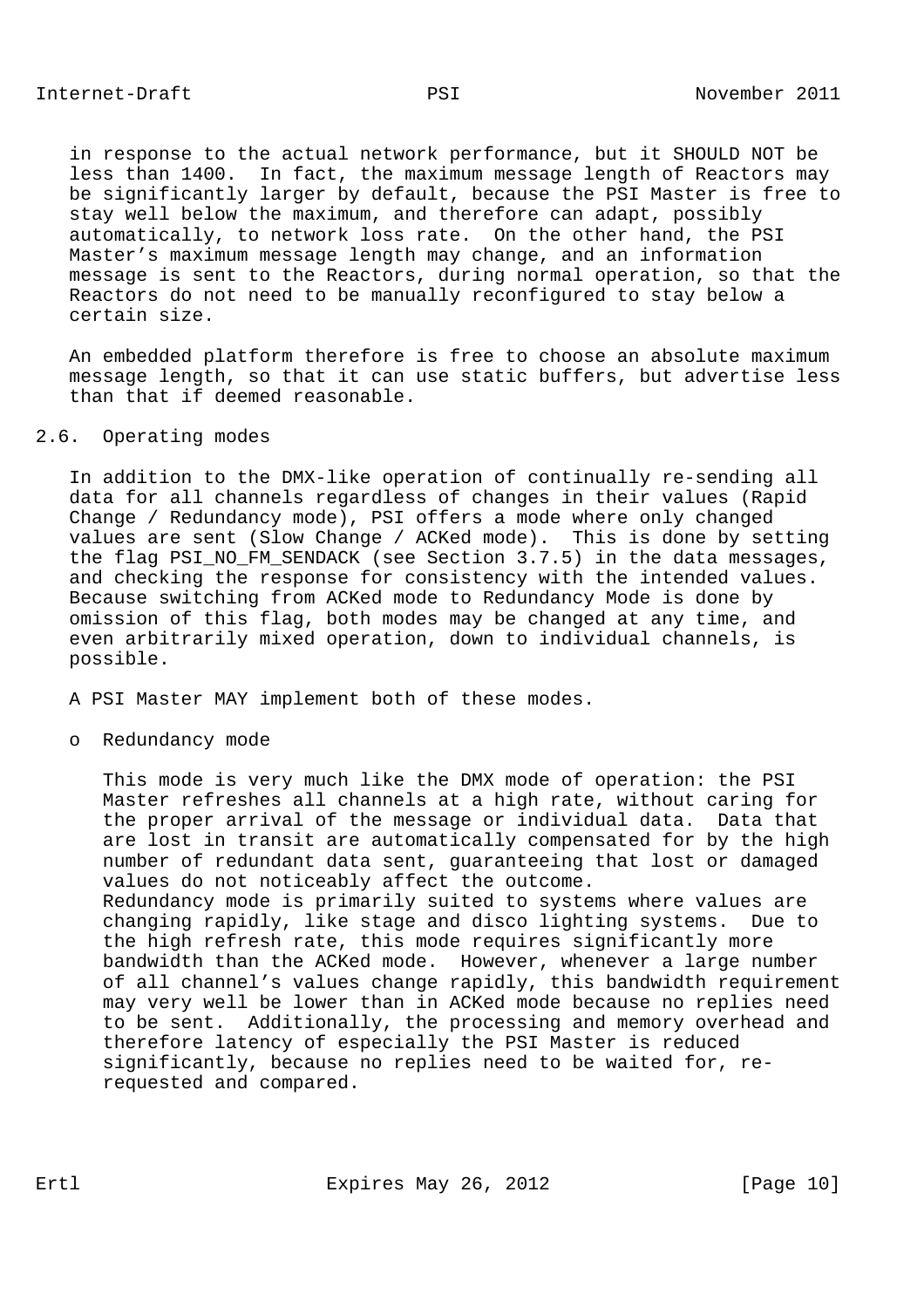### o ACKed mode

 In this mode, the PSI Master only refreshes a channel whenever it's value changes or other circumstances require it, like a node being restarted. To ensure that the values actually and properly reach the channel, the data messages are decorated with the flag PSI\_NO\_FM\_SENDACK (see Section 3.7.5), so the Reactor sends back a message documenting the execution of the original request. If this reply does not arrive within a certain time, the message is re-sent. This time usually is around 200 ms but SHOULD be changeable by the user to allow for very low bandwidth / high latency links or other preferences. Timeout and retransmission happen until a proper reply is received by the PSI Master, or a new value needs to be set for that channel. ACKed mode is primarily suited to systems where values change only infrequently, like architectural or artistic installations. Except on startup, due to the low refresh rate it consumes only very little bandwidth, so low bandwidth links may be used. Because of the requirement for an acknowledge, the PSI Master needs to retain the outstanding requests, process the results, and be able to re-send them if needed. This means memory and processing overhead that may outweigh the bandwidth reduction in some cases.

### 2.7. Multiple PSI Masters

 While normally only one PSI Master is used, multiple PSI Masters may be desirable in certain situations, so PSI Reactors SHOULD be able to deal with that. Reasons include failover, specialized PSI Masters for different Reactors, or even channels, within one Nexus, or different sources of data available only from different PSI Masters.

 Any Reactor SHOULD therefore provide an option via it's interface for handling the conflicts (merging), by allowing the user to select a maximum number of PSI Masters that the Reactor will accept commands and data from. A default of one makes sense, so one PSI Master will be the only one data and commands are accepted from, but there is no upper limit besides the Reactor's capabilities. Internally, the Reactor might maintain a list of PSI Masters that have gone through the Initialization (see Section 3.8.2), and recently have contacted it. It is not recommended for a Reactor to disable the check whether a

 PSI Master has gone through the Initialization, meaning that it will accept data and commands in any case. Doing so may create problems due to incorrect configurations, so if it is done, the user SHOULD have an option to enable this check.

Whenever one or more of the original PSI Masters cease to communicate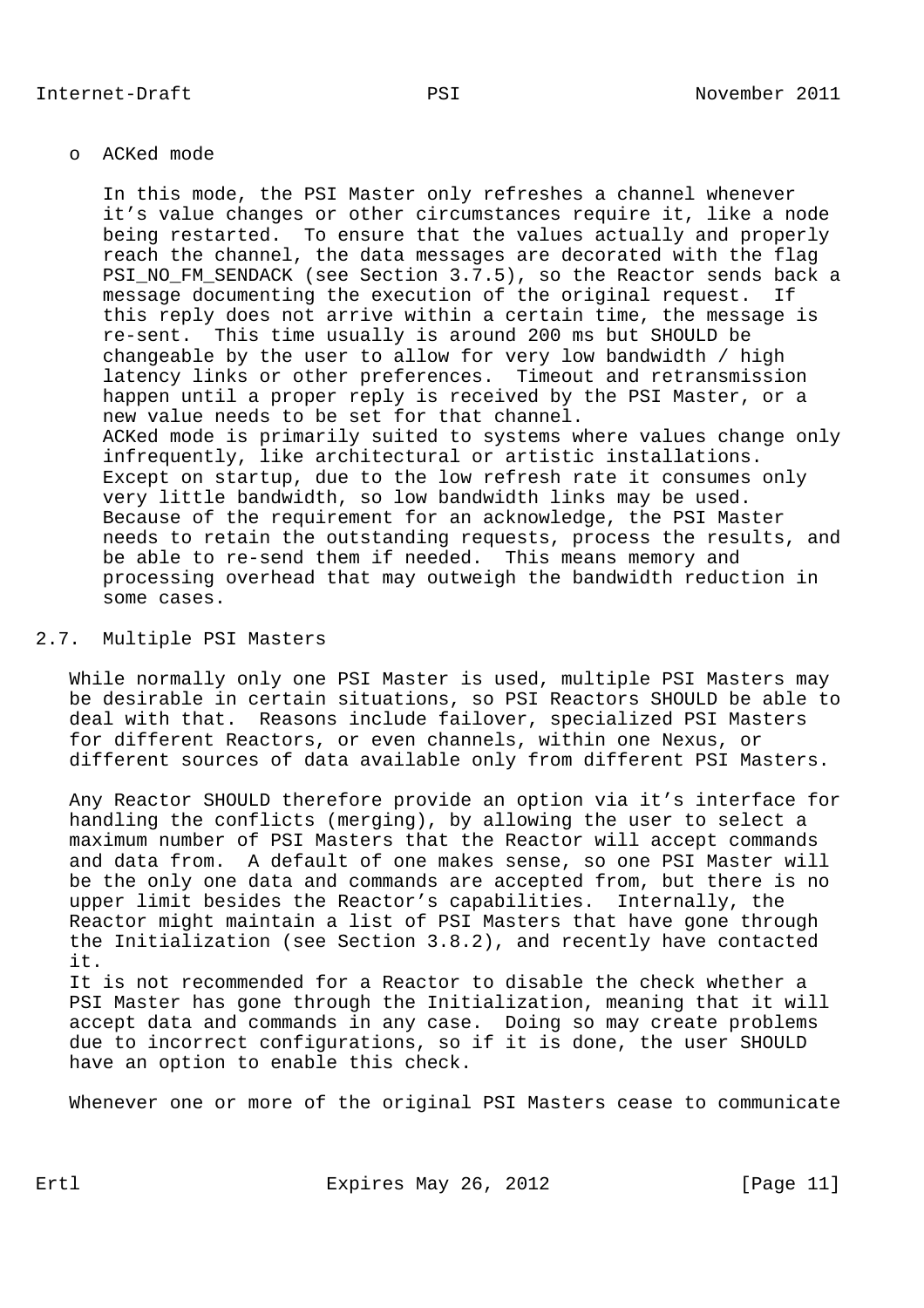(time out), then the Reactor will replace them with the next PSI Masters from the list. The way the Reactor picks the PSI Masters (even the initial one) MAY be configurable by the user, and this management may be as sophisticated as desired. A sensible option is to simply go down the list, wrapping around if needed, but it is conceivable to let the user define a fixed selection order, allow only specific, predefined PSI Masters, or allow specific PSI Masters access to different channels of the same Reactor only. Devices intended to routinely communicate with multiple PSI Masters will likely allow the user to essentially control the entire process, while devices designed primarily for use with one single PSI Master would prefer to not bother the user with unnecessary complexity. In any case, a simple, automatic default configuration SHOULD be preconfigured, so that any Reactor will immediately work, without requiring reconfiguration, in a single PSI Master environment.

 If the Reactor is configured to react to more than one PSI Master, conflict resolution methods SHOULD be selectable by the user. A sensible set of choices might include:

- o last value persists: always use the most recent value from the PSI Master that sent values most recently.
- o first value persists: always use the most recent value from the PSI Master that sent values least recently.
- o lowest value persists: compare the most recently sent value of each PSI Master and pick the lowest.
- o highest value persists compare the most recently sent value of each PSI Master and pick the highest.
- o average of (1 to N) values: the values are stored for each PSI Master so that no two values from the same PSI Master get averaged; N may be lower (but not higher) than the maximum umber of PSI Masters, so that only the most recently received n values from different PSI Masters get averaged.
- o free-for-all: allow any PSI Master to do anything, values are replaced by the one most recently received, regardless of the originating PSI Master, as are commands.

 Also, a user-configurable timeout is used for when to discard the values sent by one master (timeout), so that even if one PSI Master remains active (sends periodic status inquiries) but does not send values anymore, the stale values can be flushed. Values set using ACKed mode must be kept much longer, so a second timeout value MUST be used for them. The user MUST be able to change both values, and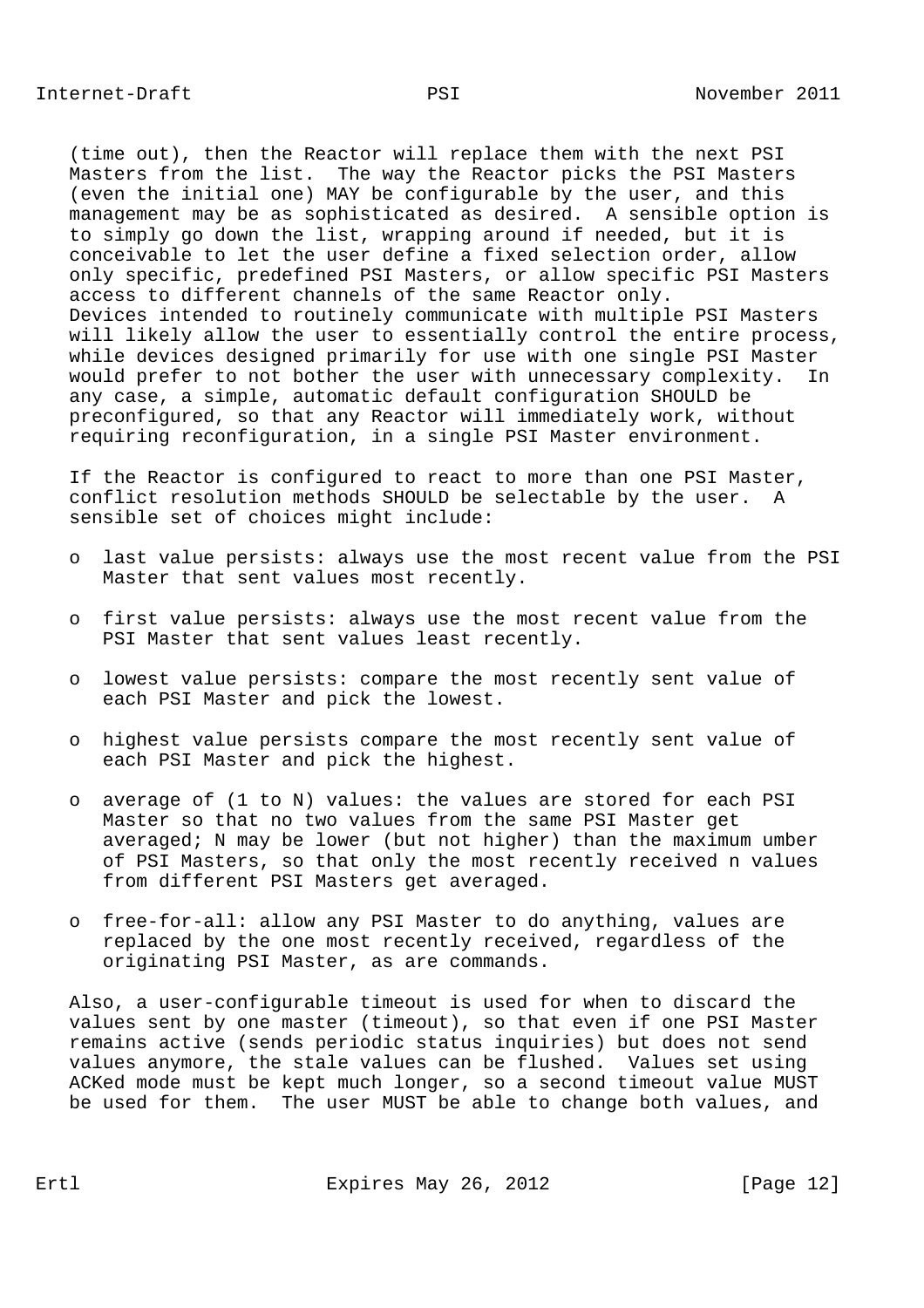SHOULD be able to disable this timeout entirely for ACKed mode. The timeouts for switching to Safe Values MAY be used for this purpose. It is advisable that the list provides at least one space more than the maximum number of PSI Masters the Reactor is configured to react to, so that any failing PSI Master can instantly be replaced by another, if present. Otherwise, potential replacement PSI Masters could only go through the Initialization after the failing one has been flagged, unless the Reactor implements some other way of keeping track of excess PSI Masters.

 Whenever there are more PSI Masters than spaces in a Reactor's list, the Reactor SHOULD NOT respond to Discoveries sent by the excess PSI Masters. This means that the excess PSI Masters cannot recognize the Reactor at all. If the PSI Master ever gets added into the list, it MUST be responded to normally.

 Any PSI Master may have had contact with a Reactor before being dropped from it's list. Any PSI Master querying a Reactor that does currently not respond to it will result in the "PSI\_RS\_MASTER\_IGNORED" status in addition to all other status codes (see Section 3.7.8).

### 2.7.1. GID Synchronization

 A limited amount of synchronization between PSI Masters is required to make the Group and Cluster facility usable by all PSI Masters in a system. If such synchronization is not done, only one PSI Master can manage and GIDs, and the remaining PSI Masters can not use them meaningfully.

 To facilitate synchronization, every PSI Master maintains a TCP connection with every other PSI Master. This is acceptable because the number of PSI Masters within a system will normally be very low. Whenever any PSI Master changes GID assignments, it will send a message to every other PSI Master it is connected to (normally, this will be all PSI Masters in the system). Regardless of the command sent to the Reactor, the message sent to the connected PSI Masters contains the full list of GIDs that are assigned to the Reactor, not only the changes. It is of type FM and must only contain one single sentence with the flag PSI\_SO\_FM\_GIDSET set, with the TIN field containing the IN of the Reactor in question. In other words, the entire message is constructed just as it would be sent to a Reactor, but must not be acknowledged by the receiving PSI Master. Since the message is received on the TCP connection from a PSI Master, the receiving PSI Master knows that it receives the message for good reason.

Whenever a PSI Master comes up, every another PSI Master will learn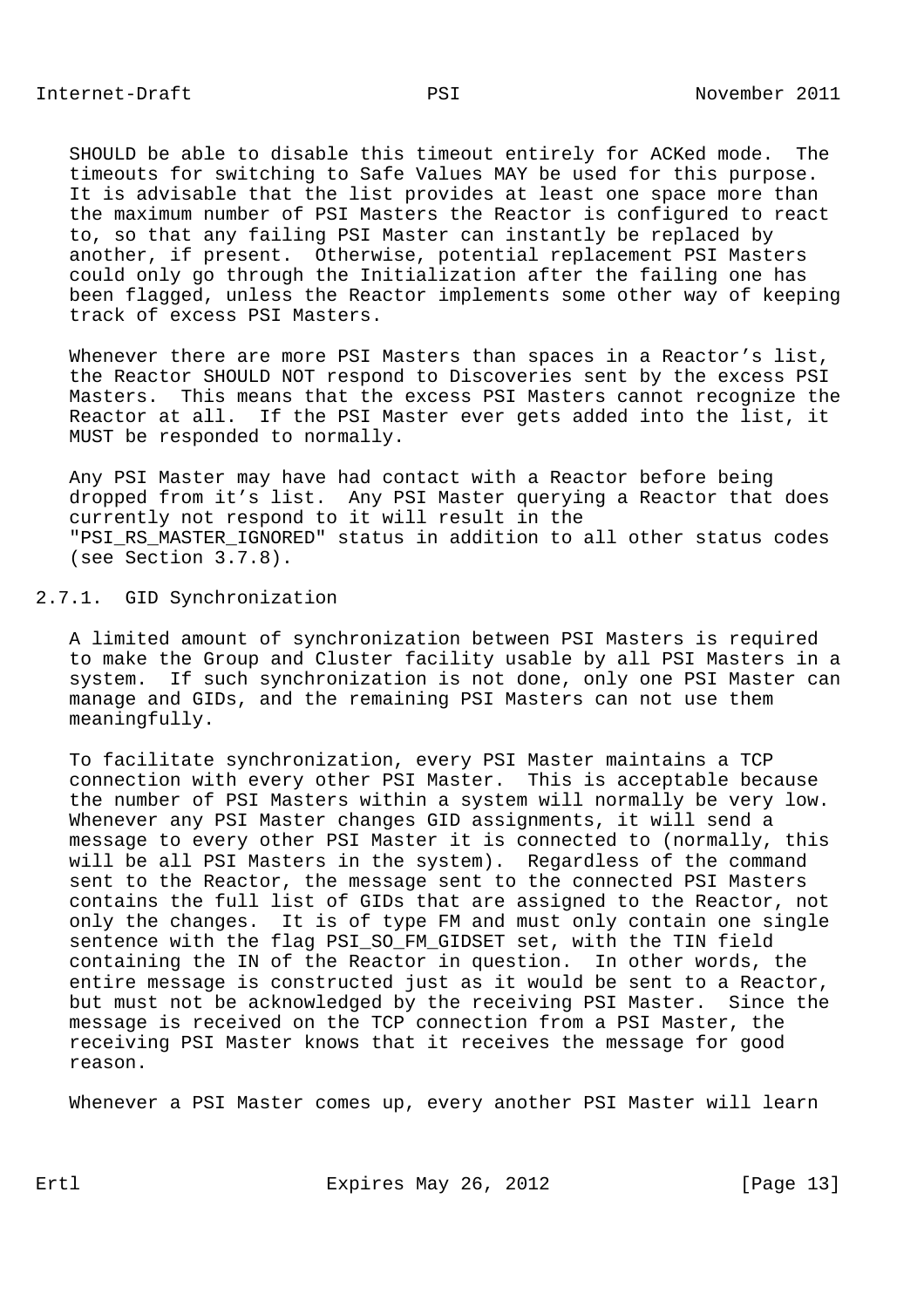about it via it's Discovery messages, as it will learn about the other PSI Masters the same way. For every resulting pair of PSI Masters, the PSI Master with the lower IN will initiate the TCP connection to the PSI Master with the higher IN. The rendezvous port number for TCP is the same PSI Master port that is used for UDP.

 Whenever a PSI Master comes up, it SHOULD query every Reactor for it's GID assignments, unless it has no intention of making use of the Group or Cluster facilities. This querying can be done as part of the initialization (see Section 3.8.2), or at any later time, but SHOULD be done before the PSI Master starts using or changing GIDs in any way. An exception is if the PSI Master is going to fully redefine all GID assignments, because that can be done without knowledge of any prior assignments.

 Ideally, only a single PSI Master should make changes to GID assignments at any given time. Any automatic GID handling SHOULD therefore be disabled by default, so the user will need to selectively enable it on the PSI Master best suited. Manual changes may still be done via any PSI Master and thus cause a race condition if not all PSI Masters are fully synchronized yet, but this will be rare and known to the user, who can make sure that all PSI Masters are up and connected, or will have their lists cleared before connection.

 The race condition occurs when more than one PSI Master is set to actively manage GID assignments and any of the following occurs:

 a change is in progress while a connection has not yet been established

 a newly started PSI Master might have received the assignment list from a Reactor already, but another, not yet contacted PSI Master changes it's assignments, and the operation completes before contact is made. Thus the newly started PSI Master will never receive the update message and therefore keep the outdated assignment even when it makes contact with the PSI Master that changed this assignment.

 the PSI Master has been disconnected but not restarted and changes have been made meanwhile

 a PSI Master will retain it's list during disconnection. Only when the disconnection lasts long enough to make the Reactors consider the PSI Master lost, and subsequently send Discoveries to it when it comes back, will the PSI Master re-read the GIDs. If the duration of the disconnection does not suffice to cause such a timeout, but a GID change has occurred meanwhile, the PSI Master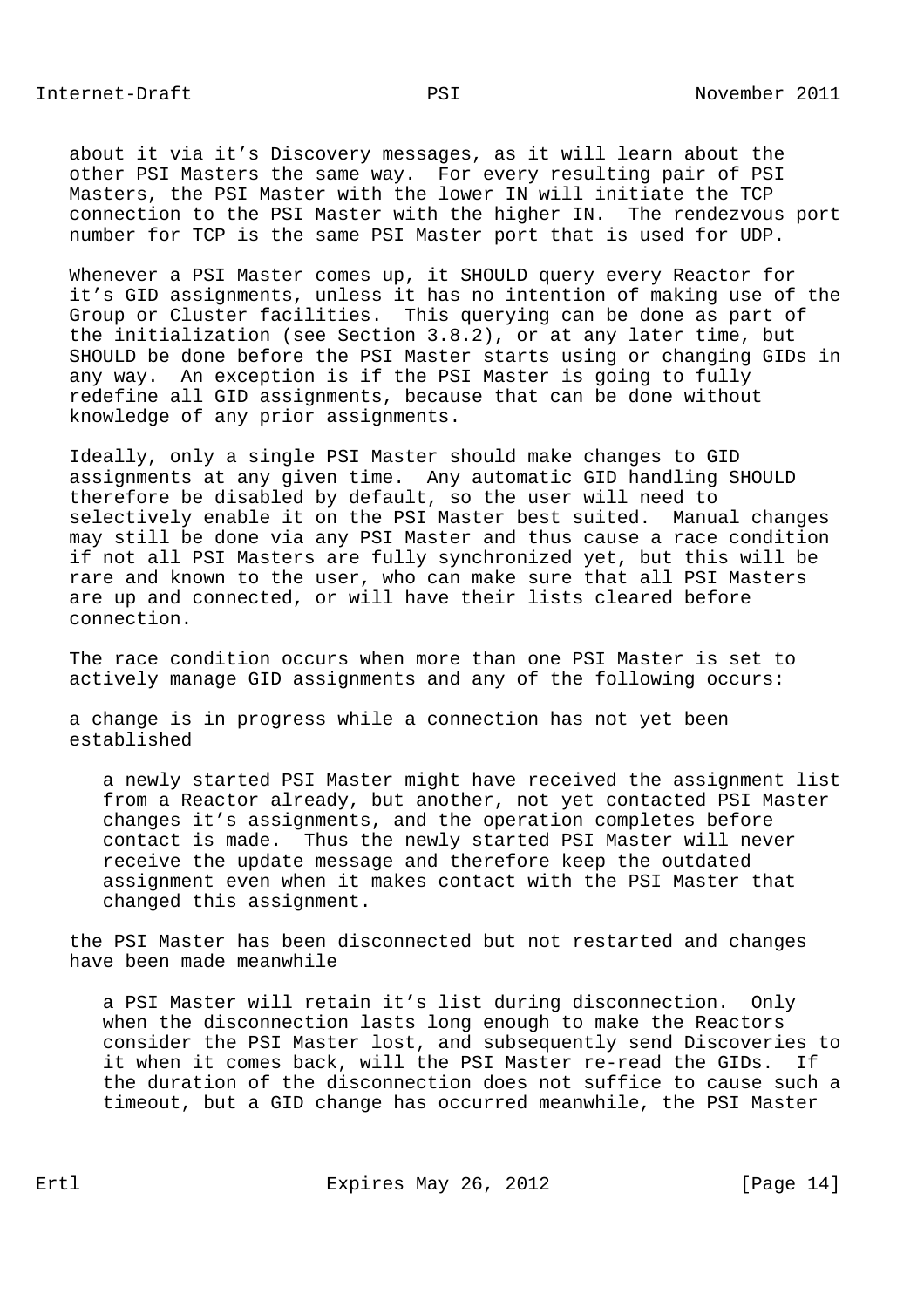will maintain the old list.

confirmation if the user so wishes.

 Automatic conflict detection and correction of the lists can be done by periodically requesting the GID assignment list of every Reactor and comparing that to the stored state, so that synchronization will be re-established after a while. Because any Reactor will be member of only a few groups, the resulting traffic will be low and can be combined with the periodic status inquiries. When to do such re requests, if at all, depends strongly on the amount of PSI Masters in the Nexus, and also on the frequency of GID assignment changes. In a Nexus with only a single PSI Master, there will be no need to ever do this. Depending on it's capabilities, the PSI Master should inform the user about list corrections it had to do, or maybe even prompt for

# 3. Design

 This section describes the construction of messages sent over the medium.

### 3.1. System-independent representation (transfer syntax)

 In order to not add yet another protocol-specific data representation that would require implementors to create yet another, likely non reusable and probably less tested library, PSI uses the already well tested CDR (Common Data Representation, [CORBA-CDR]). CDR also forms the basis for CORBA (Common Object Request Broker Architecture) and defines a single format for every primitive type, but two endian representations that can be chosen by the sender. Therefore, every receiver must be prepared to octet-swap if needed. CDR offers data types down to 8 bit, without the overhead of explicit typing and length fields wherever possible. Normally, as defined in the CORBA specification, CDR requires all data types to start at an aligned position matching their own size, with a few exceptions. Since this means overhead of a couple of octets if a large data type follows smaller types that sum up to less than the alignment restriction of the larger type, PSI does not follow this part of the usual CDR practice, and instead uses unaligned CDR. Also, because CDR does not specify the endianness of bit fields, they are explicitly defined by PSI to match the endianness of the remainder of the message.

 Using unaligned CDR does not require creating special libraries because some implementations, like the one of The Ace Orb ([TAO]), already offer the option of turning off the alignment restrictions. Using unaligned CDR, the bandwidth available from a typical, switched 100 Mbit network will suffice for a Nexus larger than two DMX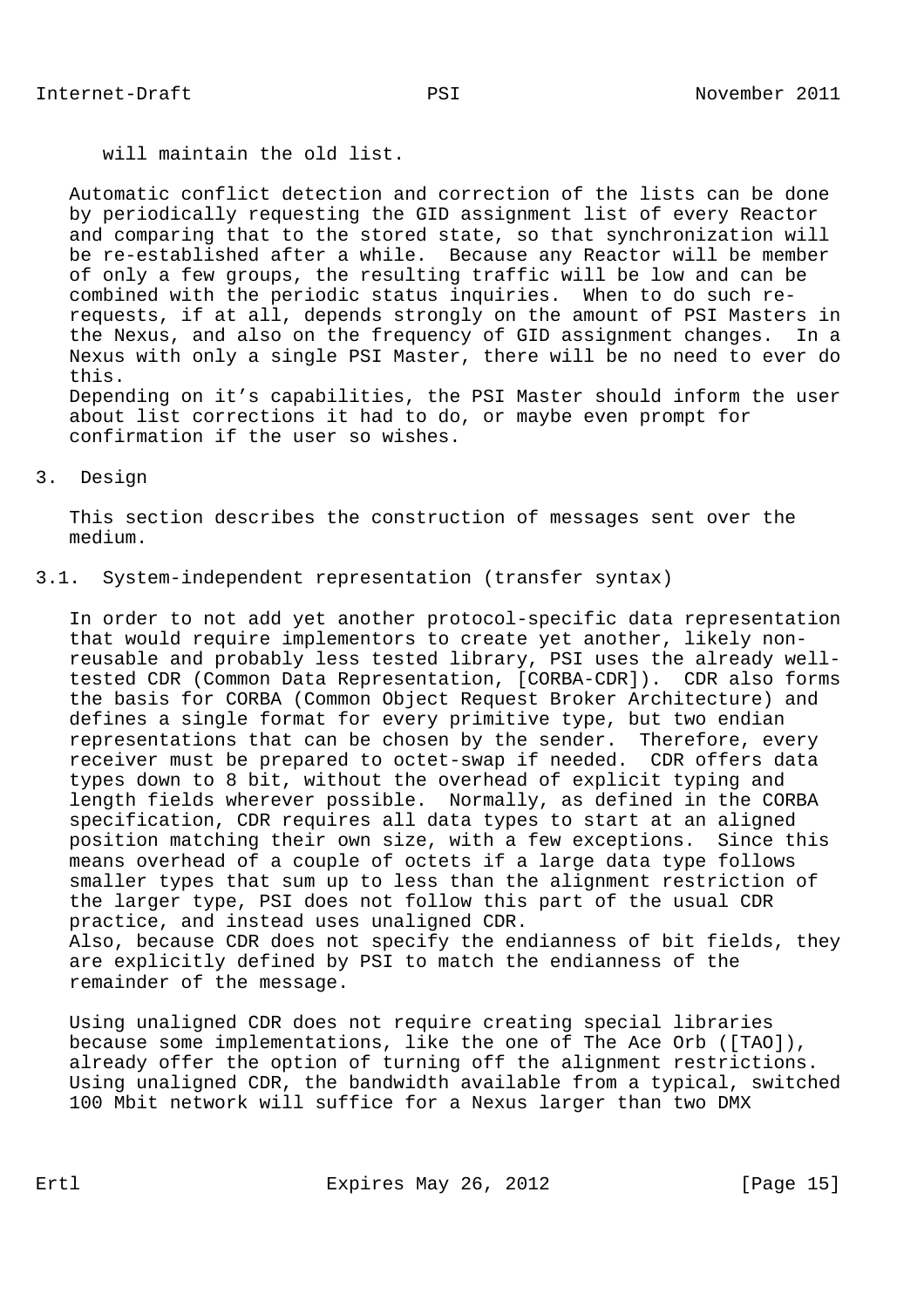universes even without use of any optimizations like Groups and Clusters, while maintaining a higher refresh rate even under the worst-case assumption that every single channel has an associated Reactor and thus requires an entire message for a single value. Similarly, 10 Gbit Ethernet can support a Nexus larger than 200 DMX universes, still at a higher refresh rate, over a single cable.

 Of course, while PSI has no need for explicit typing done by the transfer syntax, a minimum of meta data still needs to be sent to identify the messages and their contents for flexibility. The resulting hybrid approach is somewhat similar to what is discussed in section 5 (6) of [RFC4506], so PSI does not have the same raw bandwidth efficiency as DMX. The approach taken by PSI is considered by the author to strike a reasonable balance between still allowing for comparatively efficient bandwidth utilization and not sacrificing flexibility to any significant degree.

## 3.2. Versioning

 Even though multiple versions are not planned, and should not be created without proper deliberation, every PSI message, including discovery messages, contains a version field. It MUST be checked by every receiver against it's list of supported versions to determine how the remainder of the message needs to be interpreted. If a Reactor supports more than one version, it SHOULD respond using the version used by the PSI Master. If the Reactor does not support the version used by the PSI Master, it discards its messages. For every message received in an incompatible version, the Reactor sends a Version Mismatch message (see Section 3.7.4) to the sender. The PSI Master must flag any version differences for the user to see, and do so prominently for incompatibilities.

 Likewise, a Reactor that doesn't use it's preferred version should, if it provides other indicators to the user, indicate a warning, and an error if it does not have a compatible version to use. A node may support any number of different versions, and allow the user to selectively disable their use, and to specify which is the preferred version.

 In order for a node running any protocol version to be able to detect and report version incompatibilities as well as to send Version Mismatch messages to the sender, the message header needs to maintain the structure and contents described in this memo for all versions created. It therefore MUST be modified only in ways that keep the structure in place, like by appending to the basic format. The contents of the basic structure must be made as meaningful as possible.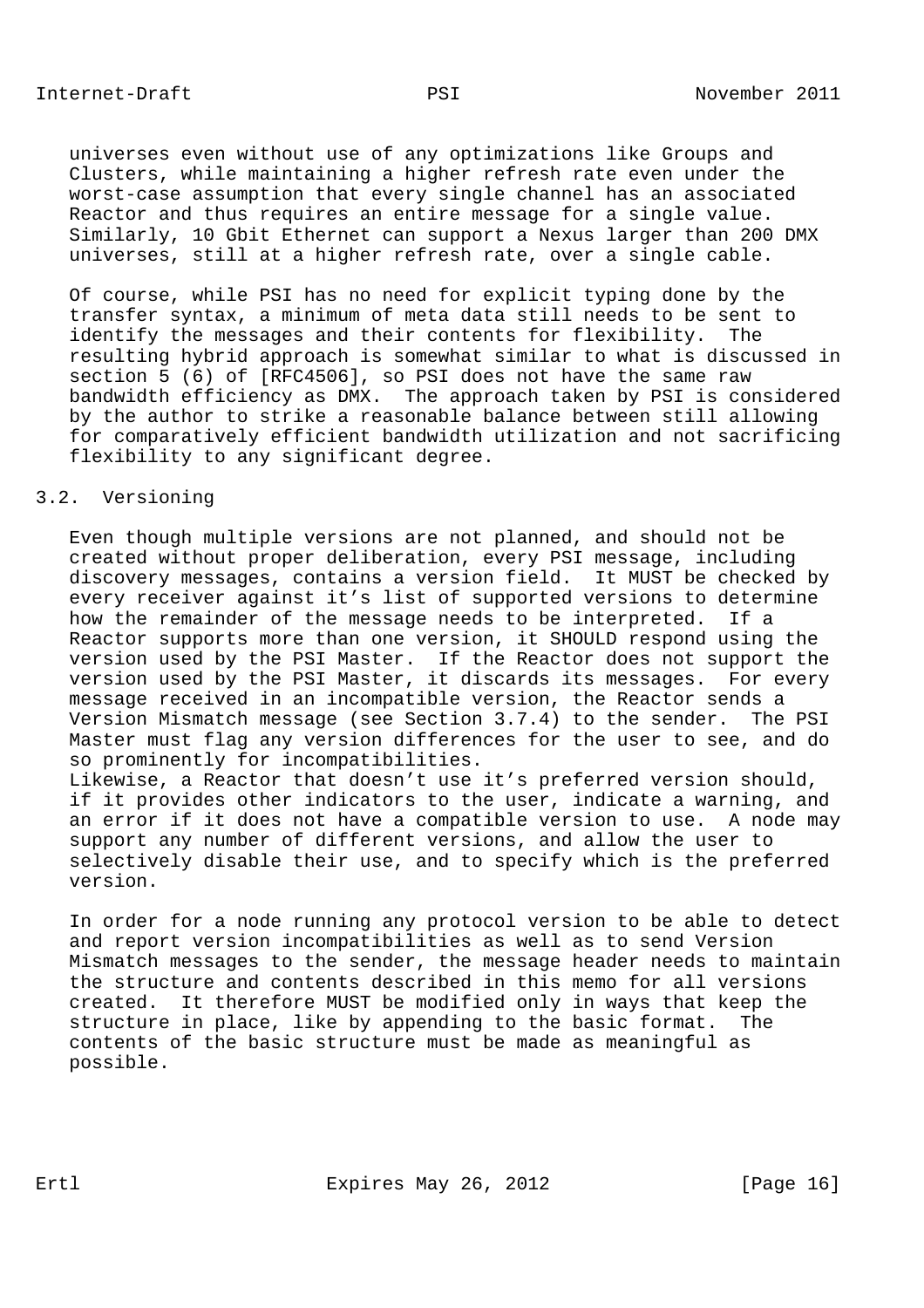# 3.3. Identifier for nodes: IN (Identification Number)

 Each node needs to be uniquely identifiable and thus referable within the entire Nexus, for example by a number. The uniqueness of this identifier is very important to guarantee the correct functioning of the installation. To facilitate this without requiring lengthy and error-prone configuration of each Reactor, it needs to even be globally unique. Since PSI is geared towards Ethernet, making use of the MAC-address of the first NIC found in the node makes sense, as it is globally unique already. Regardless, the user may assign the INs in any way convenient as long as they are unique within the Nexus. Despite the MAC address of Ethernet and most other media types being six octets in length, this field is defined to be 8 octets in length to accommodate the 8 octet MAC format (EUI-64) and to facilitate other uses, like multiple personalities (PSI Master and Reactor). The MAC octet sequence is filled in in canonical format, with the OUI and the remainder of the MAC separated by as many filler octets with the value 0xFF (and, if necessary, bits with value 1) as needed so that both the OUI and the remainder of the MAC address occupy the outmost octets. This conversion therefore is compatible with the IEEE's suggested practice, albeit making no distinction between MAC-48 and EUI-48.

 Since this number has no corresponding data type, it is defined as sequence of 8 octets. This is no problem in this case, because sequences of octets are stored the same on all architectures, meaning that no endian issues arise from this (see Section 3.1 for details). Through the IN, identification of nodes does not depend on IP address assignment, so that may be done through DHCP. In the event that a single node runs more than one personality (PSI Master / Reactor) at the same time, each of them MUST use a different, unique, IN. In a Nexus using the 6 octet MAC format exclusively, this can be accomplished easily by using the two filler octets as an index. Alternatively, and especially when using the 8 octet MAC format, the user may assign artificial INs in any way convenient, provided they are unique within the Nexus.

### 3.4. Message types

 PSI uses a number of basic message types that are further split by direction (to or from the PSI Master). This allows for quick checking whether the received message can be intended for the receiving node at all. For example, a \*\_FM\_\* message can not be intended for a PSI Master, not even by other PSI Masters. Additionally, the meaning of some message types differs depending on direction. Any message may only contain those elements (like sentence types, Node Options, etc.), that apply to it's direction, because some differ greatly, or even conflict, depending on direction. Therefore it is necessary to check for the proper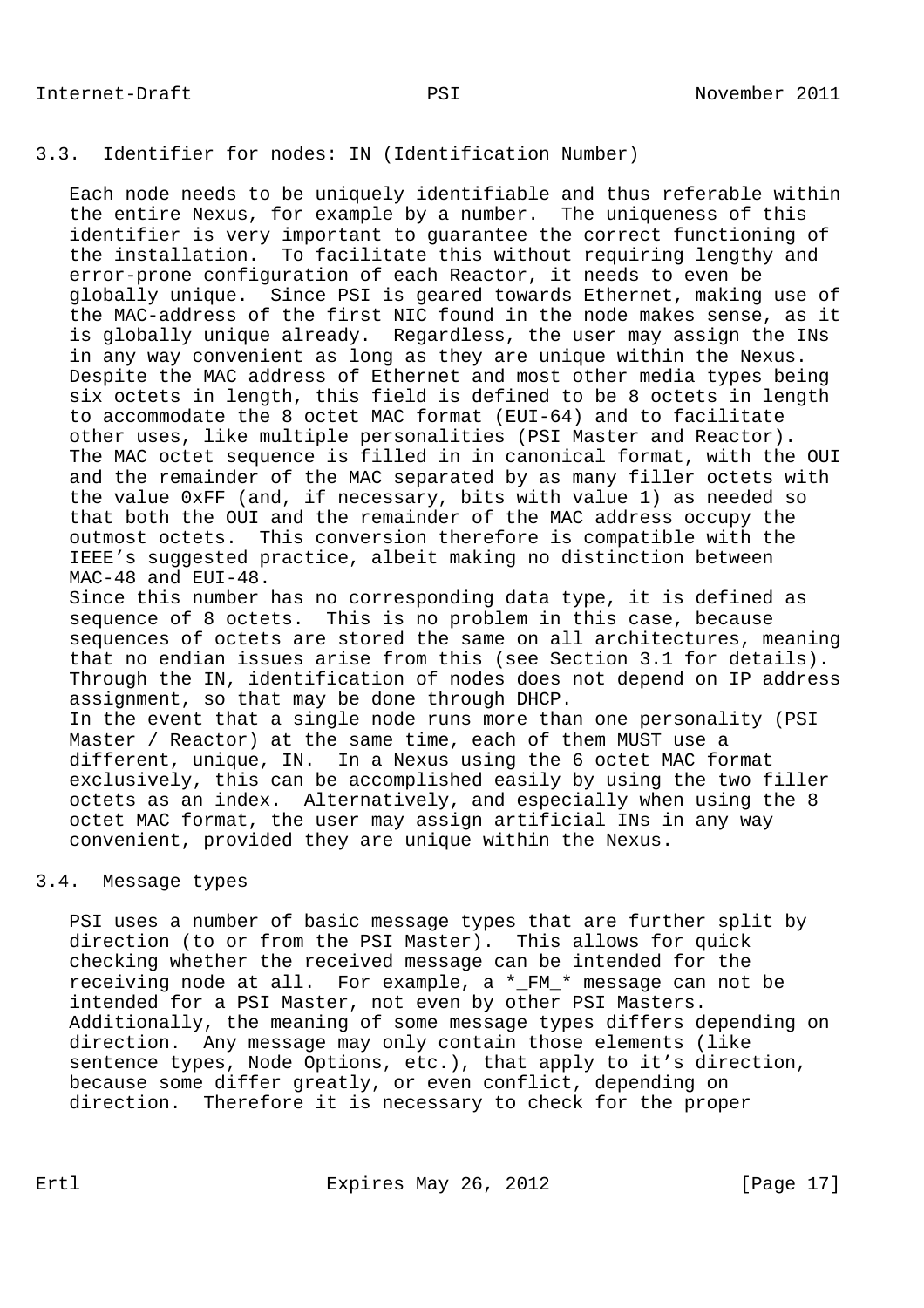direction before using data from a received message.

The various existing and allowed message types are as follows:

o Unicast message

 This is the basic message type and is usable for all nodes. It is sent directly to a single node and therefore creates little processing overhead for any other nodes. Additionally, the entire content of the message is meaningful to the receiving node, so no irrelevant portions require processing. Therefore, messages of this type must only contain information for a single node. However, they may be spread over multiple Node Sections. Use of the flag NODE\_FINISHED is optional and does not influence the transmission efficiency. The unicast message uses no GID so this field is omitted in the message header. Even though sending messages of this type as multicast or broadcast can make sense, for example using multiple Node Sections with different TINs, that SHOULD be avoided in favor of the more appropriate multicast message type using a GID to reduce processing overhead for all (or all matching) nodes. See Section 2.1 for details.

 The allowed contents differ depending on direction for this message type, see Constants (Section 5).

#### o Multicast message

 This message type is intended for use in conjunction with Groups (see Section 2.1), so that the bandwidth can be used more efficiently in installations with many Reactors of only few channels each. A message of this type therefore can contain multiple Node Sections encapsulating contents for different Reactors. As in unicast messages, it is allowed to send multiple Node Sections for the same Reactor in a single message. To increase efficiency, the last node header preceding data for any specific Reactor SHOULD have the flag NODE\_FINISHED set, so that the Reactor can discard the remainder of the message immediately. It is recommended that all Node Sections applying to any specific Reactor be consecutive, since that further reduces overhead for all but the last Reactor addressed in the message.

 The allowed contents differ depending on direction for this message type, see Constants (Section 5).

o Discovery message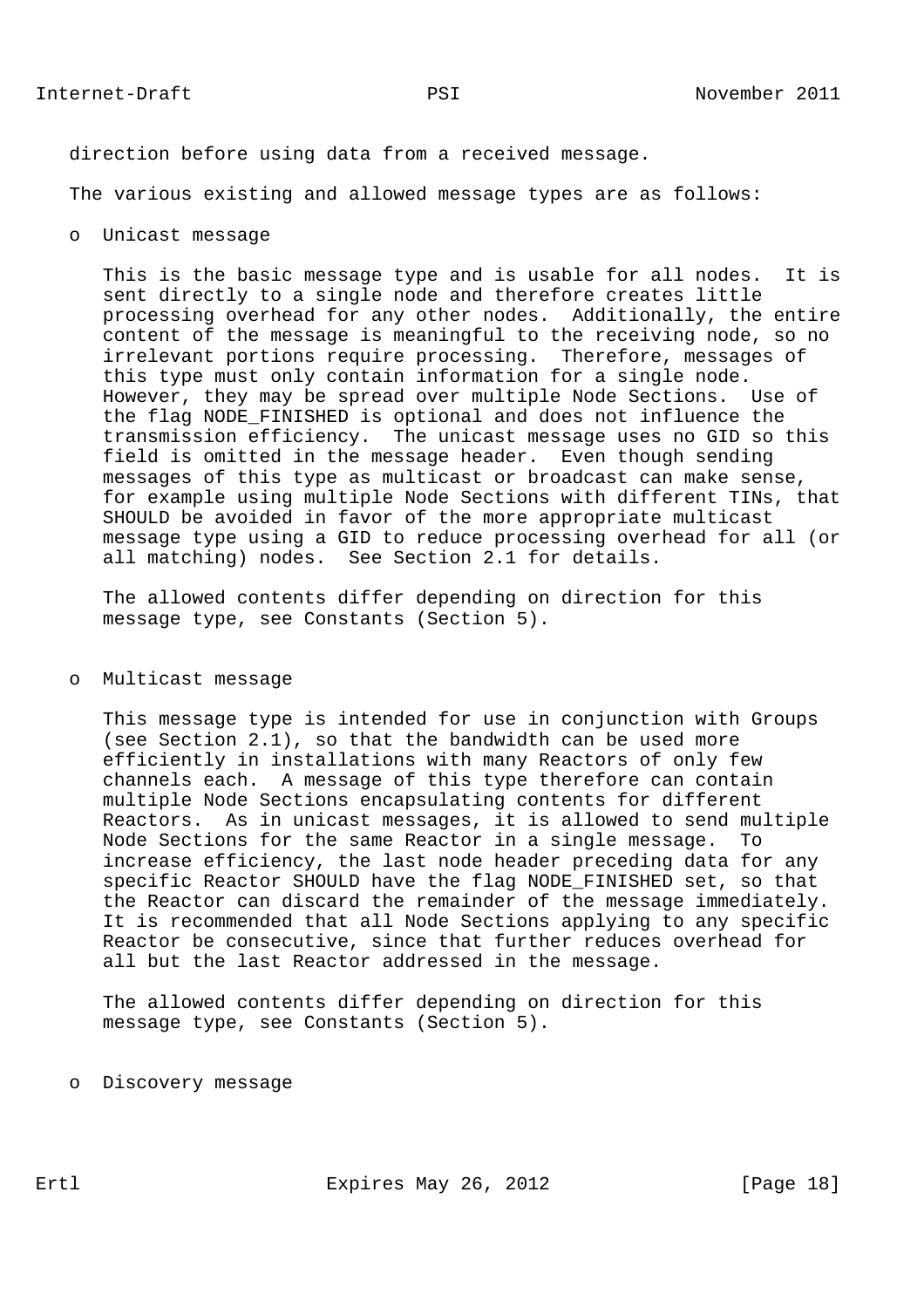This is a special message type that must not contain additional data. It's use is restricted to, depending on direction, inform PSI Masters of newly appearing Reactors, or to instruct all Reactors present to send discovery messages, allowing a new or restarted PSI Master to build and maintain an inventory of the Nexus (See Section 3.8 for details). Another use is to directly contact a PSI Master in case it ceased sending messages to a Reactor without apparent reason. This way, the Reactor can initiate being (re-)added to the PSI Master's inventory if, for example, the PSI Master has been restarted but no global discovery request has been made, or in case the Reactor has missed it (it may have been disconnected from the network at that time). A Reactor receiving a discovery message SHOULD switch to Safe Values; channels using Safety Sequence MUST do so, cease operation, ensure safety if at all possible and also MUST discard any progress through their Safety Sequences. This message may therefore be sent, depending on the sending node, as unicast or multicast, and is therefore not further subdivided.

o Version Mismatch message

 This is a special message type that must not contain additional data. It's use is to inform the receiver that the sender does not support the protocol version that was used to contact the sender. The version field contains a version supported by the sender. If the sender supports multiple versions, then the first Version Mismatch message contains it's preferred, default version. If the sender receives another incompatible message, then it sends the next version that it supports, until it starts over at the preferred version.

 The receiver of such a message will check if it supports the version indicated, and if it does, then it will establish communication using that version. If it does not, it will collect all versions supported by the sender by sending messages to the sender. The list is complete if the sequence has repeated at least once, possibly more often to allow for duplication, loss and out of order delivery. The receiver may then check this list against it's own support list and pick the version that is nearest to the beginning of both node's lists, or by any other criteria, if multiple matching versions exist. This way, it is ensured that communication is established eventually, and also that, if more than one possible match exists, the version picked is always the same.

 The reason this is done this way is to have as few message types and contents that must be maintained compatibly across all versions as possible. Using Node Specification to list all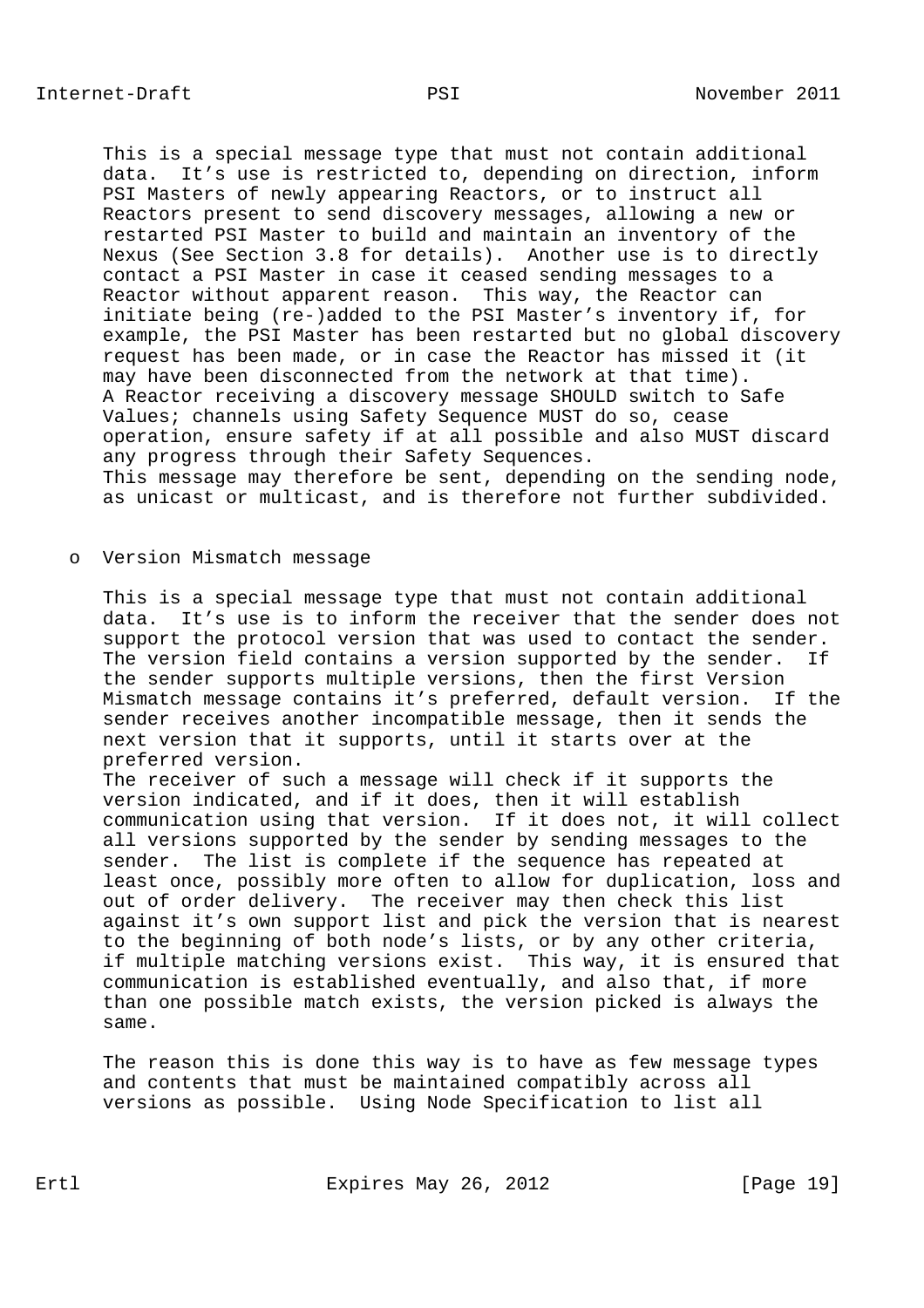supported versions in order of preference, for example, would not only fix that Word type, but also force the entire structure of at least the unicast message to be essentially fixed.

# 3.5. Headers

 PSI uses three headers that represent different layers of the protocol and are related in a strictly hierarchical manner.

### 3.5.1. Message header

 The message header represents the highest layer of the PSI. Every message must have exactly one message header, as it contains all necessary information like protocol version, source and the type of the message. Additionally, it allows for checking the completeness of the received message in terms of length. The method of specifying the source of the message instead of it's destination is uncommon and stems from the requirement that the protocol must be able to send information for different Reactors in a single message, in order to reduce the message overhead for Reactors with only minimal data requirements (like those with only a couple of channels). Otherwise messages, and therefore Ethernet frames, would need to be sent for even a single channel. This way, messages for several Reactors can be sent as one single message as multicast (using broadcast is NOT RECOMMENDED), significantly reducing the number of messages that need to be sent (see Section 2.1).

 To facilitate this, PSI uses an additional data field in the message header of multicast messages, the Group IDentification (GID). Through use of the GID, no Reactor needs to check every such message received for relevant information. Instead, it may immediately abort processing the message if the GID in the received header does not match any of the GIDs assigned to the Reactor, if there are any. Only messages of type PSI\_MT\_xx\_MULTICAST contain a GID-field. Sending messages of type PSI\_MT\_xx\_UNICAST as multicast or broadcast is NOT RECOMMENDED.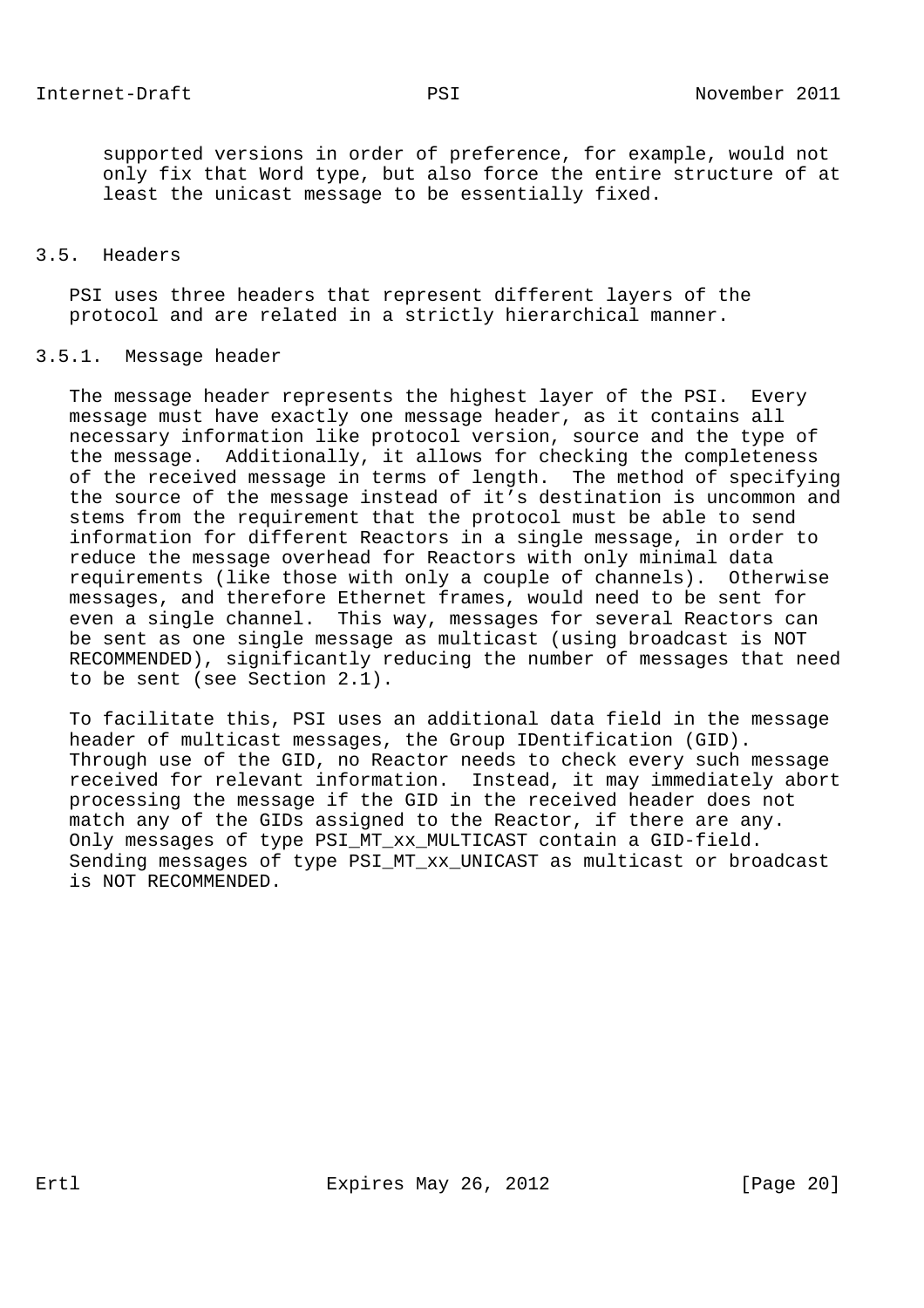Over the wire format:

0  $1$  2 3 0 1 2 3 4 5 6 7 8 9 0 1 2 3 4 5 6 7 8 9 0 1 2 3 4 5 6 7 8 9 0 1 +-+-+-+-+-+-+-+-+-+-+-+-+-+-+-+-+-+-+-+-+-+-+-+-+-+-+-+-+-+-+-+-+ | Version |D+E+S+ Type | Message Length | +-+-+-+-+-+-+-+-+-+-+-+-+-+-+-+-+-+-+-+-+-+-+-+-+-+-+-+-+-+-+-+-+  $\vert$  : . Message Length (ctd.) . :  $\vert$  SIN +-+-+-+-+-+-+-+-+-+-+-+-+-+-+-+-+-+-+-+-+-+-+-+-+-+-+-+-+-+-+-+-+ | SIN (ctd.) | +-+-+-+-+-+-+-+-+-+-+-+-+-+-+-+-+-+-+-+-+-+-+-+-+-+-+-+-+-+-+-+-+ | SIN (ctd.) | : . : . : . : GID: . : . : . : | +-+-+-+-+-+-+-+-+-+-+-+-+-+-+-+-+-+-+-+-+-+-+-+-+-+-+-+-+-+-+-+-+  $| : . : . : GID (ctd.) : . : . : |$ +-+-+-+-+-+-+-+-+-+-+-+-+-+-+-+-+

Legend:

: . XYZ . : = octets that only exist when certain conditions are met

The PSI message header.

#### Figure 1

Detailed description of the header fields:

Version: 8 bit

 This field contains the version of the sending PSI stack. This is used to determine if the message can be interpreted, and if so, how. See Section 3.2 for details.

Message type: 8 bit

 This field specifies the type of the message. The basic types are subdivided into two subtypes each, that define the message direction (from the PSI Master or to the PSI Master); see Section 3.4 for a list and descriptions. These subtypes differ in what their contents may be, and also allow testing for logical correctness. For example, a message sent to the PSI Master cannot be intended for it if it is of subtype "from PSI Master".

 Additionally, the endianness and the size of all length fields in the message is defined through bits 1 and 2, respectively, of this field in the following way:

 For all message types, bit 1 of the "message type" field indicates the endianness of the entire message (including bit fields): if

Ertl Expires May 26, 2012 [Page 21]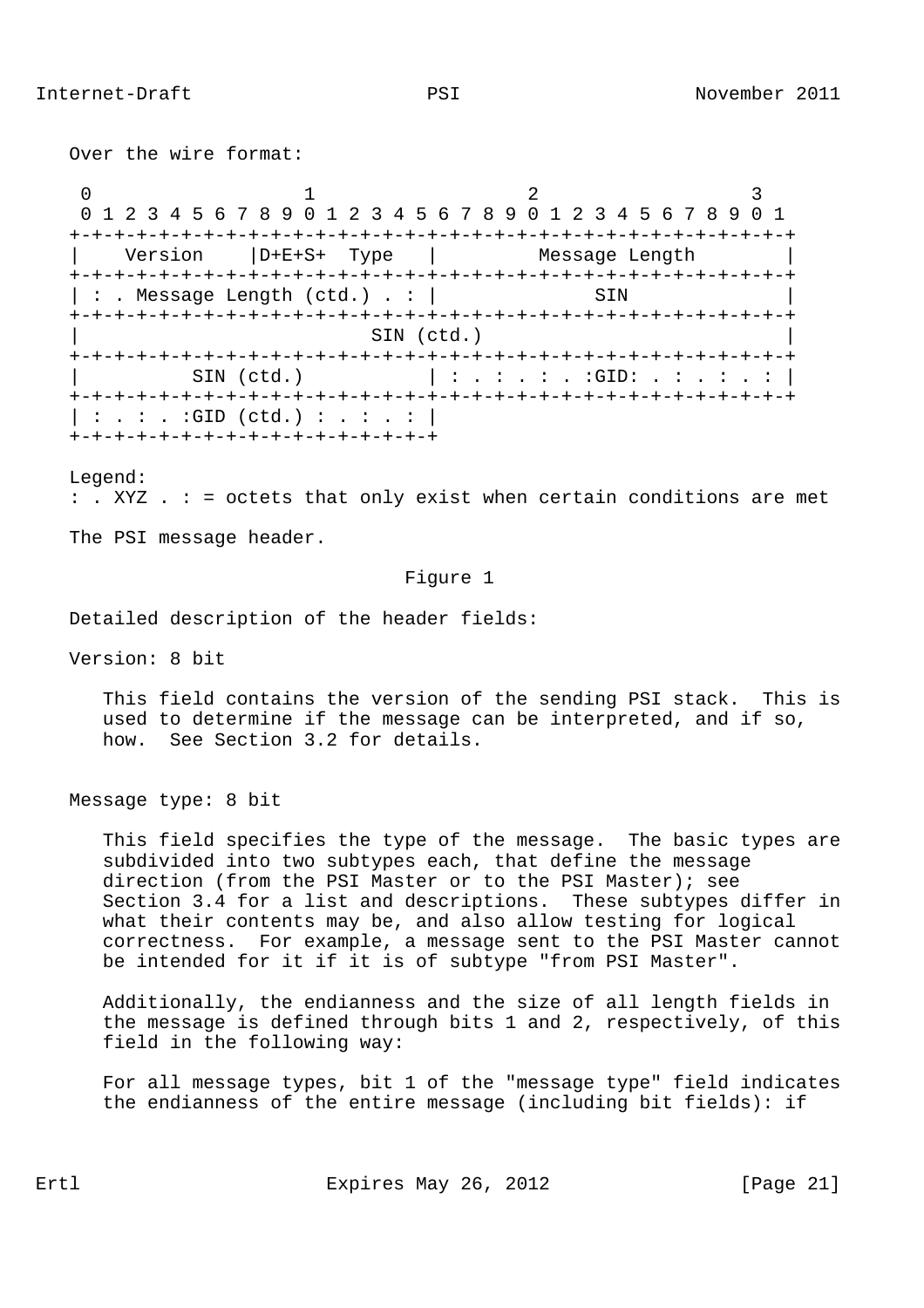bit 1 is set, then the message is in big endian format, otherwise the message is in little endian format. The receiver therefore only needs to convert if the sender uses the other format. An implementation MAY allow the user to choose which endian type to use for sending, regardless of the architecture's natural format. For example, if most Reactors use one format while the PSI Master uses the other, the PSI Master could be configured to use the predominant format for sending, instead of it's native format.

 For all message types, bit 2 of the "message type" field indicates the size of all length fields in the entire message: if bit 2 is set, then the length fields are 32 bits in size, otherwise their size is 16 bit.

 This is done because in nearly all cases, the maximum message size will be around one Ethernet MTU, or at least well below the 65536 octets possible using 16 bits, so for each length field, two octets less bandwidth are required. Since the message components (Node Sections and Sentences) can only be smaller than the total message length, their length fields will never need to be larger than the one of the message header. In the uncommon case when truly large chunks of data need to be sent in one message, then 32 bits may be used for all length fields. In that case, the additional octets for the length fields will not impact performance due to the large amount of data to be sent.

 Thus, including the message direction (bit 0, see Section 3.7.3), the most significant 3 bits are used as flags.

Message length: 16 / 32 bit

 This field contains the length of the message in octets, including the message header with the length field itself. The receiver compares it to the number of octets received to see if the message is complete.

#### SIN: 8 octets

 This is the Source Identification Number and contains the sender's IN (see Section 3.3). It informs the receiver of the source of the message. It is used, depending on the message type, for checking (for example, if the sender actually is allowed / supposed to send a particular message type or contents to the receiver) or, especially in case of Discovery messages, to maintain the list of PSI Masters in the Reactors, and the list of Reactors in the PSI Master(s).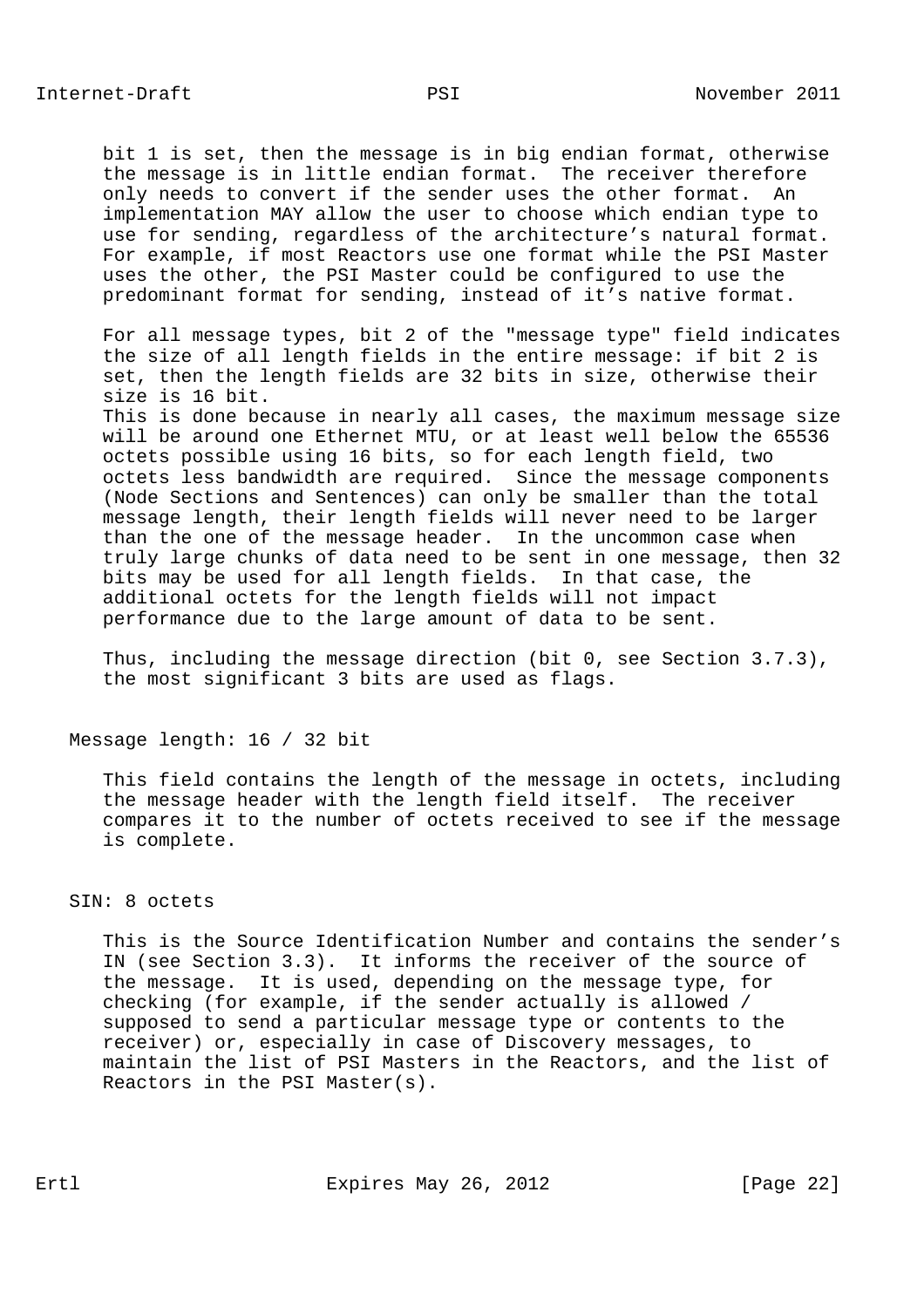# GID: 32 bit

 The Group ID is specific to multicast message types. It narrows the scope of the message to possibly only a small subset of the receiving Reactors. By simply comparing the GID to the list of GIDs assigned to itself, a Reactor can decide if it needs to interpret the remainder of the message at all. If a Reactor has no GIDs assigned, it may ignore multicast messages, since they cannot contain information for that Reactor.

 Assignment of GIDs is done by the PSI Master and may be changed during normal operation, for example when Reactors vanish or new Reactors appear. The field's size of 32 bit allows for about 4.2 billion unique Groups, which suffices for even large systems.

# 3.5.2. Node header

 The node header is used to identify the target node and marks the beginning of a Node Section. Each message, except for Discovery messages, may contain any number of Node Sections that, depending on the message type, may apply to the same node and / or to different nodes. To facilitate easy jumping across irrelevant (to any particular node) sections, and to allow for checking completeness and correctness, each node header contains the length of the entire Node Section. It also contains the Target Identification Number ("TIN") as well as a field for options that govern the intended use of the data grouped under this header, or represent simple instructions for the entire node. Due to the last part, a node header may be solitary: it does not need to be followed by any Sentence headers (Section 3.5.3).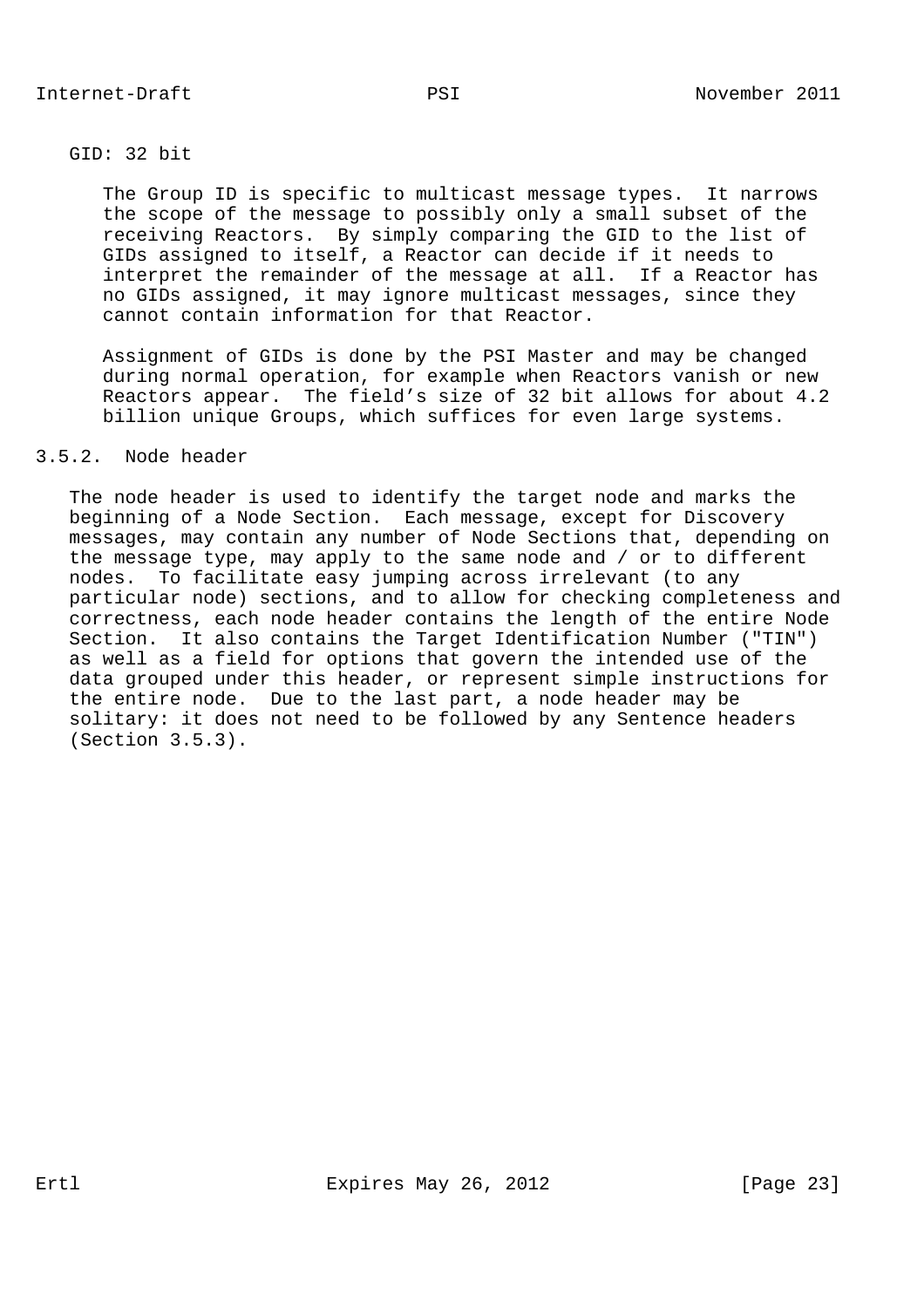Over the wire format:

0  $1$  2 3 0 1 2 3 4 5 6 7 8 9 0 1 2 3 4 5 6 7 8 9 0 1 2 3 4 5 6 7 8 9 0 1 +-+-+-+-+-+-+-+-+-+-+-+-+-+-+-+-+-+-+-+-+-+-+-+-+-+-+-+-+-+-+-+-+ Node Options +-+-+-+-+-+-+-+-+-+-+-+-+-+-+-+-+-+-+-+-+-+-+-+-+-+-+-+-+-+-+-+-+ Section Length  $+ :$  . Section Length (ctd.) . : | +-+-+-+-+-+-+-+-+-+-+-+-+-+-+-+-+-+-+-+-+-+-+-+-+-+-+-+-+-+-+-+-+ | : . : . : . : . : . : . : . :TIN: . : . : . : . : . : . : . : | +-+-+-+-+-+-+-+-+-+-+-+-+-+-+-+-+-+-+-+-+-+-+-+-+-+-+-+-+-+-+-+-+  $| : . : . : . : . : . : . : . : . : . |$  (ctd.) : . : . : . : . : . : . :  $|$  +-+-+-+-+-+-+-+-+-+-+-+-+-+-+-+-+-+-+-+-+-+-+-+-+-+-+-+-+-+-+-+-+ | : . : . : Request ID: . : . : + +-+-+-+-+-+-+-+-+-+-+-+-+-+-+-+-+ Legend:

: . XYZ . : = octets that only exist when certain conditions are met

The PSI node header.

### Figure 2

Detailed description of the header fields:

Node Options: 32 bit

 This is a bit field that contains instructions for the use of the data contained in the current Node Section, as well as self contained instructions and information. This usually are queries that apply to the entire node, or the flags NODE\_FINISHED and REACTOR\_ACCEPTED. A description of all Node Options is found in Section 3.7.5.

Section Length: 16 / 32 bit

 Similar to the length field of the message header (Section 3.5.1), this field contains the length of the Node Section, including the node header and the length field itself. It allows for checking for completeness and correctness, and easy jumping across parts not interesting to the particular node. Since the next Node Section starts, relative to the start of the length field, at an offset of exactly the amount of octets named in the field, this weeding out can be done relatively easily.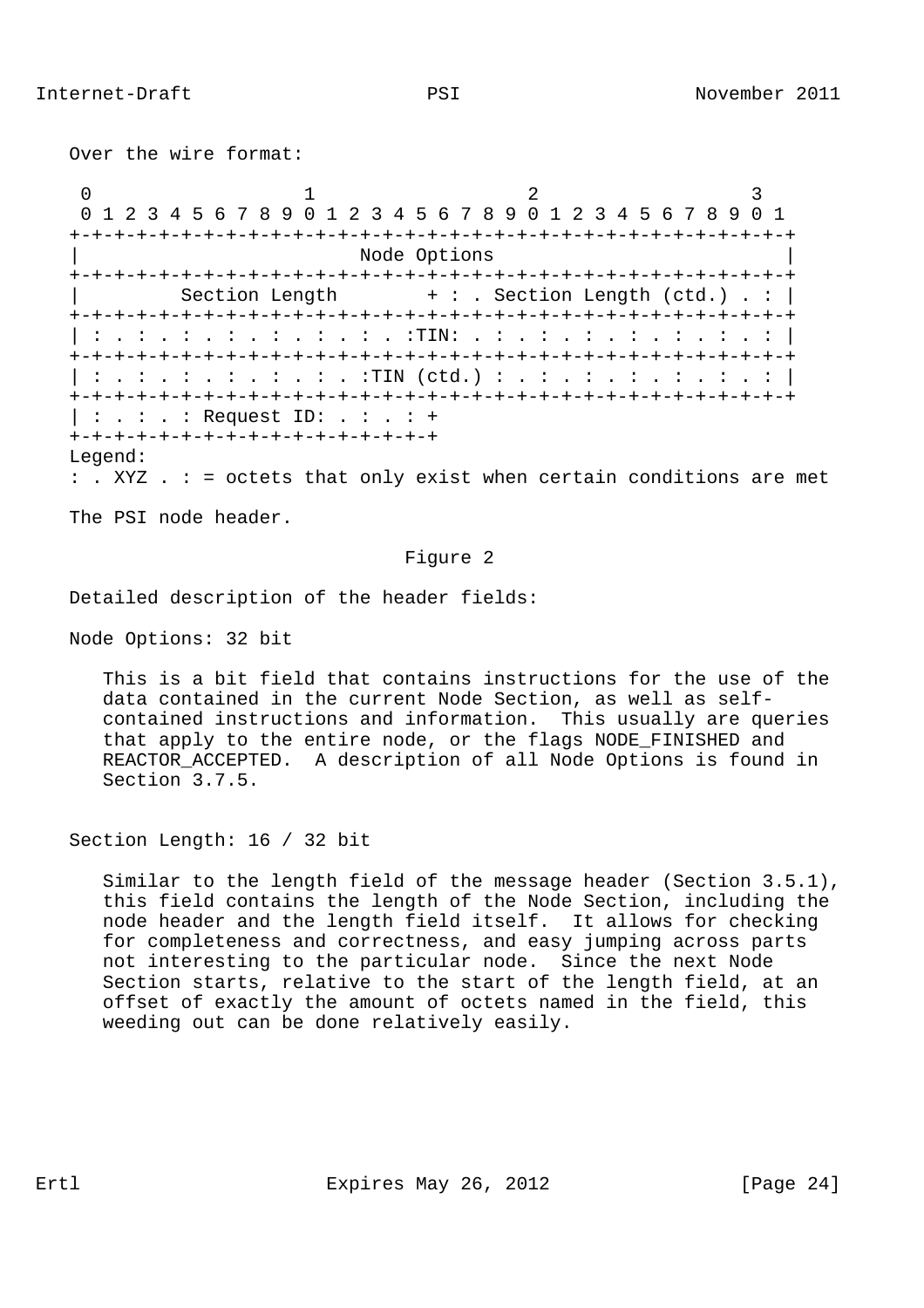TIN: 8 octets

 This is the Target Identification Number and contains the target's IN (Section 3.3). It defines the intended receiver for the current Node Section. If the TIN in any given Node Section does not match the receiver's IN, it must not be interpreted or otherwise used. In this case, a simple jump across the entire Node Section makes sense, using the length field, to not waste CPU time. An implementation MAY also choose to process the Node Section the normal way and just discard the extracted data afterwards, for example if a thorough consistency check is desired. The method chosen has no effect on the data transferred or other nodes.

If the CLUSTER flag is set, the TIN field MUST NOT be present.

Request ID: 16 bit

 This field is present only for requests that have the SENDACK flag set, and for the corresponding acknowledgements (Section 3.7.5). It identifies the request that the acknowledgement refers to, so the receiver can easily match the acknowledgement to the outstanding requests. The sender of a Node Section decorated with the SENDACK flag decides how to generate the number for the next such message, but the method chosen SHOULD ensure that the available number space is fully utilised to minimize chances of collisions in case of duplicated messages.

# 3.5.3. Sentence header

 The Sentence header contains information that applies to the actual data transferred, in order to precisely identify them. It controls which type of Words make up the subordinate sentence. Any given sentence must contain only Words of the same type, but a Node Section may contain any number (including zero) of sentences of any type.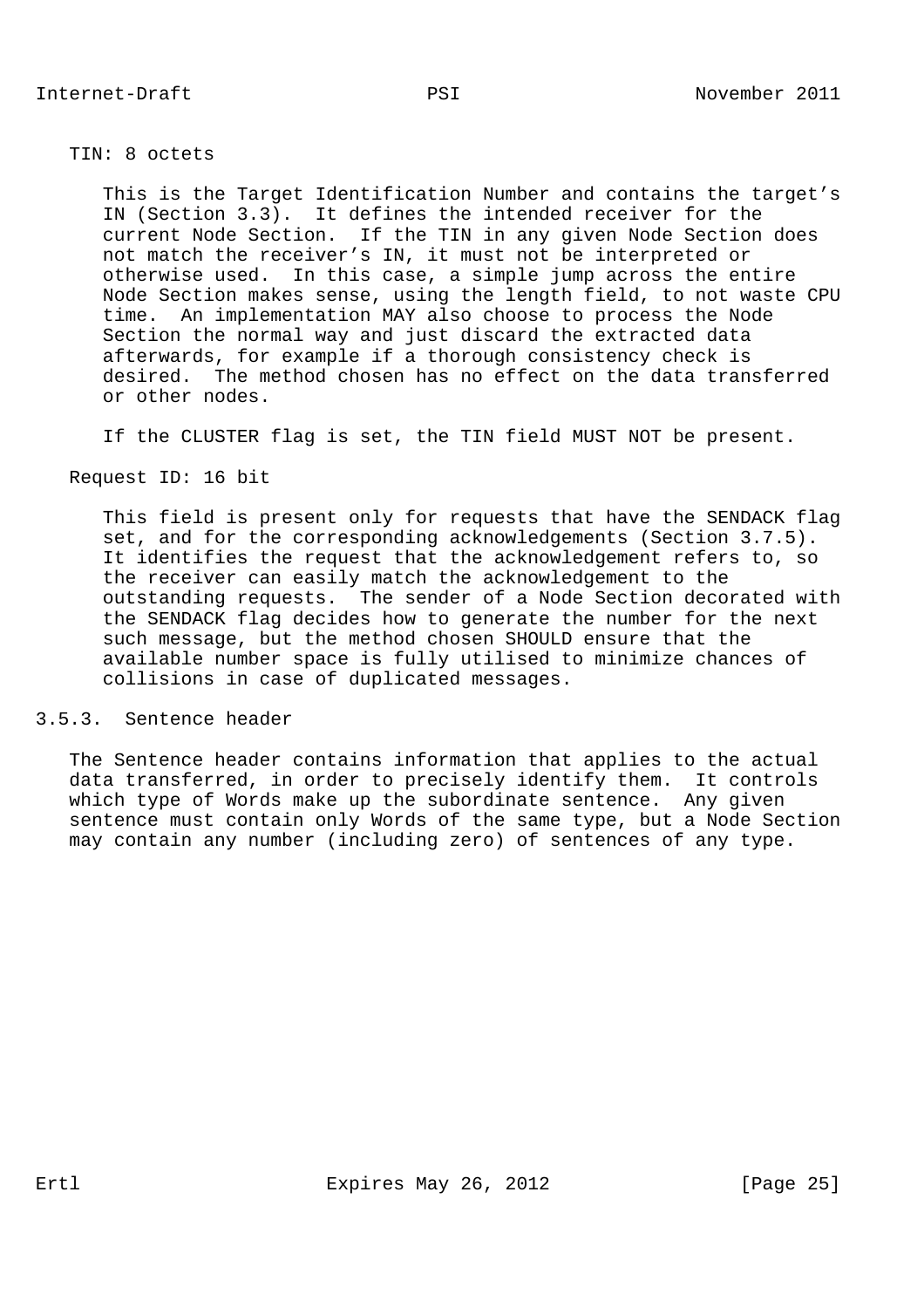Over the wire format: 0  $1$  2 3 0 1 2 3 4 5 6 7 8 9 0 1 2 3 4 5 6 7 8 9 0 1 2 3 4 5 6 7 8 9 0 1 +-+-+-+-+-+-+-+-+-+-+-+-+-+-+-+-+-+-+-+-+-+-+-+-+-+-+-+-+-+-+-+-+ | Sentence Type | Sentence Options | Sentence Length| +-+-+-+-+-+-+-+-+-+-+-+-+-+-+-+-+-+-+-+-+-+-+-+-+-+-+-+-+-+-+-+-+  $|S.$  Len. (ctd.) + : . Sentence Length (ctd.) . :  $|$ +-+-+-+-+-+-+-+-+-+-+-+-+-+-+-+-+-+-+-+-+-+-+-+-+

 Legend: : . XYZ . : = octets that only exist when certain conditions are met

The PSI sentence header.

Figure 3

Detailed description of the header fields:

Sentence Type: 8 bit

 The sentence type specifies the type of the Words making up the current sentence. It is the same for all Words of any given sentence and can thus be used, in combination with the sentence length field, to compute the Word count. This saves an additional field for the Word count. See Section 3.6 for a description of all Word types.

Sentence Options: 16 bit

 This field is, like the Node Options field, a bit field, that specifies the data contained in the current sentence as well giving instructions to their use. It is especially used to govern the use of generic Word types like Node Specification and Channel Specification. Additionally, it may contain requests or instructions that are to be applied to the data contained in the sentence. This way, the PSI Master can use a single sentence of type Channel Number to request all information about the channels specified, as well as switch the channels between Safe Values and Current Values. By using Words of one of the Data Word types, new values may be assigned to the specified channels at the same time. In messages to the PSI Master, this field merely specifies the use of the generic Word types.

Ertl **Expires May 26, 2012** [Page 26]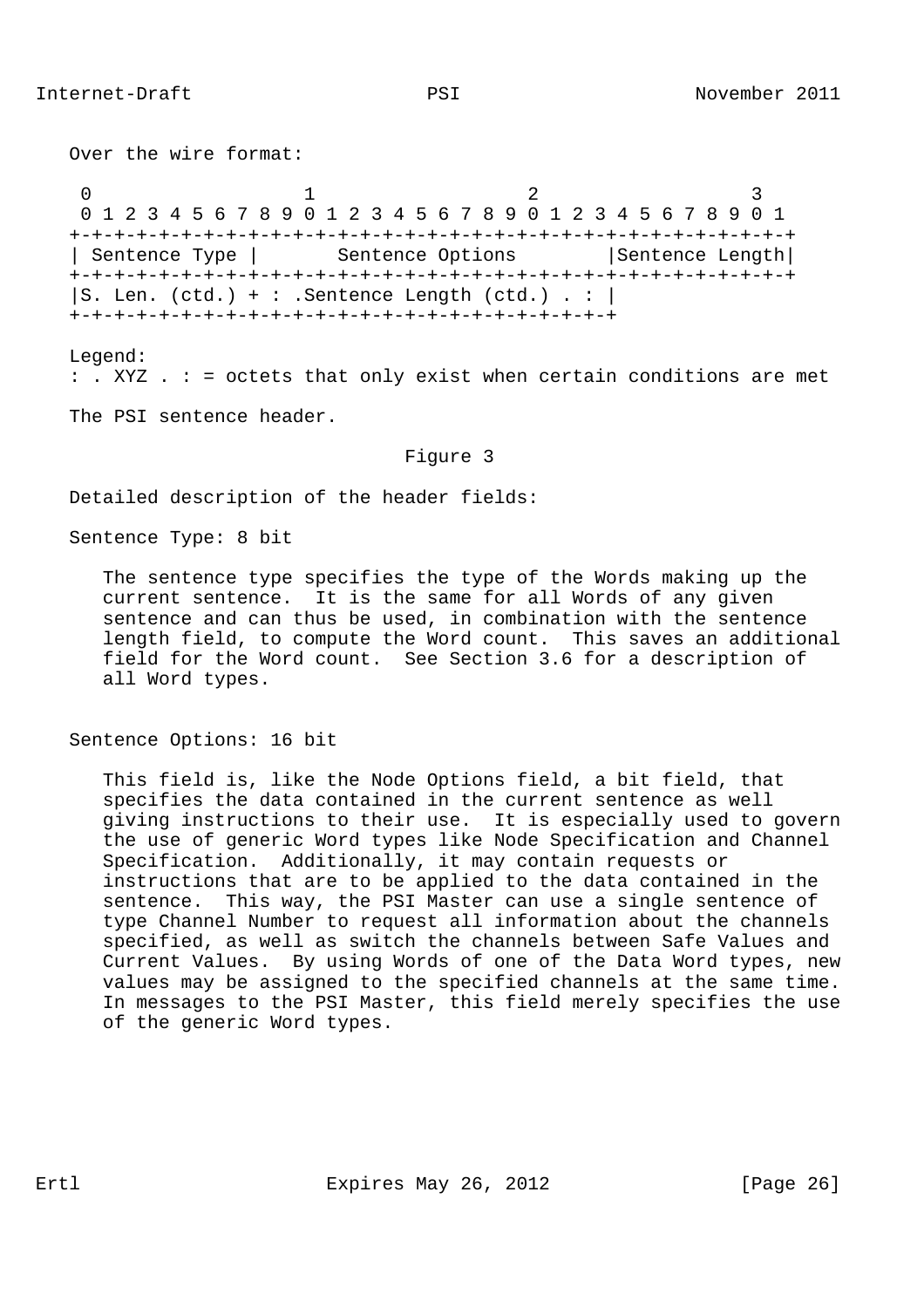## Sentence Length: 16 / 32 bit

 Like the length fields in the message- and node headers, this field contains the number of octets used by the current sentence, including the Sentence header and it's length field. Contrary to the lengths of Node Sections and Messages, it is not meant to facilitate jumping across the sentence, since the relevance of any particular sentence has already been established by the previous examination of the preceding node header. Instead, this field describes the number of Words contained in the sentence. To be consistent with the other length fields and to allow for easy checking of consistency, it contains the total octet count. If the length of the current Word type, which is given in the sentence type, is fixed, then the number of Words contained can be derived through simple division, allowing further check for consistency of Word type and sentence length. If the length of the current Word type is variable, like for example the Reactor Status, the sentence may contain only exactly one Word, with the sentence length representing the actual length. This restriction stems from the deliberation that Words of variable length will be used only occasionally, with their length possibly becoming comparatively large. Therefore, the overhead of a complete Sentence header per Word is acceptable in this case. Since the majority of Words transferred is of fixed length however, the introduction of an additional length field for each Word would cause comparatively large overhead, while it's usefulness would be restricted to comparatively few and seldom used Words and thus marginal. Especially with small Words, like channel numbers, the overhead would be 100% of the actual data and therefore not justified.

# 3.6. Word types

 To further explain the structure of PSI messages, this section lists and describes the types of Words used. The sequence described is the sequence as seen on the network. The ordering of octets and other issues are governed by the transfer syntax (Section 3.1) and therefore not explicated here. Channel number sizes are given by the appropriate Sentence Option. The Word type used, in conjunction with the data boundaries, defines the resolution to use, so the PSI Master knows which range of values is allowed for the channel and can scale the values appropriately. Values within the Word type but outside the defined boundaries MUST make the channel switch to Safe Values and setting of the appropriate Reactor Status.

 While a PSI Master MUST implement all of these types except where mentioned otherwise, a Reactor only needs to implement the types of PSI Word Datum that it actually uses.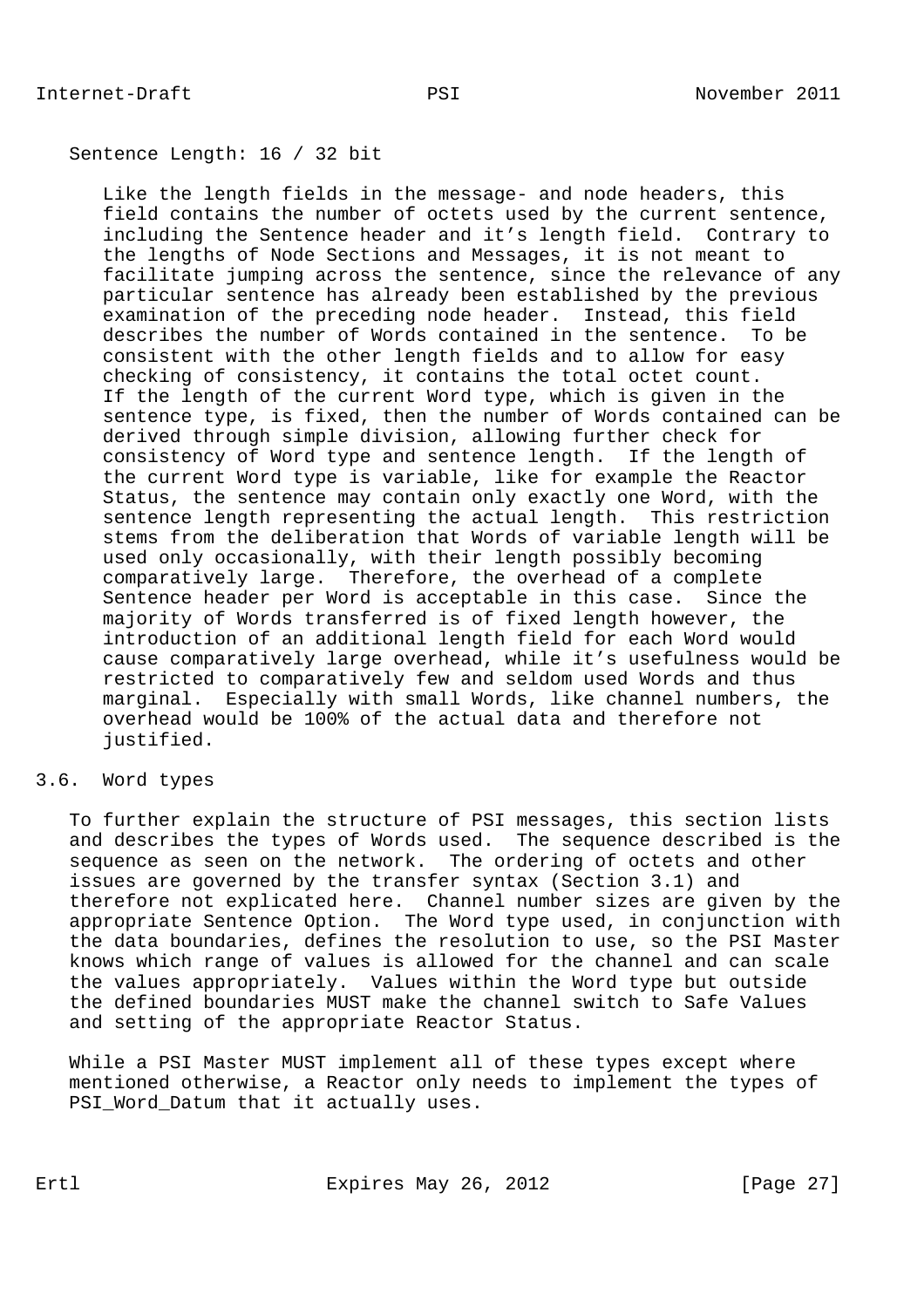Boolean Data Word: PSI\_Word\_DatumB

 This data Word consists of the channel number and the actual, boolean, datum. The syllables are sent in the sequence: "channel number, datum".

Signed 8 bit Data Word: PSI\_Word\_DatumS8

 This data Word consists of the channel number and the actual, signed, datum, with a width of 8 bits. The syllables are sent in the sequence: "channel number, datum".

Unsigned 8 bit Data Word: PSI\_Word\_DatumU8

 This data Word consists of the channel number and the actual, unsigned, datum, with a width of 8 bits. The syllables are sent in the sequence: "channel number, datum".

Signed 16 bit Data Word: PSI\_Word\_DatumS16

 This data Word consists of the channel number and the actual, signed, datum, with a width of 16 bits. The syllables are sent in the sequence: "channel number, datum".

Unsigned 16 bit Data Word: PSI\_Word\_DatumU16

 This data Word consists of the channel number and the actual, unsigned, datum, with a width of 16 bits. The syllables are sent in the sequence: "channel number, datum".

Signed 32 bit Data Word: PSI\_Word\_DatumS32

 This data Word consists of the channel number and the actual, signed, datum, with a width of 32 bits. The syllables are sent in the sequence: "channel number, datum".

Unsigned 32 bit Data Word: PSI\_Word\_DatumU32

 This data Word consists of the channel number and the actual, unsigned, datum, with a width of 32 bits. The syllables are sent in the sequence: "channel number, datum".

Ertl Expires May 26, 2012 [Page 28]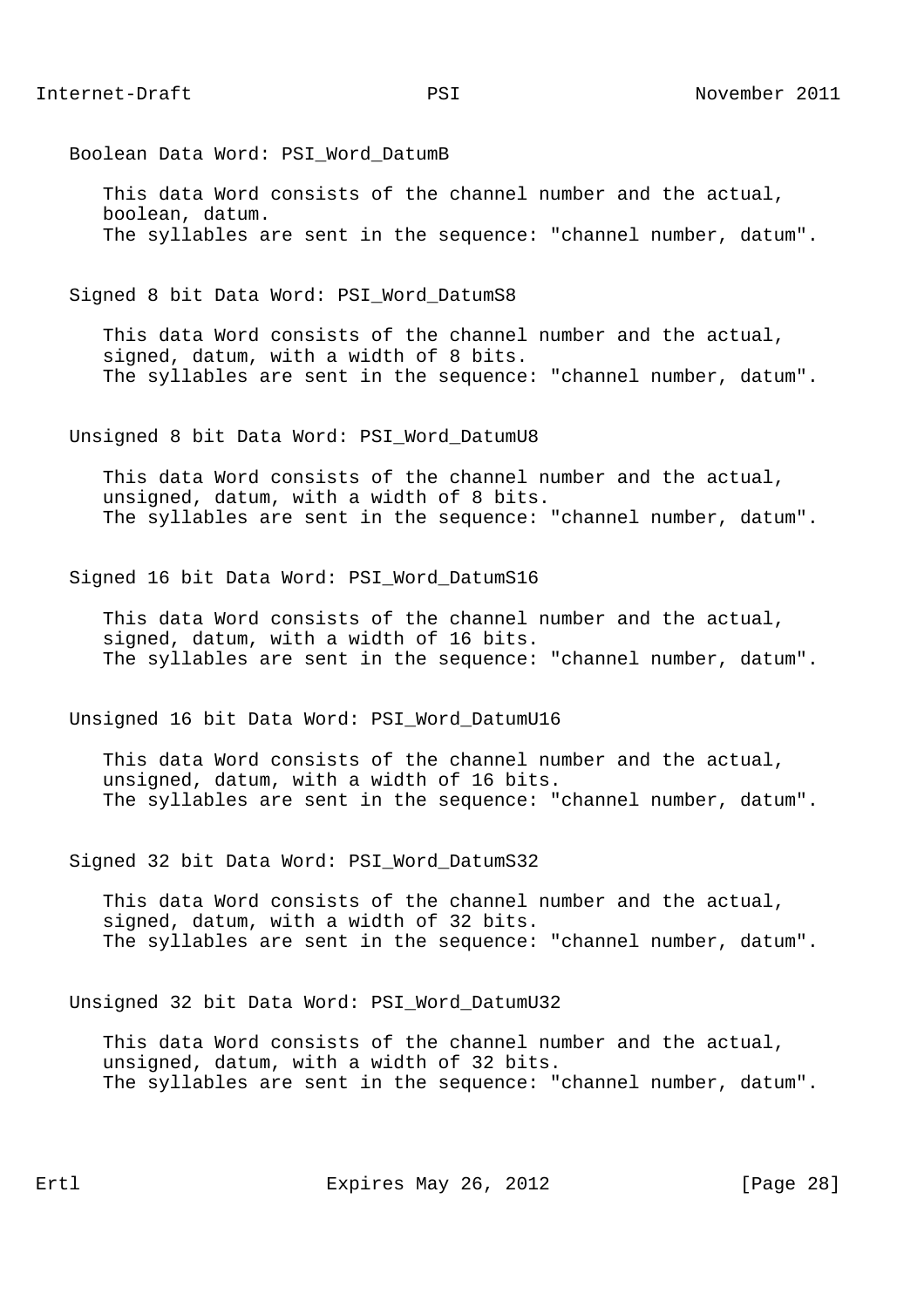Signed 64 bit Data Word: PSI\_Word\_DatumS64

 This data Word consists of the channel number and the actual, signed, datum, with a width of 64 bits. The syllables are sent in the sequence: "channel number, datum".

Unsigned 64 bit Data Word: PSI\_Word\_DatumU64

 This data Word consists of the channel number and the actual, unsigned, datum, with a width of 64 bits. The syllables are sent in the sequence: "channel number, datum".

Floating-point Data Word: PSI\_Word\_DatumF32

 This data Word supplies 32 bit for a floating-point datum. The syllables are sent in the sequence: "channel number, datum".

 Whenever possible, one of the fixed-point Word types should be used instead of the floating-point representations, so that less complex hardware is needed and interoperability is improved.

 Implementation of this type is recommended for PSI Masters, and optional for Reactors.

Double floating-point Data Word: PSI\_Word\_DatumF64

 This data Word supplies 64 bit for a floating-point datum. The syllables are sent in the sequence: "channel number, datum".

 Whenever possible, one of the fixed-point Word types should be used instead of the floating-point representations, so that less complex hardware is needed and interoperability is improved.

 Implementation of this type is recommended for PSI Masters, and optional for Reactors.

Quadruple floating-point Data Word: PSI\_Word\_DatumF128

 This data Word supplies 128 bit for a floating-point datum. The syllables are sent in the sequence: "channel number, datum".

 Whenever possible, one of the fixed-point Word types should be used instead of the floating-point representations, so that less complex hardware is needed and interoperability is improved.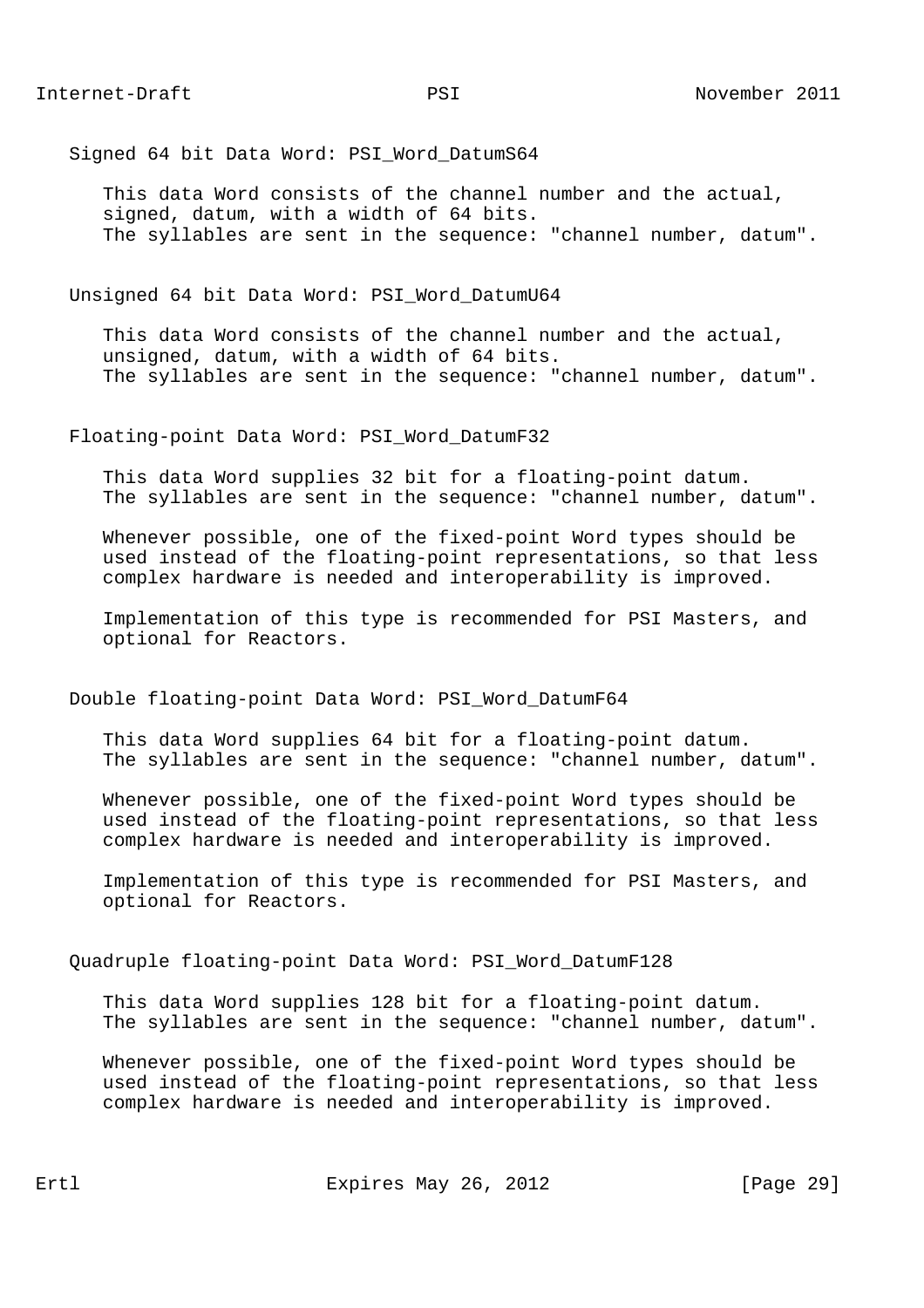Implementation of this type is recommended for PSI Masters, and optional for Reactors.

Fixed-point Data Word: PSI\_Word\_Datum\_Fixedpoint\_D16

 This data Word provides a fixed-point data representation. An unsigned 64 bit integer is used for the integer part, and a signed 16 bit integer for the divisor. This way, all convenient fixed point formats can be expressed using a single Word type, so that all implementations supporting this format can interoperate. Through placing the sign bit in the divisor, the integer part can utilise the entire 64 bit range, at the expense of a little complexity on the sending side. The divisor only requires a much smaller range, so halving it has little impact. The syllables are sent in the sequence: "channel number, integer part, divisor".

 This data type should be preferred over the floating-point representations whenever possible, so that less complex hardware is needed and interoperability is improved.

Fixed-point Data Word: PSI\_Word\_Datum\_Fixedpoint\_D64

 This data Word provides a fixed-point data representation. An unsigned 64 bit integer is used for the integer part, and a signed 64 bit integer for the divisor. This way, all convenient fixed point formats can be expressed using a single Word type, so that all implementations supporting this format can interoperate. Through placing the sign bit in the divisor, the integer part can utilise the entire 64 bit range, at the expense of a little complexity on the sending side. The divisor only requires a much smaller range, so halving it has little impact. The syllables are sent in the sequence: "channel number, integer part, divisor".

 This data type should be preferred over the floating-point representations whenever possible, so that less complex hardware is needed and interoperability is improved.

Data Word of variable length: PSI\_Word\_Data\_Opaque

 This Word allows the transfer of unspecified data. It may be used for exotic systems that cannot be reasonably covered using the other Word types. It is necessary to note that no processing of the supplied data is performed, so that device-dependent issues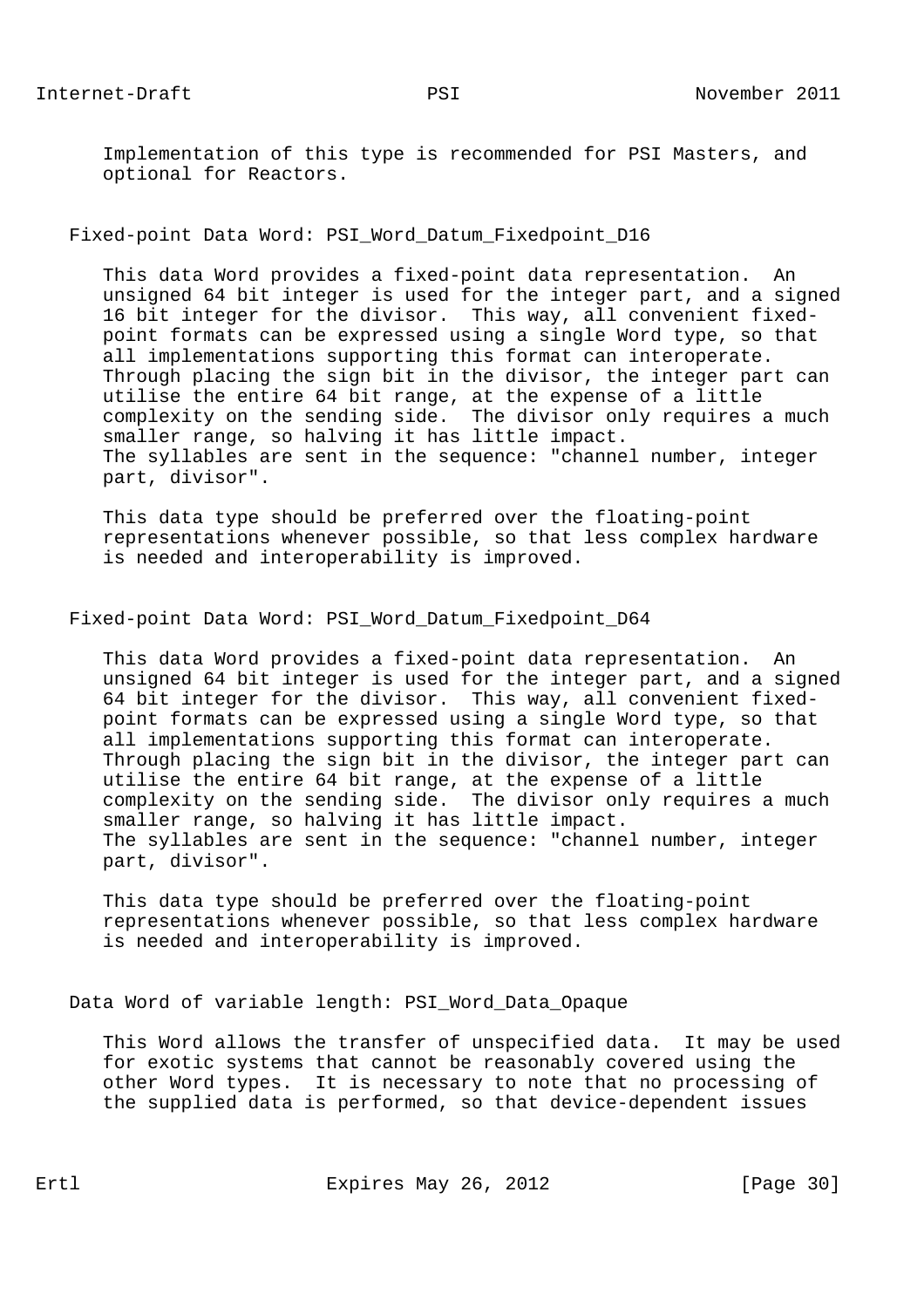are left for the communicating nodes to solve themselves. Merely the channel number is transferred as usual. Whether or not the querying or using the range for this type makes sense also depends on the communicating nodes. Because the interpretation depends entirely on the receiver, these generic types are just asking for trouble and should be used only when truly necessary.

 This is one of the Word types that have no fixed length and therefore may only occur once per sentence, requiring a sentence per Word. The reason is that the sentence length is used to convey the number of octets making up the Word, which therefore represent the syllables of this type of sentence. See also Section 3.5.3. The syllables are sent in the sequence: "channel number, data octets".

Implementation of this type is completely optional.

Data Word for device-specific data: PSI\_Word\_Opaque\_Plain

This Word differs from PSI Word Data Opaque only in that it does not contain a channel number. The syllables are sent in the sequence: "data octets".

Implementation of this type is completely optional.

Data Word for text: PSI\_Word\_Data\_Text

 This is another Word without fixed length, and is thus only allowed to occur once per sentence because it's length is given by the sentence length. It's syllables are single octets that contain purely text data. It is converted appropriately if needed by any specific system architecture. In addition to the data and termination octets, the transfer syntax prepends the actual number of octets, creating an overhead of four octets that also needs to be taken into account in the sentence length. The syllables are sent in the sequence: "channel number, Word length (implicit), data octets".

 The encoding used is UTF-8 ([RFC3629]) (the sender MAY use plain US-ASCII), and it SHOULD be encoded using the string type.

Implementation of this type is completely optional.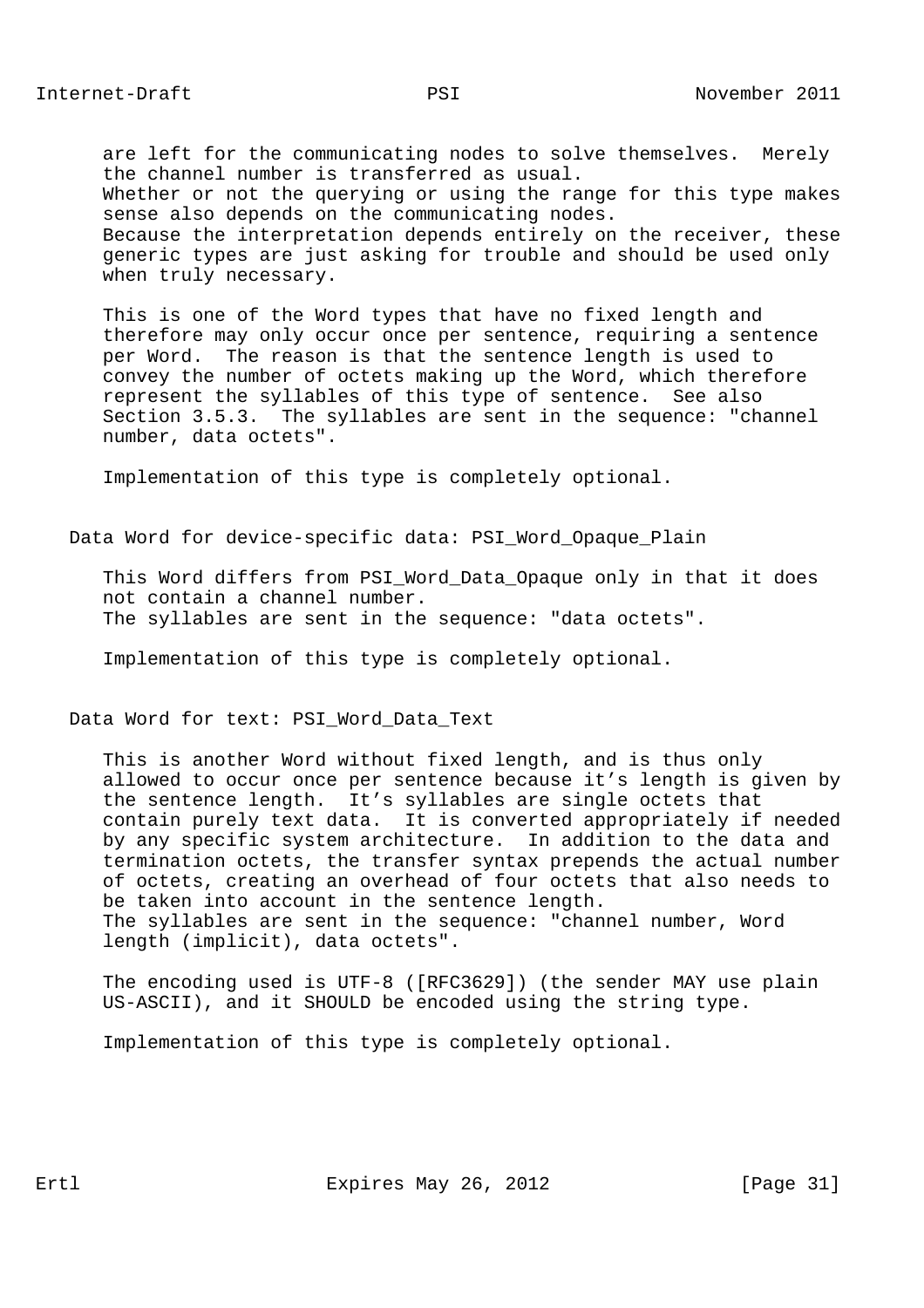Data Word for plain text: PSI Word Text Plain

 This Word differs from PSI\_Word\_Data\_Text only in that it does not contain a channel number. The syllables are sent in the sequence: "Word length (implicit), data octets".

Data Word for MIME content: PSI\_Word\_Data\_MIME

 This is another Word without fixed length, and is thus only allowed to occur once per sentence because it's length is given by the sentence length. It's data syllables are single octets that contain binary data that are not converted in any way. For the MIME Content-Type syllable itself that uses the same encoding as the String and Text words do, the transfer syntax prepends the actual number of octets, creating an overhead of four octets that also needs to be taken into account in the sentence length. Being capable of binary transport, no conversion of the MIME data from it's native representation is allowed. The Content-Type is used according to [RFC2045] (section 5). The syllables are sent in the sequence: "channel number, MIME Content-Type length (implicit), MIME Content-Type text, data octets".

Implementation of this type is completely optional.

Data Word for plain MIME content: PSI\_Word\_MIME\_Plain

 This Word differs from PSI\_Word\_Data\_MIME only in that it does not contain a channel number. The syllables are sent in the sequence: "Word length (implicit), data octets".

 This type is part of the replies to the USI and VSI queries, and can be especially useful when used for user- or vendor defined images that may help with identification of a Reactor. However, implementation of this type MAY be restricted to the capability of sending an empty sentence with a length of zero in case of a Reactor, and to discarding any sentences of this type in case of a PSI Master. Also, though any MIME type MAY be contained in these sentences, it is RECOMMENDED to stick to PNG for images and to vorbis for audio, in order to enhance chances that any given PSI Master will be able to use the contents.

 A Reactor MAY use different images for different maximum message lengths, so if a PSI Master supports a greater maximum message length, a correspondingly larger (in terms of octets) image can be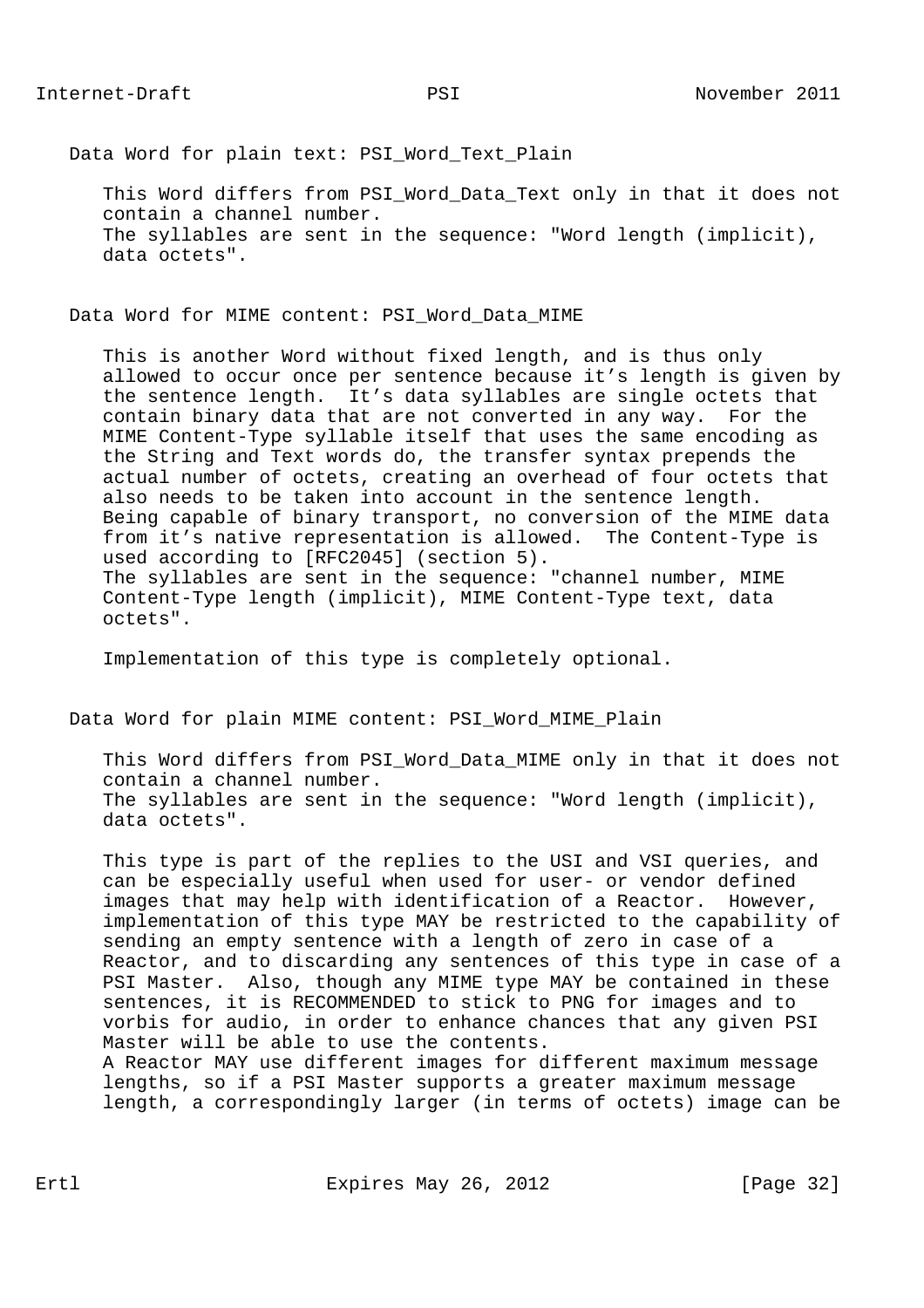sent.

Data Word for time content: PSI\_Word\_Data\_Time

 This type is used for defining current, start, stop, etc. times. The exact use depends on the application, as it may be used, for example, for synchronization and / or for setting up times to start or stop actions, as well as define repetitions and / or intervals. Use for clock synchronization will be affected by network delay and is therefore non-deterministic, so the use of NTP or similar is recommended for that purpose. Another use is the synchronization of data, usually contained in the same message, to some definition of time. This may be media frames, for example, or a channel may be instructed to change the output to the values defined in the message at the specified time.

 The syllables are signed 16 bit integers for years and days, and signed 8 bit integers for hours, minutes, seconds and hundredth of seconds, as well as doublets of one unsigned 16 bit integer (integer part) and one signed 16 bit integer (divisor) for the frame rate and frames time, one unsigned 8 bit integer as a flag field and one unsigned 64 bit integer for the repetition count. The syllables are sent in the sequence: "channel number, years, days, hours, minutes, seconds, hundredth of seconds, frame rate integer part, frame rate divisor, frames time integer part, frames time divisor, flags, repetition count". Any implementation SHOULD be able to cope with the full binary range for the date fields (years, days, etc.), even though it is DISCOURAGED to exceed the conventional limits. Being application specific anyway, handling of leap seconds, etc. is left to the implementation.

The flag field is defined as:

- \* Bit 7 to indicate the application of the "Drop Frame" method when set
- \* Bit 6 to indicate the time is relative to now (actually, the arrival / processing of the message, which will be affected by assorted non-deterministic delays) when set
- \* Bit 5 to indicate it is part of an interval (normally, both start and stop times will be sent consecutively) when set
- \* Bit 4 to indicate if it is a start (set) or stop (not set) time (usually as part of an interval)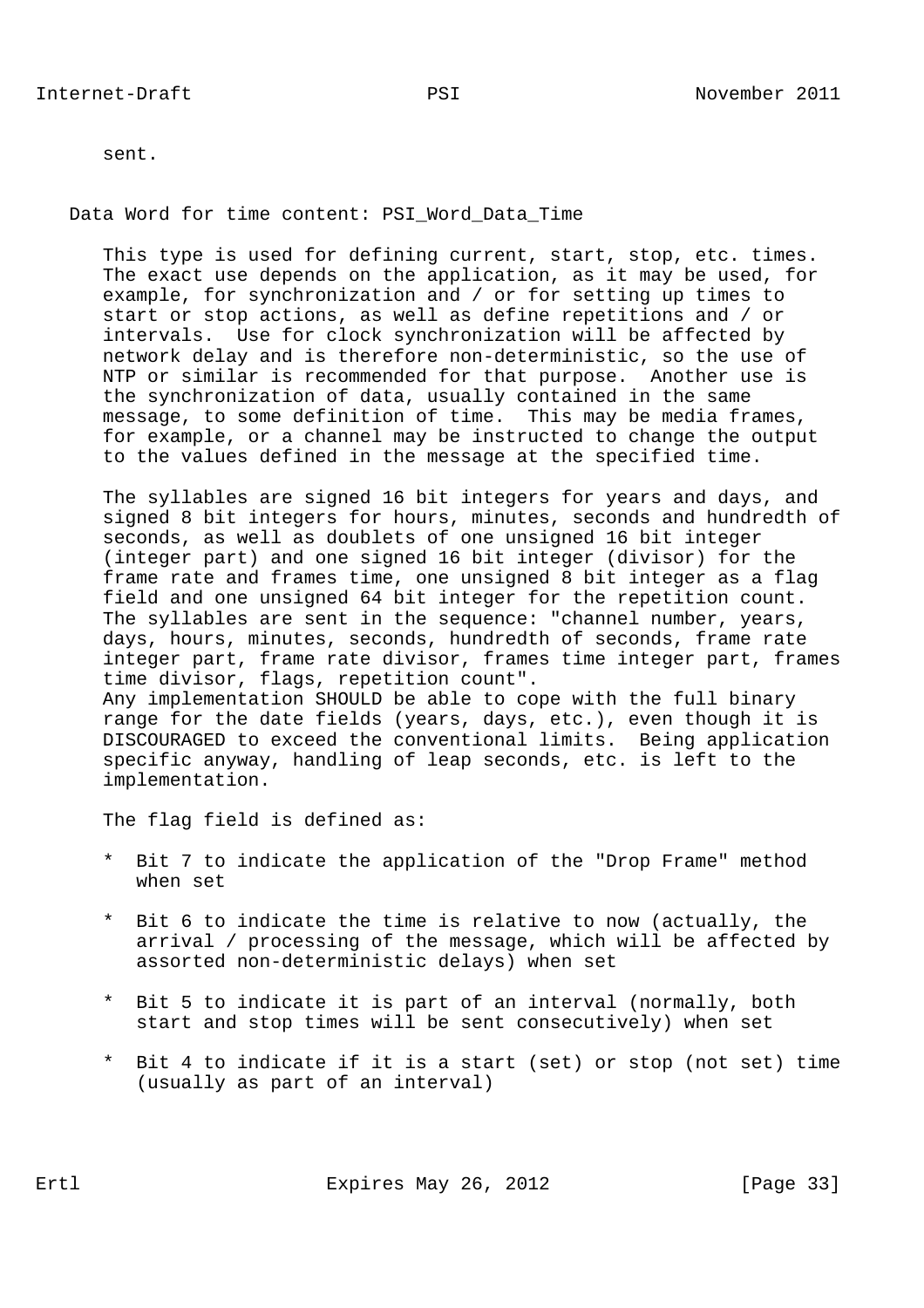Note: the frame rate and frames time fields need to be able to express fractions, because some video formats like NTSC use non integer values. To avoid requiring floating-point capabilities, a format similar to the fixed-point data types is used, but with less range due to the smaller numbers commonly used. While using a type list would remove the need for these fields, that would severely reduce flexibility and adaptability. Usually, the occurrence of this Word will be comparatively low or the remaining message content sufficiently long to outweigh this bloat.

Whether or not querying or using the range for this type makes sense depends on the communicating nodes. It might be used to query the frame rate and Drop Frame usage of the Reactor, for example.

Implementation of this type is completely optional.

## Data Word for plain time content: PSI Word Time Plain

 This Word differs from PSI\_Word\_Data\_Time only in that it does not contain a channel number. The syllables are sent in the sequence: "years, days, hours, minutes, seconds, hundredth of seconds, frame rate integer part, frame rate divisor, frames time integer part, frames time divisor, flags, repetition count".

Implementation of this type is completely optional.

# Data Word for plain Channel Number: PSI\_Word\_Channel\_Number

 This Word contains only one syllable, representing a channel number. It is used in conjunction with Sentence Options to send instructions to and to query information about the channel(s) named. The syllables are sent in the sequence: "channel number".

Generic Data Word for numbers: PSI\_Word\_Generic\_32

 This Word also has no fixed length, and is given by the sentence length. It is used for transferring numbers like the user assigned numeric IDs. All syllables are 32 bits wide and thus the sentence length always is a multiple of four octets. Therefore it can be used to calculate the number of syllables and no additional field is needed to store the actual length. The syllables are sent in the sequence: "datum, datum,...".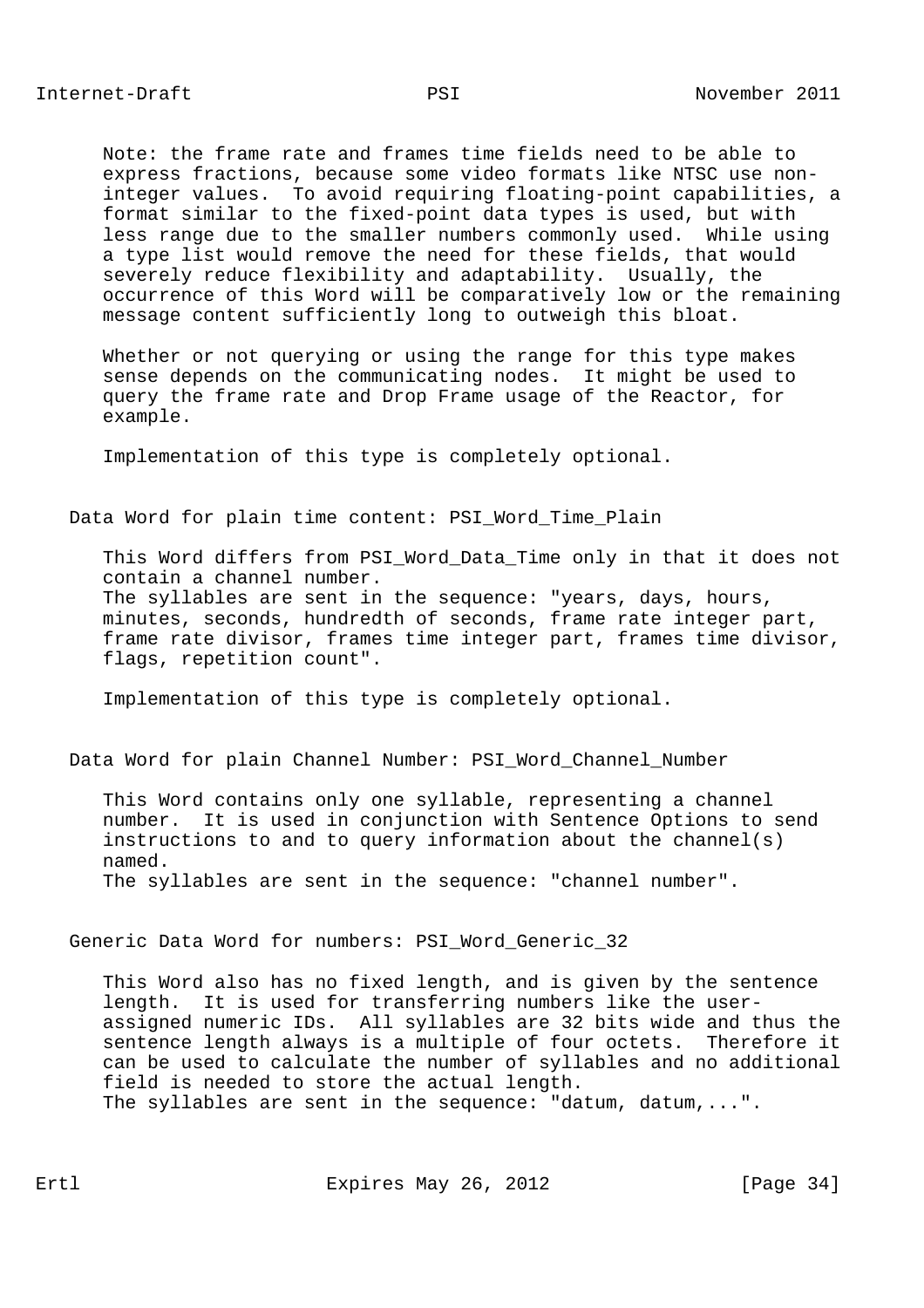Data Word for Reactor Status: PSI Word Reactor Status

 This Word also has no fixed length, and is given by the sentence length. It is used for transferring detailed status information about a Reactor, one per syllable. All syllables are 8 bits wide and thus the sentence length can be used to calculate the number of syllables and no additional field is needed to store the actual length. The syllables are sent in the sequence: "datum, datum,...".

Data Word for channel status: PSI\_Word\_Channel\_Status

 This Word contains two syllables: a channel number and the channel status, that is encoded as bit field of 16 bits. The syllables are sent in the sequence: "channel number, channel status".

Data Word for Safety Sequence: PSI\_Word\_Safety\_Sequence

 This Word is used to convey the sequence required to change the value of a channel that requires extra safety. It has a variable length and thus must only occur once per sentence. It's component syllables are 32 bits in size and thus the sentence length can be used to calculate the number of syllables, without the need for an additional length field. The first syllable is the channel number; all following syllables are the numbers to send, in the same sequence as given in this Word, to activate the channel. The syllables are sent in the sequence: "channel number, sequence component 0, sequence component 1,...".

 Any such channel MUST NOT change it's value if the sequence is not received fully, out of order, or numbers not in the sequence are received. To change the value of such a channel, the PSI Master MUST split the sequence into individual messages containing Words of this type, but only a single component of the sequence at a time. The sentence length in this direction therefore MUST be 1. The value that the channel is supposed to switch to MUST be sent in a separate sentence of the same message, with the Word type matching the channel's data type, with every component of the sequence. All messages that contain a part of the sequence MUST contain the same target value. If the target value in one of the messages does not match the previous, then, even if the sequence component itself matches the one expected, any sequence progress MUST be discarded and the value MUST NOT be changed.

Without the requirement for splitting, chances of transmission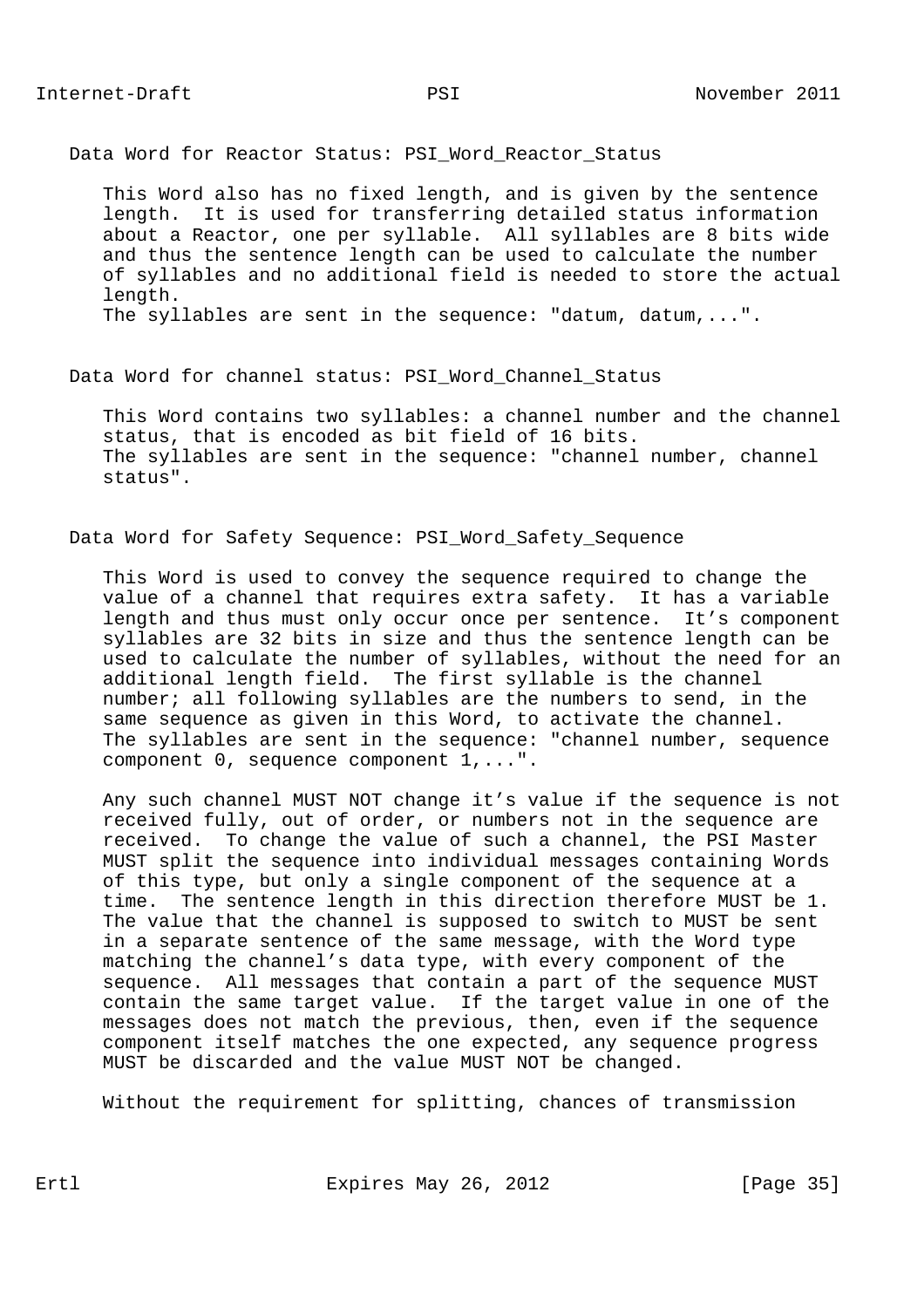errors creating the valid sequence would still be very low, but because all packets would always contain the correct sequence, a single duplicated packet could trigger a second value change. Unless the sequence length is 1, which is allowed but strongly discouraged, this cannot occur due to the splitting. However, multiple channels, including channels using Safety Sequence, may be served in a single message. Because any packet may get lost or received incorrectly, to ensure that the sequence has been advanced, the flag PSI\_NO\_FM\_SENDACK may be used.

 Additionally, a channel using Safety Sequence MUST NOT advance the sequence when it is using Safe Values, like after receiving PSI\_SO\_FM\_GOSAFE or PSI\_NO\_FM\_GOSAFE.

 The actual length of the sequence is left to be assigned by the users of the system, governed to their safety requirements, so an implementation MUST NOT expect any specific length. A device MAY include a default sequence deemed reasonable by the vendor, but it MUST allow the user to change the sequence, including it's length. A length of 1 MUST NOT be used as default, and an implementation MUST warn the user about the safety implications of setting it to that length. A length of zero MUST make the channel ignore any value changes it may receive, effectively disabling it. A sequence MUST NOT contain any single number more than once, so that duplicated or reordered packets can not advance the sequence. Whenever the sequence received does not match the required sequence, the receiver MUST discard all parts received already, and restart at the beginning. The numbers 0 (all bits cleared) and 0xFFFFFFFF (all bits set) MUST reset the receiver, and therefore cannot be used as part of a sequence. This is done so that any channel using Safety Sequence can safely be reset without knowing the sequence that has been assigned to it.

 Note: it would be possible to add explicit numbering to each part of the sequence, but because the sequence length will always be small compared to the available number space, this seems to be unnecessary overhead, adding to the overhead already created by splitting. A preliminary suggestion is for a channel implementation to have room for a length of at least 20 per channel. Any PSI Master implementing Safety Sequence is expected to allow for longer sequences.

Implementation of this type is completely optional.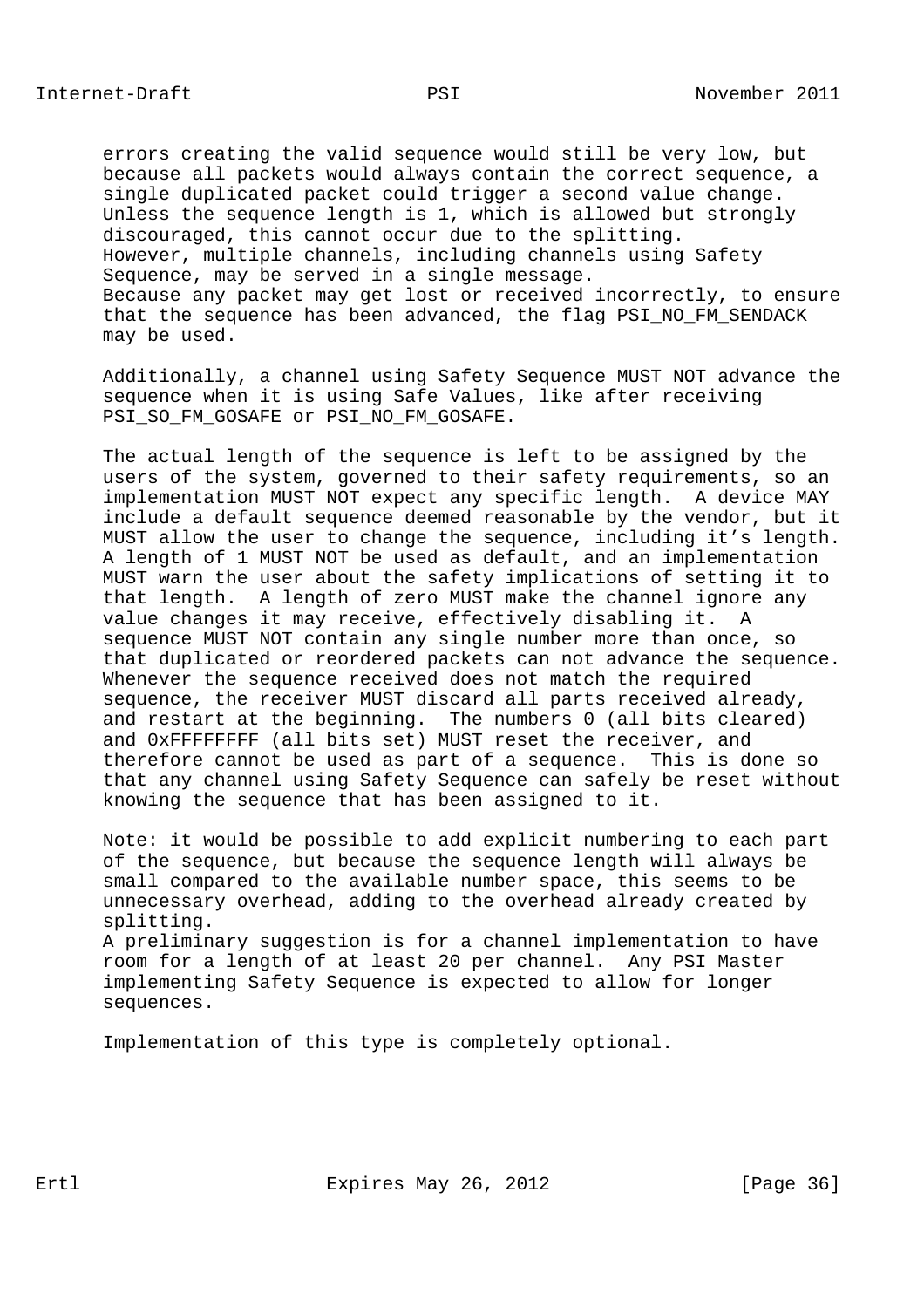Data Word for channel counts: PSI Word Channel Count

 This Word is composed of three syllables, each 32 bit in size, specifying the counts of the various channel types in a Reactor. The syllables are sent in the sequence: "input channel count, in/ out channel count, output channel count".

Generic Word for Node Specification: PSI\_Word\_Node\_Specification

 This Word only contains a single value of 32 bits. It's meaning is defined by the Sentence Options. This method was chosen to not have to define a large number of Words that differ in name only. The syllables are sent in the sequence: "node specification".

 Generic Word for Channel specification: PSI\_Word\_Channel\_Specification

 This Word contains two syllables: the channel number and a channel specification of size 32 bit. Like PSI\_Word\_Node\_Specification, the actual meaning is given by the Sentence Options. The syllables are sent in the sequence: "channel number, channel specification".

3.7. Constants

 This section lists and explains the constants used in PSI. Since only the values of the constants are transferred between nodes, an implementor may choose to use any convenient naming and assignment scheme.

3.7.1. Conventions

The conventions used in this document are as follows:

o Naming

 All constants are prefixed with "PSI" to emphasize their belonging to the PSI, and to avoid collision and confusion with other constants. An underscore ("\_") separates the specification of the general usage in the form "AB". Following another underscore is the direction in form "CD", if the constant is defined for more than one direction. A further underscore separates this from the general meaning of the constant, usually given by an acronym "E". Thus, constant names are constructed like this: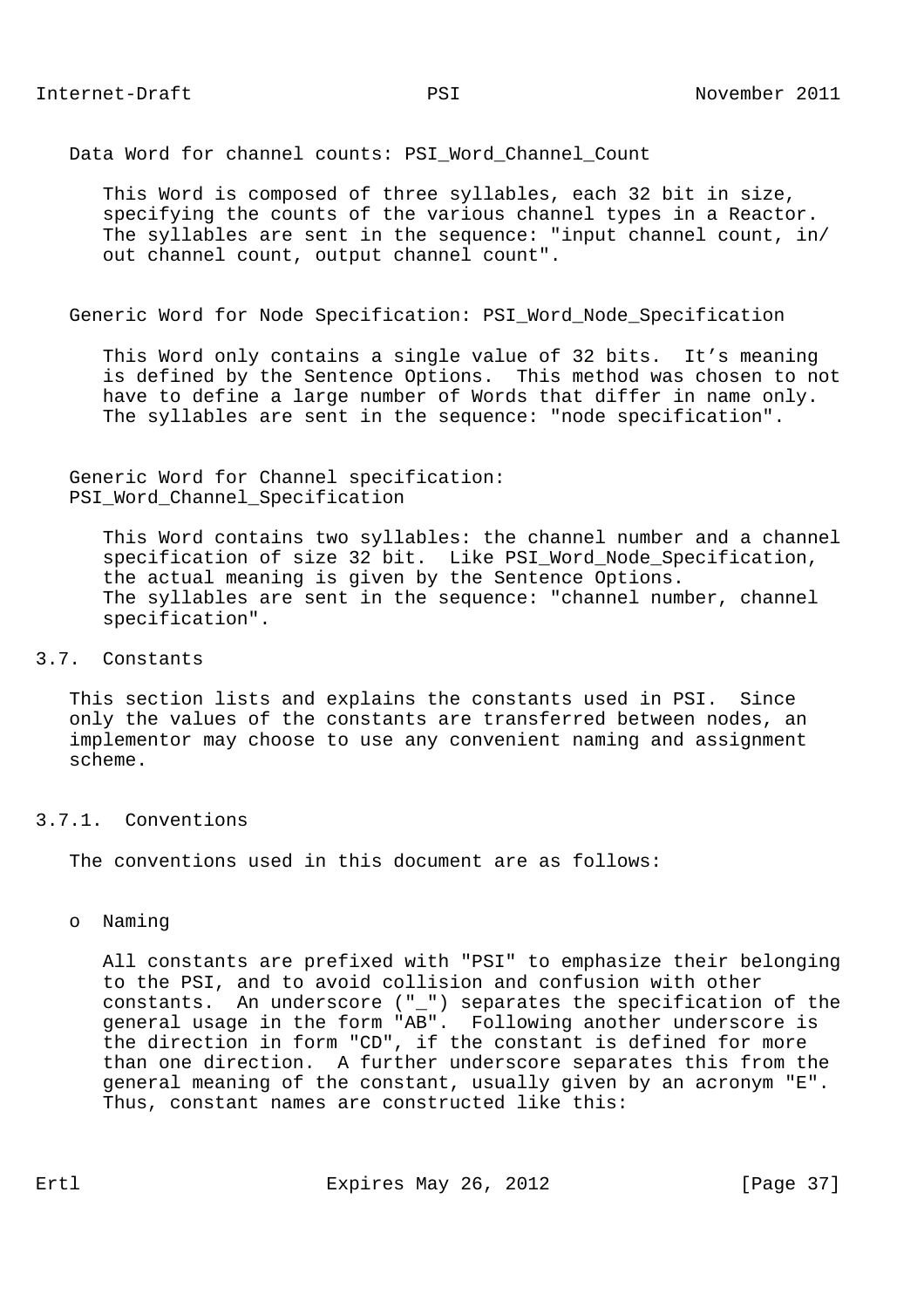PSI\_AB\_CD\_E (directional constant), like PSI\_ST\_TM\_WD32 PSI\_AB\_E (nondirectional constant), like PSI\_CR\_8 Values for AB: PV: Protocol Version MT: Message Type NO: Node Option SO: Sentence Option ST: Sentence Type RT: Reactor Type RS: Reactor Status CT: Channel Type CS: Channel Status Values for CD: FM: From PSI Master TM: To PSI Master Constants that have different application (like single or conglomerate constants) are named in a way to show their meaning, and are prefixed with "PSI".

o Values

 Especially bit constants are given in the form "bit X", specifying the bit that is set, counting the MSB of the field as bit 0. Other constants, especially large ones, are given as hexadecimal, prefixed by the conventional "0x".

3.7.2. Protocol version

PSI 32 Bit: PSI\_PV\_0

 This is the protocol described here. It is defined as 0.

3.7.3. Bases for constants

 To ease readability and structure, there are a few constants serving as base for others. The bases are chosen in a way to allow the constants of every area to start from 0 by adding the base as offset.

Ertl Expires May 26, 2012 [Page 38]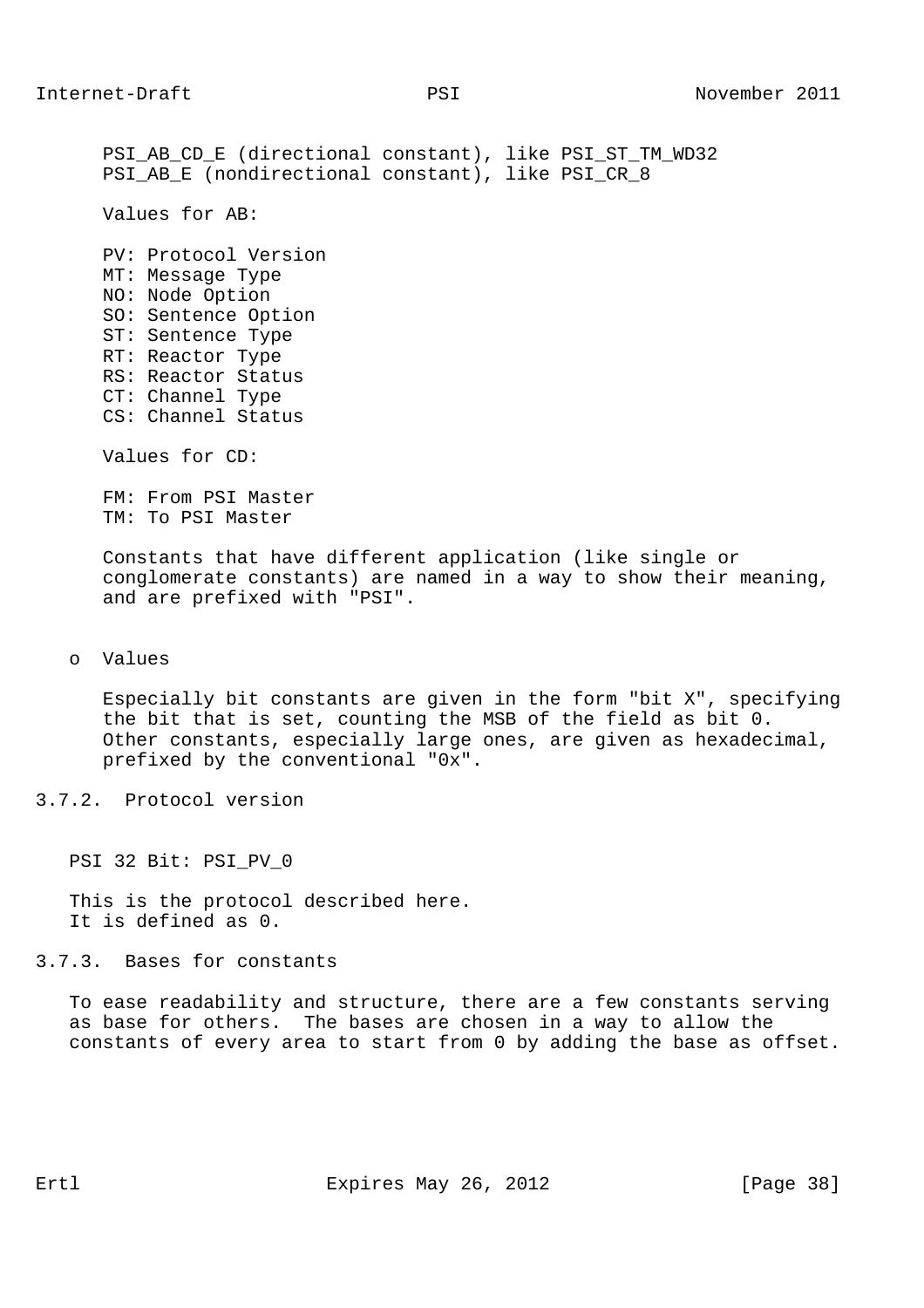Type base for 'direction from PSI Master': PSI\_TYPE\_BASE\_FM

 This is the base for all constants that depend on the message direction, identifying data coming from the PSI Master. It's value is 0.

Type base for 'direction to PSI Master': PSI\_TYPE\_BASE\_TM

 This is the base for all constants that depend on the message direction, identifying data sent to the PSI Master. It's value is "bit 7", dividing the available number space by half.

Type base for 'message from the PSI Master': PSI\_MT\_BASE\_FM

 This is the base for all message types that are sent by the PSI Master. It's value is PSI\_TYPE\_BASE\_FM.

Type base for 'message from the PSI Master': PSI\_MT\_BASE\_TM

 This is the base for all message types that are sent to the PSI Master. It's value is PSI\_TYPE\_BASE\_TM.

 Type base for sentences in messages coming from the PSI Master: PSI\_ST\_BASE\_FM

 This is the base for sentence types that are used in messages sent by the PSI Master. It's value is PSI\_TYPE\_BASE\_FM.

 Type base for sentences in messages sent to the PSI Master: PSI\_ST\_BASE\_TM

 This is the base for sentence types that are used in messages sent to the PSI Master. It's value is PSI TYPE BASE TM.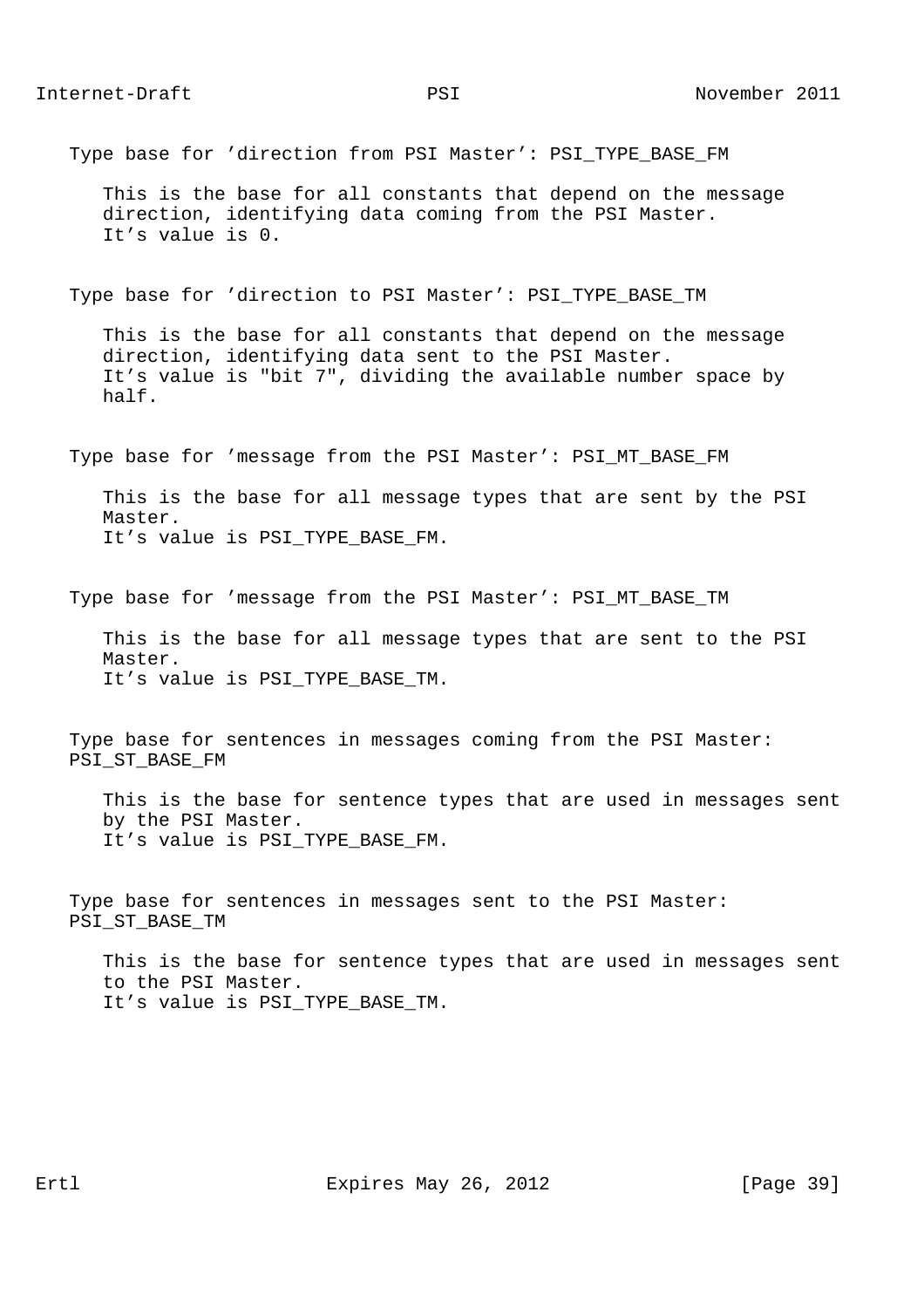3.7.4. Message types

 The following constants identify the message types as described in Section 3.4. The direction of the message is identified by use of the appropriate constant. The meaning of a message may differ depending on it's direction, so this is not only important for plausibility checking.

 As described in Section 3.5.1, including the message direction (bit 0), the most significant 3 bits are used as flags.

Messages from the PSI Master:

Normal (unicast) message: PSI\_MT\_FM\_NORMAL

 This designates the most basic type of data message. The message is directed at a single Reactor only and therefore does not contain a field for a GID. It may, however, contain multiple Node Sections. It's value is (PSI\_MT\_BASE\_FM+0).

Multicast message: PSI\_MT\_FM\_MULTICAST

 This type designates a message intended for multicasting. Contrary to the unicast message, it contains a field for a GID. It's value is (PSI\_MT\_BASE\_FM+1).

Discovery message: PSI\_MT\_FM\_DISCOVERY

 This type designates a PSI Master to Reactor Discovery message. It does not contain information besides the message header itself. It's value is (PSI\_MT\_BASE\_FM+2).

Version mismatch message: PSI\_MT\_FM\_VERSION\_MISMATCH

 This type designates a PSI Master to Reactor version mismatch message. It does not contain information besides the message header itself. The version field indicates the next supported version. It's value is (PSI\_MT\_BASE\_FM+3).

Messages to the PSI Master: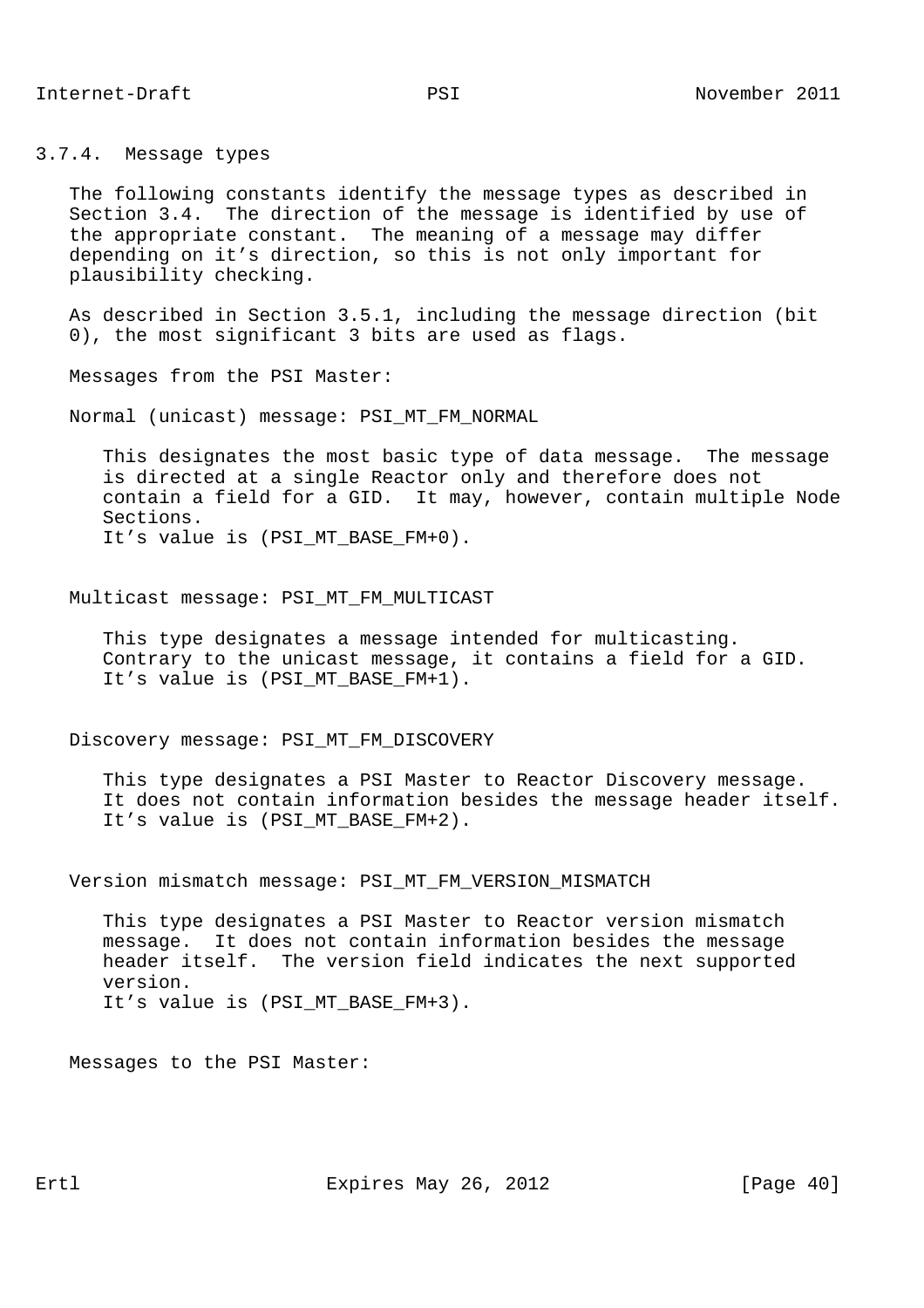Normal (unicast) message: PSI\_MT\_TM\_NORMAL

 This message is directed at a single PSI Master. This is the usual case even in the presence of multiple PSI Masters. It's value is (PSI MT BASE TM+0).

Multicast message: PSI\_MT\_TM\_MULTICAST

 This type designates a message intended for multicasting. Contrary to the unicast message, it contains a field for a GID. It's value is (PSI\_MT\_BASE\_TM+1).

#### Discovery message: PSI\_MT\_TM\_DISCOVERY

 This type designates a Reactor to PSI Master Discovery message. It does not contain information besides the message header itself. It's value is (PSI MT BASE TM+2).

Version mismatch message: PSI\_MT\_TM\_VERSION\_MISMATCH

 This type designates a Reactor to PSI Master version mismatch message. It does not contain information besides the message header itself. The version field indicates the next supported version. It's value is (PSI\_MT\_BASE\_FM+3).

3.7.5. Node Options

 This section describes the constants defined for Node Options. The Node Options are encoded as bit field to conserve bandwidth.

Node Options for messages from the PSI Master:

 These Node Options are valid coming from the PSI Master. They may be combined in any number, with certain exceptions. This way it is possible to request all possible information about a Reactor with a single message. Some requests may result in more data to be sent than the current maximum message length. Unless a single Word exceeds the maximum message length (which is an error; truncation is only possible for non-essential things like vendor-specific information), the reply is split across multiple messages, using proper sentences.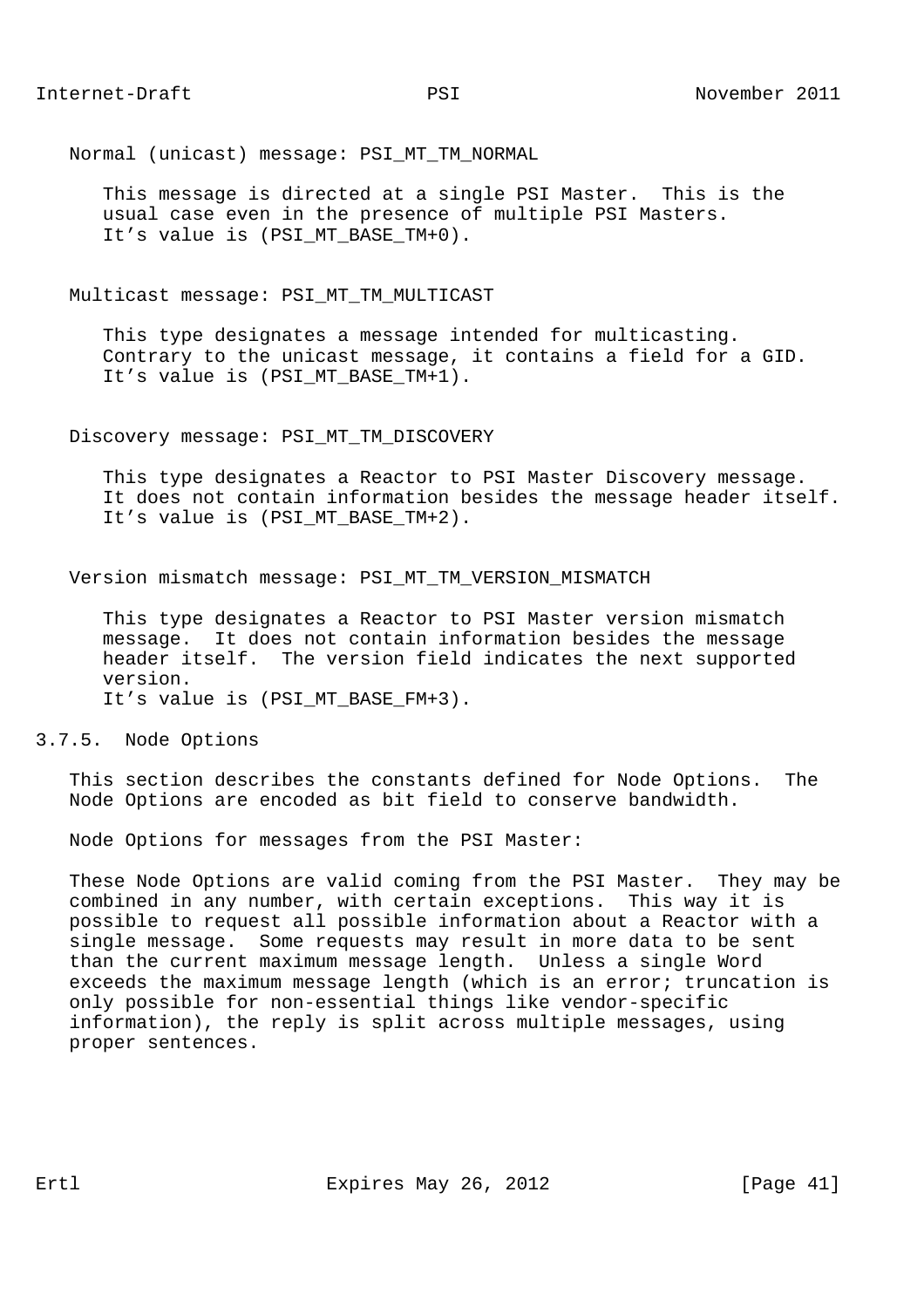Query all data types: PSI NO FM DTREQ

 This flag is used to request transmission of the data types of all channels to the PSI Master. If the resulting list is longer than the maximum message length, it may be split into separate messages. It's value is "bit 31".

Query all channel types: PSI NO FM CTREQ

 This flag is used to request transmission of the types of all channels to the PSI Master. If the resulting list is longer than the maximum message length, it may be split into separate messages. It's value is "bit 30".

Query all channel's data boundaries: PSI NO FM DBREQ

 This flag is used to request transmission of the boundaries of all channels to the PSI Master. If the resulting list is longer than the maximum message length, it may be split into separate messages. It's value is "bit 29".

Query all channel states: PSI\_NO\_FM\_CSREQ

 This flag is used to request transmission of the status of all channels to the PSI Master. If the resulting list is longer than the maximum message length, it may be split into separate messages. It's value is "bit 28".

Query all data values: PSI\_NO\_FM\_VREQ

 This flag is used to request transmission of the Current Values of all channels to the PSI Master. If the resulting list is longer than the maximum message length, it may be split into separate messages. It's value is "bit 27".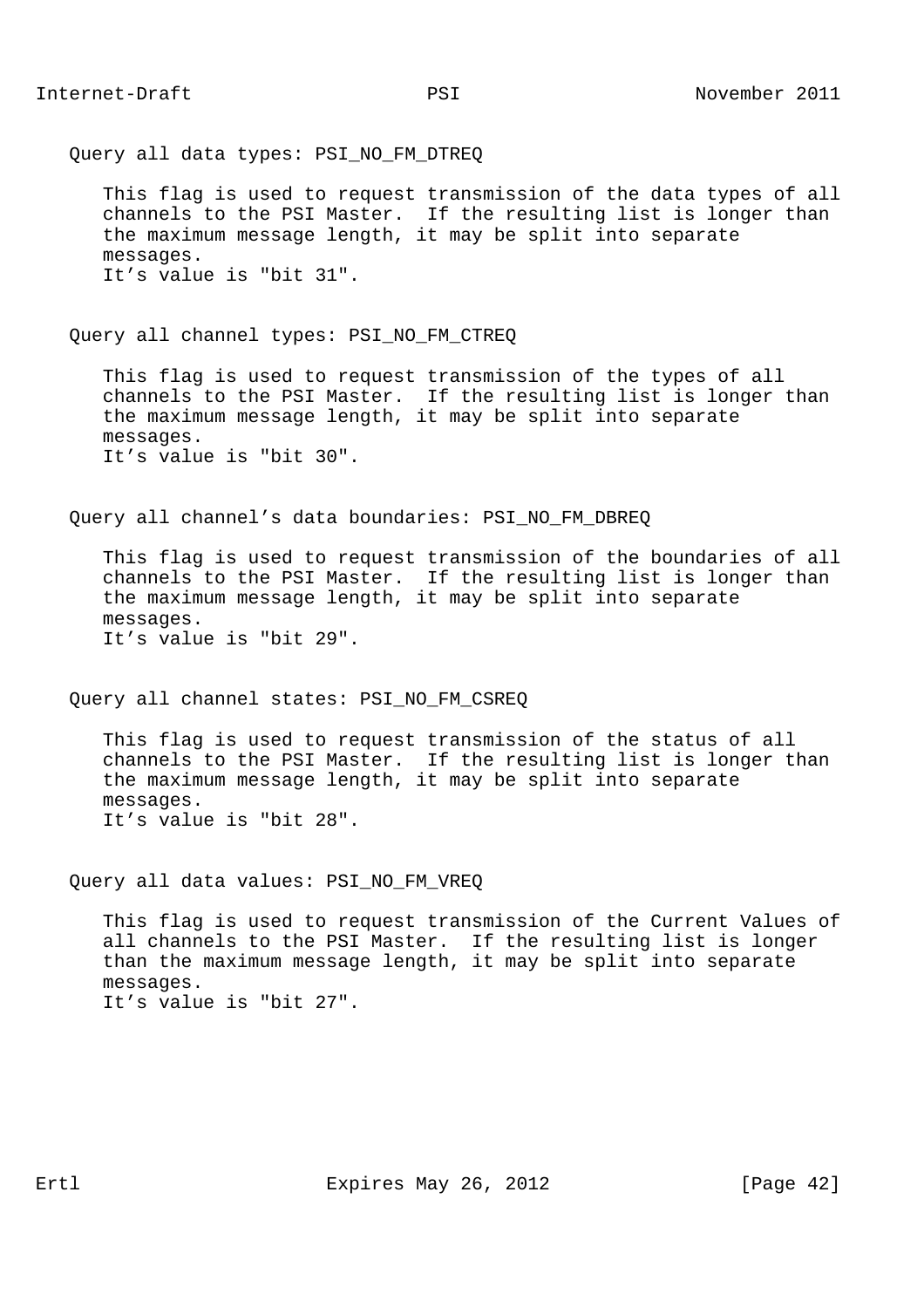Query the Reactor's status: PSI NO FM RSREQ

 This flag makes the Reactor send a detailed status message to the PSI Master. It's value is "bit 26".

Query maximum message length: PSI\_NO\_FM\_MMLREQ

 This flag is used to request transmission of the Reactor's maximum message length to the PSI Master. This SHOULD be at least around 1400 octets, but MAY be significantly larger. The PSI Master MUST NOT send messages larger than this to the Reactor (including Group messages, so these will always be at most the size of the lowest maximum of all Reactors in the group), but may send any size below this. If a Reactor's maximum message size changes, it MUST set the PSI\_RS\_REREAD\_ALL status. Note that even though the Reactor must know the PSI Master's

 maximum message length, there is no corresponding request flag. That is because the PSI Master will send this information by itself, usually alongside it's REACTOR\_ACCEPTED message. If for some reason the Reactor has not received this information despite a REACTOR\_ACCEPTED message, and is sent other requests or data, it MUST resume responding to Discovery messages, discarding the REACTOR\_ACCEPTED message. It's value is "bit 25".

Query maximum refresh rate: PSI\_NO\_FM\_MRRREQ

 This flag is used to request transmission of the Reactor's maximum refresh rate to the PSI Master. This MUST be at least 100 Hz, but MAY be significantly larger. The Reactor MUST be able to sustain this rate indefinitely, under all circumstances that may arise during normal operation, especially in the face of any combination of group, cluster and other messages, and regardless of how the channel data are distributed across the messages.

 Channels using Safety Sequence may depend on the length of the sequence, so a separate refresh rate is sent for these, based on the current sequence's length.

 The PSI Master SHOULD NOT refresh any Reactor faster than it's advertised maximum refresh rate, so this may affect grouping and clustering decisions.

 The PSI Master MAY decide to refresh only a subset of any Reactor's channels, and may then use a correspondingly increased refresh rate.

 Note that there is no corresponding rate info for the PSI Master, since all messages, except for Discoveries, are explicitly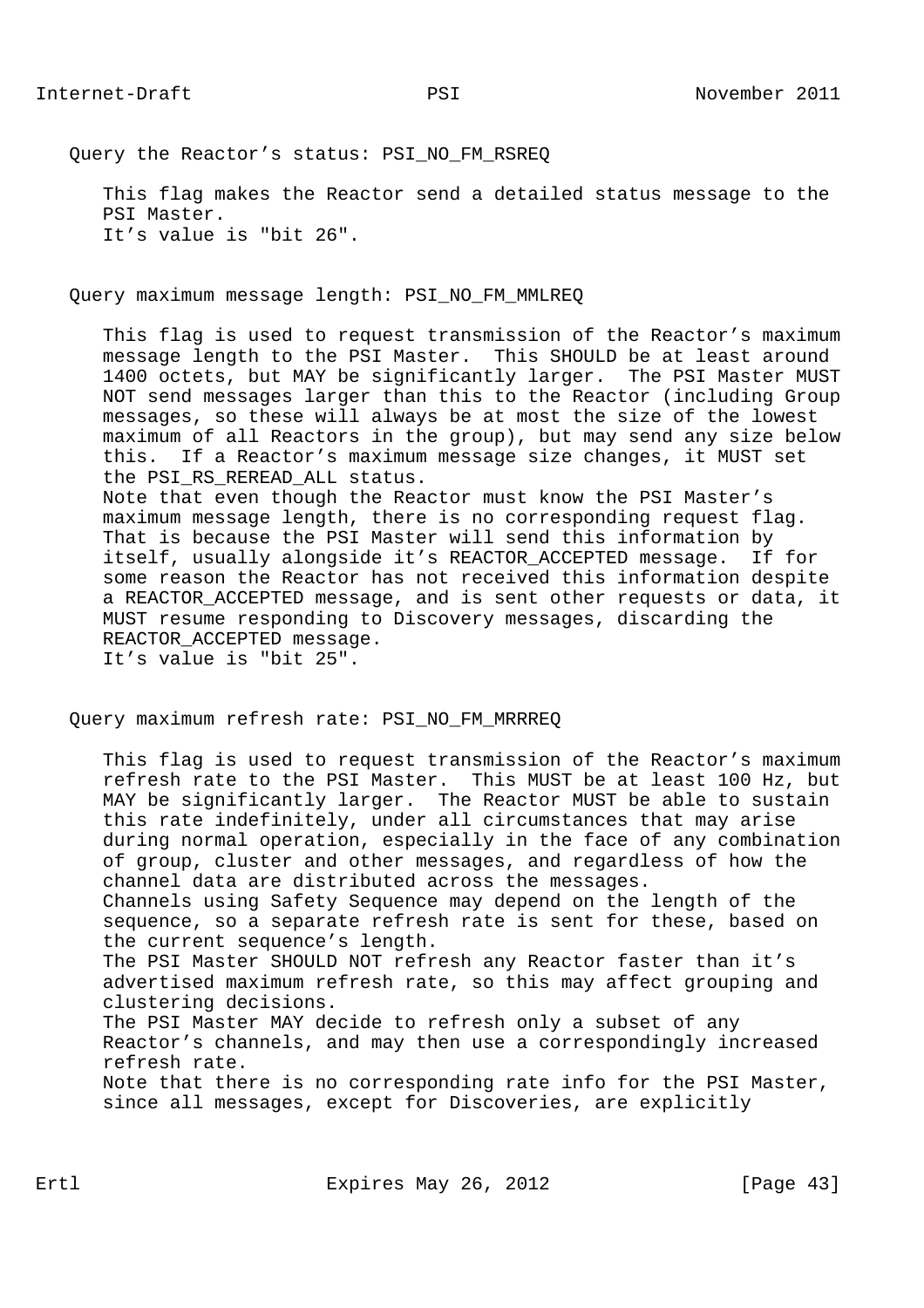requested by the PSI Master, which therefore controls the rate. It's value is "bit 24".

Query maximum number of GIDs: PSI\_NO\_FM\_MGIDREQ

 This flag is used to request transmission of the maximum number of GIDs that can be assigned to a Reactor. It's value is "bit 23".

Query GIDs: PSI\_NO\_FM\_GIDREQ

 This flag is used to request transmission of all GIDs assigned to it to the PSI Master. It's value is "bit 22".

Query vendor specific information: PSI\_NO\_FM\_VSIREQ

 This flag is used to request transmission of vendor specific information like vendor name, device name, model number, etc. to the PSI Master. The Reactor sends the vendor string (using the generic text message Word PSI\_ST\_TM\_WTP), the vendor numbers (using the generic 32 bit Word PSI\_ST\_TM\_WG32), and the vendor MIME data (using the generic MIME type word PSI\_ST\_TM\_WMP), if any. If nothing has been set, an empty sentence of the respective type is sent. It's value is "bit 21".

Query user specific information: PSI\_NO\_FM\_USIREQ

 This flag is used to request transmission of all user specific information. Like PSI\_NO\_FM\_VSIREQ, the Reactor sends the user string (using the generic text message Word PSI\_ST\_TM\_WTP), the user numbers (using the generic 32 bit Word PSI\_ST\_TM\_WG32), and the user MIME data (using the generic MIME type word PSI\_ST\_TM\_WMP), if any. If nothing has been set, an empty sentence of the respective type is sent. It's value is "bit 20".

Query the Reactor's type: PSI\_NO\_FM\_RTREQ

 This flag is used to request transmission of the Reactor's type to the PSI Master. It's value is "bit 19".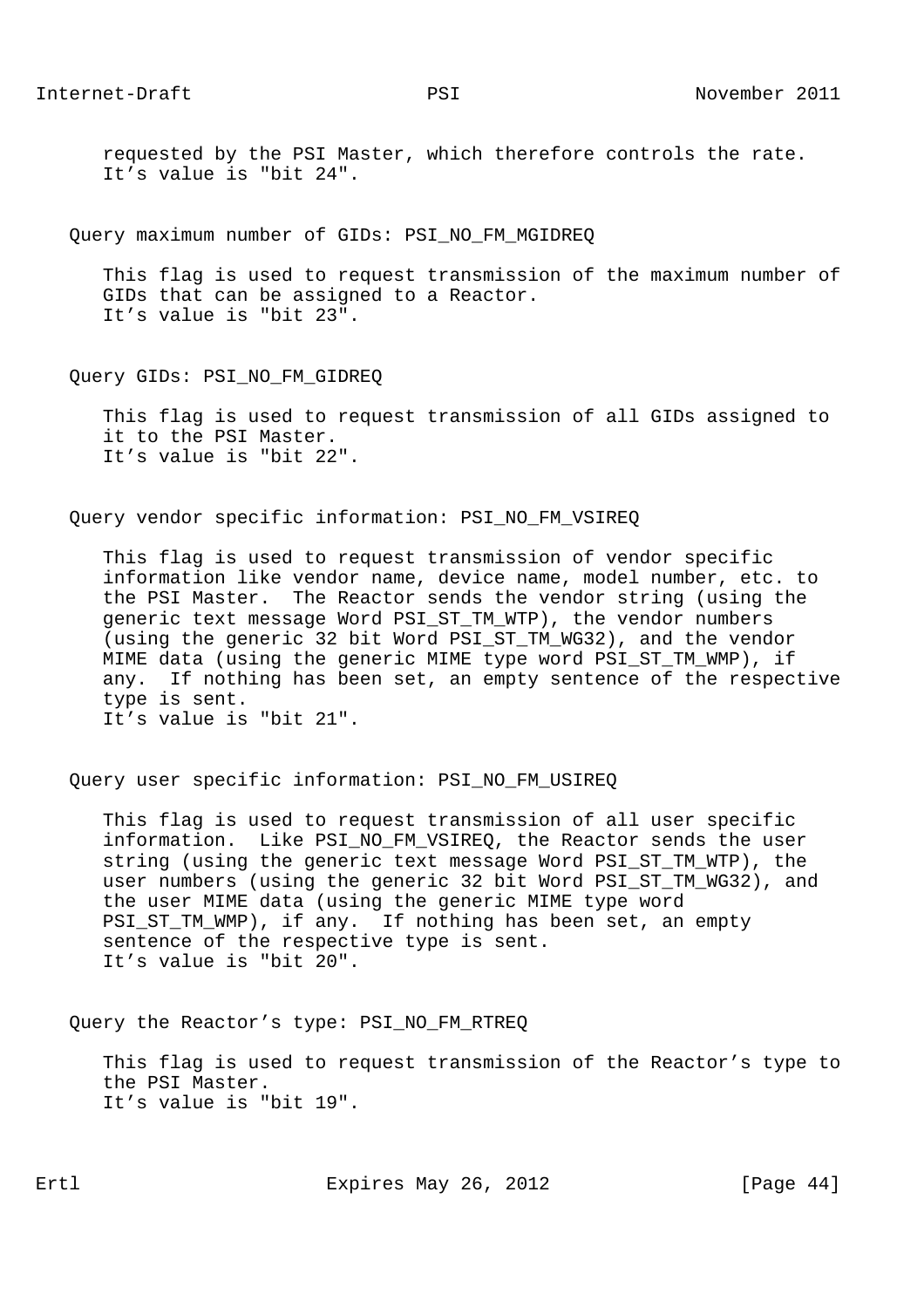Query the Reactor's Identification Number: PSI\_NO\_FM\_INREQ

 This flag makes the Reactor send a message. Since the IN is part of the message header (see Section 3.5.1), any message that needs to be sent to the PSI Master anyway will do. If no message needs to be sent at that time, an empty message of type PSI\_ST\_TM\_WN is sent. It's value is "bit 18".

#### Query channel counts: PSI\_NO\_FM\_CCREQ

 This flag is used to request transmission of the number of channels of each type (Output, InOut, Input) to the PSI Master. Channels using Safety Sequence count as Output or InOut, according to their properties. It's value is "bit 17".

# Request to use the Current Values: PSI\_NO\_FM\_GODATA

 If this flag is set, and the Reactor is currently using Safe Values, it will start using the Current Values as soon as possible, usually after reception of values for every channel. In any case, a Reactor MUST NOT start using Current Values if a timeout occurred, or if it has not actually received values, or the values received are not valid (anymore). If it is sent in a message containing data Words, then the values received are applied immediately. If the same message has the flag PSI\_NO\_FM\_GOSAFE set, then that MUST be given precedence. PSI\_SO\_FM\_GOSAFE, if set in this message or previously, overrides this flag on a per-channel basis, but does not clear it. Therefore, PSI\_NO\_FM\_GODATA applies to these channels as soon as PSI\_SO\_FM\_GODATA is received, unless it has been cleared meanwhile by PSI\_NO\_FM\_GOSAFE or a timeout occurred. As an exception, channels using Safety Sequence MUST discard received data unless they are set to use Current Values. This flag may be sent at any time, but is restricted to Output and InOut Reactors. It's value is "bit 16".

 Note: because there is no guarantee that any message sent actually reaches the receiver, this flag SHOULD be repeated as long as it is supposed to be in effect. This can easily be done by setting this flag in all Node Sections. Alternatively, the Reactor's status may be queried, or replies that can doubtlessly be attributed to requests having been sent in this same sentence may also be taken as acknowledgement. Furthermore, the flag PSI NO FM SENDACK may also be used.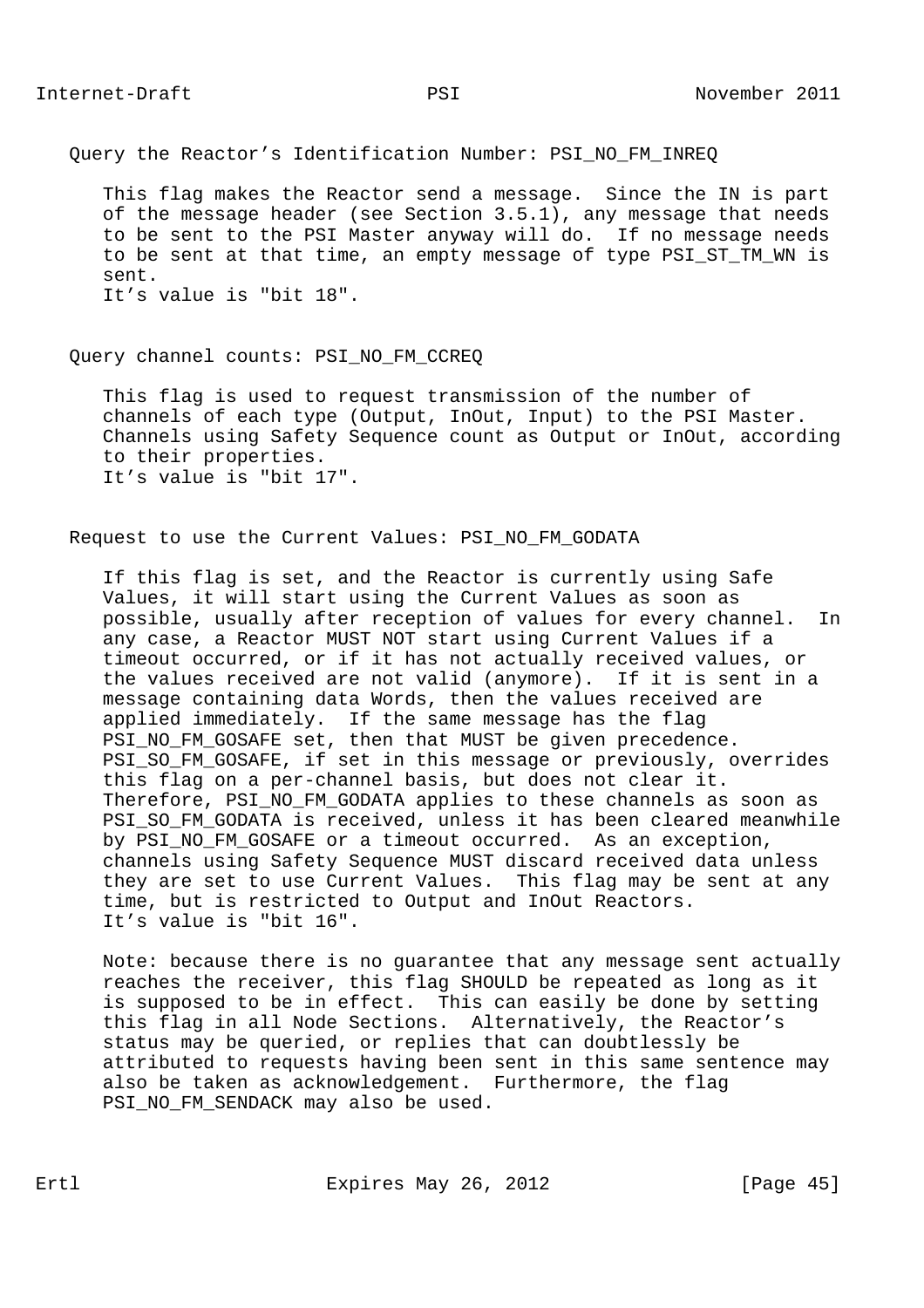## Request to use the Safe Values: PSI\_NO\_FM\_GOSAFE

 If this bit is set, all Output and InOut channels MUST be switched to their respective Safe Values, regardless of the remaining content of the sentence or other Sentence Options. This MUST only be reverted upon reception of PSI\_NO\_FM\_GODATA. This flag MUST be applied regardless of the state of the channels, even if they have already been individually set to use Safe Values. This means that when a channel gets set to use Current Values by use of PSI\_SO\_FM\_GODATA, it will still continue using Safe Values until PSI\_NO\_FM\_GODATA is sent to it's Reactor. Channels using Safety Sequence MUST clear any progress made through their sequence, and cease operation or otherwise ensure safety if at all possible. This flag SHOULD be used whenever a PSI Master cannot generate new values for any channel of that Reactor, for example if input channels that are used to generate the values cease providing data. It MUST be used if the PSI Master detects an internal or external problem that could result in incorrect values being generated.

 It may also be used prior to shutting down the PSI Master, or before a Reactor is removed from the PSI Master's inventory. It is valid for all Reactor types and may be sent at any time and combined with all other flags; if PSI\_NO\_FM\_GODATA is set then that is ignored, PSI\_NO\_FM\_GOSAFE always taking precedence. Input Reactors ignore this flag. It's value is "bit 15".

 Note: because there is no guarantee that any message sent actually reaches the receiver, this flag must be repeated as long as it is supposed to be in effect. This can easily be done by setting this flag in all Node Sections. Alternatively, the Reactor's status may be queried, or the flag PSI\_NO\_FM\_SENDACK may be used, so a correspondingly set PSI\_NO\_TM\_ACK or PSI\_NO\_TM\_NACK suffices.

## Node Section applies to all Group members: PSI\_NO\_FM\_CLUSTER

 This flag is used to indicate that the current Node Section is to be interpreted by all receiving Reactors that are members of the Group specified, and MUST only be used in messages of type multicast. A Node Section that has this flag set has no TIN field. This flag exists to increase efficiency in case there are several Reactors that are supposed to receive identical data. Normally, this will be the case for functionally similar Reactors, but because it may be combined with any flag except PSI\_NO\_FM\_ACK, PSI\_NO\_FM\_NACK, PSI\_NO\_FM\_REACTOR\_ACCEPTED and PSI\_NO\_FM\_NODE\_FINISHED, it is not limited to sending data (see Section 2.2). While Reactors MUST implement it, implementation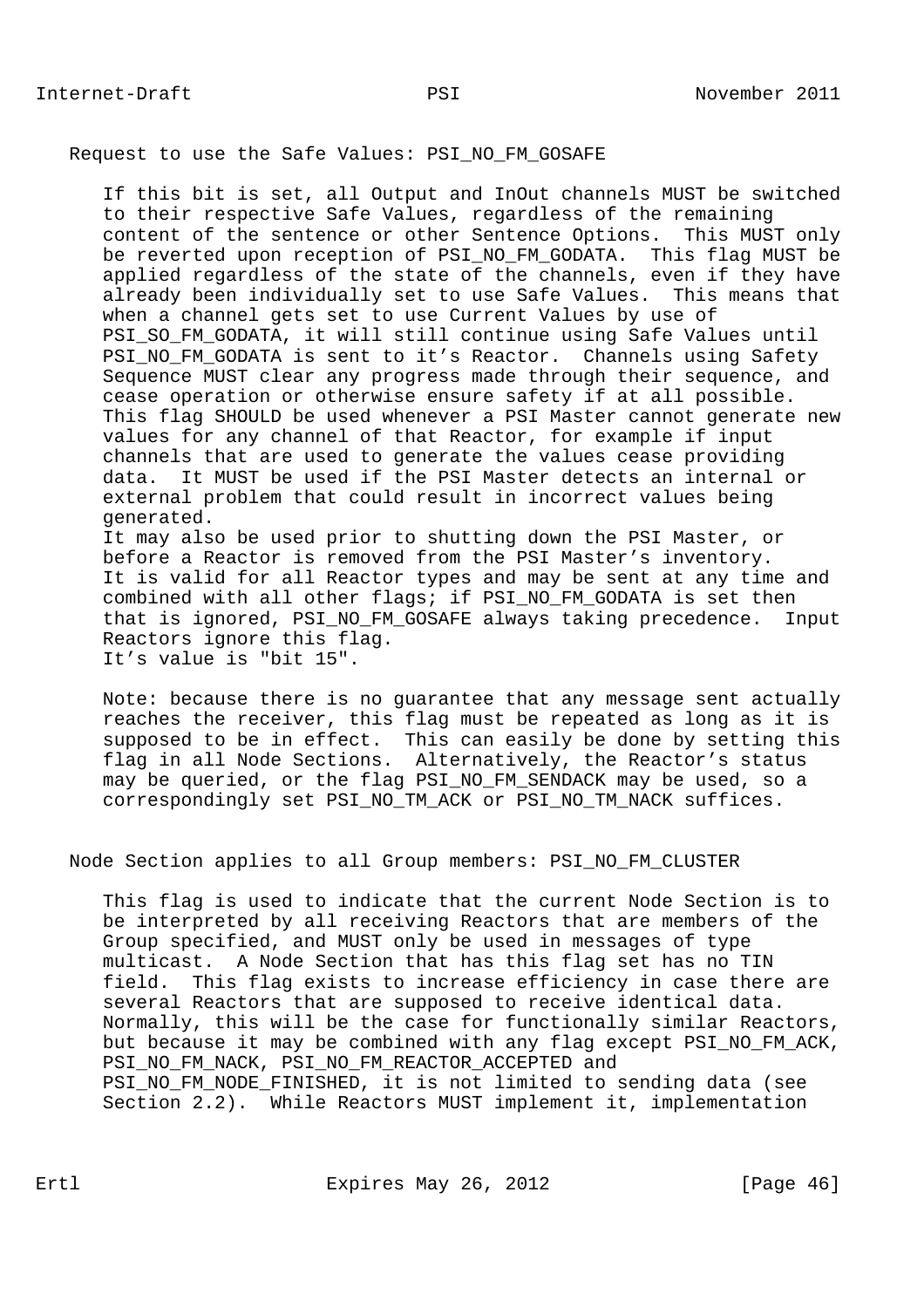and use of this flag MAY be omitted for PSI Masters. It's value is "bit 14".

Reply to a Discovery message: PSI\_NO\_FM\_REACTOR\_ACCEPTED

 If this flag is set, the PSI Master has added the Reactor to it's inventory. The PSI Master sends a message with this flag set for each Discovery Message it receives, until the Reactor ceases sending further Discoveries. This ensures that even if an arbitrary number of Discovery messages and / or replies get lost, every Reactor in the Nexus is known to the PSI Master and has received a reply in the end. It's value is "bit 13".

This means that

- \* prior to receipt of a reply by a Reactor, the PSI Master has received at least one Discovery message from that Reactor and therefore knows of it and that
- \* upon arrival of a Discovery message at the PSI Master the sending Reactor may not yet have received a reply, or the Discovery may already have been on it's way before the Reactor received the reply. Since this cannot be known, another reply must be sent. See Section 3.8 for details.

Request to send a confirmation: PSI\_NO\_FM\_SENDACK

 The receiving Reactor MUST acknowledge, after having executed them, all Node Sections that have this flag set. This is done by sending each of them back (keeping the FM types) inside a Node Section that has either of the flags PSI\_NO\_TM\_NACK and PSI\_NO\_TM\_ACK set. The Reactor decides whether to use NACK or ACK, and normally the decision should be based on whichever results in the shortest message. Therefore, it is expected that most of the time NACK will be used, because if nothing failed only an empty message needs to be sent. The PSI Master MUST ensure that the resulting acknowledgement will fit into it's maximum message length. Using this flag may be especially worthwhile in case of channels using Safety Sequence, so the advancement can be monitored, and is the basis of the ACKed mode (see Section 2.6). This flag must not be combined with the flags PSI\_NO\_FM\_ACK and PSI\_NO\_FM\_NACK.

It's value is "bit 12".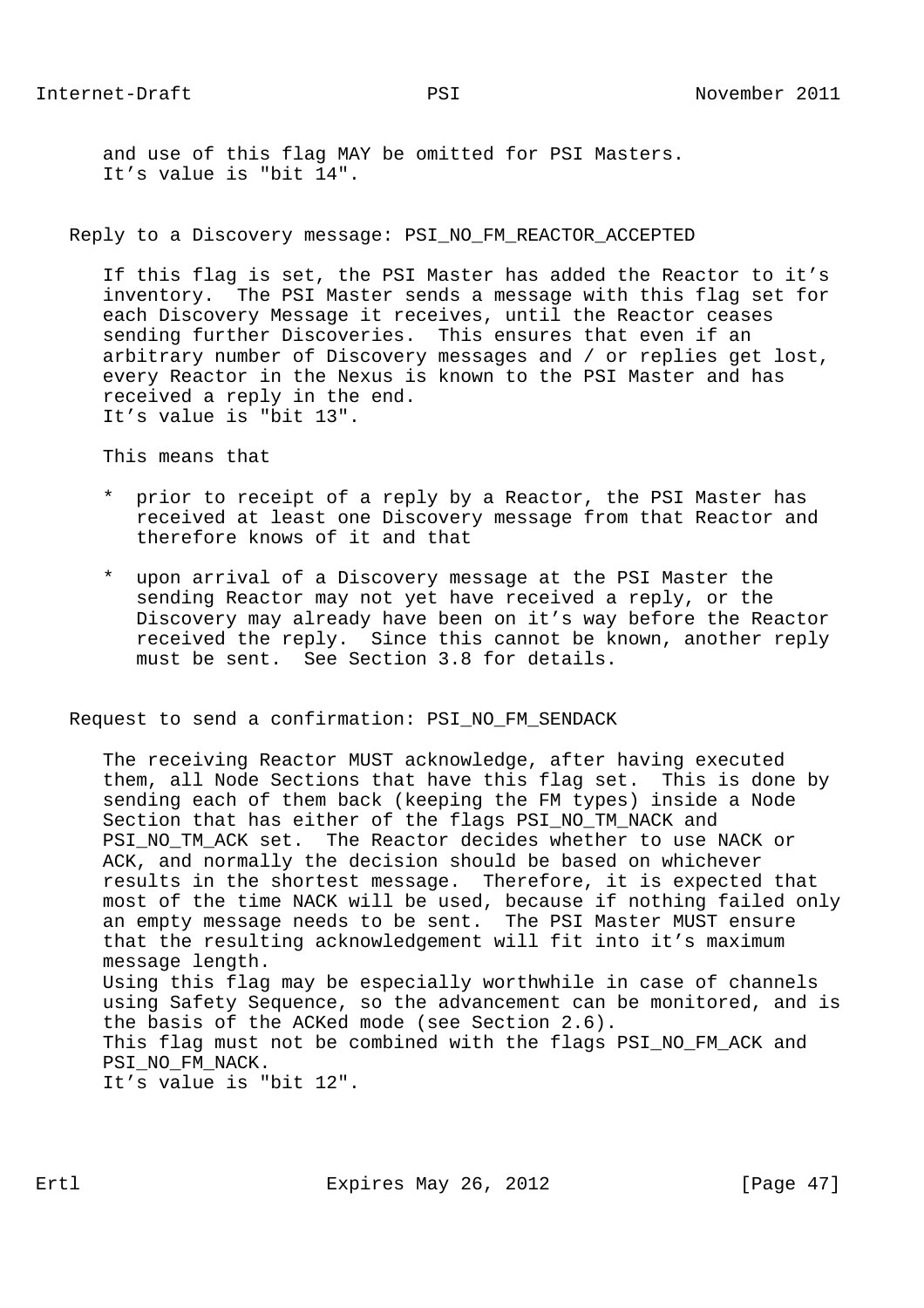## Confirmation of executing a request: PSI\_NO\_FM\_ACK

 This flag indicates that the PSI Master has received and executed one or more requests by a Reactor. It is always used in conjunction with the Request ID field, like PSI\_NO\_FM\_NACK. The Node Section with this flag set contains all requests and data that were executed or used from the Node Section that contained the PSI\_NO\_TM\_SENDACK flag. The first sentence MUST be of type PSI\_Word\_Node\_Specification and contain a single Word that holds all flags from the original Node Options field that were not executed or used (keeping the TM types). Everything that was in the original Node Section but is missing from the one with this flag set was not executed. This kind of acknowledge is sent when PSI\_NO\_TM\_SENDACK is set, and each Node Section that has that flag set is acknowledged separately, they are never split nor conglomerated. The Reactor therefore MUST ensure that the resulting acknowledgement fits into it's maximum message length, and split the requests if needed. Multiple Node Sections of the same message may have PSI NO TM SENDACK set, and the individual acknowledgements may be sent in different messages, though it is recommended to use a single message if possible. This flag must not be combined with the flags PSI\_NO\_FM\_NACK and PSI\_NO\_FM\_SENDACK. It's value is "bit 11".

Notification of not executing a request: PSI\_NO\_FM\_NACK

 This flag indicates that the PSI Master has received but not executed one or more requests by a Reactor. It is always used in conjunction with the Request ID field, like PSI\_NO\_FM\_ACK. The Node Section with this flag set contains all requests and data that were not executed or used from the Node Section that contained the PSI\_NO\_TM\_SENDACK flag. The first sentence MUST be of type PSI\_Word\_Node\_Specification and contain a single Word that holds all flags from the original Node Options field that were not executed or used (keeping the TM types). Everything that was in the original Node Section but is missing from the one with this flag set was executed. This kind of negative acknowledge is sent when PSI\_NO\_TM\_SENDACK is set, and each Node Section that has that flag set is negatively acknowledged separately, they are never split nor conglomerated. The Reactor therefore MUST ensure that the resulting acknowledgement fits into it's maximum message length, and split the requests if needed. Multiple Node Sections of the same message may have PSI\_NO\_TM\_SENDACK set, and the individual acknowledgements may be sent in different messages, though it is recommended to use a single message if possible. This flag must not be combined with the flags PSI NO FM ACK and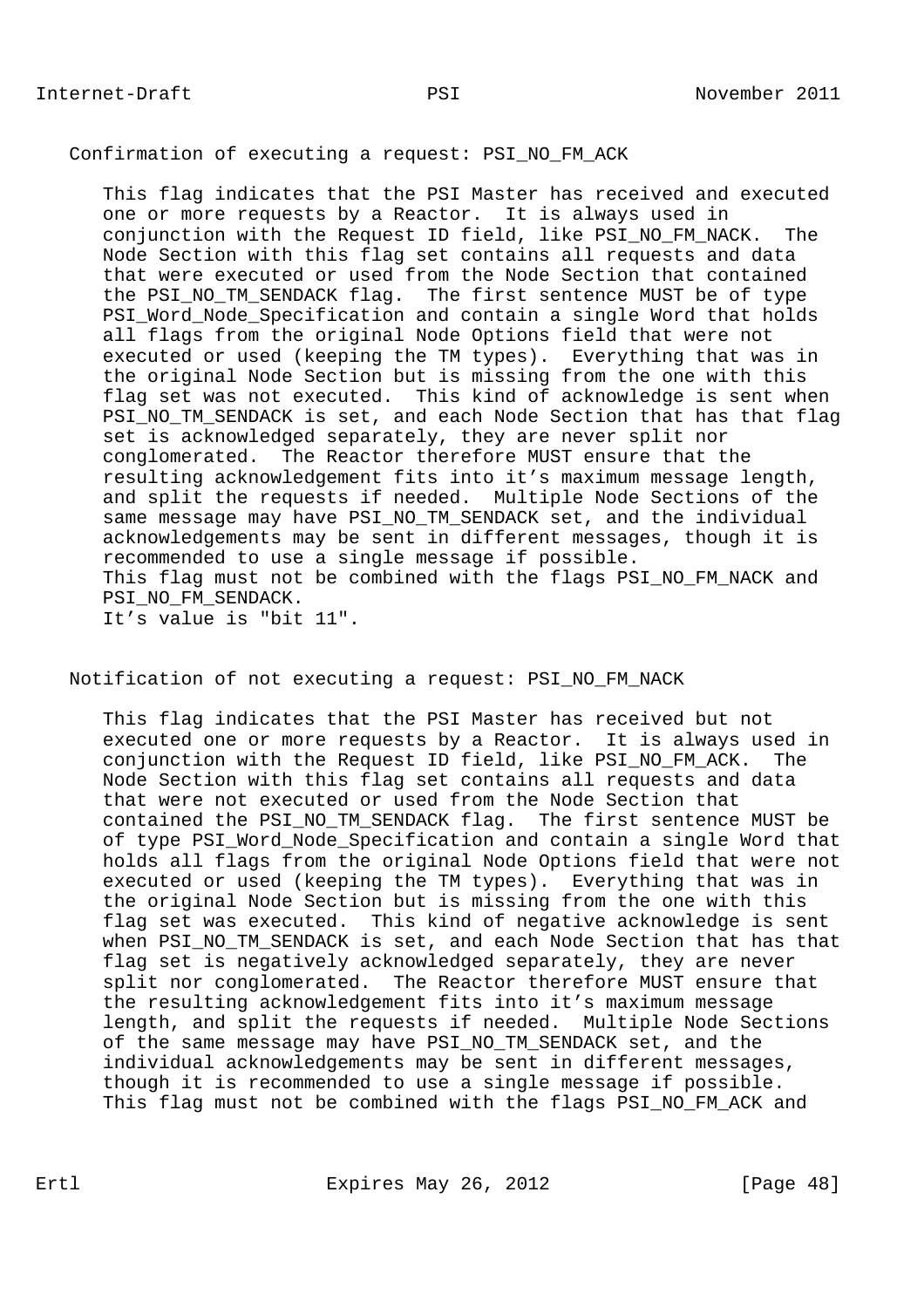PSI\_NO\_FM\_SENDACK. It's value is "bit 10".

End of relevant message content: PSI\_NO\_FM\_NODE\_FINISHED

 If this flag is set in a Node Section it indicates that this is the last Node Section containing data for the specific Reactor. The Reactor therefore does not need to interpret the remainder of the message, if any. However, for error detection, the entire message still needs to be checked, meaning that it must have been received in full and the length data must match each other. If this is not the case, then the message must be discarded and no information or requests contained in it must be used or executed because it is not clear which part the error actually affects. It's value is "bit 9".

Node Options for messages to the PSI Master:

 The following Node Options are valid going to the PSI Master. With certain exceptions, they may be combined arbitrarily.

Reactor status OK: PSI\_NO\_TM\_SOK

 If this flag is set, there are no issues at all. It therefore must only be set if none of the other Reactor status bits (PSI\_NO\_TM\_Sx) is set. It's value is "bit 31".

Non-critical information: PSI\_NO\_TM\_SNCI

 If this flag is set, there is non-critical information, so a status inquiry is recommended. The correct functioning of the Reactor is not affected. This is the case, for example, when the Reactor has been switched to Safe Values. If this flag is set, PSI\_NO\_TM\_SOK\_must\_not\_be\_set. It's value is "bit 30".

Non-critical error: PSI\_NO\_TM\_SNCE

 If this flag is set, there is a non-critical error, so a status inquiry is strongly recommended. This is the case, for example, if the Reactor has started using Safe Values due to a timeout. If this flag is set, PSI\_NO\_TM\_SOK must not be set. It's value is "bit 29".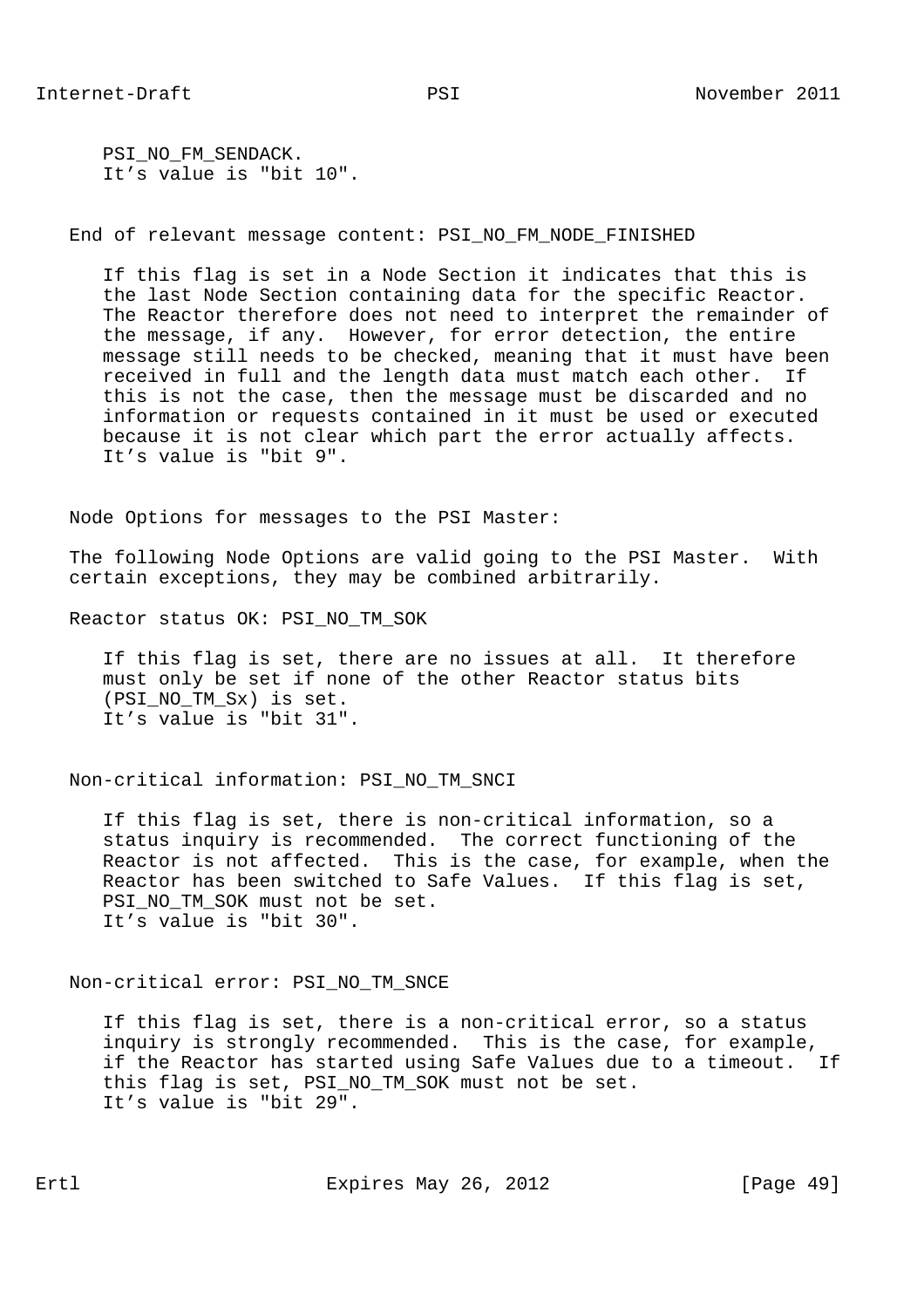Critical error: PSI\_NO\_TM\_SCE

 If this flag is set, there is a critical error that may affect the Reactor's operation and possibly damage it. Therefore, a status inquiry is required to query the exact problem(s). This is the case, for example, if channels stop functioning or another hardware or software error has been detected. If this flag is set, PSI\_NO\_TM\_SOK must not be set. It's value is "bit 28".

Status unchanged: PSI\_NO\_TM\_SUNCH

 The Reactor's status is not OK, but has not changed since the last status inquiry; another inquiry is not required, but allowed at any time. If this flag is set, then PSI NO TM SOK must not be set. It's value is "bit 27".

Request to send a confirmation: PSI\_NO\_TM\_SENDACK

 The PSI Master MUST confirm all Node Sections marked with this flag after having executed them. This is done by sending each of them back (keeping the TM types) inside a Node Section that has either of the flags PSI\_NO\_FM\_NACK and PSI\_NO\_FM\_ACK set. The PSI Master decides whether to use NACK or ACK, and normally the decision should be based on whichever results in the shortest message. Therefore, it is expected that most of the time NACK will be used, because if nothing failed only an empty message needs to be sent. The Reactor MUST ensure that the resulting acknowledgement fits into it's maximum message length. This flag must not be combined with the flags PSI\_NO\_TM\_ACK and PSI\_NO\_TM\_NACK. It's value is "bit 26".

Confirmation of executing a request: PSI\_NO\_TM\_ACK

 This flag indicates that the Reactor has received and executed one or more requests by the PSI Master. It is always used in conjunction with the Request ID field, like PSI\_NO\_TM\_NACK. The Node Section with this flag set contains all requests and data that were executed or used from the Node Section that contained the PSI\_NO\_FM\_SENDACK flag. The first sentence MUST be of type PSI\_Word\_Node\_Specification and contain a single Word that holds all flags from the original Node Options field that were executed or used (keeping the FM types). Everything that was in the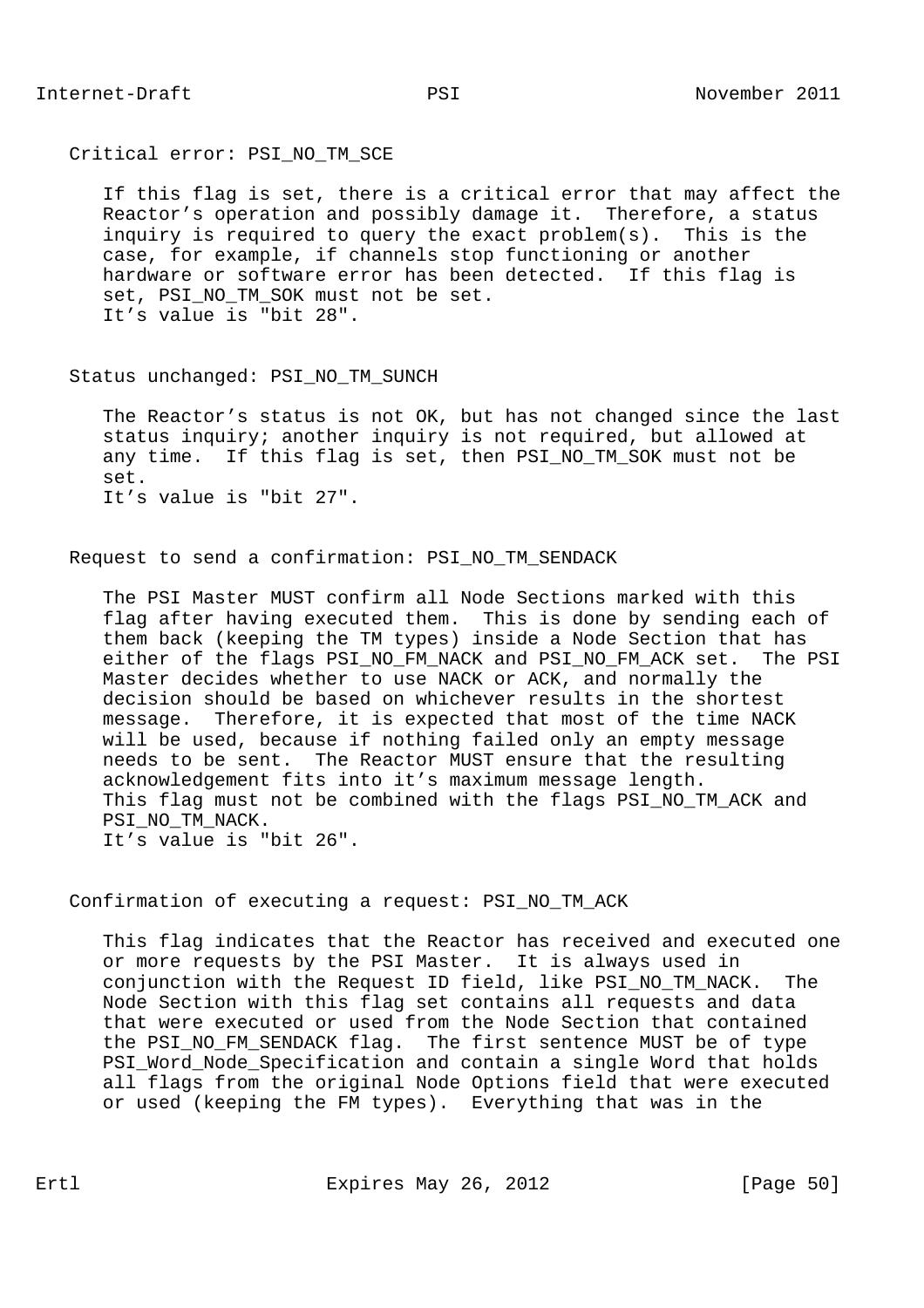original Node Section but is missing from the one with this flag set was not executed. This kind of acknowledge is sent when PSI\_NO\_FM\_SENDACK is set, and each Node Section that has that flag set is acknowledged separately, they are never split nor conglomerated. The PSI Master therefore MUST ensure that the resulting acknowledgement fits into it's maximum message length, and split the requests if needed. Multiple Node Sections in the same message may have PSI\_NO\_FM\_SENDACK set, and the individual acknowledgements may be sent in different messages, though it is recommended to use a single message if possible. This flag must not be combined with the flags PSI\_NO\_TM\_NACK and PSI\_NO\_TM\_SENDACK. It's value is "bit 25".

Notification of not executing a request: PSI\_NO\_TM\_NACK

 This flag indicates that the Reactor has received but not executed one or more requests by the PSI Master. It is always used in conjunction with the Request ID field, like PSI\_NO\_TM\_ACK. The Node Section with this flag set contains all requests and data that were not executed or used from the Node Section that contained the PSI\_NO\_FM\_SENDACK flag. The first sentence MUST be of type PSI\_Word\_Node\_Specification and contain a single Word that holds all flags from the original Node Options field that were not executed or used (keeping the FM types). Everything that was in the original Node Section but is missing from the one with this flag set was executed. This kind of negative acknowledge is sent when PSI\_NO\_FM\_SENDACK is set, and each Node Section that has that flag set is negatively acknowledged separately, they are never split nor conglomerated. The PSI Master therefore MUST ensure that the resulting acknowledgement fits into it's maximum message length, and split the requests if needed. Multiple Node Sections in the same message may have PSI\_NO\_FM\_SENDACK set, and the individual acknowledgements may be sent in different messages, though it is recommended to use a single message if possible. This flag must not be combined with the flags PSI\_NO\_TM\_ACK and PSI\_NO\_TM\_SENDACK. It's value is "bit 24".

End of relevant message content: PSI NO TM MASTER FINISHED

 If this flag is set in a Node Section it indicates that this is the last Node Section containing data for the specific PSI Master. The PSI Master therefore does not need to interpret the remainder of the message, if any. However, for error detection, the entire message still needs to be checked, meaning that it must have been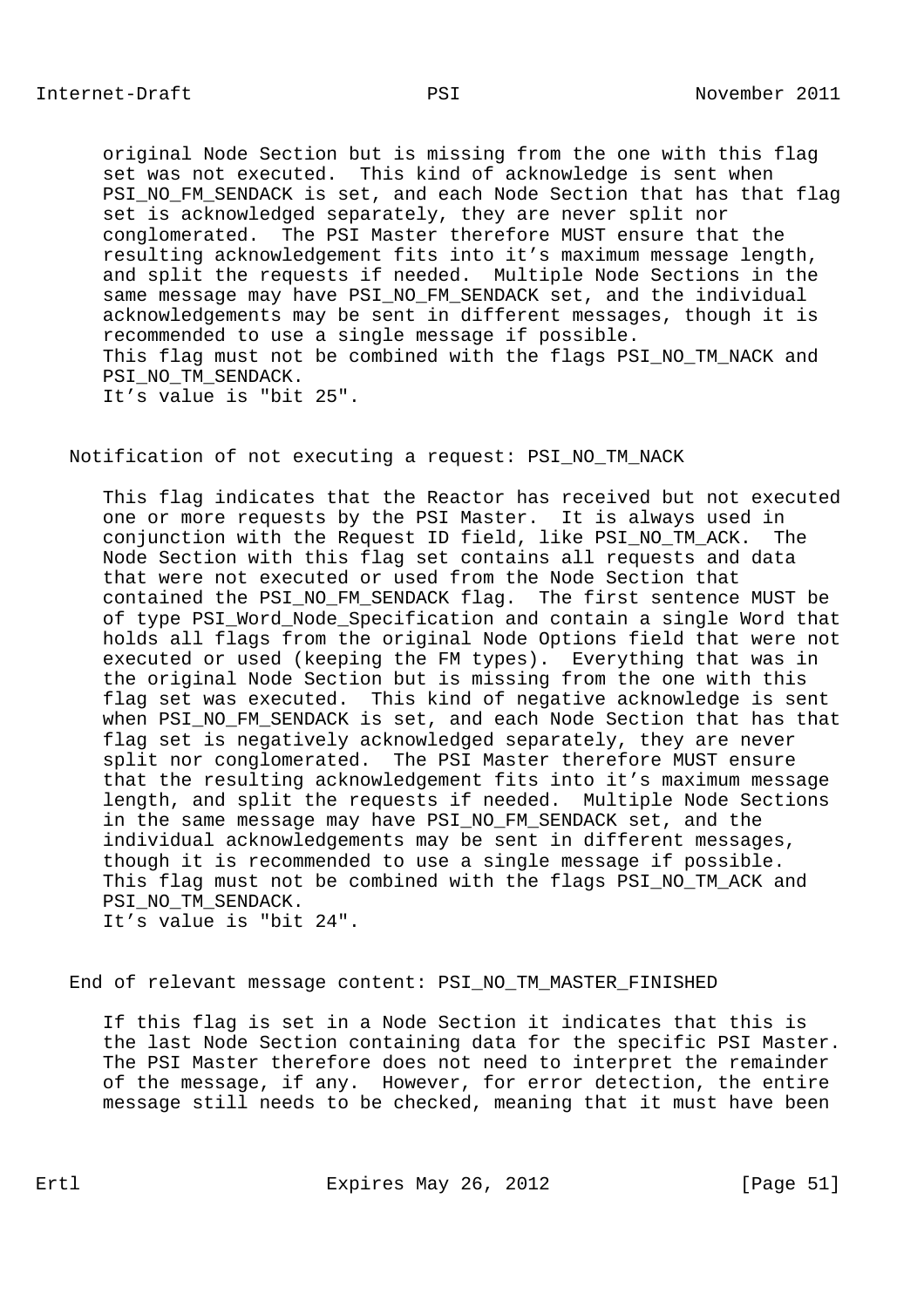received in full and the length data must match each other. If this is not the case, then the message must be discarded and no information or requests contained in it must be used or executed because it is not clear which part the error actually affects. It's value is "bit 23".

## 3.7.6. Sentence Options

 This section describes the constants defined for Sentence Options. The Sentence Options are encoded as bit field to conserve bandwidth. The definitions of channel number sizes apply to all Words within any given sentence. Every node MUST be able cope with all sizes, but the smallest size possible to SHOULD always be used. Especially, if there is a substantial number of channels below any specific size definition in the same sentence as one or more above that size definition, they SHOULD be split into separate sentences so the smaller type can be used for the lower channels.

Sentence Options for messages from the PSI Master:

 These Sentence Options are valid coming from the PSI Master. They may be combined in any number, with certain exceptions. This way it is possible to request all possible information about channels using a single message.

Defines channel numbers to be 8 bit: PSI\_SO\_FM\_CN8

 This bit defines the size of all channel numbers in the sentence to be 8 bit in size. It may only be used in conjunction with Words actually containing channel numbers, and must not be combined with any other channel number definition. It's value is "bit 15".

Defines channel numbers to be 16 bit: PSI\_SO\_FM\_CN16

 This bit defines the size of all channel numbers in the sentence to be 16 bit in size. It may only be used in conjunction with Words actually containing channel numbers, and must not be combined with any other channel number definition. It's value is "bit 14".

Defines channel numbers to be 32 bit: PSI\_SO\_FM\_CN32

 This bit defines the size of all channel numbers in the sentence to be 32 bit in size. It may only be used in conjunction with Words actually containing channel numbers, and must not be

Ertl Expires May 26, 2012 [Page 52]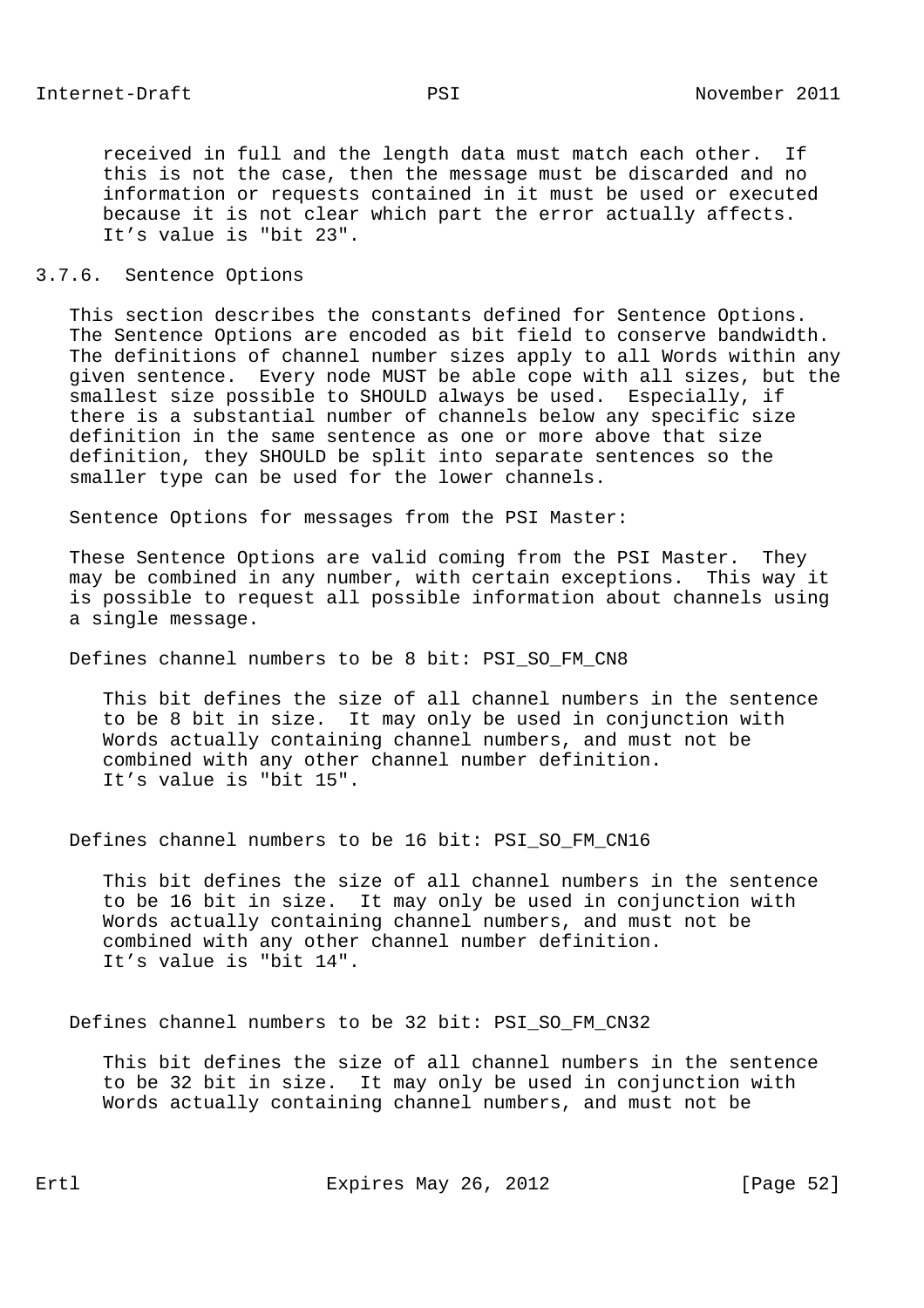combined with any other channel number definition. It's value is "bit 13".

### Query channel status: PSI\_SO\_FM\_CSREQ

 When this bit is set, the Reactor will send the status of the channels given in the sentence. Normally, it is used in sentences of type Channel Number, but it may be used with any type that contains a channel number. It is valid for all channel types and may be sent at any time. It's value is "bit 12".

## Query the data types used: PSI\_SO\_FM\_DTREQ

 When this bit is set, the Reactor will send the data types (that define the Word type to be used) of the channels given in the sentence. The data type returned is the one that the channel sends or receives, so an Input channel will return the TM type while an Output channel will return the FM type here. An InOut channel may return either.

 It may be used only in Words of type Channel Number, because the type of Data Word to be used is not known yet. Likewise, the use of the flag PSI\_SO\_FM\_GODATA is not allowed, because for lack of knowledge of the data types, no data can have been sent. Use of the flag PSI\_SO\_FM\_GOSAFE is allowed. This Option is valid for all channel types and may be sent at any time. Because a channel using Safety Sequence always uses an additional data Word, the type of that needs to be returned. A channel using Safety Sequence MUST discard any progress through the sequence if this Option is received, and ensure safety if at all possible. While it may seem tempting, it it DISCOURAGED to have one channel use multiple Word types (for example an integer and the time type). While this option is slightly better than using the generic Word types, and is OPTIONAL for any PSI Master, it is RECOMMENDED for Reactors to always use distinct channels even if they logically represent a single function (data and delay, for example), because this can be used by generic PSI Masters. A PSI Master that does not support it should not access channels returning multiple Word types. Given that channel numbers are per-Reactor, multiplying the number of channels of a Reactor to avoid multiple Word types has no negative effect. It's value is "bit 11".

 Note: Replies to PSI\_SO\_FM\_VREQ allow deducing the Word type used, so using this flag is not strictly necessary.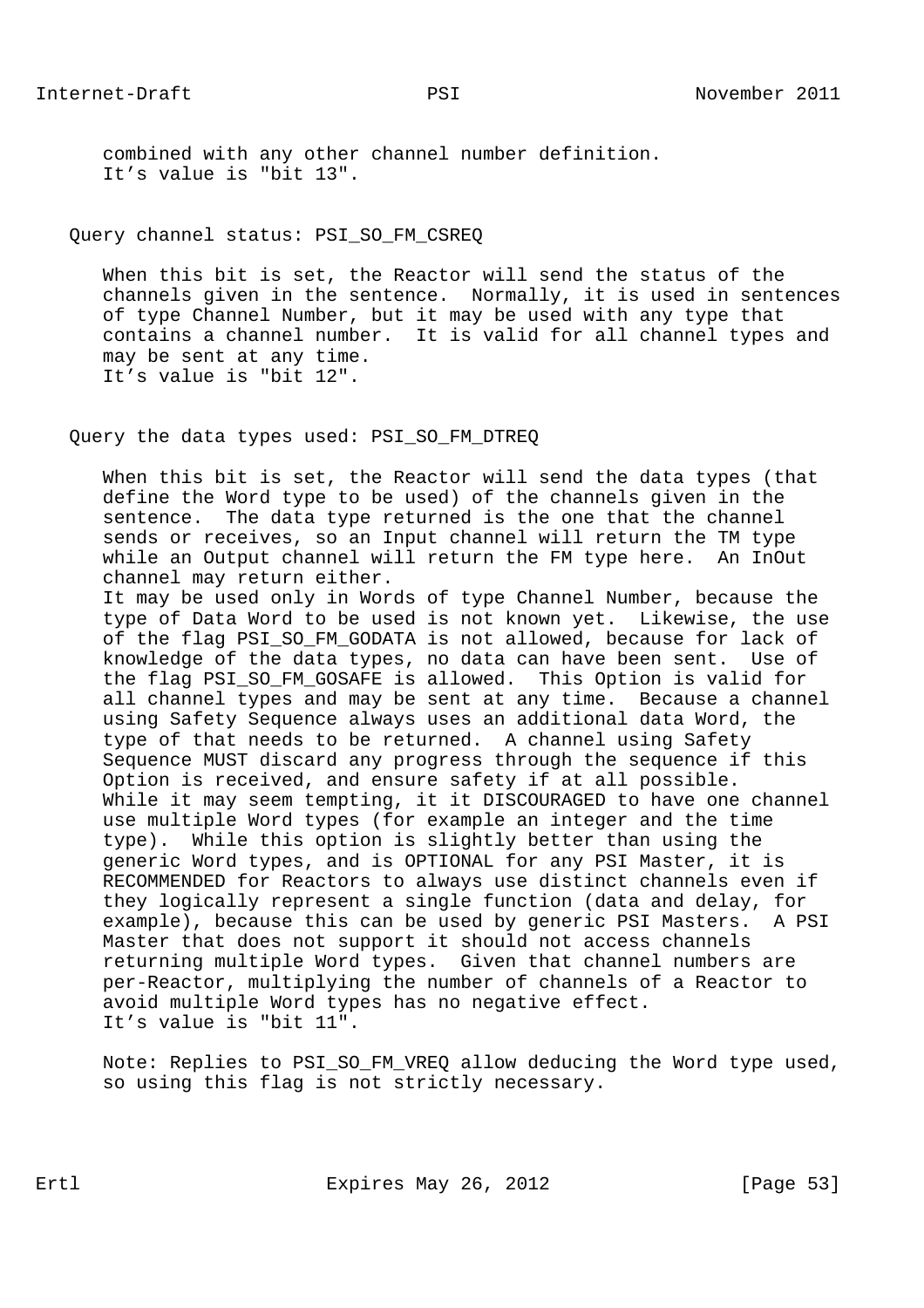Query Safety Sequence: PSI\_SO\_FM\_SSREQ

 When this bit is set, the Reactor will send the Safety Sequences for the channels given in the sentence. Because the sequence is not supposed to be known yet, it may only be used with Words of type Channel Number. It's use is restricted to channels using Safety Sequence and may be sent at any time. A channel using Safety Sequence MUST discard any progress through the sequence if this Option is received, and also cease operation and ensure safety if at all possible. It's value is "bit 10".

Query channel type: PSI\_SO\_FM\_CTREQ

 If this bit is set, the Reactor will send the types of the channels given in the sentence. Because the channel details cannot be known yet, it may only be used with Words of type Channel Number. The use of PSI SO FM GODATA is not allowed in this sentence, since no data values can have been sent yet. Use of PSI\_SO\_FM\_GOSAFE is allowed. It may be used with all channel types and may be sent at any time. It's value is "bit 9".

Query the channel's data boundaries: PSI\_SO\_FM\_DBREQ

 If this bit is set, the Reactor sends the minimum and maximum values that are meaningful to the channels listed in the sentence. This bit may be used with any Word type that contains a channel number, and may be sent to channels of all types and at any time. Even though it is expected that for most channels the boundaries will be given by the Word type, this query must be used because that is not necessarily the case. Knowing the proper range is important for correctly calculating values to send, especially since a receiver may use any method for fitting the data received into it's storage (discarding the superfluous bits is suggested). It's value is "bit 8".

Value request: PSI\_SO\_FM\_VREQ

 If this bit is set, the Reactor will send the Current Values of the channels given in the sentence (for output channels, the value assigned last is sent). Normally, it is used in sentences of type Channel Number, but it may be used with any type that contains a channel number. It is valid for all channel types and may be sent at any time.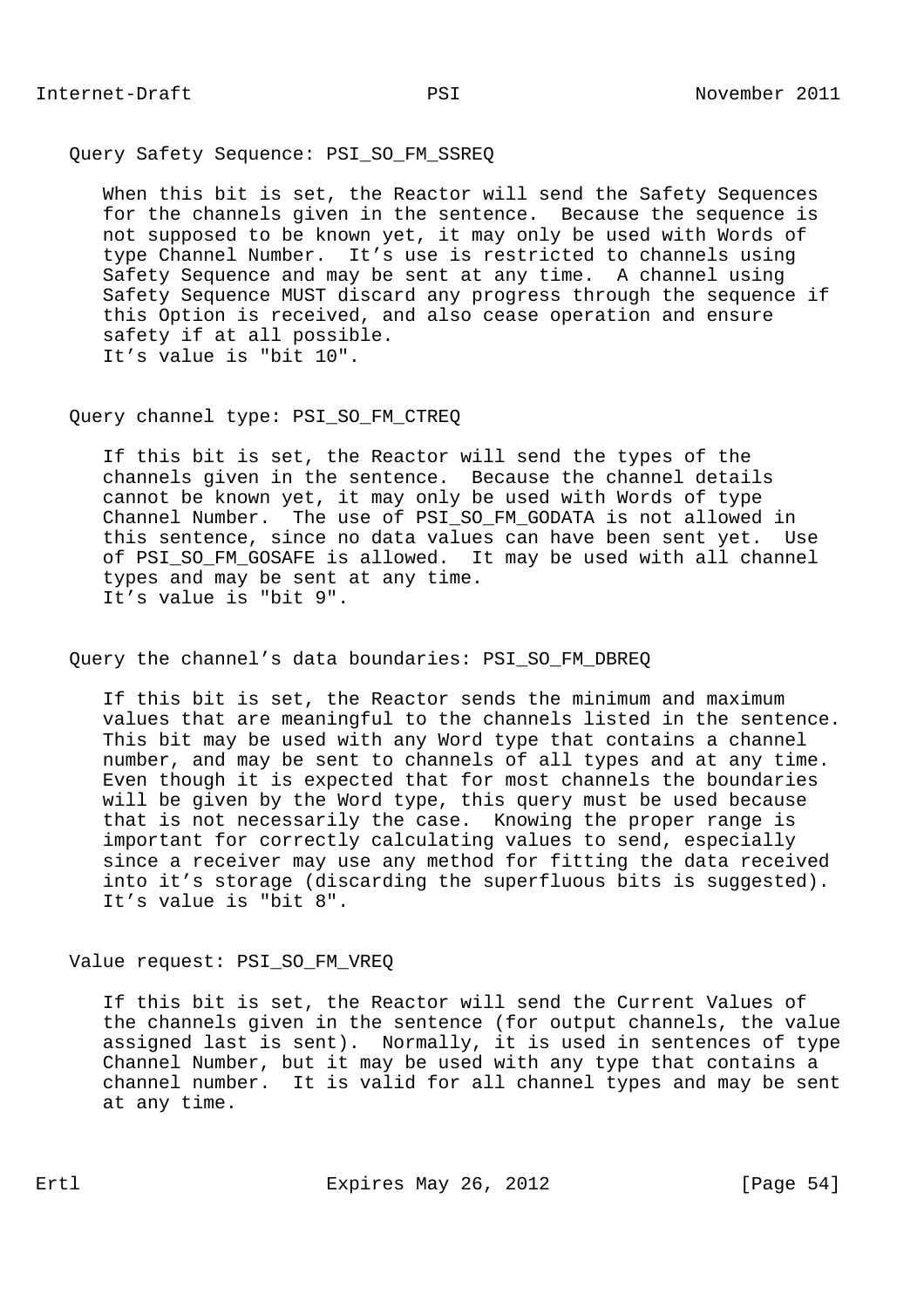It's value is "bit 7".

Maximum message length information: PSI\_SO\_FM\_MMLINFO

 This flag is valid only in conjunction with a Word of type PSI\_Word\_Node\_Specification, that contains the maximum message length of the PSI Master. A Reactor MUST NOT send messages larger than that to the PSI Master, but may send any size below. The PSI Master MAY change this at any time during normal operation, usually as part of adapting to packet loss. It then sends a message with this flag, and usually also the flag PSI\_NO\_FM\_SENDACK set. This way, and because the PSI Master controls the length of it's own messages, it is in full control of the maximum message sizes that are sent, and therefore the Reactors do not need to be reconfigured to adapt to new network conditions. The PSI Master's maximum message length SHOULD be around 1400 octets, at least initially, to allow configuration information to be sent as complete as possible, but MAY become significantly larger and also smaller in response to network packet loss. This means that Words without fixed length, like vendor- and user specific information, should be well below 1400 octets in length, because otherwise they may be truncated, or sending may abort with an error. Don't be unnecessarily chatty!  $i)$ 

It's value is "bit 6".

Assignment of Group IDs: PSI\_SO\_FM\_GIDSET

 This bit may only be used in conjunction with Words of type PSI\_Word\_Node\_Specification, that contain the GIDs to be used. Multiple Words may be used to assign as many GIDs. Any sentence having this flag set clears and replaces all GIDs assigned previously, if any. Use of this flag in an empty sentence removes all assigned GIDs. Execution must be acknowledged (see PSI\_NO\_TM\_SENDACK in Section 3.7.5). Use of this flag is optional. It's value is "bit 5".

## Additional assignment of Group IDs: PSI\_SO\_FM\_GIDADD

 This bit may only be used in conjunction with Words of type PSI\_Word\_Node\_Specification, that contain the GIDs to be added. Multiple Words may be used to add as many GIDs. Any sentence having this flag set adds the GIDs listed to any GIDs that were assigned previously. Execution must be acknowledged (see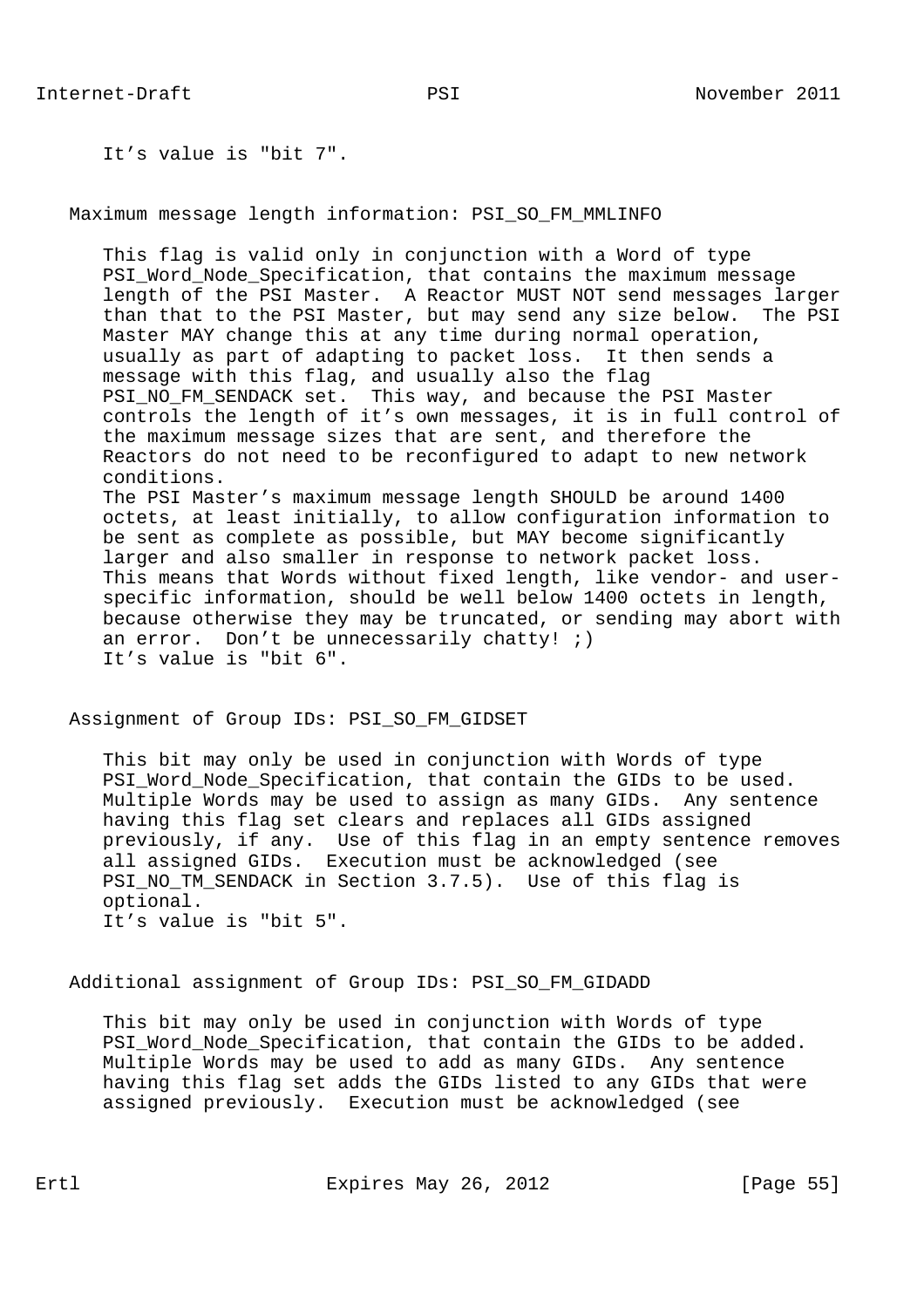PSI\_NO\_TM\_SENDACK in Section 3.7.5). Because of duplicated packets and lost ACKs, duplicates may occur, so the receiver must be prepared to handle this. These cases are no errors: the request must be acknowledged as if no duplicate had occurred. Use of this flag is optional. It's value is "bit 4".

## Removal of Group IDs: PSI\_SO\_FM\_GIDREM

 This bit may only be used in conjunction with Words of type PSI\_Word\_Node\_Specification, that contain the GIDs to be removed. Multiple Words may be used to remove as many GIDs. Any duplicates, if they were not weeded out already, must also be removed from the list. Use of this flag in an empty sentence removes all assigned GIDs. Execution must be acknowledged (see PSI\_NO\_TM\_SENDACK in Section 3.7.5). Because of duplicated packets and lost ACKs, requests to remove GIDs that are not assigned to the Reactor may occur, so it must be prepared to handle this. These cases are not errors: the request must be acknowledged as if no duplicate had occurred. Use of this flag is optional. It's value is "bit 3".

Request to use Current Values: PSI\_SO\_FM\_GODATA

 If this flag is set, and the channels listed are currently using Safe Values, they will start using the Current Values as soon as possible, usually after reception of the first value. In any case, a channel MUST NOT start using Current Values if a timeout occurred, or if it has not actually received values, or the values received are not valid (anymore). This flag may be used with any Word type containing a channel number, and at any time, but is restricted to Output and InOut channels. If it is set in a sentence containing data Words, then the values received are applied immediately. If the same sentence has the flag PSI\_SO\_FM\_GOSAFE set, then that MUST be given precedence. PSI\_NO\_FM\_GOSAFE, if set in this message or previously, overrides this flag, but does not clear it. Therefore, PSI\_SO\_FM\_GODATA is applied as soon as PSI NO FM GODATA is received, unless it has been cleared meanwhile by PSI SO FM GOSAFE or a timeout occurred. As an exception, channels using Safety Sequence MUST discard received data unless they are set to use Current Values. It's value is "bit 2".

 Note: because there is no guarantee that any message sent actually reaches the receiver, this flag SHOULD be repeated as long as it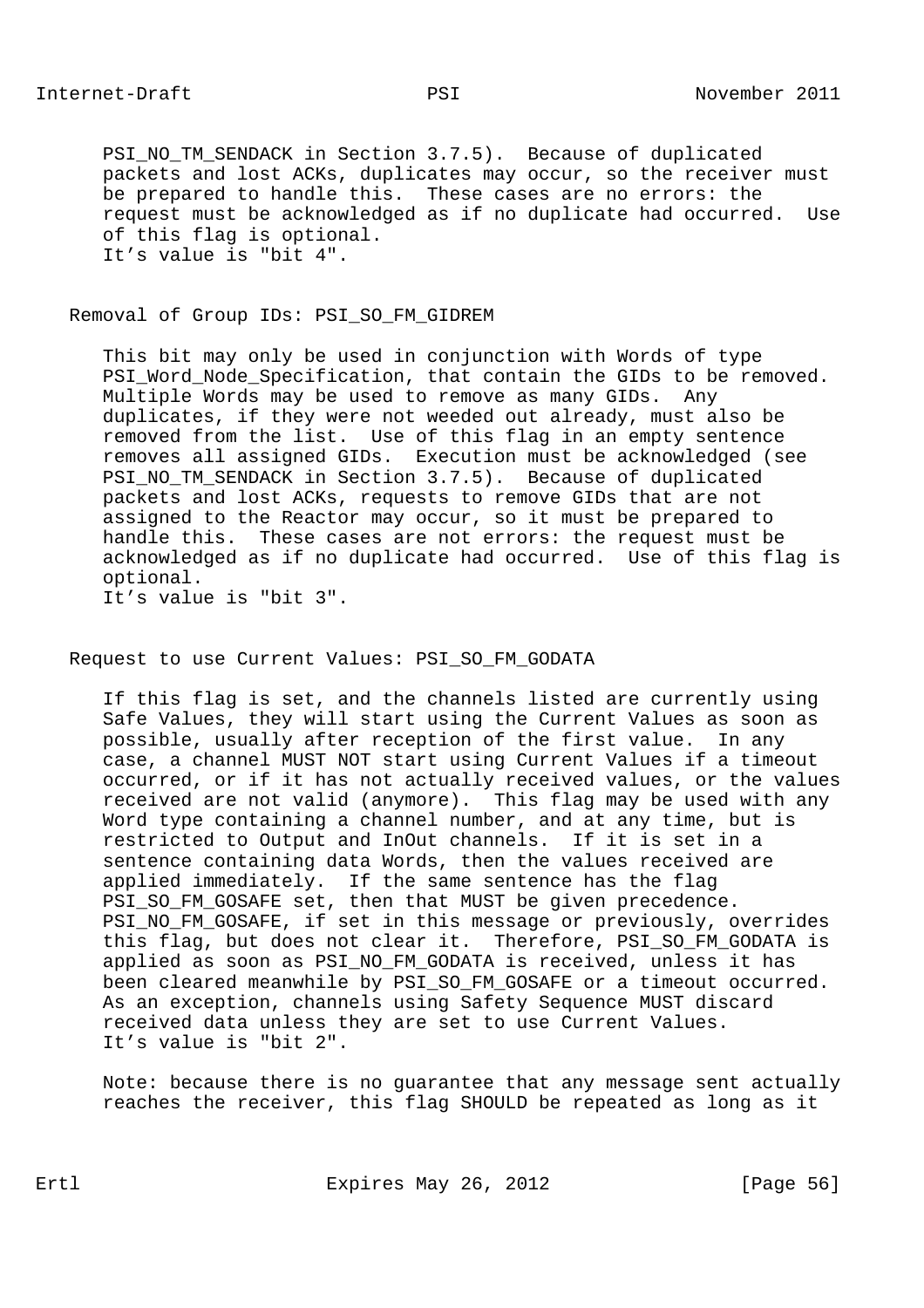is supposed to be in effect. This can easily be done by setting this flag in all sentences. Alternatively, the channels status may be queried, or replies that can doubtlessly be attributed to requests having been sent in this same sentence may also be taken as acknowledgement. Furthermore, the flag PSI\_NO\_FM\_SENDACK may also be used.

# Request to use Safe Values: PSI\_SO\_FM\_GOSAFE

 If this bit is set, all channels listed in this sentence MUST be switched to their respective Safe Values, regardless of the remaining content of the sentence or other Sentence Options. This MUST only be reverted upon reception of PSI SO FM GODATA. This flag MUST be applied regardless of the state of the Reactor, even if the Reactor as a whole has already been set to use Safe Values. This means that when the Reactor gets set to use Current Values by use of PSI\_NO\_FM\_GODATA, channels having received this flag continue using Safe Values until PSI\_SO\_FM\_GODATA is sent to them. Channels using Safety Sequence MUST clear any progress made through their Safety Sequence, and cease operation or otherwise ensure safety if at all possible. This flag MUST be used whenever a PSI Master cannot generate new values for a channel, for example if an Input channel that is used to generate the value ceases providing data. It is valid for all channel types (Input channels ignore it) and may be sent at any time and combined with all other flags; if PSI\_SO\_FM\_GODATA is set then that is ignored, PSI\_SO\_FM\_GOSAFE always taking precedence. It's value is "bit 1".

 Note: because there is no guarantee that any message sent actually reaches the receiver, this flag must be repeated as long as it is supposed to be in effect. This can easily be done by setting this flag in all sentences. Alternatively, the channel's status may be queried, or the flag PSI\_NO\_FM\_SENDACK may be used, so a correspondingly set PSI\_NO\_TM\_ACK or PSI\_NO\_TM\_NACK suffices.

## Assignment of new values: PSI\_SO\_FM\_VSET

 This flag must only be used in sentences containing data Words and makes the Reactor assign the new values to the corresponding channels. Except for channels using Safety Sequence, this applies regardless of the current state of the Reactor: the values are applied even if the Reactor or channels are set to use Safe Values. As soon as these conditions are removed, the values are used as long as no timeout occurs. Channels using Safety Sequence MUST discard any values sent to them unless they are set to use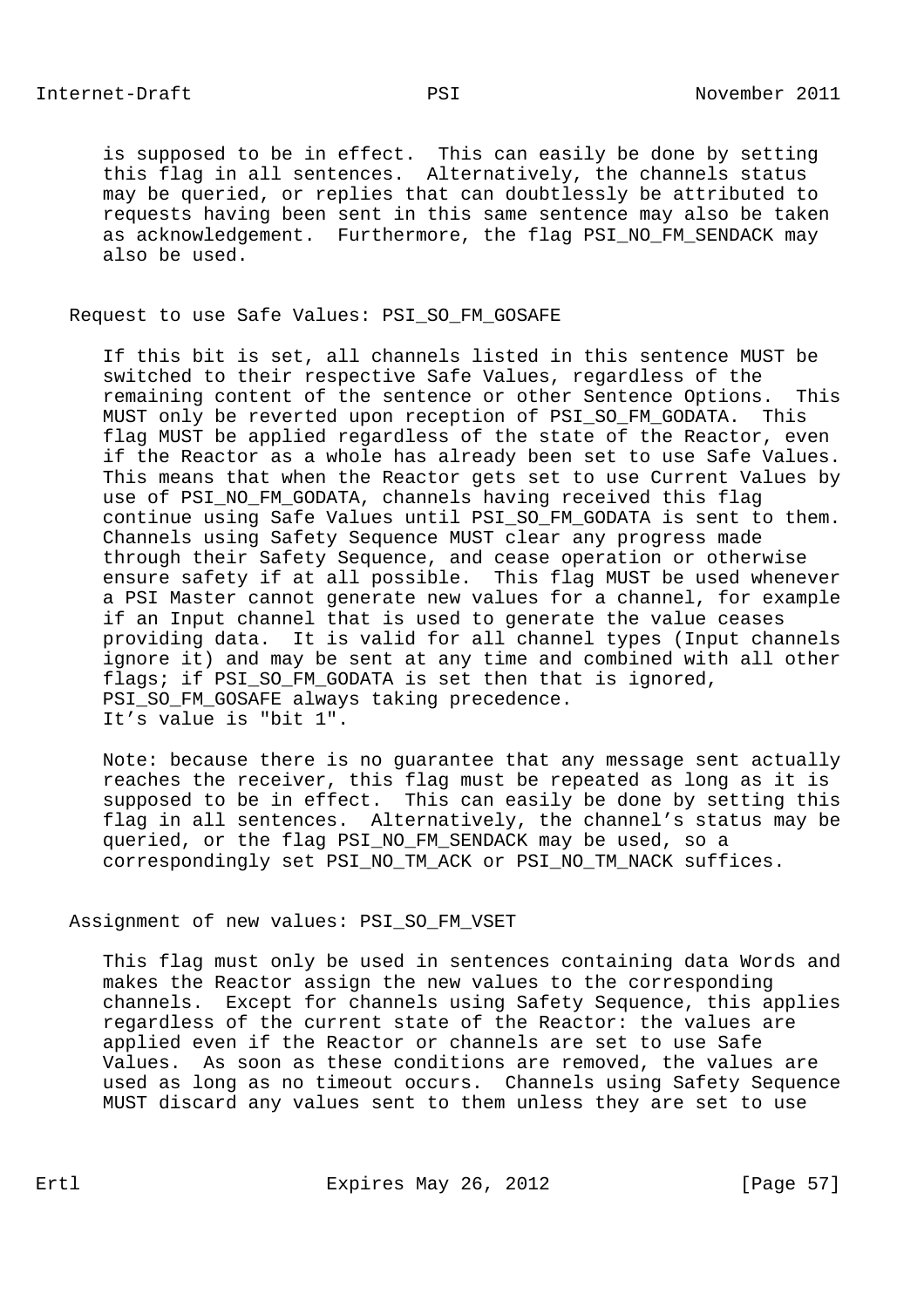Current Values and have no other prohibitive states. This flag is valid for Output and InOut channels only. It's value is "bit 0".

Sentence Options for messages to the PSI Master:

 These Sentence Options are valid in messages sent to the PSI Master. Contrary to those coming from the PSI Master, and except for being combined with a channel number definition, they are mutually exclusive because they define the meaning of generic Words.

Defines channel numbers to be 8 bit: PSI\_SO\_TM\_CN8

 This bit defines the size of all channel numbers in the sentence to be 8 bit in size. It may only be used in conjunction with Words actually containing channel numbers, and must not be combined with any other channel number definition. It's value is "bit 15".

Defines channel numbers to be 16 bit: PSI\_SO\_TM\_CN16

 This bit defines the size of all channel numbers in the sentence to be 16 bit in size. It may only be used in conjunction with Words actually containing channel numbers, and must not be combined with any other channel number definition. It's value is "bit 14".

Defines channel numbers to be 32 bit: PSI\_SO\_TM\_CN32

 This bit defines the size of all channel numbers in the sentence to be 32 bit in size. It may only be used in conjunction with Words actually containing channel numbers, and must not be combined with any other channel number definition. It's value is "bit 13".

Words contain Data Type information: PSI\_SO\_TM\_DTINFO

 This flag means that the Words of type PSI\_Word\_Channel\_Specification in this sentence contain the data types used by the channels listed. These need to be known before values can be sent or received. It's value is "bit 12".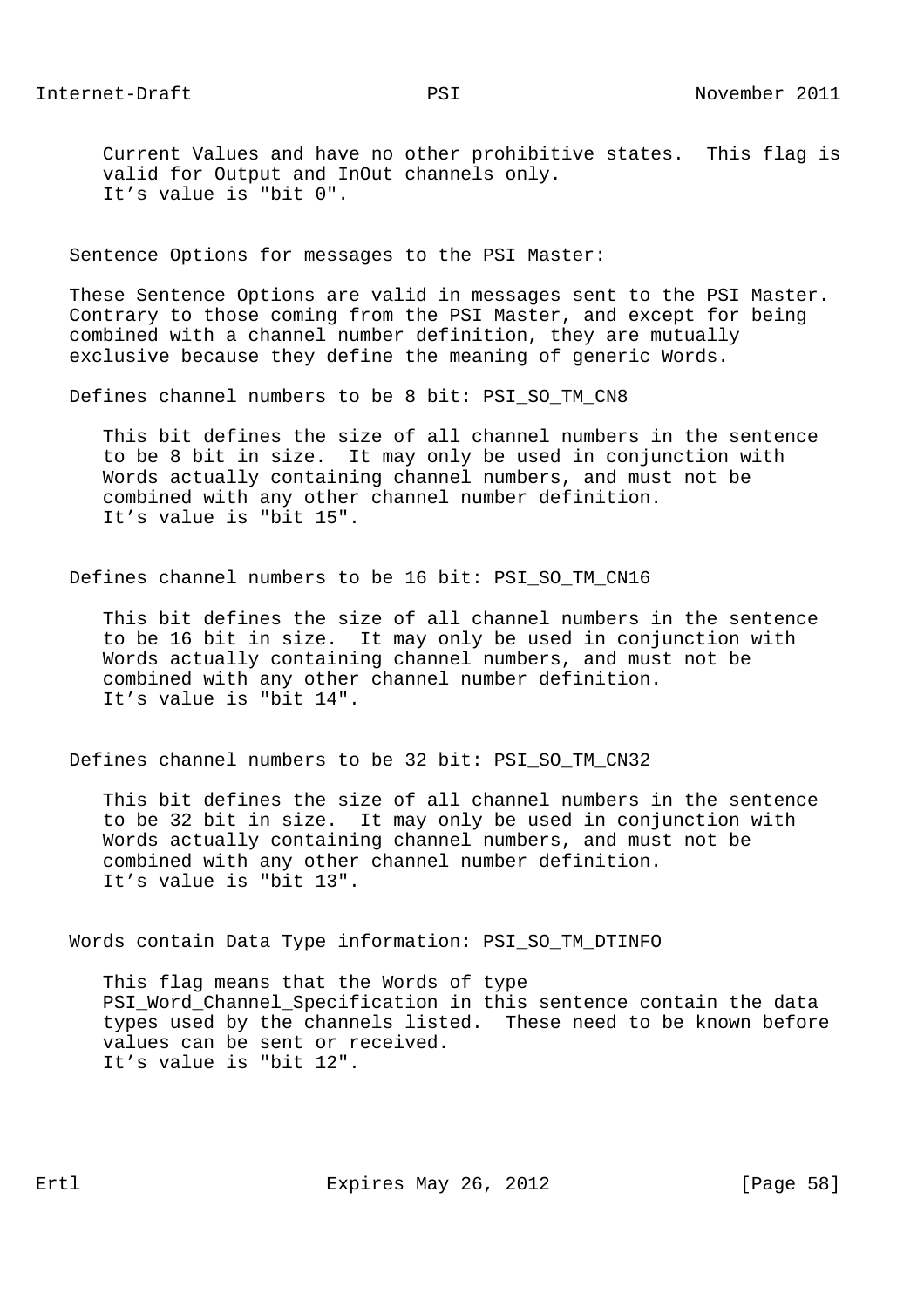Words contain Channel Type information: PSI\_SO\_TM\_CTINFO

 This flag means that the Words of type PSI Word Channel Specification in this sentence contain the types of the channels listed. These need to be known before values can be sent or received. It's value is "bit 11".

Words contain data boundary information: PSI\_SO\_TM\_DBINFO

 This flag means that the Words in this sentence contain the boundaries of the channels listed. These should be known before values are sent or received.

 In order to prevent proliferation of Word types, the same types as used for data values are used. Therefore for each channel, two data Words of the same type are sent consecutively within the same sentence, both containing the channel number. The first Word contains the minimum value and the second one contains the maximum value in the value syllable. The overhead created by sending the channel number a second time is tolerable because this kind of sentence is used only upon initialization of the Nexus and thus does not impact normal operation.

 Channels for which a range cannot be meaningfully defined are those using the string and MIME data types and possibly the opaque type, depending on the actual content of the opaque data. These channels send the minimum and maximum data sizes inside two instances of the generic Channel Specification Word type. Channels using the MIME data type additionally send a Word of type String that contains all supported MIME types, one per line. It's value is "bit 10".

Words contain Current Values: PSI\_SO\_TM\_VINFO

 This flag means that the Words in this sentence contain the Current Values of the respective channels, of the appropriate data type. It's value is "bit 9".

Maximum message length information: PSI\_SO\_TM\_MMLINFO

 This flag is valid only in conjunction with a Word of type PSI\_Word\_Node\_Specification, that contains the maximum message length of the Reactor. A PSI Master MUST NOT send messages larger than that to the Reactor, but may send any size below. Even though not normally necessary, the Reactor MAY change this during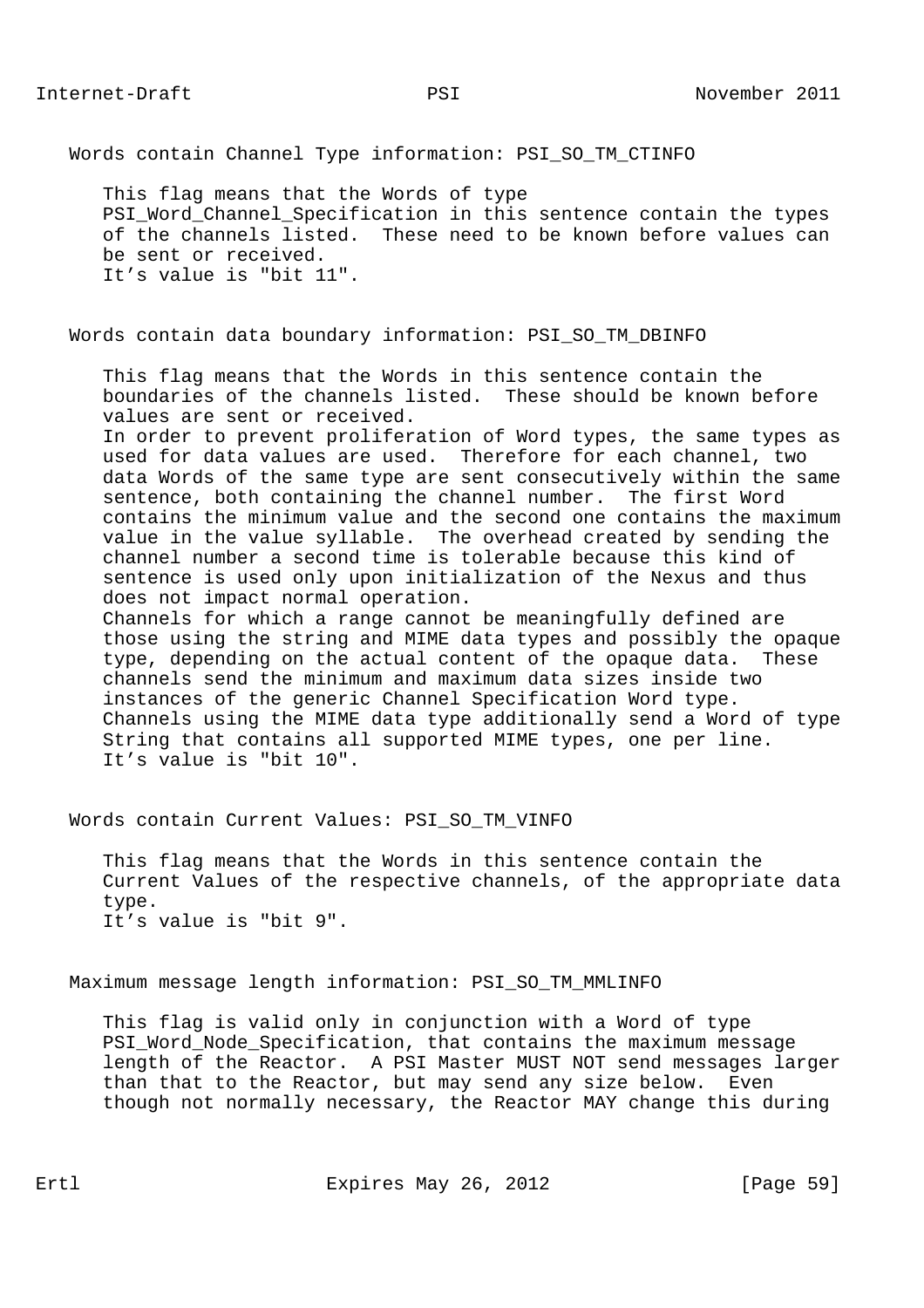normal operation, usually after user configuration changes. In that case, it MUST set the status PSI\_RS\_REREAD\_ALL so the PSI Master will request the information anew. The maximum message length SHOULD be at least around 1400 octets, but MAY be significantly larger. It's value is "bit 8".

## Maximum refresh rate information: PSI\_SO\_TM\_MRRINFO

 This flag is valid only in conjunction with a sentence containing one or two Words of type PSI\_Word\_Node\_Specification, that contain the maximum refresh rates of the Reactor. The first Word contains the maximum refresh rate for normal channels, while the second Word contains the maximum refresh rate for all channels using Safety Sequence, and is present only if the Reactor actually contains any such channels. The Reactor MAY change these during normal operation, usually after user configuration changes. In that case, it MUST set the status PSI\_RS\_REREAD\_ALL so the PSI Master will request the information anew. The maximum refresh rate for normal channels MUST be at least 100 Hz, but MAY be significantly larger. That of channels using Safety Sequence is unrestricted and depends solely on the needs of the respective channels. It's value is "bit 7".

Word contains GID maximum: PSI\_SO\_TM\_MGIDINFO

 This flag means that the Word of type PSI\_Word\_Node\_Specification in this sentence contains the maximum number of GIDs that can be assigned to the Reactor. At minimum, a Reactor should be able to be assigned 10 GIDs. It's value is "bit 6".

Word contains Reactor type: PSI\_SO\_TM\_RTINFO

 This flag means that the Word of type PSI\_Word\_Node\_Specification in this sentence contains the type of the Reactor. This needs to be known before values can be sent or received. It's value is "bit 5".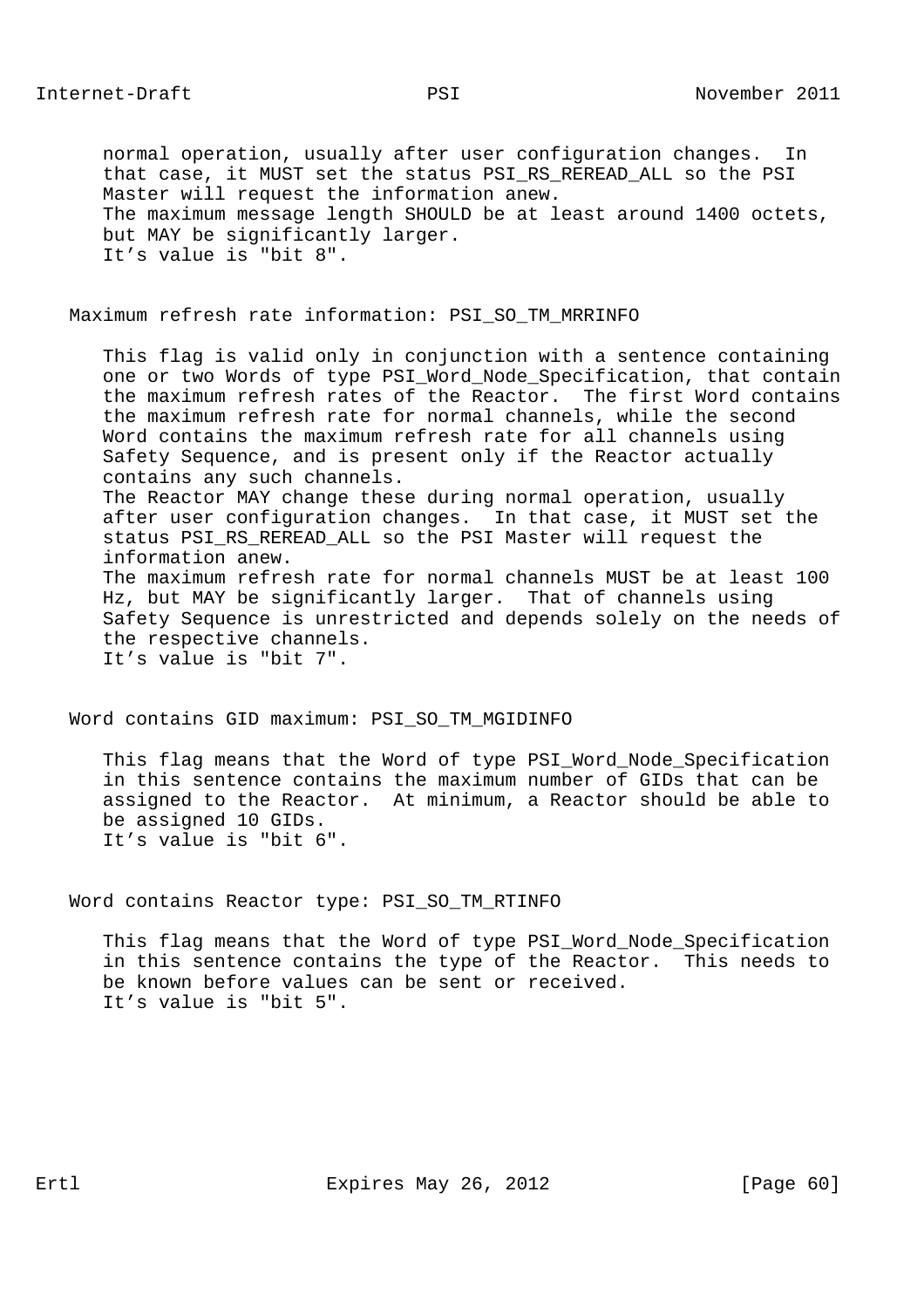Words contain Group identifiers: PSI\_SO\_TM\_GIDINFO

 This flag means that the Words of type PSI\_Word\_Node\_Specification in this sentence contain the GIDs that currently are assigned to the Reactor. These need to be known before multicast messages can be sent. It's value is "bit 4".

Words contain vendor specific information: PSI\_SO\_TM\_VSINFO

 This flag means that the Words in this sentence contain vendor specific information; the sentence type is either PSI ST TM WTP, PSI\_ST\_TM\_WG32 or PSI\_ST\_TM\_WMP. It's value is "bit 3".

Words contain user specific information: PSI\_SO\_TM\_USINFO

 This flag means that the Words in this sentence contain user specific information; the sentence type is either PSI\_ST\_TM\_WTP, PSI\_ST\_TM\_WG32 or PSI\_ST\_TM\_WMP. It's value is "bit 2".

3.7.7. Sentence types

 The sentence type defines the type of the Words that the sentence consists of.

Sentence types for messages from a PSI Master:

Sentence of boolean Data Words: PSI\_ST\_FM\_WDB

 This type identifies a sentence consisting of Words of type PSI Word DatumB. It's value is (PSI\_ST\_BASE\_FM+0).

Sentence of signed 8 bit Data Words: PSI\_ST\_FM\_WDS8

 This type identifies a sentence consisting of Words of type PSI Word DatumS8. It's value is (PSI\_ST\_BASE\_FM+1).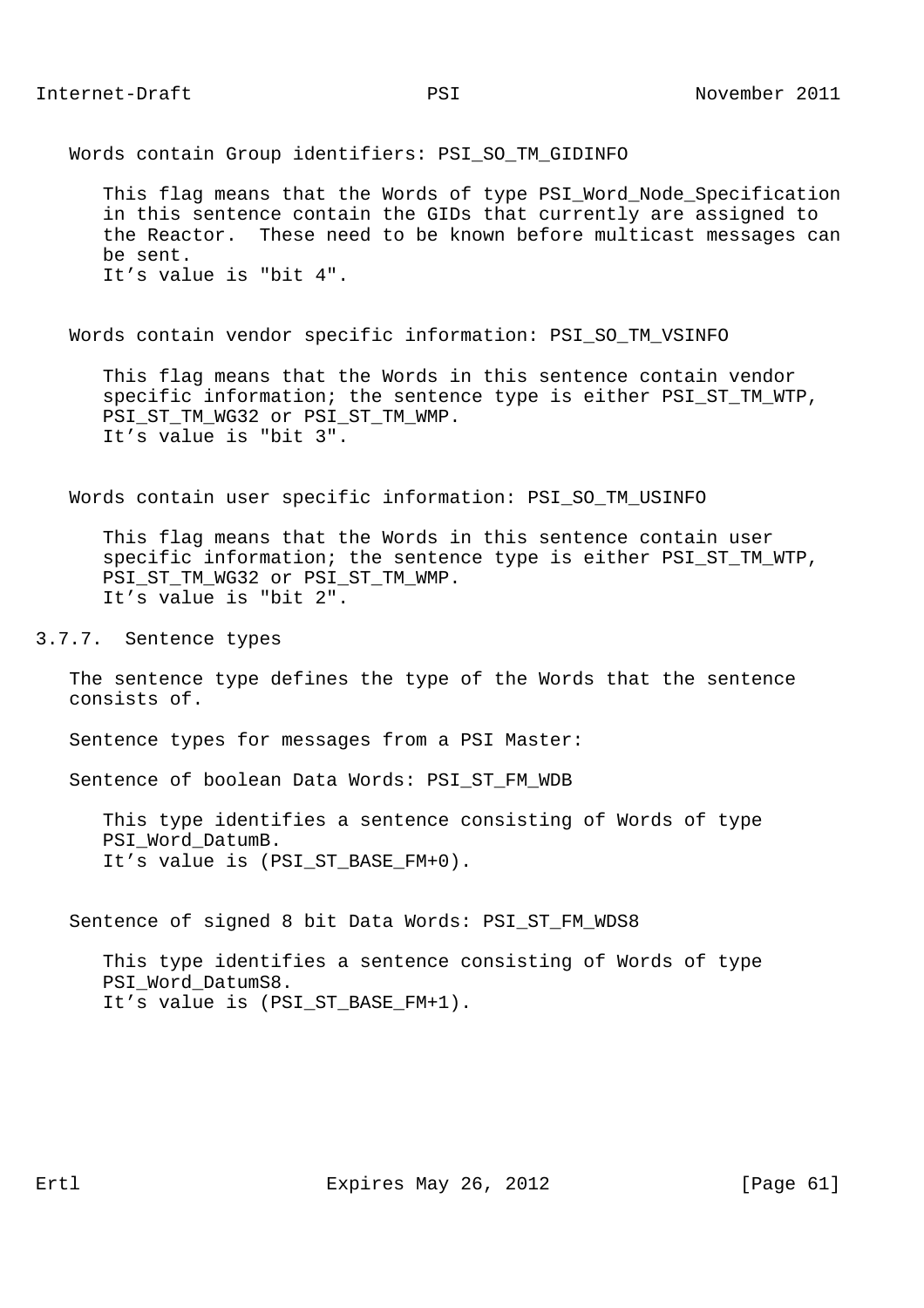Sentence of unsigned 8 bit Data Words: PSI\_ST\_FM\_WDU8

 This type identifies a sentence consisting of Words of type PSI Word DatumU8. It's value is (PSI ST BASE FM+2).

Sentence of signed 16 bit Data Words: PSI\_ST\_FM\_WDS16

 This type identifies a sentence consisting of Words of type PSI Word DatumS16. It's value is (PSI\_ST\_BASE\_FM+3).

Sentence of unsigned 16 bit Data Words: PSI\_ST\_FM\_WDU16

 This type identifies a sentence consisting of Words of type PSI\_Word\_DatumU16. It's value is (PSI ST BASE FM+4).

Sentence of signed 32 bit Data Words: PSI\_ST\_FM\_WDS32

 This type identifies a sentence consisting of Words of type PSI\_Word\_DatumS32. It's value is (PSI\_ST\_BASE\_FM+5).

Sentence of unsigned 32 bit Data Words: PSI\_ST\_FM\_WDU32

 This type identifies a sentence consisting of Words of type PSI\_Word\_DatumU32. It's value is (PSI\_ST\_BASE\_FM+6).

Sentence of signed 64 bit Data Words: PSI ST FM WDS64

 This type identifies a sentence consisting of Words of type PSI\_Word\_DatumS64. It's value is (PSI\_ST\_BASE\_FM+7).

Sentence of unsigned 64 bit Data Words: PSI\_ST\_FM\_WDU64

 This type identifies a sentence consisting of Words of type PSI Word DatumU64. It's value is (PSI\_ST\_BASE\_FM+8).

Ertl Expires May 26, 2012 [Page 62]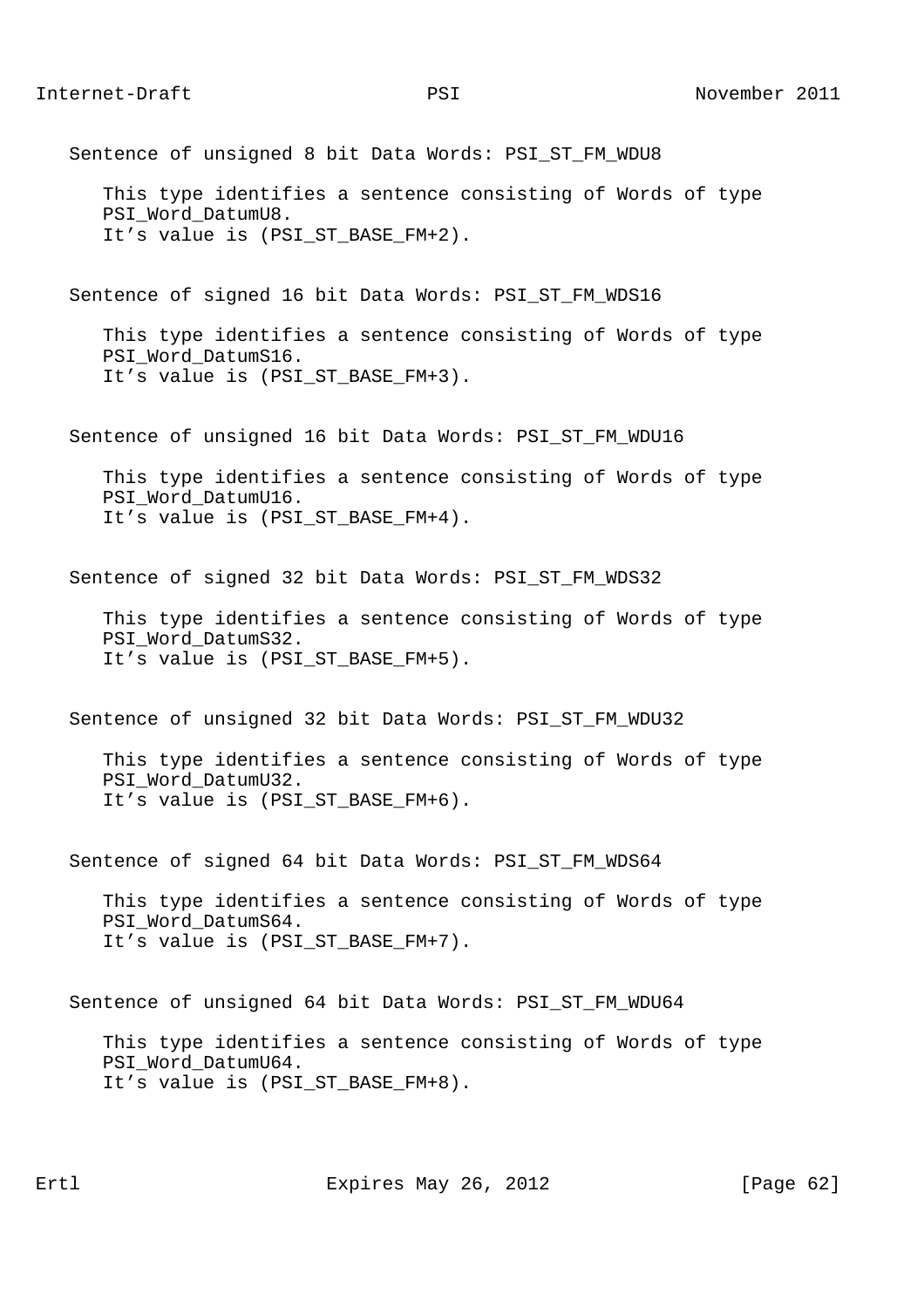Sentence of floating-point Data Words: PSI\_ST\_FM\_WDF32

 This type identifies a sentence consisting of Words of type PSI\_Word\_DatumF32. It's value is (PSI ST BASE FM+9).

Sentence of double floating-point Data Words: PSI\_ST\_FM\_WDF64

 This type identifies a sentence consisting of Words of type PSI Word DatumF64. It's value is (PSI\_ST\_BASE\_FM+10).

Sentence of quadruple floating-point Data Words: PSI\_ST\_FM\_WDF128

 This type identifies a sentence consisting of Words of type PSI\_Word\_DatumF128. It's value is (PSI ST BASE FM+11).

 Sentence of fixed-point Data Words with 16 bit divisor: PSI\_ST\_FM\_WDFIPOD16

 This type identifies a sentence consisting of Words of type PSI\_Word\_Datum\_Fixedpoint\_D16. It's value is (PSI\_ST\_BASE\_FM+12).

 Sentence of fixed-point Data Words with 64 bit divisor: PSI\_ST\_FM\_WDFIPOD64

 This type identifies a sentence consisting of Words of type PSI\_Word\_Datum\_Fixedpoint\_D64. It's value is (PSI\_ST\_BASE\_FM+13).

Sentence of one opaque Data Word with variable length: PSI\_ST\_FM\_WDO

 This type identifies a sentence consisting of at most one Word with variable length of type PSI\_Word\_Data\_Opaque. It's value is (PSI ST BASE FM+14).

Sentence of one text Data Word with variable length: PSI\_ST\_FM\_WDT

 This type identifies a sentence consisting of at most one Word with variable length of type PSI Word Data Text.

Ertl Expires May 26, 2012 [Page 63]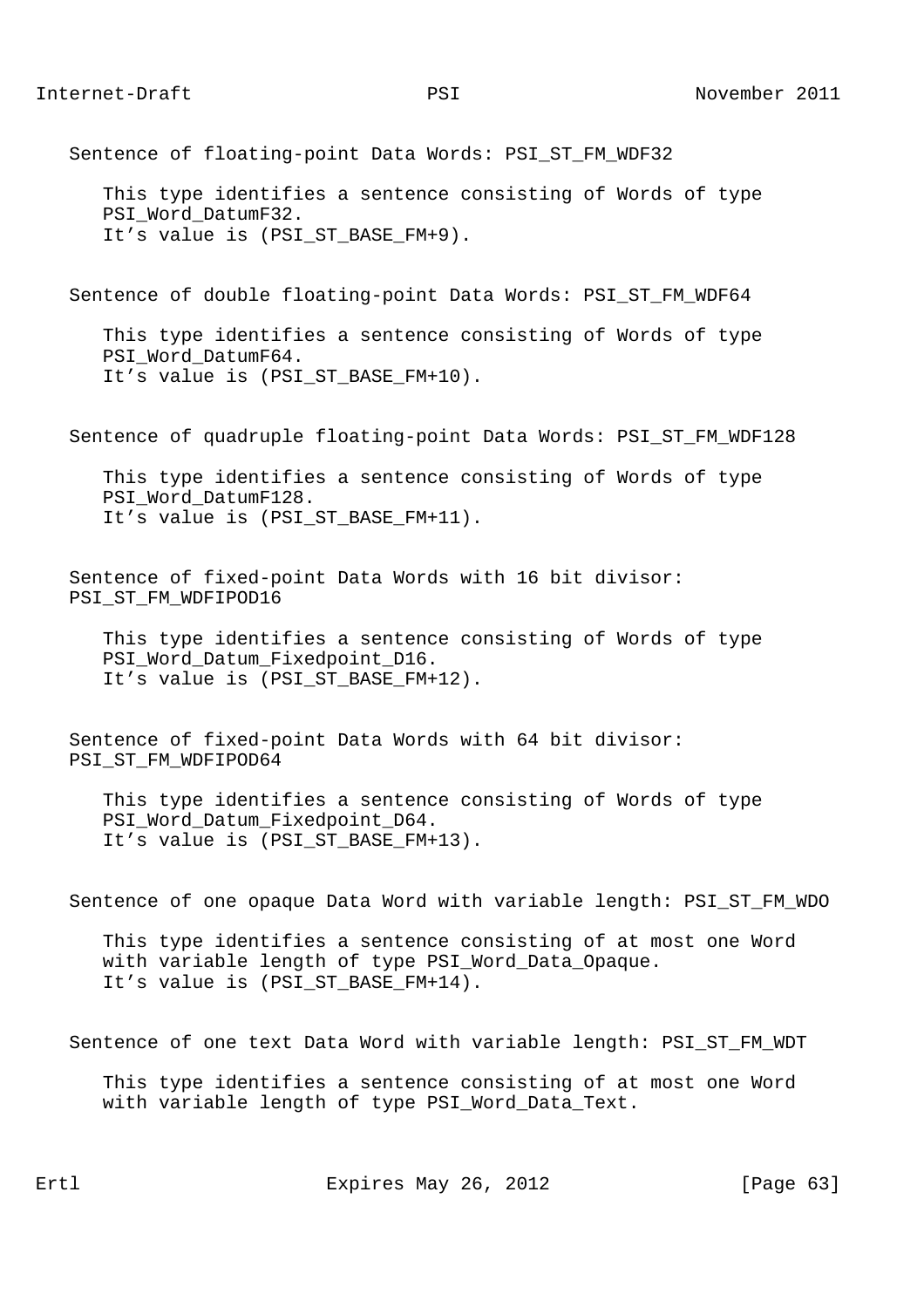It's value is (PSI ST BASE FM+15).

Sentence of one MIME Data Word with variable length: PSI\_ST\_FM\_WDM

 This type identifies a sentence consisting of at most one Word with variable length of type PSI\_Word\_Data\_MIME. It's value is (PSI\_ST\_BASE\_FM+16).

Sentence of time Data Words: PSI\_ST\_FM\_W\_T

 This type identifies a sentence consisting of Words of type PSI Word Data Time. It's value is (PSI\_ST\_BASE\_FM+17).

 Sentence of one Safety Sequence Word of variable length: PSI\_ST\_FM\_WSS

 This type identifies a sentence consisting of at most one Word with variable length of type PSI Word Safety Sequence. The sentence length in this direction MUST be 1. It's value is (PSI\_ST\_BASE\_FM+18).

Sentence of Channel Numbers: PSI\_ST\_FM\_WCN

 This type identifies a sentence consisting of Words of type PSI Word Channel Number. It's value is (PSI ST BASE FM+19).

Sentence of generic Channel Specification Words: PSI\_ST\_FM\_W\_C\_S

 This type identifies a sentence consisting of Words of type PSI\_Word\_Channel\_Specification. It's value is (PSI\_ST\_BASE\_FM+20).

 Sentence of one plain opaque Word with variable length: PSI\_ST\_FM\_WOP

 This type identifies a sentence consisting of at most one Word with variable length of type PSI\_Word\_Opaque\_Plain. It's value is (PSI ST BASE FM+21).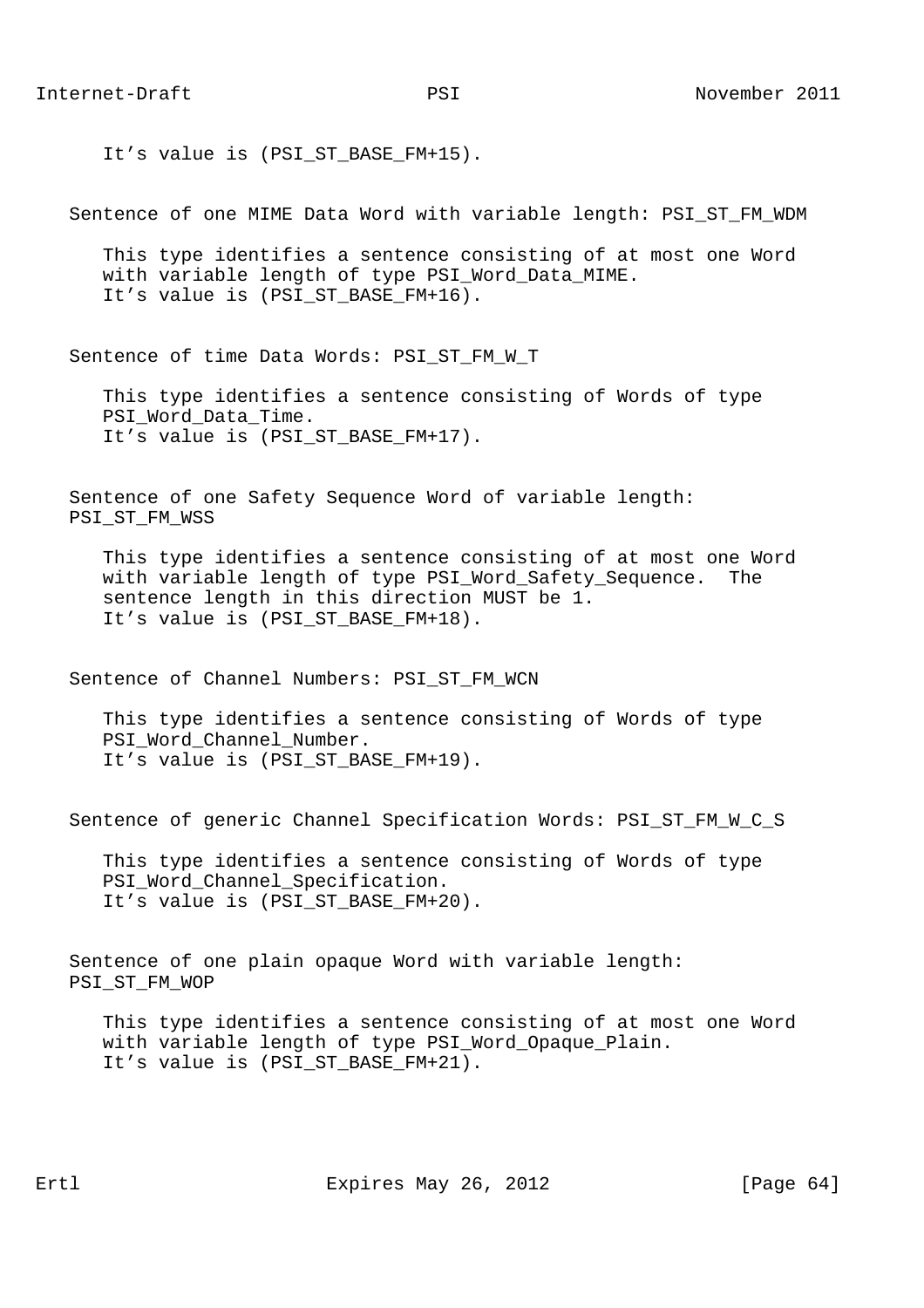Sentence of one plain text Word with variable length: PSI\_ST\_FM\_WTP

 This type identifies a sentence consisting of at most one Word with variable length of type PSI Word Text Plain. It's value is (PSI ST BASE FM+22).

Sentence of one plain MIME Word with variable length: PSI\_ST\_FM\_WMP

 This type identifies a sentence consisting of at most one Word with variable length of type PSI\_Word\_MIME\_Plain. It's value is (PSI\_ST\_BASE\_FM+23).

Sentence of plain time Words: PSI\_ST\_FM\_W\_T\_P

 This type identifies a sentence consisting of Words of type PSI\_Word\_Time\_Plain. It's value is (PSI ST BASE FM+24).

Sentence of generic 32 bit Words: PSI ST FM WG32

 This type identifies a sentence consisting of Words of type PSI\_Word\_Generic\_32. It's value is (PSI\_ST\_BASE\_FM+25).

Sentence of generic Node Specification Words: PSI\_ST\_FM\_W\_N\_S

 This type identifies a sentence consisting of Words of type PSI\_Word\_Node\_Specification. It's value is (PSI\_ST\_BASE\_FM+26).

Sentence without content: PSI\_ST\_FM\_WN

 This type identifies a sentence containing no Words. It's main purpose is for debugging. It's value is (PSI\_ST\_BASE\_FM+27).

Sentence types for messages to a PSI Master: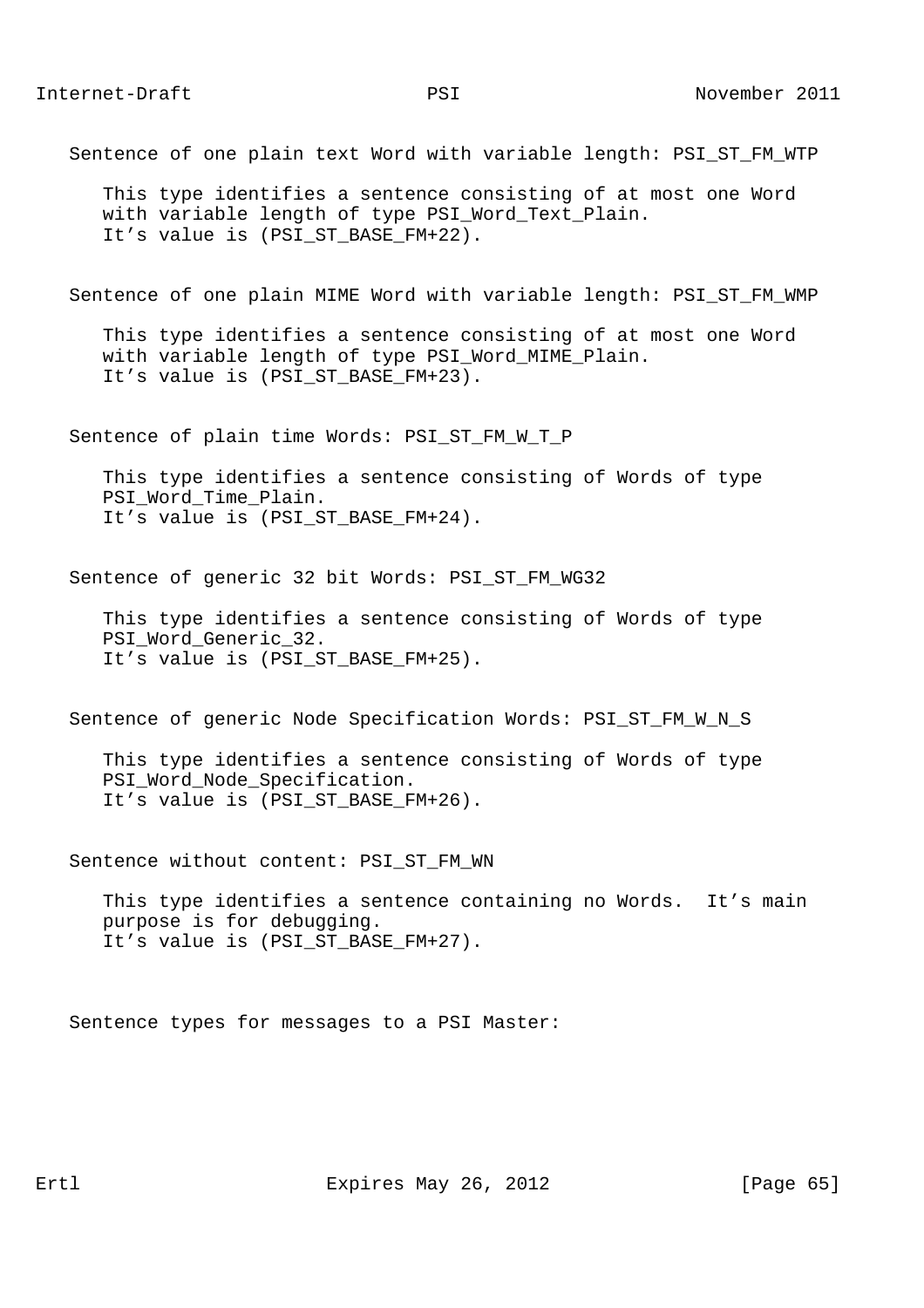Sentence of boolean Data Words: PSI ST TM WDB This type identifies a sentence consisting of Words of type PSI Word DatumB. It's value is (PSI\_ST\_BASE\_TM+0). Sentence of signed 8 bit Data Words: PSI\_ST\_TM\_WDS8 This type identifies a sentence consisting of Words of type PSI Word DatumS8. It's value is (PSI\_ST\_BASE\_TM+1). Sentence of unsigned 8 bit Data Words: PSI\_ST\_TM\_WDU8 This type identifies a sentence consisting of Words of type PSI\_Word\_DatumU8. It's value is (PSI ST BASE TM+2). Sentence of signed 16 bit Data Words: PSI\_ST\_TM\_WDS16 This type identifies a sentence consisting of Words of type PSI\_Word\_DatumS16. It's value is (PSI\_ST\_BASE\_TM+3). Sentence of unsigned 16 bit Data Words: PSI\_ST\_TM\_WDU16 This type identifies a sentence consisting of Words of type PSI\_Word\_DatumU16. It's value is (PSI\_ST\_BASE\_TM+4). Sentence of signed 32 bit Data Words: PSI\_ST\_TM\_WDS32 This type identifies a sentence consisting of Words of type PSI\_Word\_DatumS32. It's value is (PSI\_ST\_BASE\_TM+5). Sentence of unsigned 32 bit Data Words: PSI\_ST\_TM\_WDU32 This type identifies a sentence consisting of Words of type PSI Word DatumU32. It's value is (PSI\_ST\_BASE\_TM+6).

Ertl Expires May 26, 2012 [Page 66]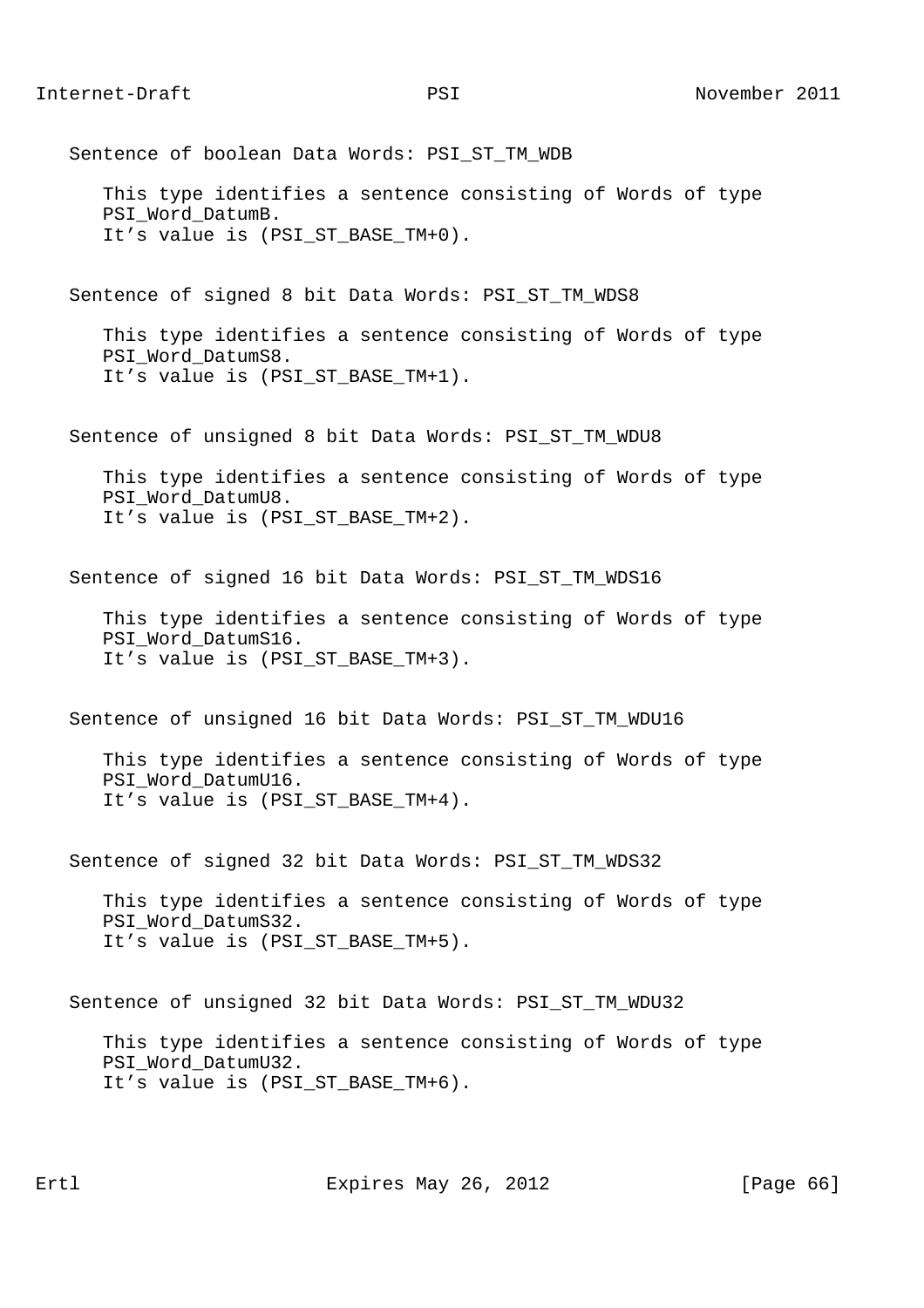Sentence of signed 64 bit Data Words: PSI\_ST\_TM\_WDS64

 This type identifies a sentence consisting of Words of type PSI\_Word\_DatumS64. It's value is (PSI ST BASE TM+7).

Sentence of unsigned 64 bit Data Words: PSI\_ST\_TM\_WDU64

 This type identifies a sentence consisting of Words of type PSI Word DatumU64. It's value is (PSI\_ST\_BASE\_TM+8).

Sentence of floating-point Data Words: PSI\_ST\_TM\_WDF32

 This type identifies a sentence consisting of Words of type PSI\_Word\_DatumF32. It's value is (PSI ST BASE TM+9).

Sentence of double floating-point Data Words: PSI ST TM WDF64

 This type identifies a sentence consisting of Words of type PSI\_Word\_DatumF64. It's value is (PSI\_ST\_BASE\_TM+10).

Sentence of quadruple floating-point Data Words: PSI\_ST\_TM\_WDF128

 This type identifies a sentence consisting of Words of type PSI Word DatumF128. It's value is (PSI\_ST\_BASE\_TM+11).

 Sentence of fixed-point Data Words with 16 bit divisor: PSI\_ST\_TM\_WDFIPOD16

 This type identifies a sentence consisting of Words of type PSI\_Word\_Datum\_Fixedpoint\_D16. It's value is (PSI\_ST\_BASE\_TM+12).

 Sentence of fixed-point Data Words with 64 bit divisor: PSI\_ST\_TM\_WDFIPOD64

 This type identifies a sentence consisting of Words of type PSI Word Datum Fixedpoint D64.

Ertl Expires May 26, 2012 [Page 67]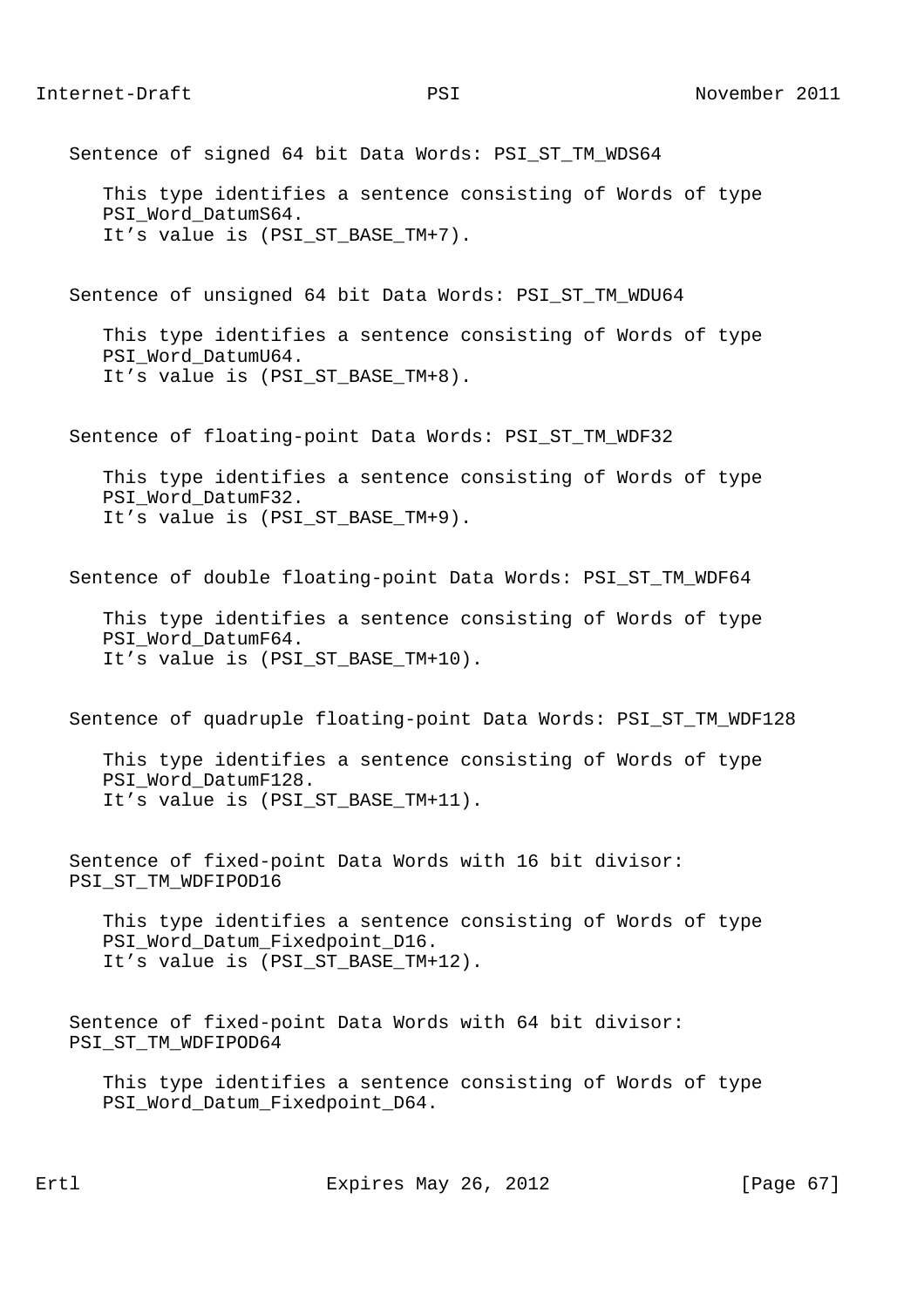It's value is (PSI ST BASE TM+13).

Sentence of one opaque Data Word with variable length: PSI\_ST\_TM\_WDO

 This type identifies a sentence consisting of at most one Word with variable length of type PSI\_Word\_Data\_Opaque. It's value is (PSI\_ST\_BASE\_TM+14).

Sentence of one text Data Word with variable length: PSI\_ST\_TM\_WDT

 This type identifies a sentence consisting of at most one Word with variable length of type PSI Word Data Text. It's value is (PSI\_ST\_BASE\_TM+15).

Sentence of one MIME Data Word with variable length: PSI\_ST\_TM\_WDM

 This type identifies a sentence consisting of at most one Word with variable length of type PSI\_Word\_Data\_MIME. It's value is (PSI ST BASE TM+16).

Sentence of time Data Words: PSI ST TM W T

 This type identifies a sentence consisting of Words of type PSI\_Word\_Data\_Time. It's value is (PSI\_ST\_BASE\_TM+17).

 Sentence of one Safety Sequence Word of variable length: PSI\_ST\_TM\_WSS

 This type identifies a sentence consisting of at most one Word with variable length of type PSI\_Word\_Safety\_Sequence. It's value is (PSI\_ST\_BASE\_TM+18).

Sentence of Channel Numbers: PSI\_ST\_TM\_WCN

 This type identifies a sentence consisting of Words of type PSI Word Channel Number. It's value is (PSI\_ST\_BASE\_TM+19).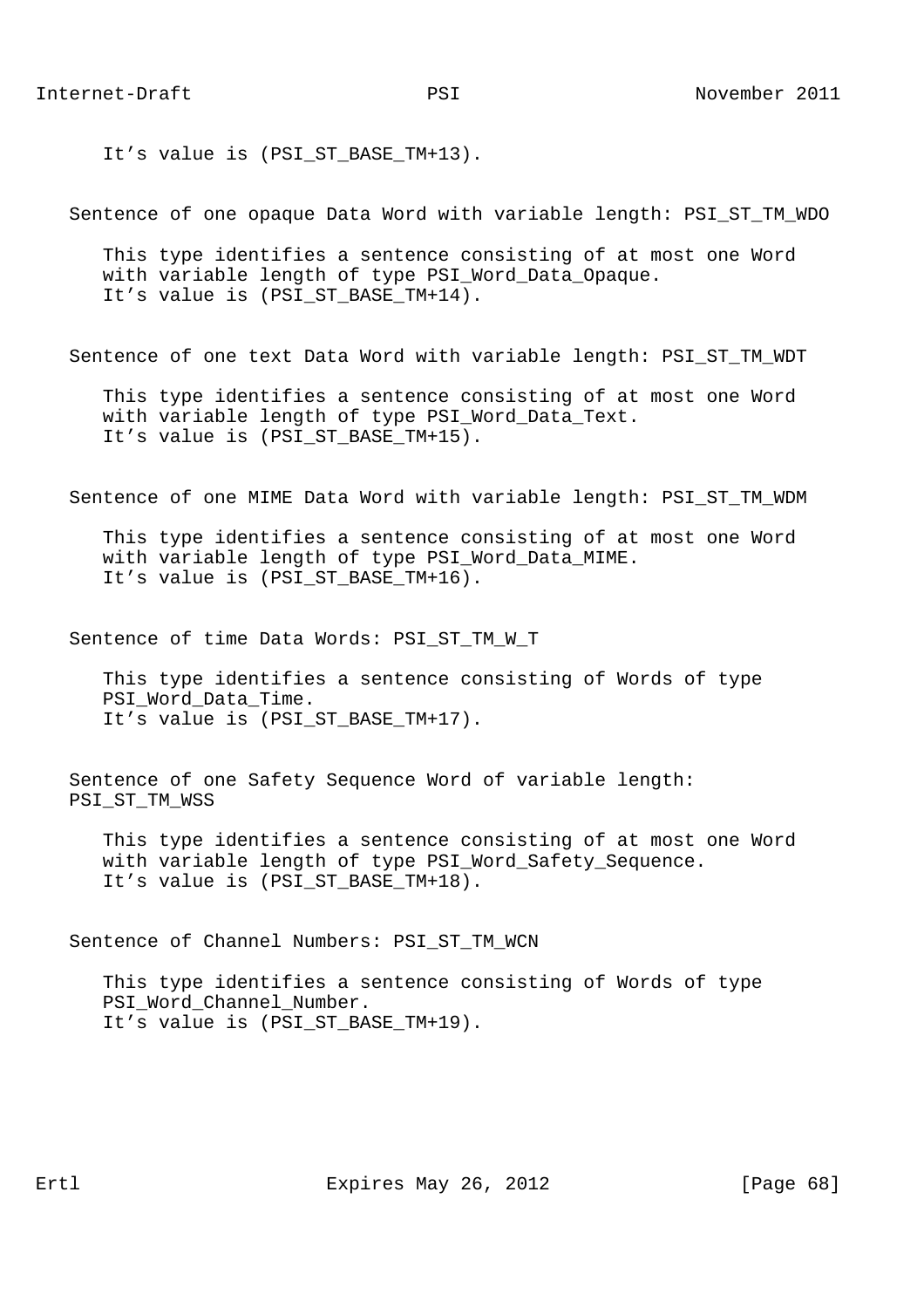Sentence of generic Channel Specification Words: PSI\_ST\_TM\_W\_C\_S

 This type identifies a sentence consisting of Words of type PSI Word Channel Specification. It's value is (PSI ST BASE TM+20).

Sentence of channel status Words: PSI\_ST\_TM\_WCS

 This type identifies a sentence consisting of Words of type PSI Word Channel Status. It's value is (PSI\_ST\_BASE\_TM+21).

 Sentence of one plain opaque Word with variable length: PSI\_ST\_TM\_WOP

 This type identifies a sentence consisting of at most one Word with variable length of type PSI Word Opaque Plain. It's value is (PSI\_ST\_BASE\_TM+22).

Sentence of one plain text Word with variable length: PSI\_ST\_TM\_WTP

 This type identifies a sentence consisting of at most one Word with variable length of type PSI\_Word\_Text\_Plain. It's value is (PSI\_ST\_BASE\_TM+23).

Sentence of one plain MIME Word with variable length: PSI\_ST\_TM\_WMP

 This type identifies a sentence consisting of at most one Word with variable length of type PSI\_Word\_MIME\_Plain. It's value is (PSI\_ST\_BASE\_TM+24).

Sentence of plain time Words: PSI\_ST\_TM\_W\_T\_P

 This type identifies a sentence consisting of Words of type PSI\_Word\_Time\_Plain. It's value is (PSI\_ST\_BASE\_TM+25).

Sentence of generic 32 bit Words: PSI\_ST\_TM\_WG32

 This type identifies a sentence consisting of Words of type PSI\_Word\_Generic\_32. It's value is (PSI ST BASE TM+26).

Ertl Expires May 26, 2012 [Page 69]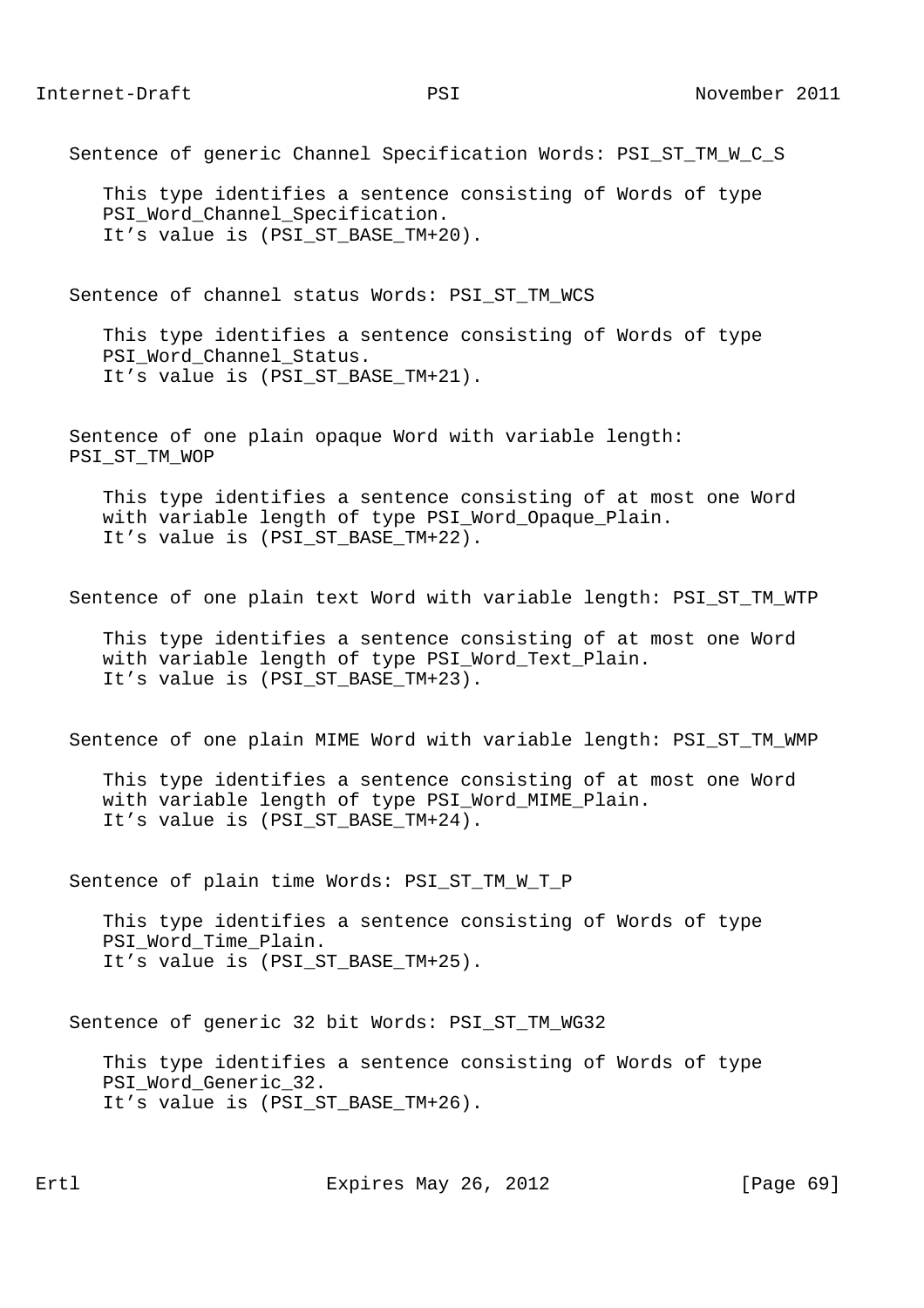Sentence of Channel Counts: PSI ST TM WCC

 This type identifies a sentence consisting of Words of type PSI\_Word\_Channel\_Count. It's value is (PSI ST BASE TM+27).

Sentence of generic Node Specification Words: PSI\_ST\_TM\_W\_N\_S

 This type identifies a sentence consisting of Words of type PSI Word Node Specification. It's value is (PSI\_ST\_BASE\_TM+28).

 Sentence of one Reactor status Word of variable length: PSI\_ST\_TM\_WRS

 This type identifies a sentence consisting of at most one Word with variable length of type PSI Word Reactor Status. It's value is (PSI ST BASE TM+29).

Sentence without content: PSI\_ST\_TM\_WN

 This type identifies a sentence containing no Words. It's main purpose is for debugging. It's value is (PSI\_ST\_BASE\_TM+30).

3.7.8. Detailed Reactor Status

 This section describes the detailed status as sent via PSI\_Word\_Reactor\_Status by the Reactor.

Reactor status OK: PSI\_RS\_OK

 This constant means that there are no issues. It must not be combined with others. It's value is 0.

Reactor uses Safe Values due to lack of data: PSI\_RS\_ND\_SAFE

 This constant means that the PSI Master has not yet sent a value for all channels, so the Reactor still uses Safe Values for these channels. All other channels are already using the Current Values. It's value is 1.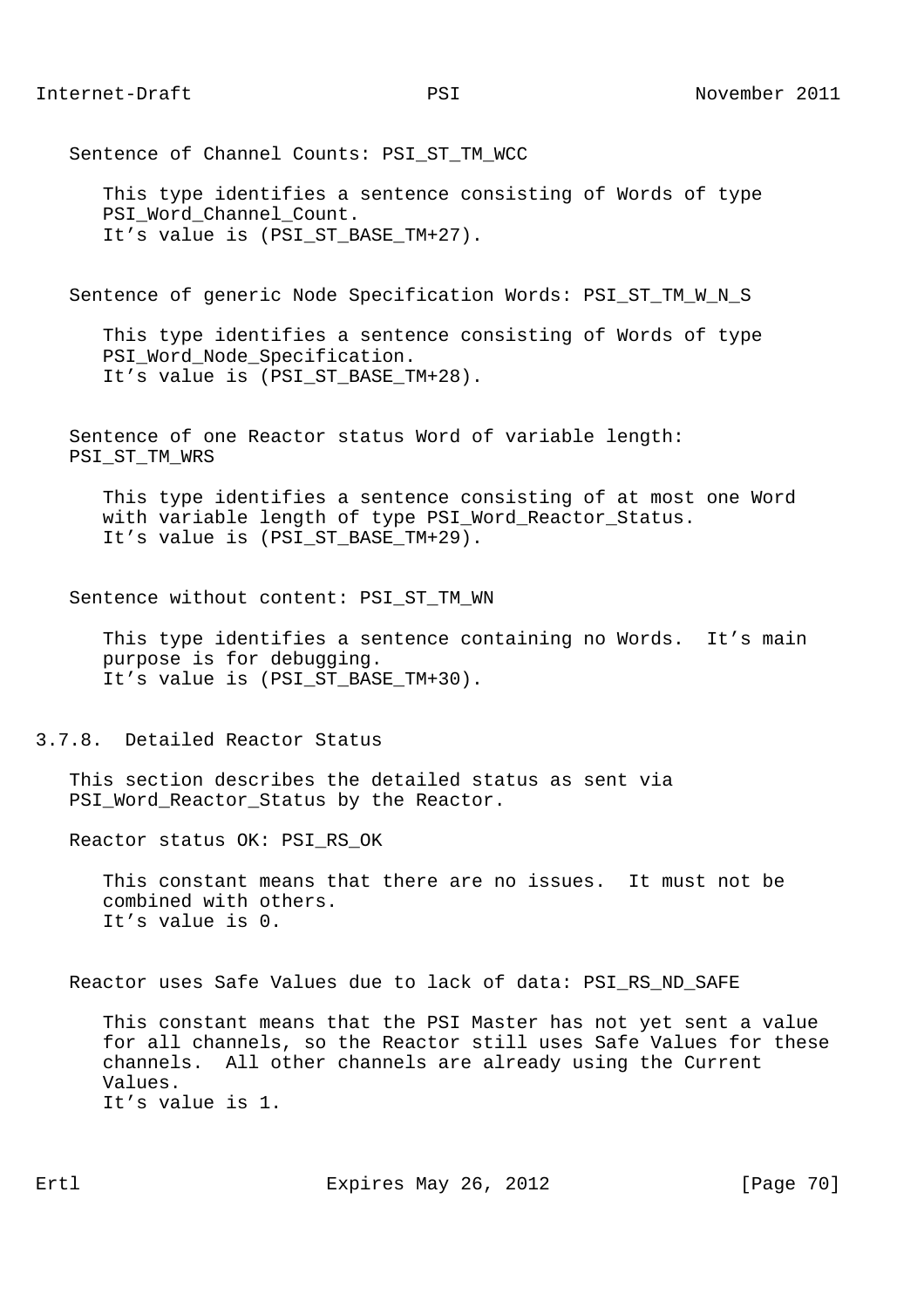Reactor uses Safe Values due to a timeout: PSI\_RS\_TO\_SAFE

 This constant means that no values have been received for too long, resulting in a timeout: the Reactor has switched to Safe Values. The PSI Master must send PSI\_NO\_FM\_GODATA to the Reactor to change this status. It's value is 2.

Reactor uses Safe Values due to an overshoot: PSI\_RS\_OB\_SAFE

 This constant means that values have been received that are outside a channel's boundaries: the Reactor has switched to Safe Values. The PSI Master must send PSI\_NO\_FM\_GODATA to the Reactor to change this status. It's value is 3.

Reactor uses Safe Values due to request: PSI\_RS\_SET\_SAFE

 This constant means that the PSI Master has requested the Reactor to switch it's channels to Safe Values (see PSI NO FM GODATA). If no new values arrive, a timeout will occur in addition. The PSI Master must send PSI\_NO\_FM\_GODATA to change this status. It's value is 4.

Software error occurred: PSI\_RS\_SWFAIL

 This constant means that the Reactor has encountered a software problem that may affect it's functionality. This does not include problems in channels. It's value is 5.

Hardware error occurred: PSI\_RS\_HWFAIL

 This constant means that the Reactor has encountered a hardware problem that may affect it's functionality. This does not include problems in channels. It's value is 6.

Problem with some channels: PSI\_RS\_CHANNELS

 This constant means that one or more channel is faulty. The PSI Master needs to query each channel's status to see which channels report which problems.

Ertl Expires May 26, 2012 [Page 71]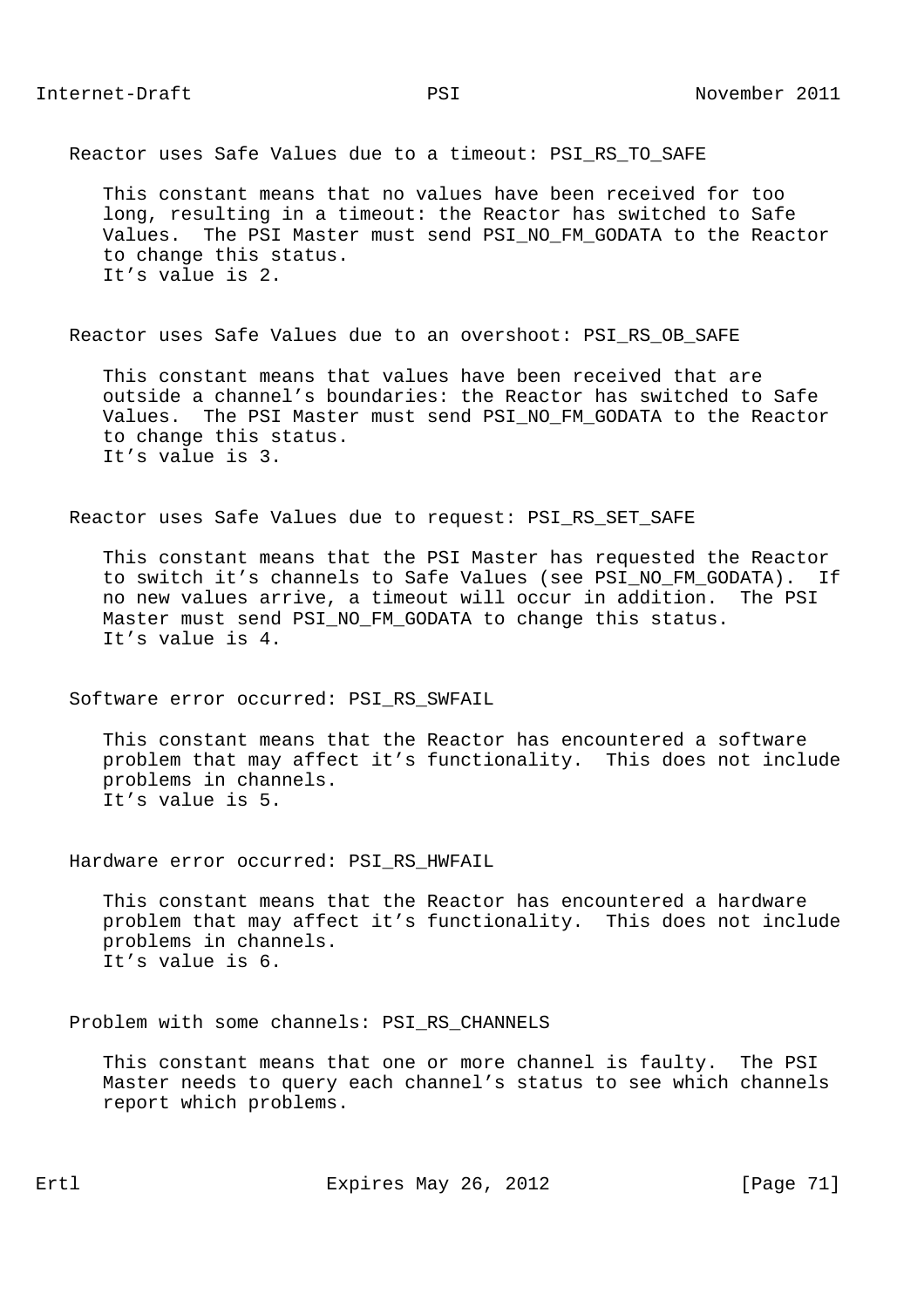It's value is 7.

Overheat condition: PSI RS OVERHEAT

 This constant means that the Reactor has overheated and reduced function as much as possible. If the condition is allowed to persist, the Reactor MAY optionally develop hardware damage or switch off, so communication may cease at any time. It's value is 8.

PSI Master uses incorrect data types: PSI RS REREAD DT

 At least one channel is being fed using an incorrect data type so the data cannot be used. The PSI Master must correct the problem, possibly requiring (re-)reading of the data types. It's value is 9.

Reactor configuration must be re-read: PSI\_RS\_REREAD\_ALL

 This constant means that changes have been made to the Reactor that may have invalidated information previously queried, or the PSI Master seems to be using incorrect information, like sending data to invalid channels. Therefore the Reactor has switched to Safe Values, and the PSI Master must re-read all information. This may occur, for example, when channels are added, removed or swapped. As long as the PSI Master has not queried the data anew, no data are accepted. It's value is 10.

Reactor is ignoring commands and data: PSI\_RS\_MASTER\_IGNORED

 This constant indicates that this Reactor currently does not respond to commands sent by the querying PSI Master, and also does not apply data sent by it. This happens whenever more than one PSI Master exists (see Section 2.7), but the Reactor is configured to react to less than all of them, or to ignore that specific PSI Master. If the Reactor is configured to ignore the PSI Master but can hold it in it's list, it responds normally in all other respects so the PSI Master will still be able to display information about the Reactor. If the Reactor's list does not have sufficient spaces to store the presence of this PSI Master, the Reactor will not send anything except when queried for status, which will contain this flag additionally to the status. It's value is "bit 11".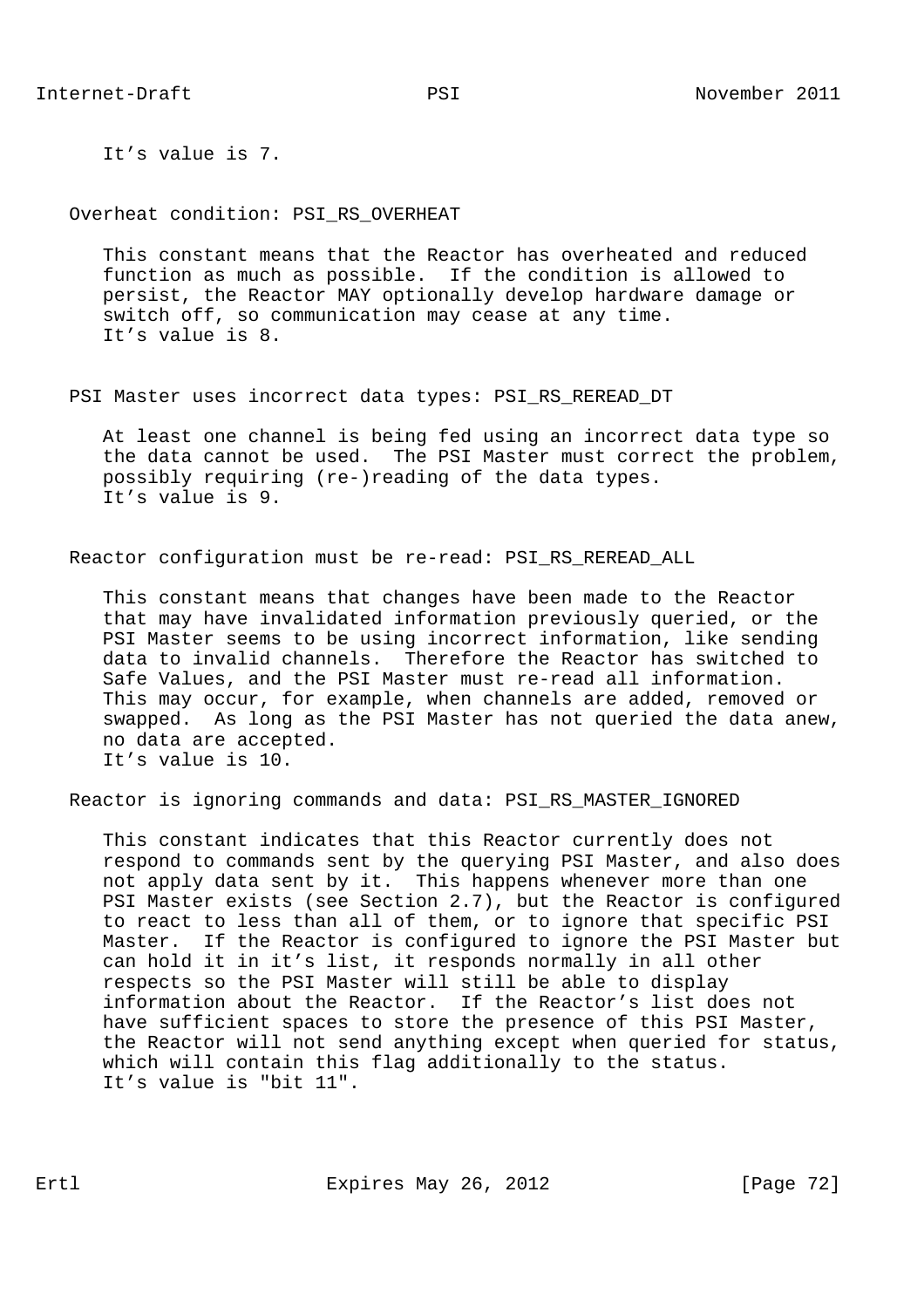3.7.9. Channel status

 This section describes channel status values. They are binary constants intended to be put into the channel status bit field of the Word PSI\_Word\_Channel\_Status. If the status of a channel changes to anything non-OK, then the Reactor status must reflect this by adding PSI\_RS\_CHANNELS. Also, if there is a change, the flag PSI\_NO\_TM\_SUNCH must be cleared.

Channel status OK: PSI\_CS\_OK

 If this flag is set, then the channel works normally. It's value is "bit 15".

The channel uses Safe Value due to lack of data: PSI CS ND SAFE

 If this flag is set, then the channel has not yet been fed a value and therefore is using it's Save Value. It's value is "bit 14".

The channel uses Safe Value due to timeout: PSI\_CS\_TO\_SAFE

 If this flag is set, then the channel has not been fed data for a while, so a timeout occurred and the channel has switched to it's Safe Value. It's value is "bit 13".

The channel uses Safe Value due to value overshoot: PSI\_CS\_OB\_SAFE

 If this flag is set, then the channel has been fed values outside it's boundaries, so it has switched to it's Safe Value. It's value is "bit 12".

The channel uses Safe Value due to request: PSI\_CS\_SET\_SAFE

 If this flag is set, then the channel has been switched to it's Safe Value. It's value is "bit 11".

Software error: PSI\_CS\_SWFAIL

 If this flag is set, then the channel is faulty due to a software problem. It's value is "bit 10".

Ertl Expires May 26, 2012 [Page 73]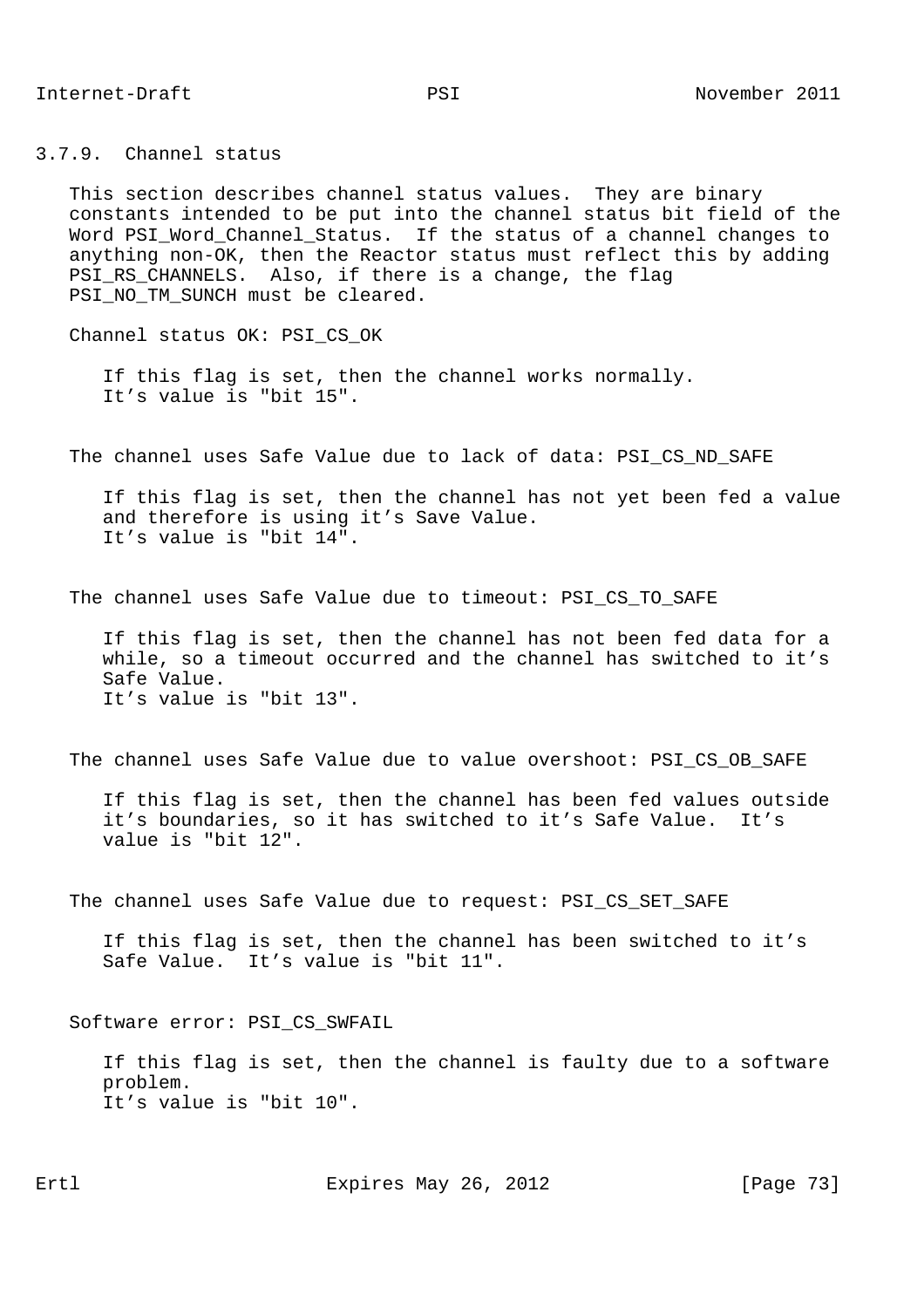Hardware error: PSI\_CS\_HWFAIL

 If this flag is set, then the channel is faulty due to a hardware problem. It's value is "bit 9".

Overheat condition: PSI\_CS\_OVERHEAT

 If this flag is set, then the channel has overheated and reduced functionality as much as possible. If the condition persists, the channel may develop hardware failure. It's value is "bit 8".

Channel does not exist: PSI\_CS\_VIRTUAL

 If this flag is set, then the channel does not physically exist. This is no error: it merely indicates that no physical channel has been assigned to a logical one. It's value is "bit 7".

Channel status unknown: PSI\_CS\_UNKNOWN

 If this flag is set, then the channel hardware has no way of checking it's functioning, so it's status is not known. If this is the case, PSI\_CS\_OK MUST NOT be returned. It's value is "bit 6".

## 3.7.10. Reactor types

This section describes the constants for the different Reactor types.

Output Reactor: PSI\_RT\_OUTPUT

 This constant means that the Reactor possesses only Output channels, not generating any data. This is the most common Reactor type like dimmers single spots LASER systems, pyro effects, etc.. Output channels always allow reading of their Current Values. It's value is 0.

### Input Reactor: PSI\_RT\_INPUT

 This constant means that the Reactor possesses only Input channels, generating data but not consuming any. Reactors of this

Ertl **Expires May 26, 2012** [Page 74]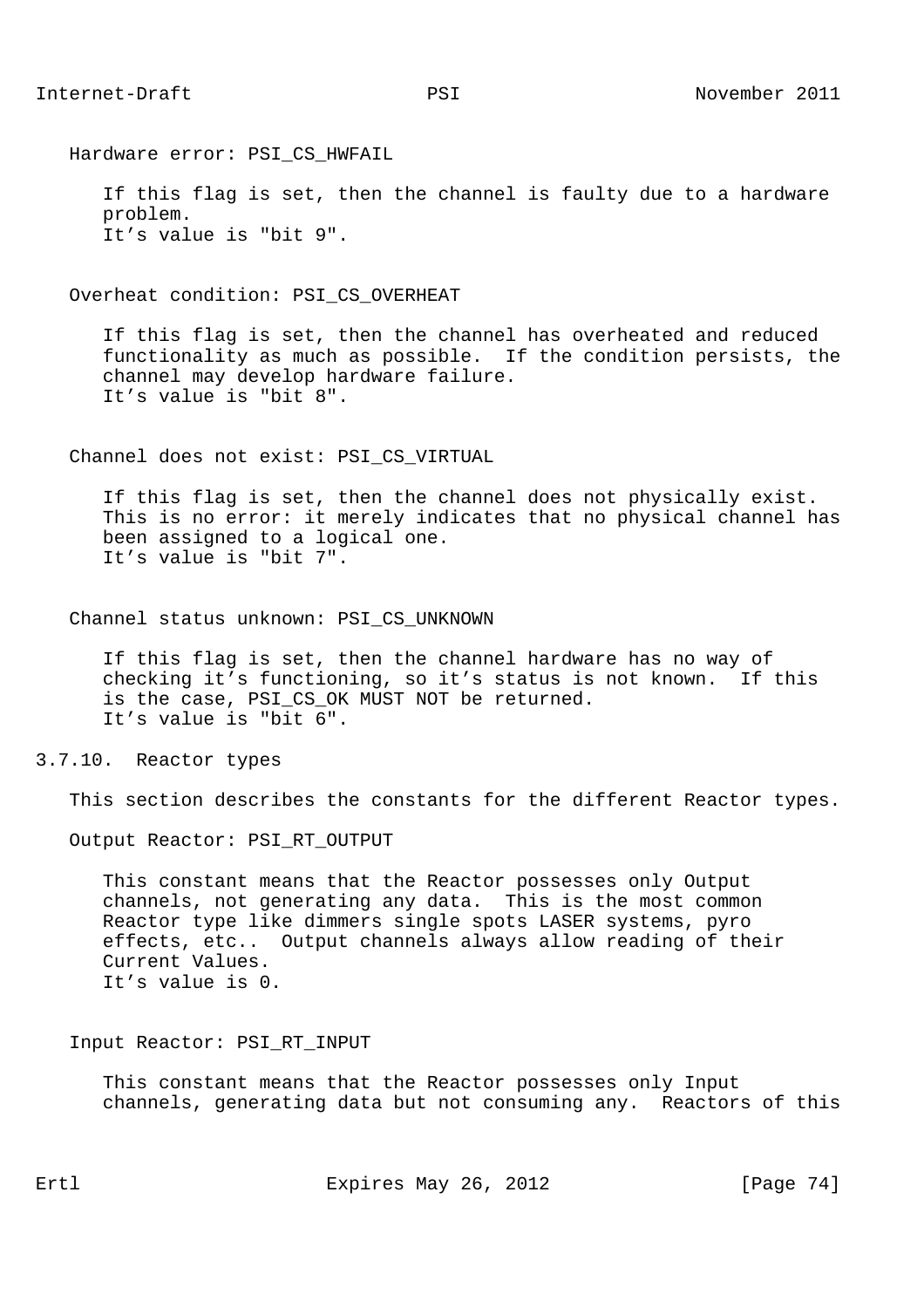kind include touch boards, fader panels, etc.. It's value is 1.

Combined Input and Output Reactor: PSI\_RT\_INOUT

 This constant means that the Reactor possesses both Input and Output channels. Reactors of this type may be non-transparent bidirectional protocol converters, sensor/actor combinations, etc.. Output Reactors always allow reading back their values, so they do not belong to this type. Reactors having only channels of type PSI\_CT\_NONE also do not belong to this type. It's value is 2.

Reactor without function: PSI RT NONE

 This constant means that the Reactor possesses only channels of type PSI CT NONE or no channels at all. Reactors of this type may be testing equipment like protocol analyzers that are able to connect to a PSI Master but do not generate or consume channel data. It's value is 3.

3.7.11. Channel types

This section describes the constants representing the channel types.

Output channel: PSI\_CT\_OUTPUT

 This constant means that the channel consumes data and outputs them in some way. Most channels are of this type, like dimmer channels or control channels of foggers. Channels of this type always allow reading out their Current Values. It's value is 0.

Input channel: PSI\_CT\_INPUT

 This constant means that the channel creates data, for example in a fader panel. It's value is 1.

Combined Input- and Output channel: PSI\_CT\_INOUT

 This constant means that the channel both creates and consumes data. Because it also outputs values, it MUST have a Safe Value

Ertl Expires May 26, 2012 [Page 75]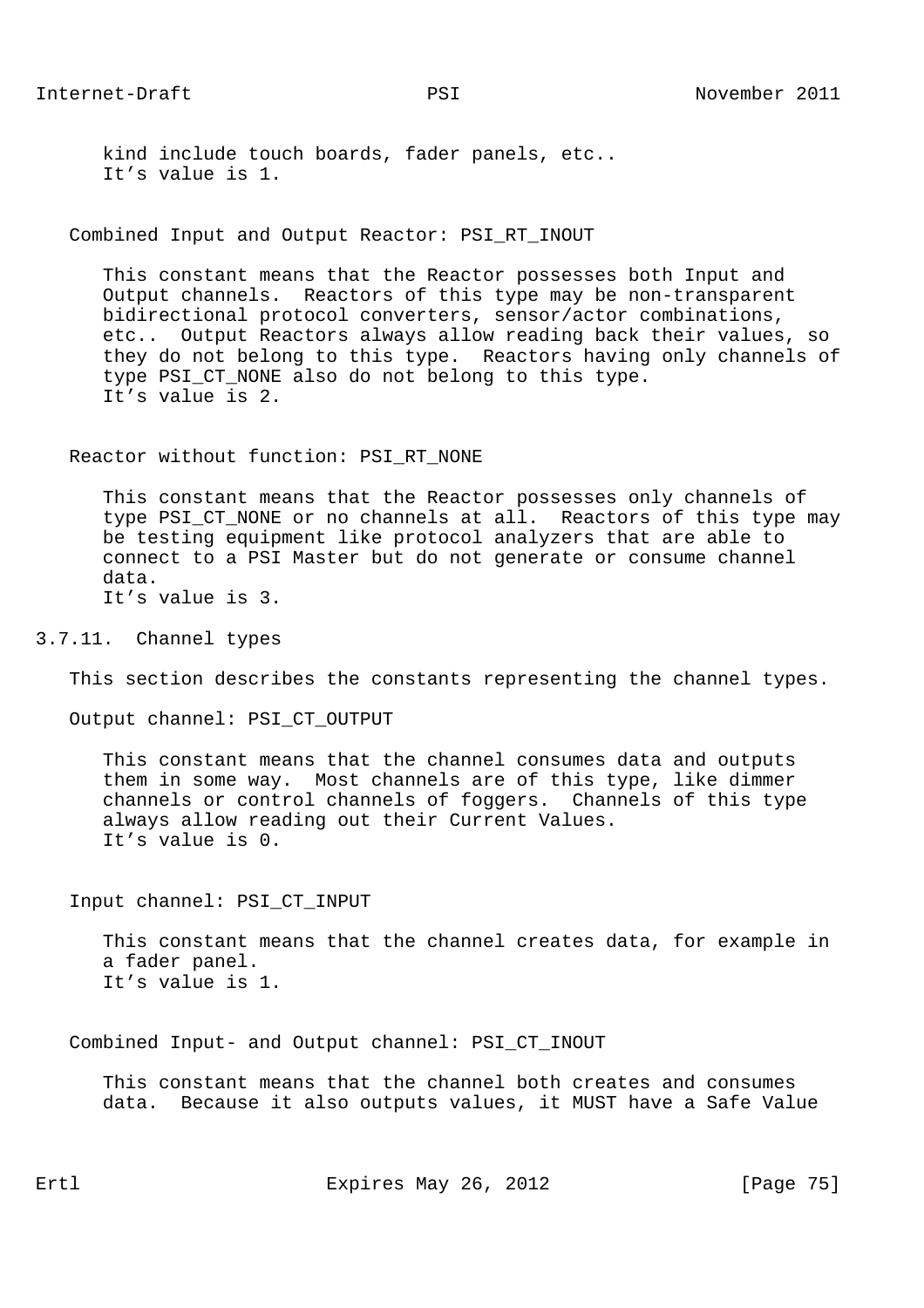that can be read by the PSI Master in the usual way. Because pure Output channels always allow reading out their Current Values, they do not belong to this type. It's value is 2.

#### Channel without function: PSI\_CT\_NONE

 This constant means that the channel has no function, and can neither consume nor create data. This type may be used for testing; logical channels that are not assigned to a physical channels may also have this type. Data sent to channels of this kind will be discarded, queries for values, etc. get ignored. It's value is 3.

#### Channel using Safety Sequence: PSI\_CT\_SAFETY

 This constant means that the channel controls something that requires extra safety measures; erroneous changes must be avoided at nearly all costs. This may be a pyro effect, a LASER controller, high-voltage effects, motors, etc.. It requires correct reception of a sequence of 32 bit values to accept data. The sequence required may be queried using PSI\_SO\_FM\_SSREQ. Any Reactor containing channels of this type MUST ensure safety if at all possible whenever it receives a query about it's properties (like data type and even vendor information), because that indicates that the PSI Master does not (anymore) know how to access that channel, and therefore whatever value it currently uses may be invalid and thus potentially dangerous. It's value is 4.

## 3.8. Dynamics

 This section describes the dynamical behavior of PSI. Only those components relevant to the discussion are looked at; for a complete list, refer to Section 3.

 Note that if a message requests information, the reply must be sent as soon as possible: the node should not wait for possible further requests that might allow conglomeration of replies. However, if there already are replies that have not yet been sent, then the node may do such conglomeration. In any case, the replies generated last MUST be placed behind the previous ones, so that the sequence will always be retained. This is especially important if for some reason values for the same channel are put into the same message, since otherwise outdated values would be mistaken for the most recent ones. If the same request is received more than once, and the previous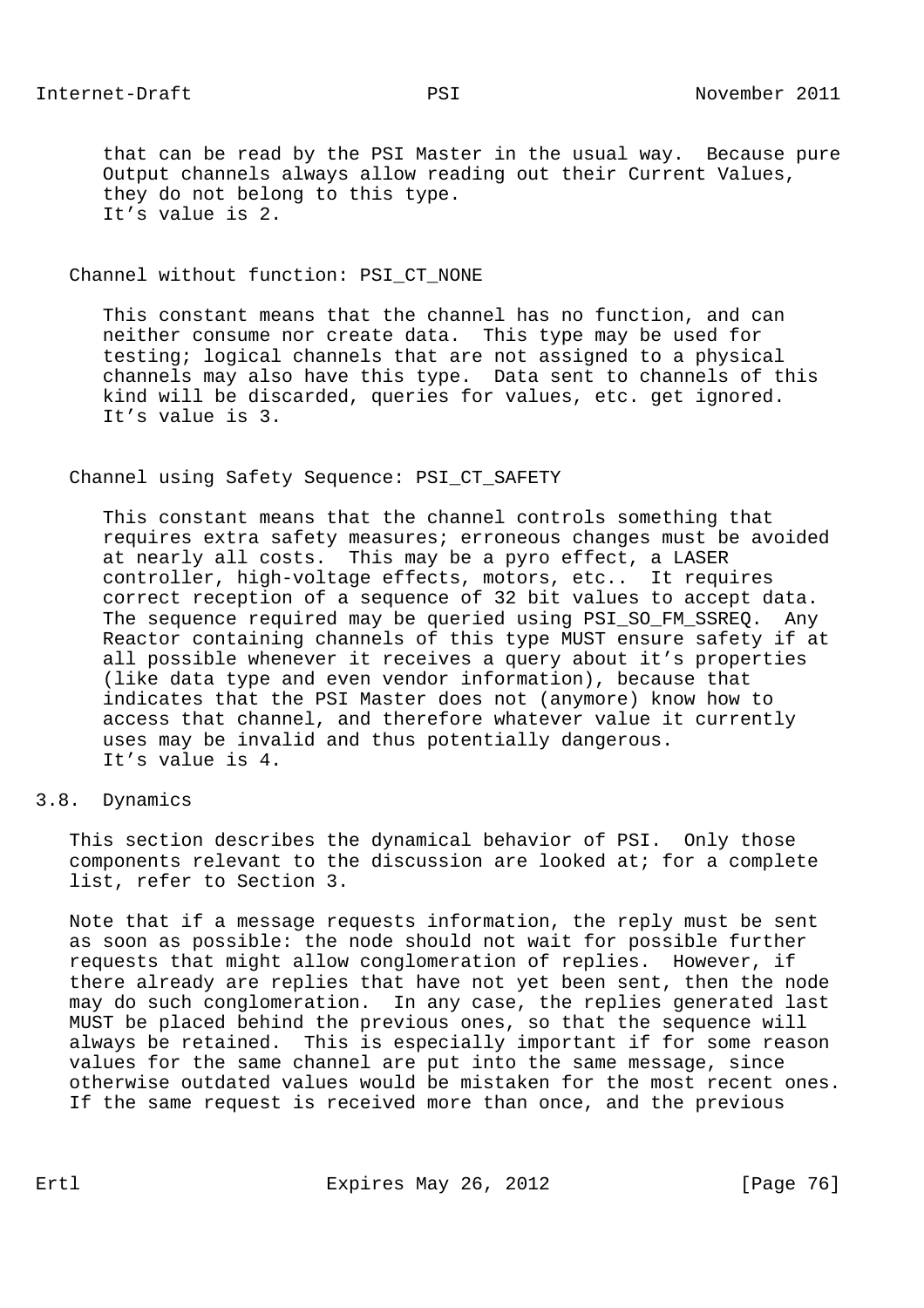requests have not yet been processed, then only the most recent one needs to be processed. However, a node must not wait to see if there may be duplicate requests.

 The periodic status inquiries are an exception to the above: the PSI Master may delay sending of these requests for some tenths of seconds if no other messages, to which the requests could be added, are ready to be sent. However, the Reactors must still reply immediately.

#### 3.8.1. Discovery

 The use of Reactor-specific channel numbers and the resulting explicit addressing of individual Reactors necessitates that the PSI Master be informed about every single Reactor in the Nexus. Since, however, the Reactors also do not know about the PSI Master, neither side can contact the other directly to create that knowledge. Because of that, the multicast mechanism is used. All multicast traffic (including Groups (Section 2.1) and Clusters (Section 2.2)) is sent to a single multicast group: for IPv6, this is the lowest unicast-prefix based multicast address available (see [RFC3306]). For IPv4, this cannot be used, because [RFC6034] explicitly forbids the use of private IP address ranges for this use, so instead the general multicast group 225.0.0.0 is used for IPv4.

 A PSI Master will continuously send messages of type PSI\_MT\_FM\_DISCOVERY to that multicast group. Between each Discovery message sent, there MUST be a delay. The delay should default to between 1 to 5 seconds, but implementations MAY allow the user to change the setting: for a slow network, the delay may be increased, for example. Through reception of a Discovery message from the PSI Master,

 Reactors are informed of the existence of the PSI Master, and are told it's IN. Thus the Reactors can identify the specific PSI Master in case there are more than one; because the PSI Master's IP address is delivered as well, it can be used for subsequent messages.

 Only after receiving such a Discovery message from a PSI Master a Reactor may send a Discovery, under the following conditions:

- o there was no contact to that Master yet (new Master) or
- o that Master did not reply (REACTOR\_ACCEPTED) yet or
- o contact to that Master has been lost (Timeout); received Discoveries do not prevent the timeout, but periodic status inquiries do. This is MUST NOT be same timeout as for switching to Safe Values and the user MUST be able to set it independently.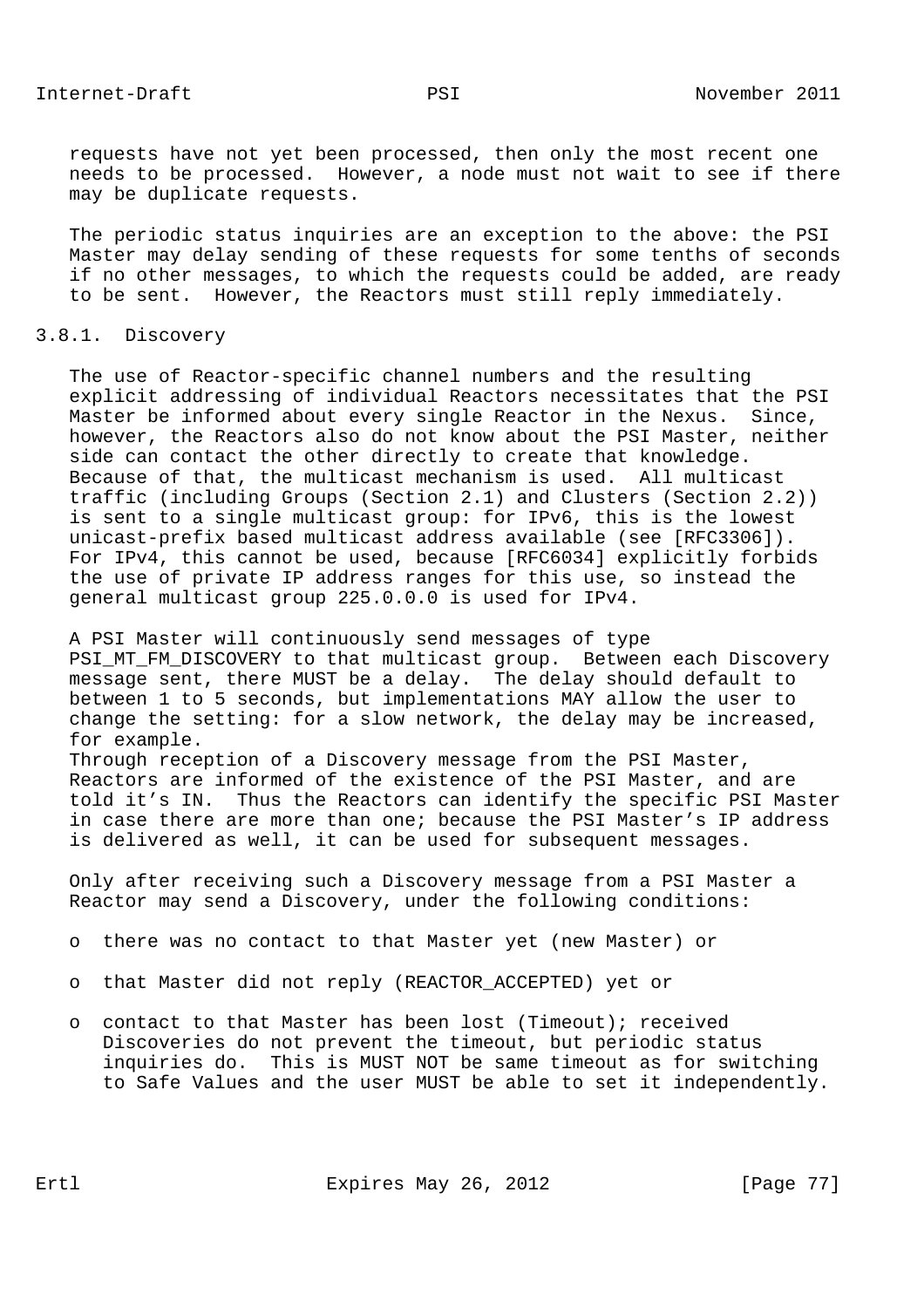If any of these conditions is met, the Reactor MUST send a single message of type PSI\_MT\_TM\_DISCOVERY. This message is sent to the specific PSI Master as normal unicast. Under no circumstances will a Reactor send discovery messages as anything but unicast.

 Whenever a PSI Master receives a Discovery message from a Reactor, it adds the Reactor to it's Nexus and acknowledges it by sending it a message containing at least one Node Section that has the flag PSI\_NO\_FM\_REACTOR\_ACCEPTED set (this MUST be set in the first Node Section for the respective Reactor). By using the multicast type (sent to the same multicast group as the Discovery messages), multiple Reactors MAY be acknowledged using a single message. Additionally, all elements that are available during normal operation may be used as well, so the acknowledgement message can be used to request information or to send data. Because the PSI Master needs to inform the new Reactor of it's maximum message length (using PSI\_SO\_FM\_MMLINFO) before requesting data from the Reactor, this message lends itself well to doing so.

 It must be noted that immediately following a (re)start of a PSI Master, messages may get dropped, because the remaining Reactors that have not yet been acknowledged are still responding to all Discovery messages. Therefore, an implementation may decide to only request information after most Reactors have already been acknowledged, defined by whatever system the implementor deems reasonable. Because Reactors never send Discoveries by themselves, a PSI Master MAY decide to temporarily stop sending Discovery messages until it has sent acknowledgements to all Reactors it received Discoveries from, but MUST resume sending normally when it has done so. Network effects can make the PSI Master receive a Reactor's Discovery message after the Reactor has received an acknowledgement by the PSI Master. Because the PSI Master can not know if the Reactor actually received the acknowledge or not, it must send an acknowledge whenever it receives a Discovery message. The Reactor must therefore be prepared to handle this, for example by discarding previous or excess acknowledgements.

 The result is "at least once" semantics. Every message is idempotent, so that the entire process can be restarted by either side at any time, while the number of (identical) messages received by either side has no influence on the outcome.

 Whenever a Reactor has not received any messages from the PSI Master (Discoveries and messages not addressing the specific Reactor do not count towards this, but periodic status inquiries addressed at the Reactor do), it MUST time out and respond to the next Discovery message from that PSI Master by sending a unicast Discovery message to it. The timeout SHOULD be user-configurable and default to at least 30 seconds and at most two minutes. It is different from the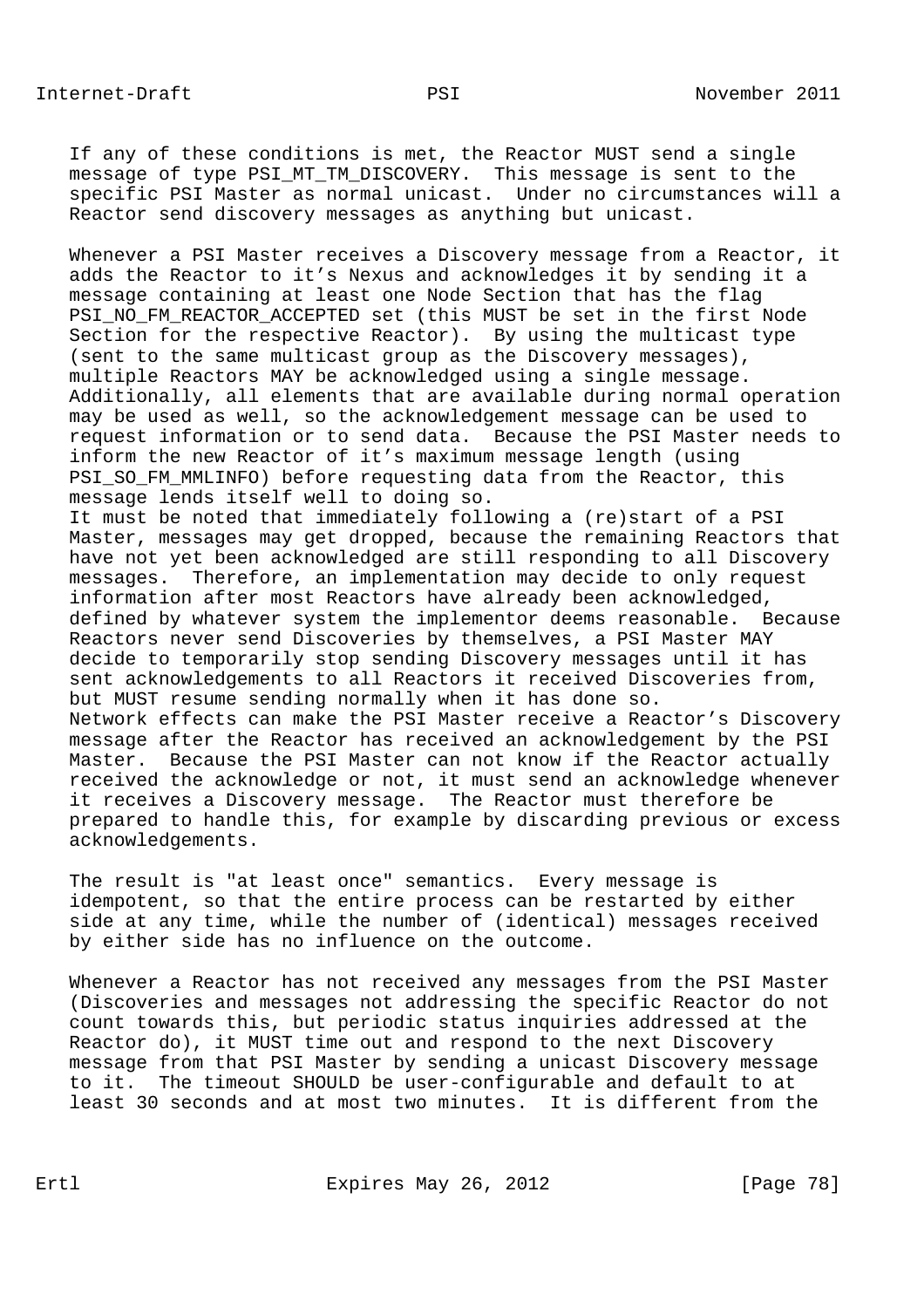timeouts used for Safe Values.

 This way, all nodes can be relatively certain that, in case one gets restarted, the respective partner knows that the connection needs to be recreated. It cannot be 100% reliably be ensured if one takes into account that restarts may get masked by certain combinations of cabling disconnects and duplicated, old packets, but even then there is no real problem, because the IN is unique. If two or more Reactors receive swapped IP addresses after a restart, and the PSI Master erroneously sends messages to the wrong Reactor, this will be noticed by the receiving Reactor because it's IN does not match the TIN from the message. In the simplest case, it will just ignore the entire message, so the PSI Master will not receive any replies and regard the Reactor as lost, as well as the Reactor timing that PSI Master out. In any case it is ensured that no incorrect data are used.

 Reactors do not send a reply after receiving the acknowledgement from the PSI Master; they just cease sending Discovery messages. This means that the PSI Master does not know if the Reactor has received the acknowledgement, or if it was disconnected or has failed. However, this information is automatically gathered by way of the periodic status inquiries (see Section 3.8.3).

 Because a Reactor might erroneously keep sending Discovery messages even after receiving acknowledgements, the PSI Master SHOULD implement a user-configurable maximum of ignored acknowledgements, and should communicate the details to the user so that the Reactor can be inspected.

# 3.8.2. Initialization

 After Discovery, Initialization occurs. It is used to query information about the Reactor that has been discovered. Every Reactor is characterized by a number of properties describing it's function and uses. The PSI Master sends specific queries to the Reactor to collect this information. All such information may be queried in a single message, or distributed across several messages, possibly containing data sent to the Reactor. The sequence of the queries may be chosen arbitrarily, as well as whether to wait for each reply before sending the next query or not. Also, as described in Section 3.7, some need not be queried in all cases. The individual queries are:

1. Reactor type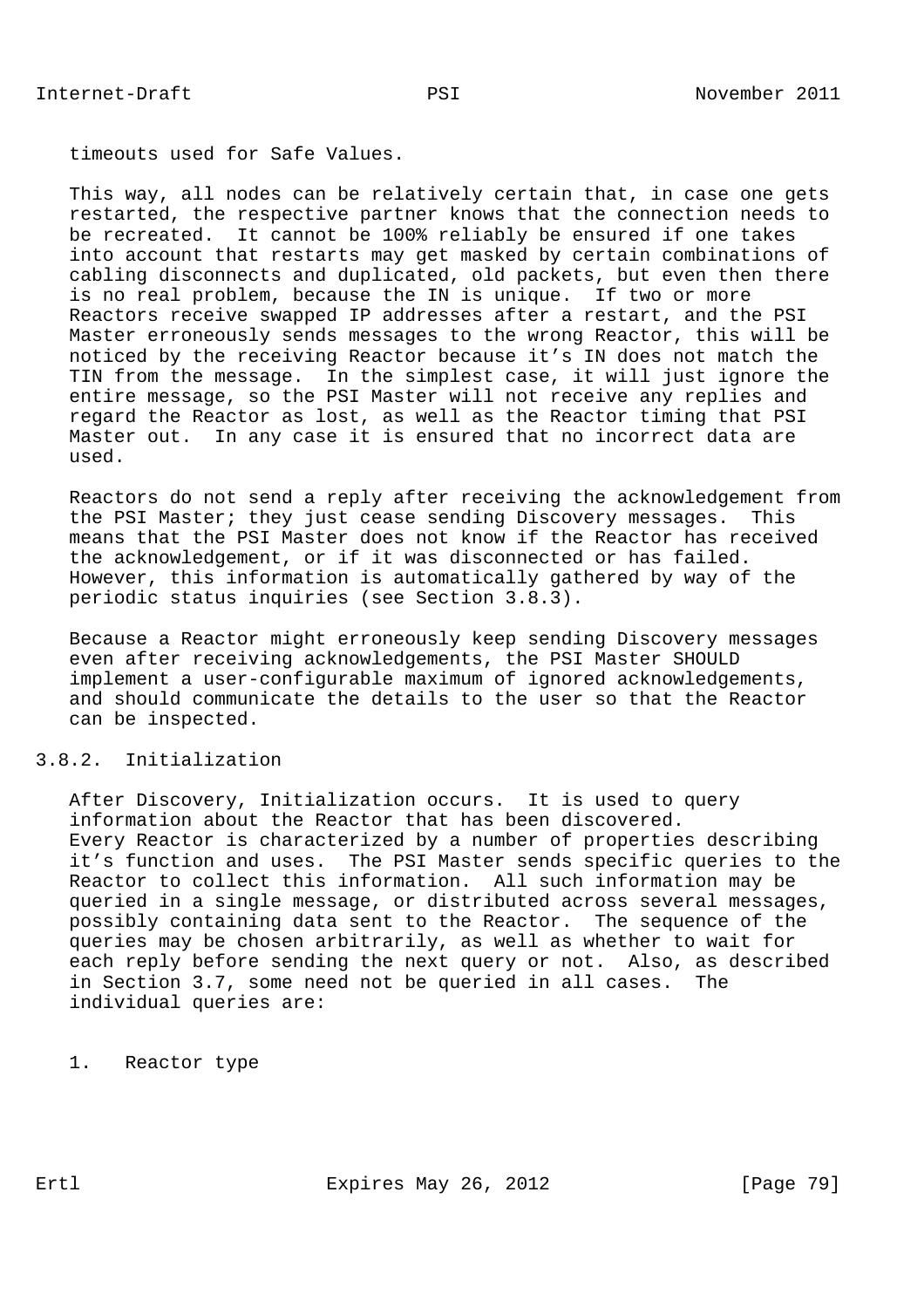- 2. Reactor status
- 3. vendor specific information
- 4. user specific information
- 5. channel counts
- 6. channel types
- 7. data formats
- 8. data boundaries
- 9. maximum message length
- 10. maximum refresh rate
- 11. channel status
- 12. GID assignments

 Especially with Reactors having many channels, replies to one or more queries may need to be split into multiple messages. It is within the Reactor's discretion to decide in which way to do this, so parts of different replies may be conglomerated into a single message. The PSI Master must thus be prepared to re-request any part of the required information that may have been lost in transit.

 Reactors MUST reply to all of these requests, but may decide whether to combine multiple replies or not.

 When all information is known to the PSI Master, Initialization is complete.

### 3.8.3. Normal Operation

 Periodic status inquiries In order to always be informed about the status of the Reactors in the Nexus, the PSI Master must query their status periodically. The interval SHOULD be configurable, but SHOULD NOT be made smaller than about 1 Hz, because the information is evaluated by the user, resulting in much larger latency. This way, the network is not overly burdened by these inquiries. Since these queries can easily be added to messages that need to be sent anyway, the overhead can be further reduced. Since nearly all Reactors are expected to receive data or queries at a much smaller interval, almost no extra messages will need to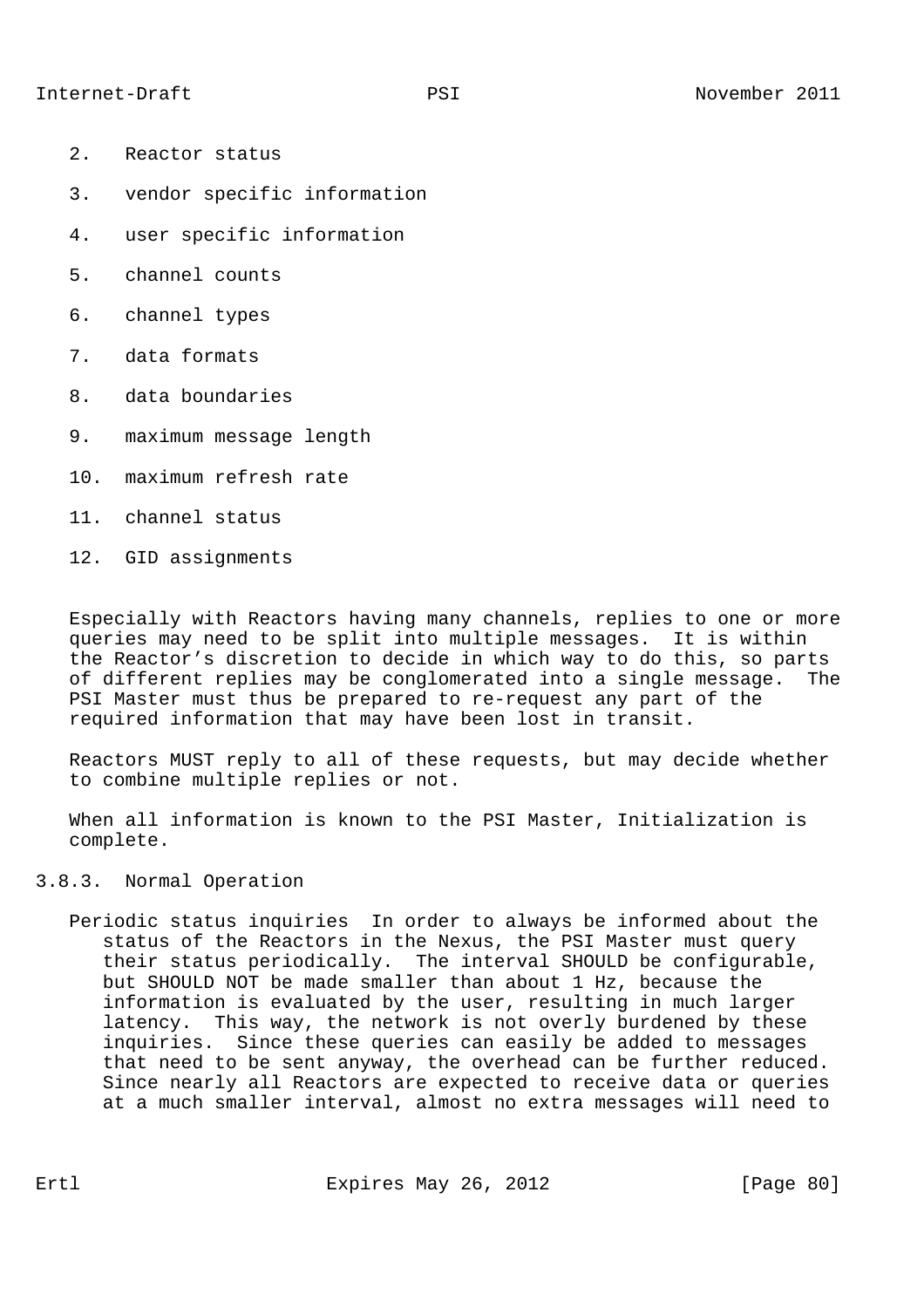be sent to accommodate this. On the other hand, a Reactor MUST NOT delay replies to status inquiries in order to combine them with another message, but MAY do so, within length limits, if there is a message pending for sending already. This may be convenient if pre-arbitration (not discussed in this memo) is employed to schedule messages sent to the PSI Master. If no message is pending for sending, a dedicated message must be sent.

 Data messages This is the most common form of communication, as data messages are the core intention of this protocol. The goal is to reach the highest refresh rate possible, so data must be sent as soon as possible. Especially, a PSI Master must not wait for data to be generated before sending what has already been generated. This does however not mean that a message must be sent for each channel of a Reactor. Actually, a PSI Master must strive to minimize the number of messages sent by packing data for as many channels as possible into every message, for example by arranging data generation or consumption in a way that ensures data can be sent and received at any time. However, the maximum message length may be dynamically adjusted to reach the lowest net data loss if the network proves unreliable. In that case, the PSI Master may distribute data for any Reactor's

 channels across multiple messages, but keeping identical data types logically ordered is still sensible. This is because using a message of only a single Word type saves the overhead of requiring multiple Sentence headers, reducing message size and therefore probability for errors, as well as bandwidth needed. In such a case, multicast messages also might deliberately contain data for fewer Reactors than it normally would, in favor of fewer errors. Loss feedback methods are not discussed as part of this memo, however. An implementation MAY allow the user to set a maximum message length that best suits their network. A data message itself does not require a reply, but may be combined with requests.

 Data requests If no pre-arbitration (not discussed in this memo) is performed, data generated by Input and InOut Reactors must be explicitly requested by the PSI Master (polling). As before, the objective is a refresh rate that is as high as possible. Therefore it is imperative to request data from all channels of any specific Reactor at once. This way ensures that network latency is experienced only once per direction and Reactor. As with data messages, an unreliable network may make splitting requests, and subsequently, replies, into multiple messages in favor of smaller size preferable. Data requests MUST always be replied to immediately, but MAY be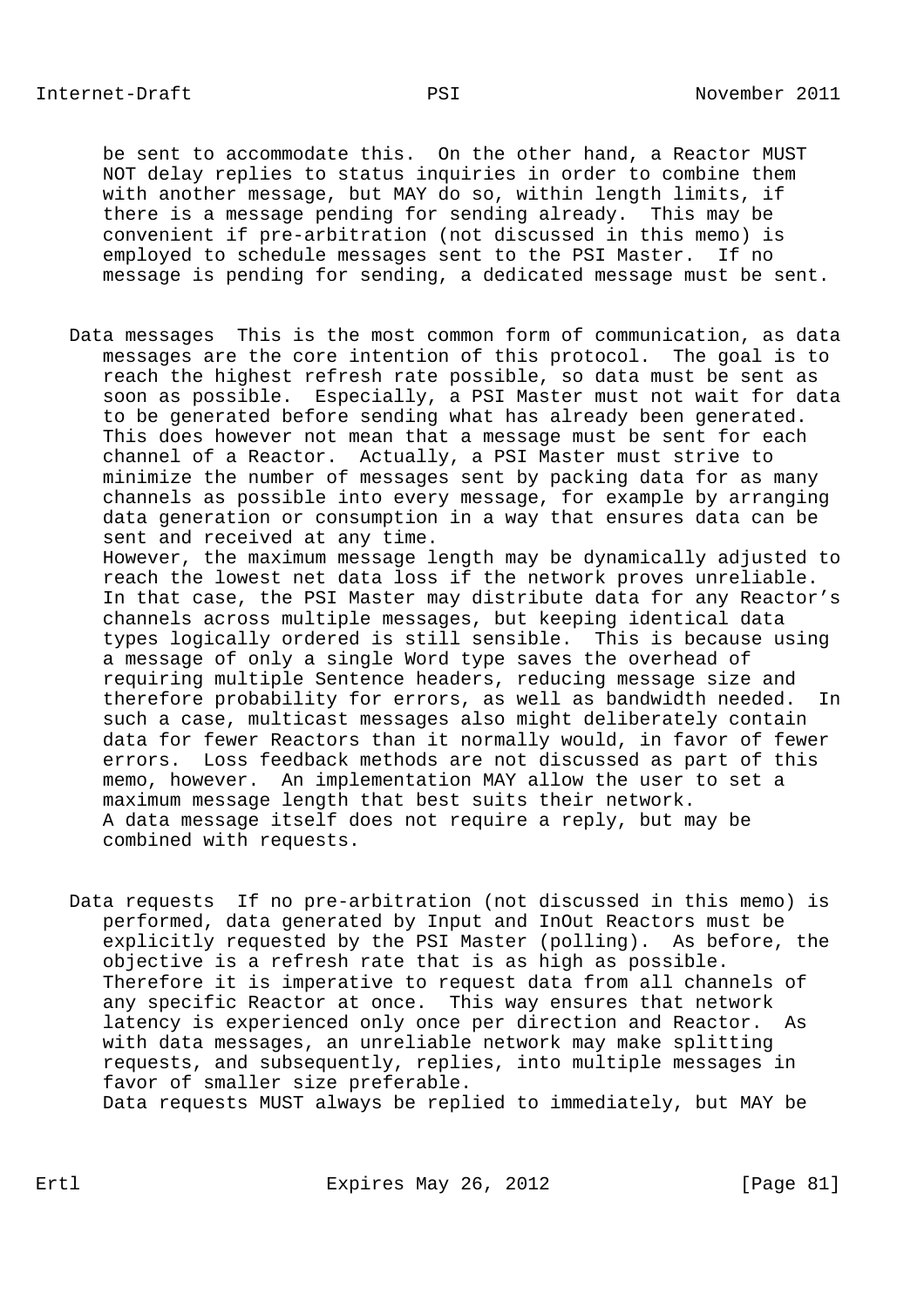combined with other messages if such messages are about to be sent already. Waiting for additional requests is not allowed. An implementation MAY allow the user to set a maximum message length that best suits their network.

- Information messages An information message includes anything that are not channel data, like data types or GID assignments. They are therefore not merely "informational", as the name might suggest. Information messages usually appear during initialization of the Nexus, and therefore their impact on network performance is small during normal operation. They do not require acknowledgement, but may be combined with requests. They must be sent immediately, waiting for more information to be requested is not allowed.
- Information requests This includes anything that is neither a data request nor a periodic status inquiry, like requests for data types, data boundaries or Reactor type. They appear mostly during Nexus initialization, which the main cause of information messages, rendering their influence on network performance small. They may be combined with other information or data messages, but replies still MUST be sent immediately. Therefore, it is advisable to send all information requests for any specific Reactor that will only generate minimal reply data within a single message, to reduce the number of messages that have to be sent. Things like Reactor type, Reactor status, channel counts and maximum message length are good candidates for this. However, if the network is very unreliable, a higher number of smaller messages may be preferable even for this kind of messages.
- Lost nodes Whenever a node does not receive replies (like periodic status inquiries) after 40 attempts, then the node is considered to be "lost". This will happen if the node has failed, is turned off or disconnected from the network. This applies to both Reactors and PSI Masters.
- Timeouts Whenever a Reactor does not receive data messages from the PSI Master, it MUST switch all channels to Safe Values. The time used for the timeout MUST be chosen according to the potential harm caused by the most dangerous channel of the Reactor, but SHOULD NOT default to than ten seconds in any case. For dimmers, for example, this timeout is not critical, as they might cause fire only after some minutes, if at all. A LASER unit, especially if it does audience scanning, is much more critical, so the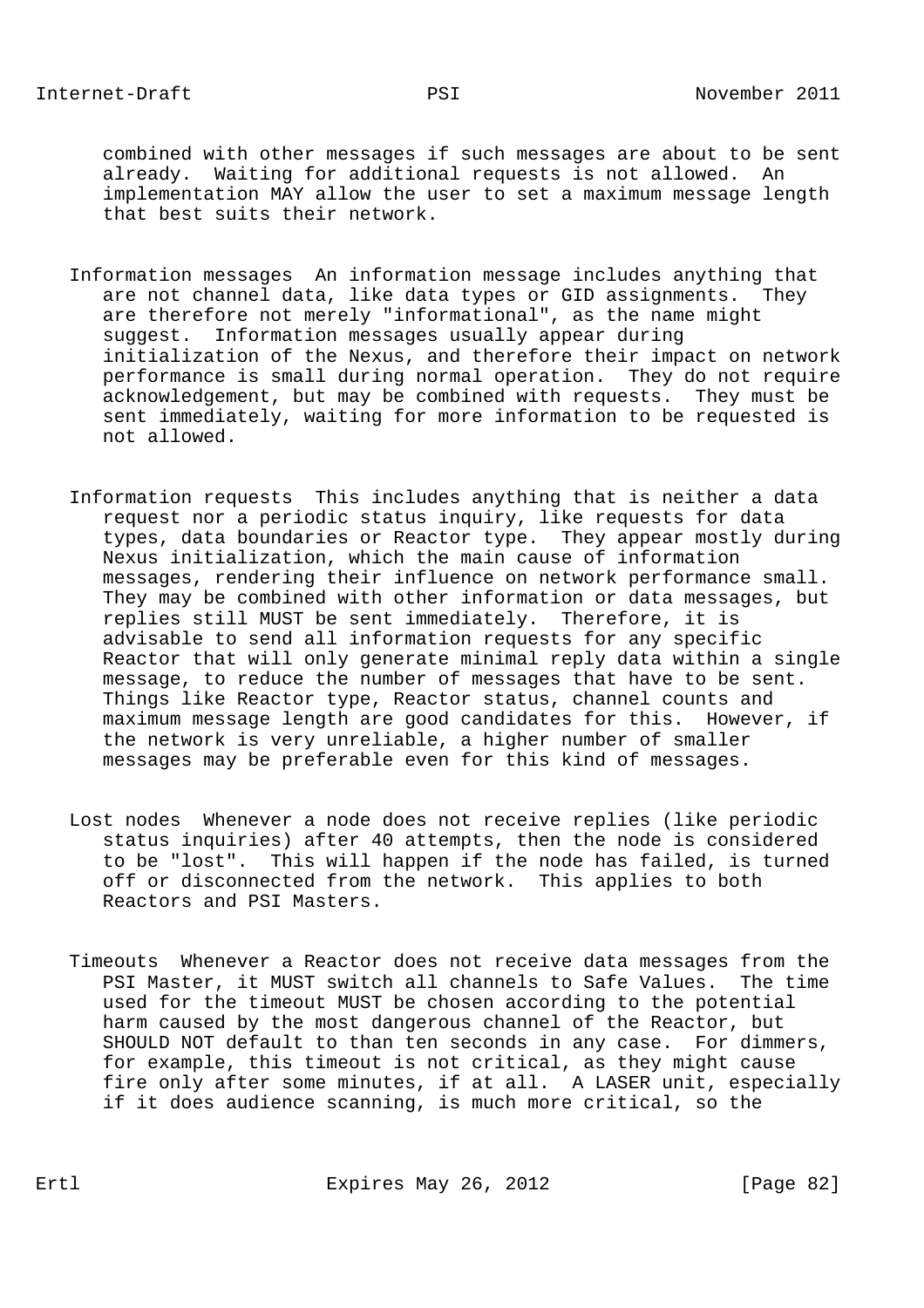timeout time must follow local safety regulations unless other measures are put into place. This value therefore MUST be user configurable. A second timeout is used for values received using ACKed mode, because these values are usually intended to stay much longer. This value, too, MUST be user configurable, and the user may disable it entirely. It should default to one minute. Additionally, for ACKed mode, the user may select that the timeout

 does not time out when status inquiries are received, and SHOULD also be able to disable the timeout entirely.

 If a single channel doesn't receive values anymore, then it, too, must switch to it's Safe Value just like an entire Reactor. This also applies to channels using the Safety Sequence, that MUST be cancelled upon timeout.

 Like any other channel, a channel using Safety Sequence times out if it does not receive new values. However, contrary to any other channel, this status is normal for an inactive channel using Safety Sequence: data for such channels needs to only be sent when the channel's value is supposed to change to or remain as anything possibly non-safe. Upon timeout, such a channel MUST therefore immediately cease operation and ensure safety if at all possible. Only correctly received and matching parts of the Safety Sequence keep it from timing out.

 If a PSI Master doesn't receive values from an Input or InOut channel or Reactor anymore, then it SHOULD set all channels that are controlled partially or in full by those channels to use Safe Values, especially if they use the Safety Sequence. In any case, use of Input or InOut channels to control safety-critical channels is not recommended, as values may be kept longer than they are valid. The times and configuration for both modes are defined just like those for Reactors.

#### 4. Summary of operation

 To provide an overview of the workings of the PSI, this section describes a minimal subset that will result in a system that will do discovery and communication between one PSI Master and any number of Reactors, using a single data type only. No advanced functionality like Groups is included, nor is handling of disconnection or lost nodes. Maximum message lengths can be hardcoded at the implementor's discretion. Features adding reliability, safety or avoidance of load peaks are mostly omitted as well, so this simplistic version will likely only work properly with a handful of connected Reactors. It is intended to be used as a starting point to become familiar with the system; all the missing features can be added later.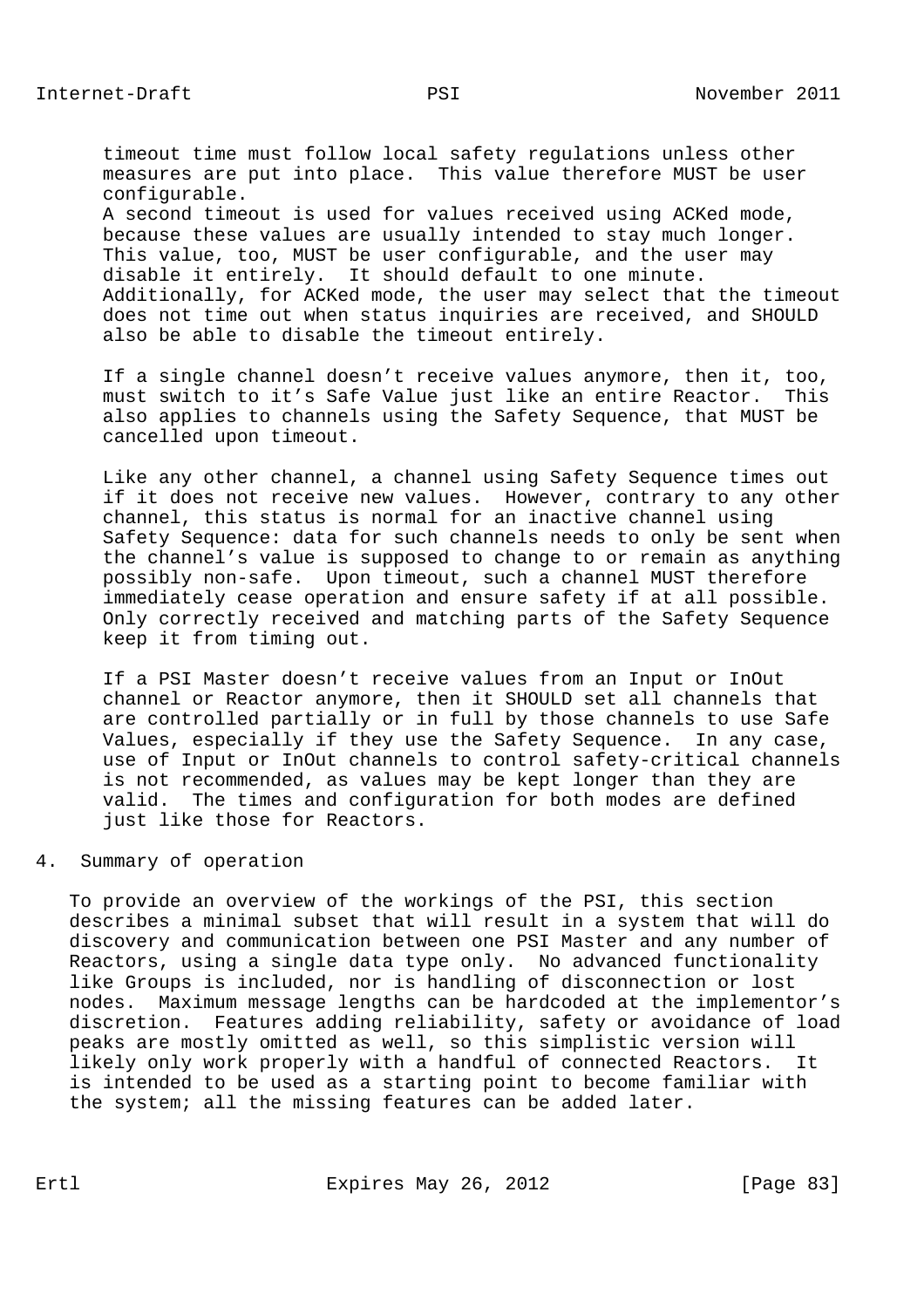### 4.1. PSI Master

 After starting up fully, the PSI Master begins sending Discovery messages to the Discovery multicast group (see Section 3.8.1). Whenever it receives a Discovery message from a Reactor, it looks up the Reactor in it's list, and adds it's IN and IP address if it does not yet have an entry. In any case, it marks the Reactor as "new", and acknowledges it by sending it a message with the PSI\_NO\_FM\_REACTOR\_ACCEPTED flag set in the node header (see Section 3.5.2). That message need not contain any further content, so no sentence header exists. Next, the PSI Master sends a message querying the Reactor for it's Reactor type and channel counts (see Section 3.8.2), using the flags PSI\_NO\_FM\_RTREQ and PSI\_NO\_FM\_CCREQ in the node header. After receiving the reply, the PSI Master queries the Reactor for it's channel types and data types, using PSI\_NO\_FM\_CTREQ and PSI\_NO\_FM\_DTREQ, respectively. When these are known, the Reactor is initialized and can be used. In Redundancy Mode, the PSI Master will send several messages per second

 to the Reactor, containing the data it is supposed to use. The sentence type to be used is the one that was received in reply to the PSI\_NO\_FM\_DTREQ flag; because the example Reactor (see below) expects PSI\_Word\_DatumU8, that will be PSI\_ST\_FM\_WDU8. To tell the Reactor that it new values shall be set, the PSI Master sets the PSI\_SO\_FM\_VSET flag in the sentence header (see Section 3.5.3).

 Note that the PSI Master will never cease sending Discovery messages, so Reactors can be added at any time and immediately become usable without user interaction.

## 4.2. Reactor

 Upon startup, a Reactor joins the Discovery multicast group (see Section 3.8.1), so that it can keep track of all PSI Masters within the Nexus. Whenever it receives a Discovery message, it will look up the sending PSI Master in this list. If the PSI Master is not in the list, it's IP address and IN are added the PSI Master is marked as new. In this case, or if the PSI Master already is in the list and it's status is "new", the Reactor will send a single Discovery message in reply. If the PSI Master's status is not "new", then no action will be taken. When the Reactor receives an acknowledgement message, it looks up the sending PSI Master in it's list and changes it's status to

 "acknowledged". As mentioned above, it will not react to Discovery messages from that PSI Master afterwards.

 The Reactor will then receive queries for Reactor type and channel counts (see Section 3.8.2), and then for it's channel types and data formats. The most common Reactor type, Output, will send a sentence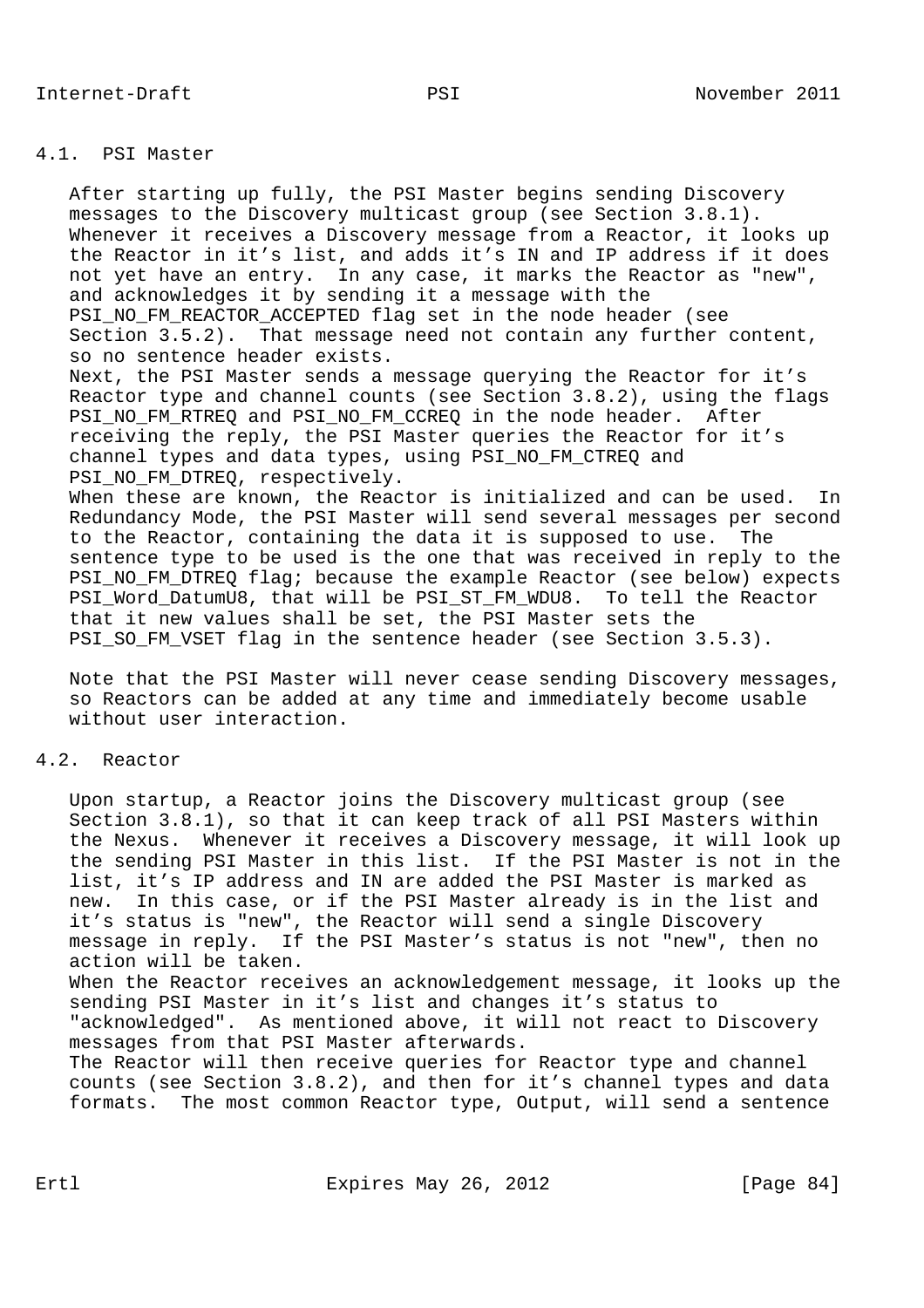of type PSI ST TM W N S with the flag PSI SO TM RTINFO set in the sentence header (see Section 3.5.3), containing a single Word of type PSI\_Word\_Node\_Specification with the "node specification" set to PSI\_RT\_OUTPUT. On the other hand, a sentence of type PSI\_ST\_TM\_WCC with a single word of type PSI\_Word\_Channel\_Count conveys the channel counts (one Output, no InOut and no Input for example). In reply to the channel type request, a sentence of type PSI\_ST\_TM\_W\_C\_S with the flag PSI\_SO\_TM\_CTINFO set is sent that contains as many words of type PSI\_Word\_Channel\_Specification as there are channels. In this example, there will be a single word, containing channel number 0 and the "channel specification" set to PSI\_CT\_OUTPUT. Because there only is a single channel, 8 bit suffice for the channel number size, so the flag PSI\_SO\_TM\_CN8 is set. Setting the proper flag for the channel number size is required so that the receiver can correctly calculate the number of words from the sentence length. Finally, in reply to the request for the data types, the Reactor sends a sentence of type PSI\_ST\_TM\_W\_C\_S with the flag PSI\_SO\_TM\_DTINFO set. The example Reactor's Output channel expects to be fed PSI\_Word\_DatumU8 from the master, so it sets the "channel specification" to PSI\_ST\_FM\_WDU8.

## 5. Routing Considerations

 In normal environments, the presence of routers is neither required nor recommended. If routers are employed, this protocol's reliance on multicasts for specific functions must be kept in mind. In any case, the PSI is not intended to be used directly on the internet, as it lacks congestion control and similar features.

## 6. Security Considerations

 This protocol is intended for use in a tightly controlled environment without publicly accessible connection points only. If a connection to external networks like the Internet exists, it is expected to be protected by appropriate measures like firewalling, that block all PSI related traffic in both directions. This assumption is reasonable given that the control wiring (rigging) is done outside of the audience's reach, and it may be assumed that the personnel with access to the rigging is reasonably trusted. Likewise, operations using this type of installation have no need for external connectivity on the production devices. Similarly, the environment described is a low-risk target that would neither yield sensitive information when penetrated nor allow significant damage to be dealt when taken over or sabotaged. Additionally, implementing security measures, even as simple as plain text passwords, would impair quick installation, exchanging of devices and automatic discovery, that are central features of the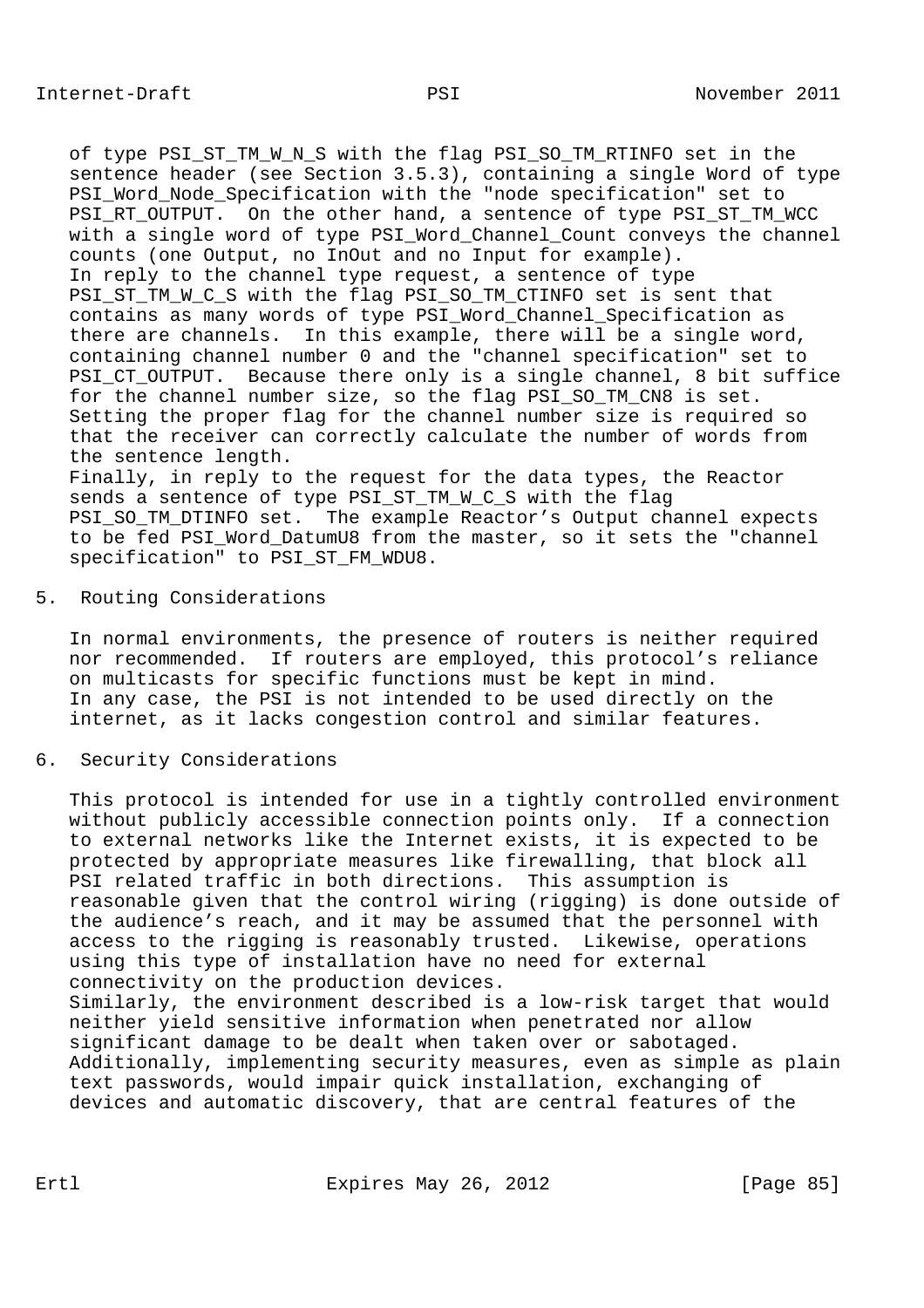PSI. The cost of adding such security measures would therefore be unacceptably high compared to the rather low risk of attacks. Therefore, no provisions are made for confidentiality, authentication or other security measures. An attacker might overflow the Reactor's list of PSI Masters by posing as more PSI Masters than it can hold. This requires reception of the Discovery messages however, so due to the routing restrictions listed in Section 5 the attacker would normally need to be situated on the same network. Should this protocol be required to span an unsafe network, existing security technologies like IPSec must be used. Depending on the actual security technology employed, the routing considerations in Section 5 may or may not apply in this case.

 While the Safety Sequence capability of the PSI requires an attacker to be able to receive messages in order to maliciously activate the devices, it is not intended to safeguard against attacks; it is meant to protect against transmission errors, hardware or software failure, and misconfiguration. It is further noted that current controllers for this application may, in theory, be compromised as well, though the general availability of compatible networking devices, that is one of the strengths of this protocol, and the expected proliferation of unobserved connection points creates a much easier target than the comparatively direct wiring of a conventional controller.

 In addition, the MIME handling capabilities of a PSI implementation are in theory exposed to the same risks as an email client handling the same types. An attacker could send messages containing fake VSI replies containing malicious MIME content, if they know the IN and address of at least one node. However, given that disruption can likely be achieved more easily, and also that MIME capabilities will be much more limited in a PSI implementation, and finally that the potential gain of compromising even the PSI Master is rather low, this does not seem to be a likely occurrence.

#### 7. IANA Considerations

 This protocol requires the assignment of two port numbers: one for the default PSI Master discovery reception port and one for the Reactor discovery reception port. Two distinct ports are necessary so that both PSI Master and Reactor may run as separate applications on the same IP address.

 The ports assigned must be above 1023 so that the PSI does not require special privileges to be used. While only UDP is used on the Reactor side, the corresponding TCP port might be assigned as well so that the management / control protocol that may be created at a later date will not require a new assignment. The inter-master communication runs across TCP so this port is required. Currently,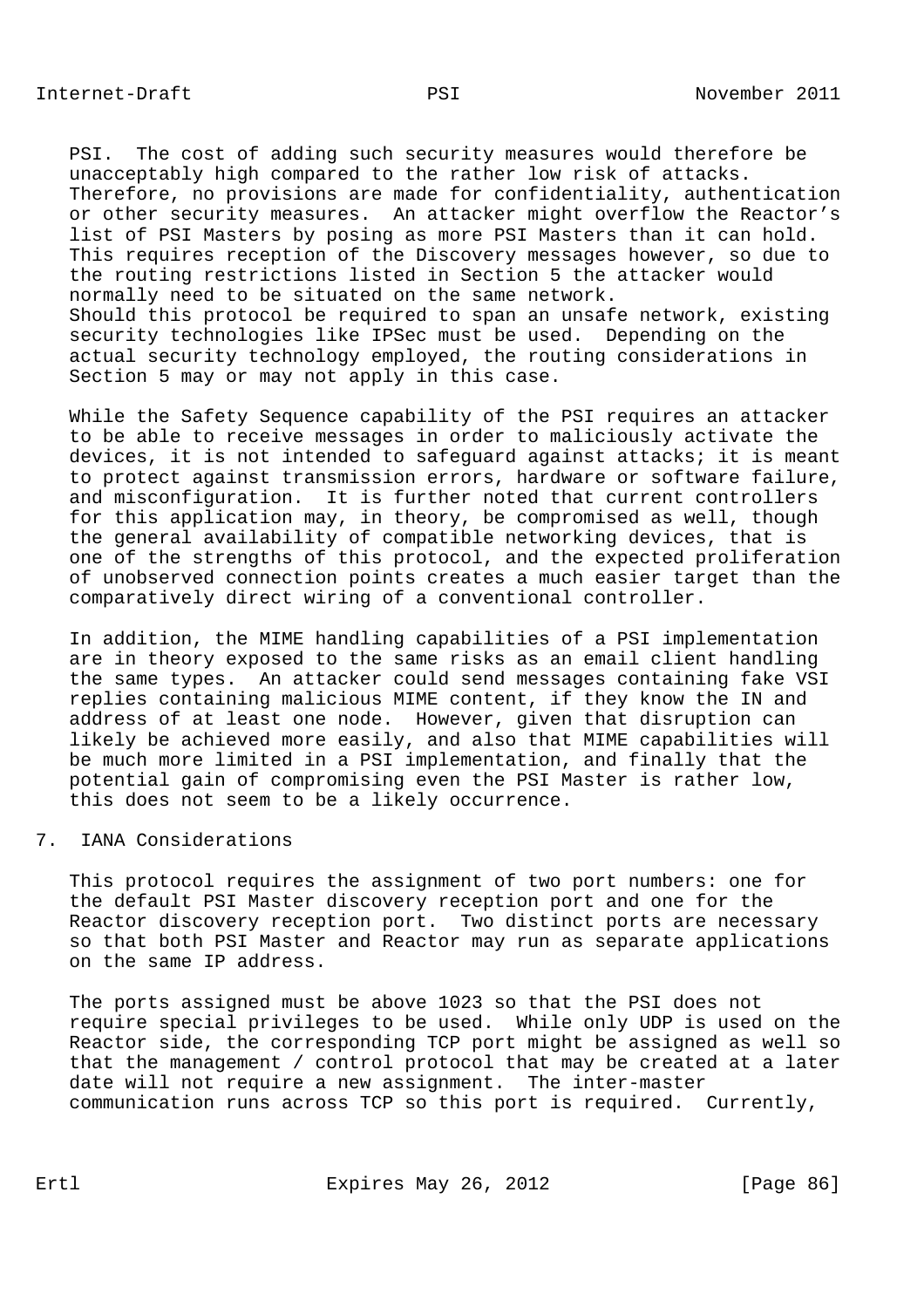ports 7911 (short name: PSI\Reactor, long name: Protocol for Stage Illumination (Reactor)) and 4919 (short name: PSI\Master, long name: Protocol for Stage Illumination (Master)) are used.

 Additionally, for IPv6, the lowest-numbered unicast-prefix-based multicast group as per RFC3306 is used for discoveries, group and cluster messages, while with IPv4, the multicast group 225.0.0.0 is used for that purpose. It may be desirable to assign dedicated multicast groups instead.

## 8. References

- 8.1. Normative References
	- [CORBA-CDR] Object Management Group, OMG., "Common Object Request Broker Architecture (CORBA) Specification, Version 3.1 - Part 2: CORBA Interoperability, section 9.3: CDR Transfer Syntax", January 2008.
	- [RFC2045] Freed, N. and N. Borenstein, "Multipurpose Internet Mail Extensions (MIME) Part One: Format of Internet Message Bodies", RFC 2045, November 1996.
	- [RFC2119] Bradner, S., "Key words for use in RFCs to Indicate Requirement Levels", BCP 14, RFC 2119, March 1997.
	- [RFC3306] Haberman, B. and D. Thaler, "Unicast-Prefix-based IPv6 Multicast Addresses", RFC 3306, August 2002.
	- [RFC3629] Yergeau, F., "UTF-8, a transformation format of ISO 10646", STD 63, RFC 3629, November 2003.

## 8.2. Informative References

- [DMX512-A] ESTA, ESTA., "Entertainment Technology USITT DMX512-A - Asynchronous Serial Digital Data Transmission Standard for Controlling Lighting Equipment and Accessories", 2004.
- [RFC4506] Eisler, M., "XDR: External Data Representation Standard", STD 67, RFC 4506, May 2006.
- [RFC6034] Thaler, D., "Unicast-Prefix-Based IPv4 Multicast Addresses", RFC 6034, October 2010.
- [TAO] Schmidt, D., "The Ace Orb Home Page", June 2007, <http://www.cs.wustl.edu/˜schmidt/TAO.html>.